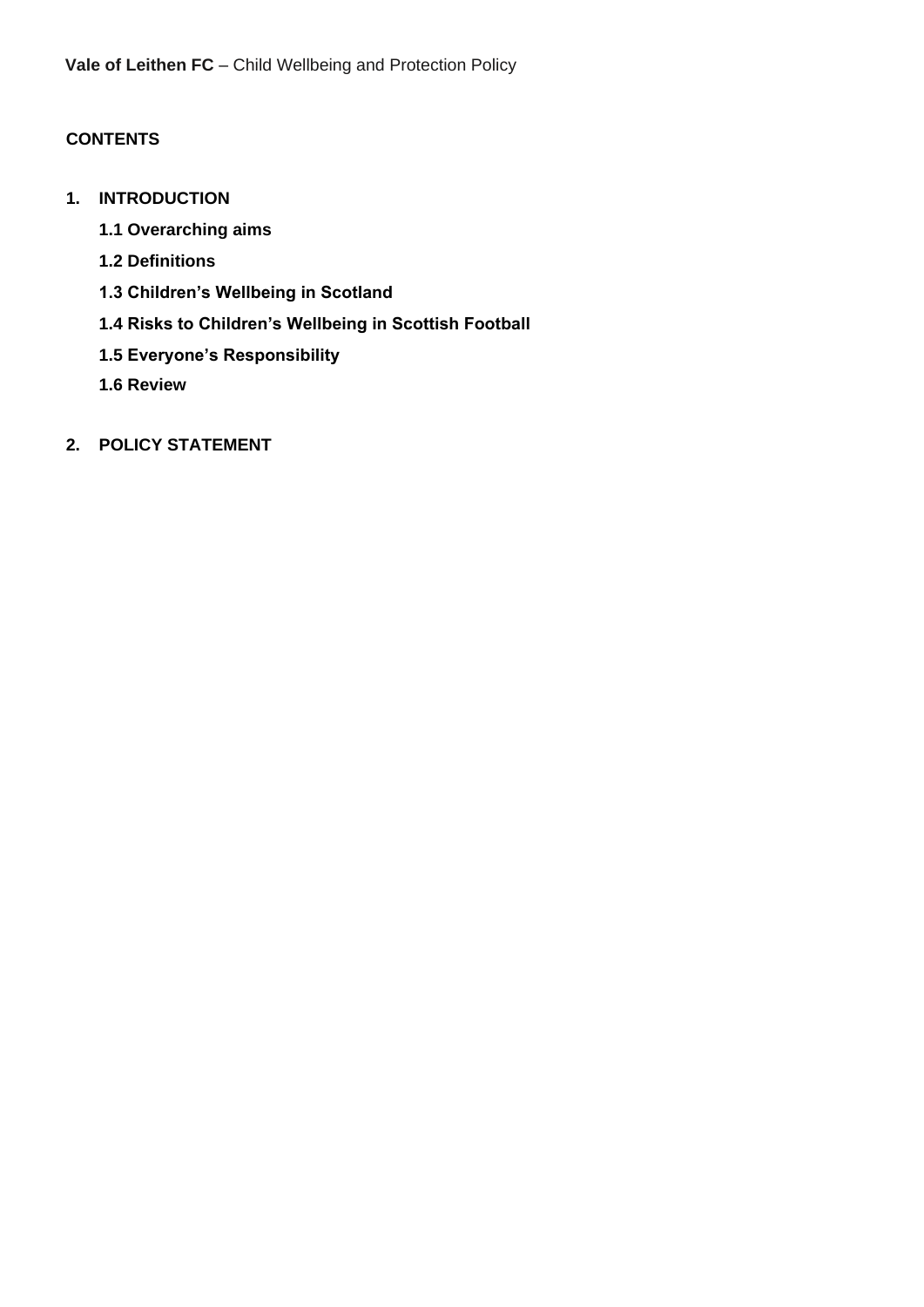#### **Foreword on Children's Wellbeing – Vice-Chairman John Anderson.**

This policy is designed to ensure that every child and young person that plays football for this club, or visits our club is safe, feels secure and is able to enjoy any time that they spend with us. This is a fundamental right and I recommend that this document should be read, understood and actioned upon by everyone at this club.

John Anderson, Vice-Chairman Vale of Leithen Football Club. December 2020

#### **1. INTRODUCTION**

#### **1.1 Overarching Aim**

#### **Our Vision**

Children flourish because we put their safety, wellbeing, rights and enjoyment at the heart of every level of Scottish football.

#### **Our Mission**

Children are the priority. We lead with confidence taking responsibility to create a culture of safety and wellbeing. We empower children through active promotion of their rights.

#### **1.2 Definitions**

#### *Definition of the Child Wellbeing and Protection Policy*

The Club's Child Wellbeing and Protection Policy includes:

- Introduction Overarching Aim, Definitions, Children's Wellbeing in Scotland, Risks to Children's Wellbeing in Scottish Football, Everyone's Responsibility and Review
- Policy Statement
- Set the Standards Behaviours, Expectations and Requirements
- Procedures Appointment and Selection, Responding to Concerns and Case Review
- All associated Practice Notes

Herein all the documents listed above will be referred to as the 'Child Wellbeing and Protection Policy' or 'this policy'.

#### *Definition of Child*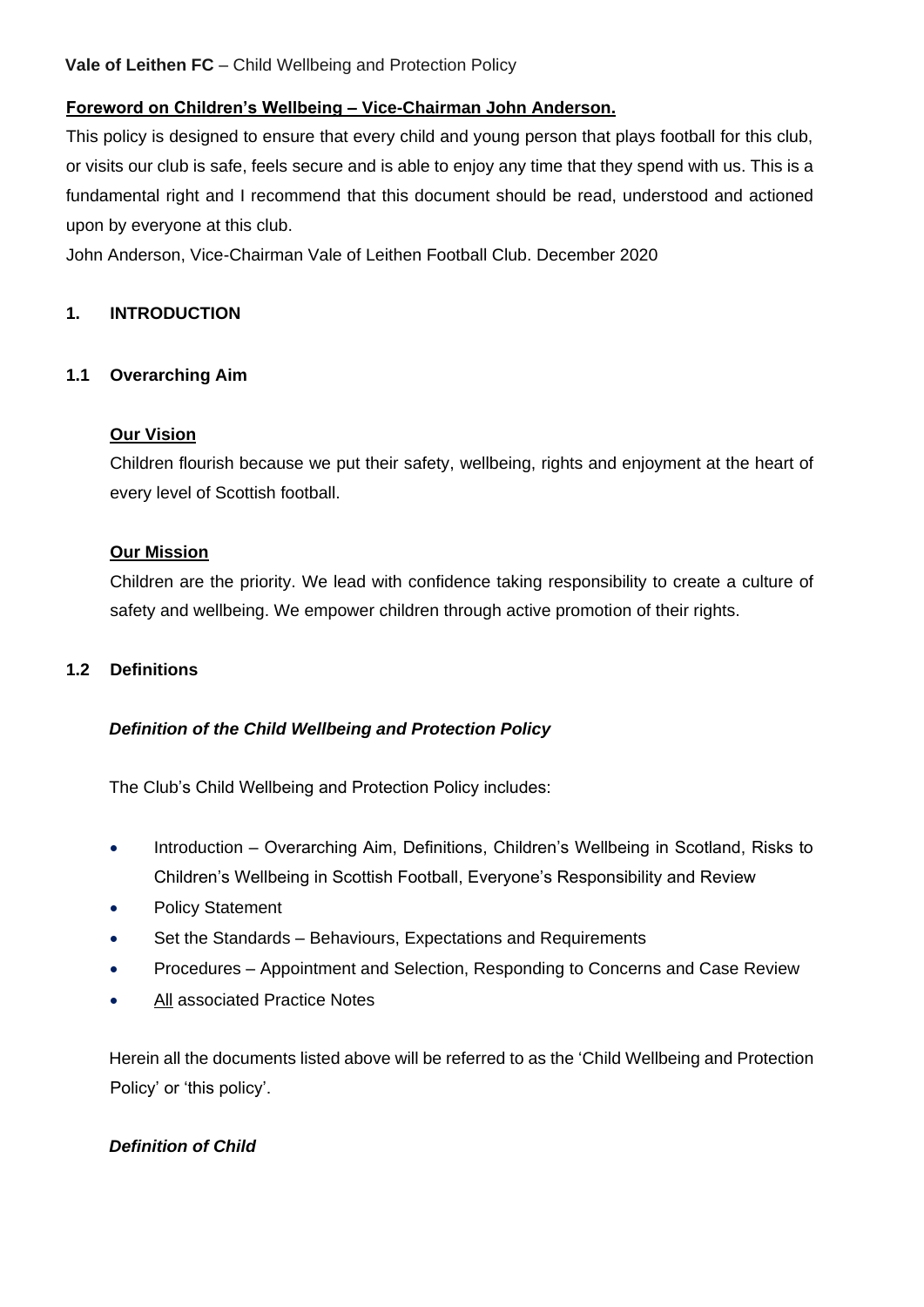Article 1 of the United Nations Convention on the Rights of the Child states that everyone under 18 has the rights set out in the Convention. Within the Children and Young People (Scotland) Act 2014, a child is defined as anyone who has not reached the age of 18.<sup>1</sup>

For the purpose of this policy "children", "child", "young person" and "young people" refer to any persons under the age of 18.

The Child Wellbeing and Protection Policy applies to all children and young people regardless of age, gender, sexual orientation, disability, race, religion, nationality, socio-economic status or family circumstance.

#### *Definition of Adult*

For the purpose of this policy an "adult" is any individual aged 18 and over or any individual under the age of 18 years old but who is in a 'position of trust'.

#### *Definition of Child Abuse*

Child abuse is the act or omission that harms a child or young person.

An individual may abuse a child or young person directly, or may indirectly be responsible for abuse because they fail to prevent another person from harming that child or young person, or their inaction leads to harm or the risk of harm. Abuse can be physical, emotional, sexual or by neglect. Abuse can take place in person or online. Although typically thought of as when an adult is mistreating a child or young person, children and young people can also be perpetrators of abuse against other children or young people.

#### *Definition of Safeguarding*

Safeguarding is taking action to ensure that *all* children and young people are safe from harm when involved in football. It means proactively doing everything possible to minimise risk and prevent abuse of children and young people.

#### *Definition of Child Protection*

<sup>1</sup> Children and Young People (Scotland) Act 2014 section 97(1)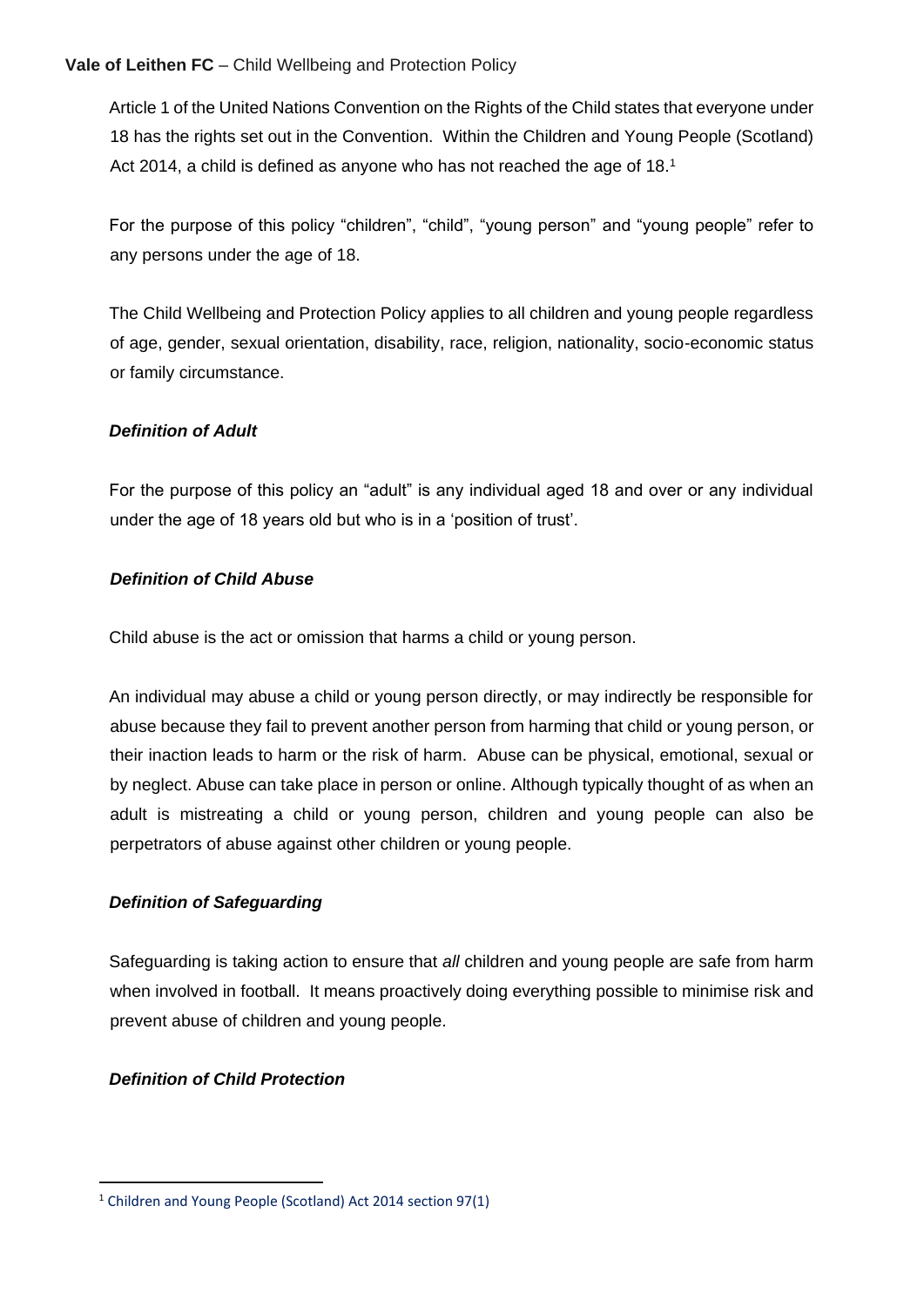Child protection refers to the actions in response to a *specific* concern for a child or young person who is at risk or suffering from abuse. Child protection is an essential part of safeguarding if there is a concern that a child or young person is being abused or their safety is compromised.

#### **1.3 Children's Wellbeing in Scotland**

#### *Getting It Right for Every Child*

The Scottish Government's Getting It Right for Every Child (GIRFEC) is based on children's rights, and its principles reflect the United Nations Convention on the Rights of the Child (UNCRC). The GIRFEC approach is child focused, based on an understanding of the wellbeing of a child or young person in their current situation, and based on tackling needs early in a collective way. As part of the Children and Young People (Scotland) Act 2014, the concept of wellbeing and the GIRFEC approach is now enshrined in law in Scotland.

The GIRFEC approach supports children and young people so that they can grow up feeling loved, safe and respected, and can realise *their* full potential. Children and young people should be; Safe, Healthy, Achieving, Nurtured, Active, Respected, Responsible, Included. These are the eight wellbeing factors and are commonly known as SHANARRI Indicators.

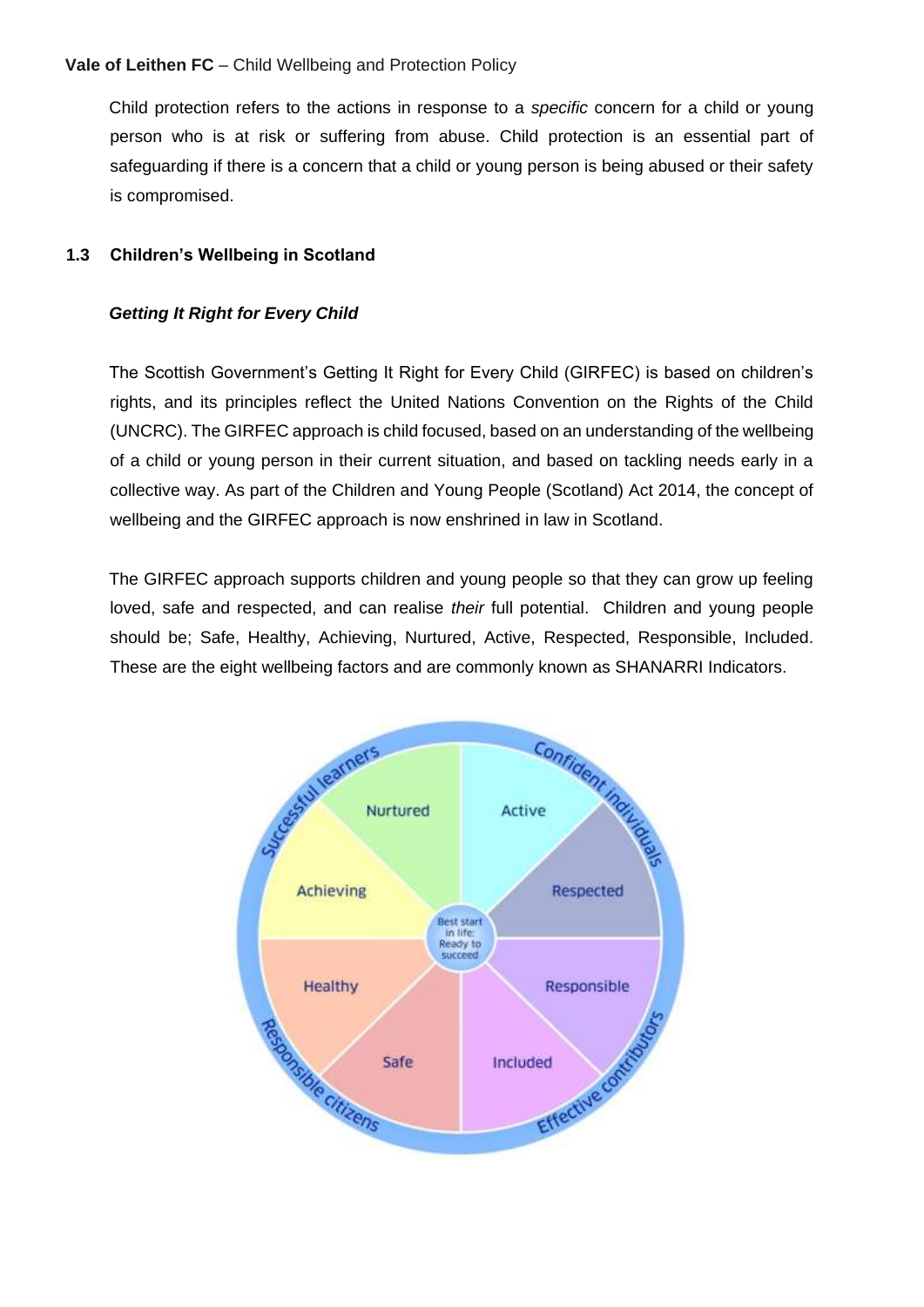A child or young person's wellbeing is influenced, both positively and negatively, by everything around them and the different experiences and needs they have at different times in their lives. There is no set level of wellbeing that a child or young person should achieve, but each child should be helped to reach *their* full potential as an individual. The wellbeing indicators make it easier for everyone to be consistent in how they consider the quality of a child or young person's life at a particular point in time.

By having a universal language and understanding for everyone who works with children and young people, collectively we can contribute to promoting, supporting and safeguarding a child's wellbeing whether they are in an educational, health, community or sport setting. It is essential that in Scottish football the wellbeing indicators are understood and if worried that something is impacting a child or young person's wellbeing, staff and volunteers know how to respond and with whom to share that information.

#### *Wellbeing Concern*

A wellbeing concern is if a child's wellbeing (measured using the 8 SHANARRI indicators) is, or is at risk of being, adversely affected.

A range of experiences can have a negative impact on children and young people. These can range from harmful or abusive behaviour to a family bereavement or social economic factors, such as poverty. The nature of a wellbeing concern will influence how to support the child or young person.

Behaviour which is abusive or neglectful and is, or is likely to cause harm, will often be referred to as a 'child protection concern'. Regardless of whether a concern is a wellbeing or child protection concern, it must be responded to in line with the Responding to Concerns Procedure.

#### *1.4 Risks to Children's Wellbeing in Scottish Football*

The protection and wellbeing of all children and young people involved in Scottish football must be a priority for everyone working, volunteering or participating in the game, including spectators. For children and young people involved in football there may be risks associated with their involvement whether it be injury, the despair of their team losing, or exposure to poor practice or abusive behaviour. It is essential that those working or volunteering with children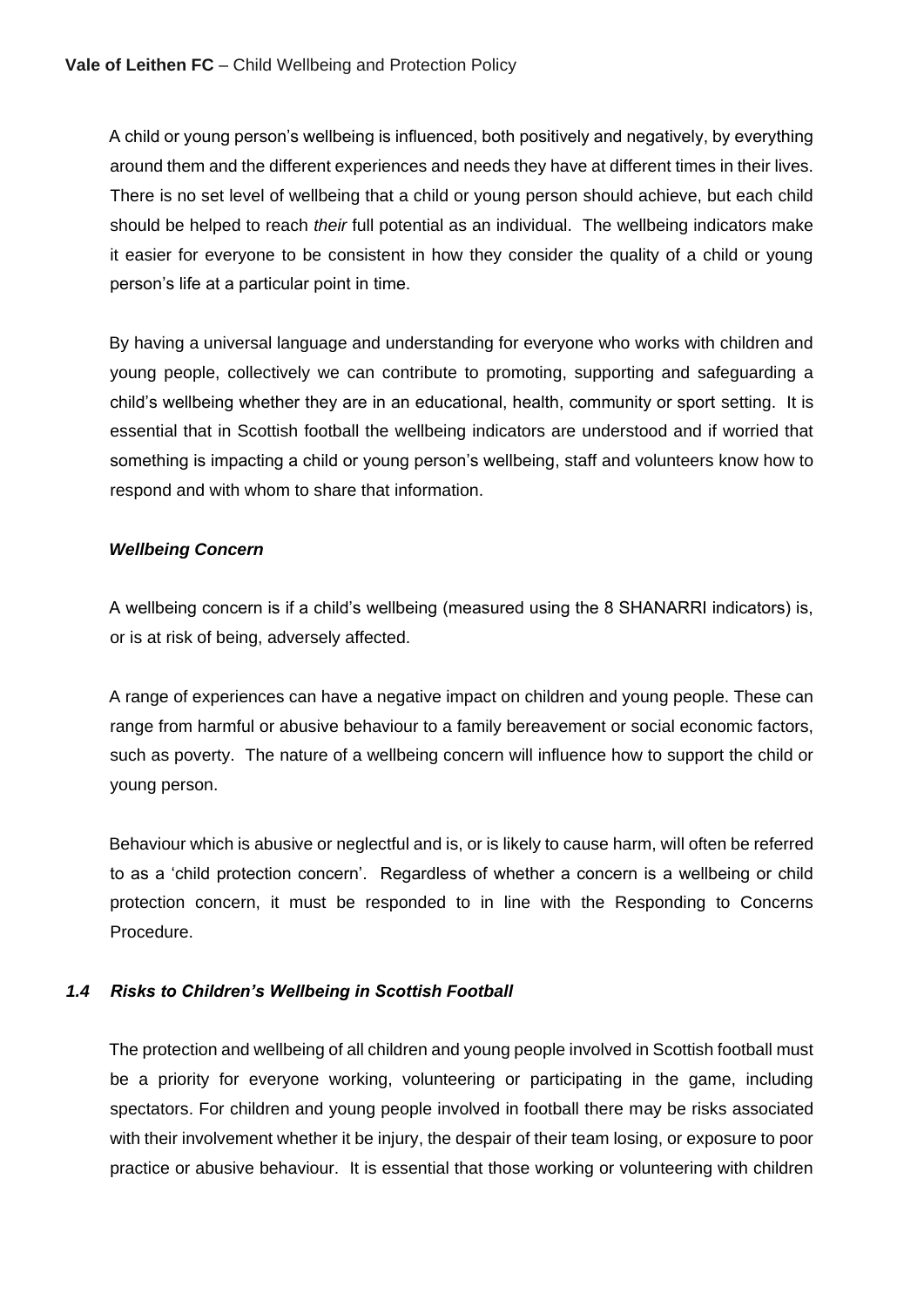and young people are alert to the associated risks and take steps to prevent, minimise or respond to the risks.

In addition to recognising risks to all children and young people, it is important to understand that some children and young people may be more vulnerable to particular risks associated with taking part in football.

#### *Increased vulnerability*

The Club is committed to ensuring the safety of all children and young people in football across all levels of the game. Children and young people who have additional care needs or who come from a minority ethnic group may face a range of additional challenges. Club staff and volunteers will be encouraged and supported to challenge, and address any behaviour or attitudes which compromise a child or young person's wellbeing, or acts as a deterrent to the participation of some children and young people.

#### *Children and young people who are deaf and disabled*

In line with Article 23 of the United Nations Convention on the Rights of the Child (UNCRC), a child with a disability *"should enjoy a full and decent life, in conditions which ensure dignity, promote self-reliance and facilitate the child's active participation in the community".* 

Children and young people who have a disability have the same needs as other children and young people, but may also have additional needs associated with their disability. For example, additional steps may be needed to promote their wellbeing or they may be at an increased risk of abuse due to their vulnerability. Research has shown that children with a mental or physical disability are *more likely* to be abused than non-disabled children.<sup>2</sup>

Children and young people who are deaf, disabled or have a learning disability can be additionally vulnerable because they may:

- Depend on a number of people for care and handling, some of which can be intimate care
- Depend on the abuser for their involvement in sport
- Fear disclosing abuse

<sup>2</sup> *Source: Jones, L et al Prevalence and risk of violence against children with disabilities: a systematic review and meta-analysis of observational studies (NSPCC) (2012)*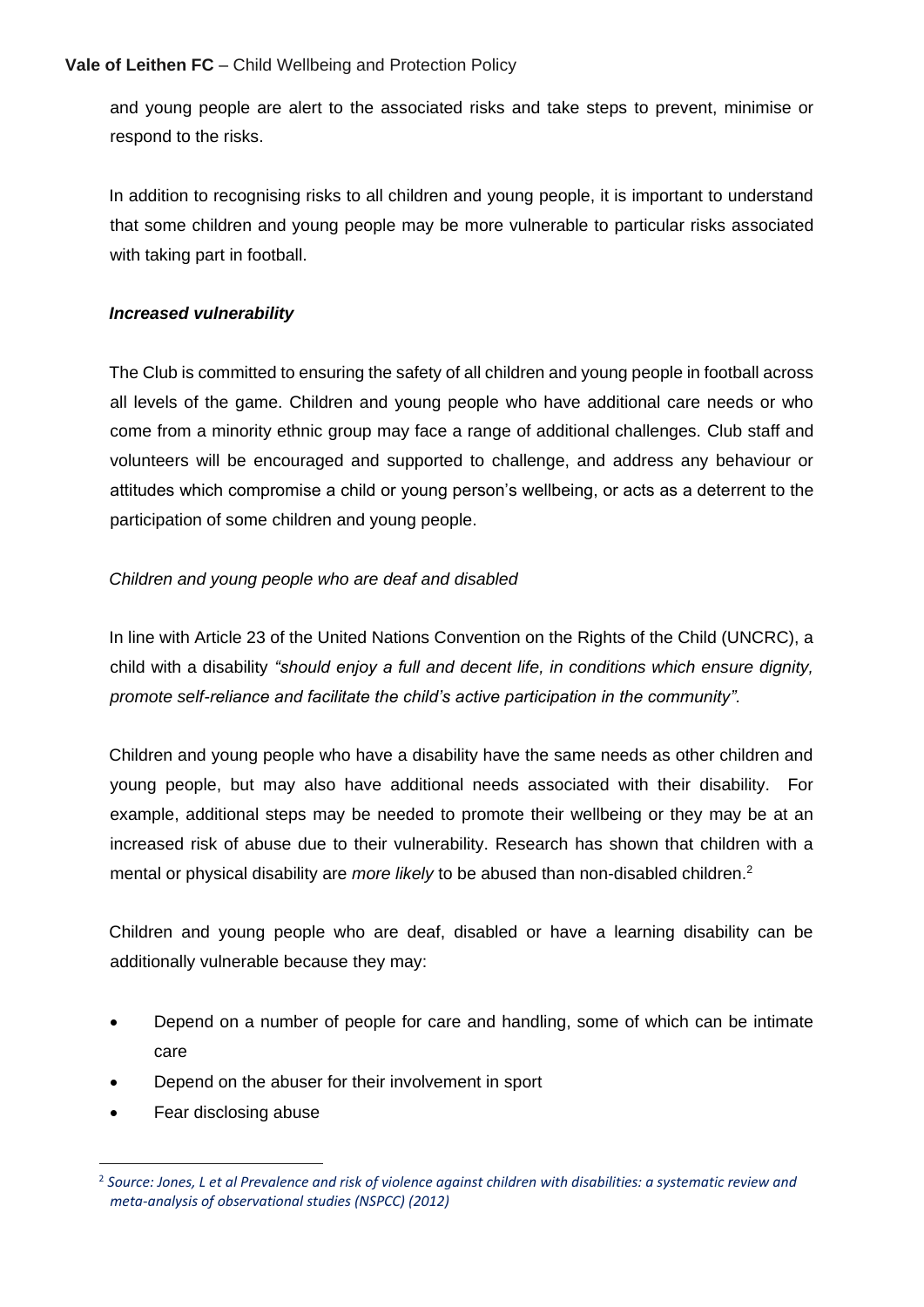- The signs of abuse can be misinterpreted as a symptom of the disability
- Have a reduced capacity to resist either verbally or physically
- Have significant communication differences this may include very limited verbal communication, the use of sign language or other forms of non-verbal communication
- Lack a wide network of friends who support and protect them
- Lack access to peers to discover what is acceptable behaviour or to understand the inappropriateness of actions
- Not be believed due to negative attitudes towards children and young people with disabilities or possible failure to recognise the impact of abuse on children and young people with disabilities

#### *Children and young people from black and ethnic communities*

The UNCRC sets out the general principle of non-discrimination and that children should be protected from all forms of discrimination. It also states that children have the right to learn and use the language, customs and religion of their family, whether or not these are shared by the majority of people in the country where they live<sup>3</sup>. Unfortunately within wider society, and football, discriminatory behaviour still exists therefore children and young people from black and ethnic communities are additionally vulnerable because they may:

- Experience racism and racist attitudes
- Experience people in authority ignoring or not responding to racist abuse or comments
- Experience no action being taken by others for fear of upsetting cultural norms
- Be afraid of further abuse if they challenge others
- Want to fit in and not make a fuss
- Be using or learning English as a second language

#### *Children in elite football*

For many children and young people it is their dream to play football professionally. When they have the talent, skill and dedication to realise this dream they will pursue it. Unfortunately this can lead to a number of increased risks for children and young people involved in football at an elite level. For example, rivalry among their peers, inappropriate or detrimental relationships with their peers, pressure from their family, friends and the wider public, or, in some cases,

<sup>3</sup> *Article 30 of the United Nations Convention on the Rights of the Child*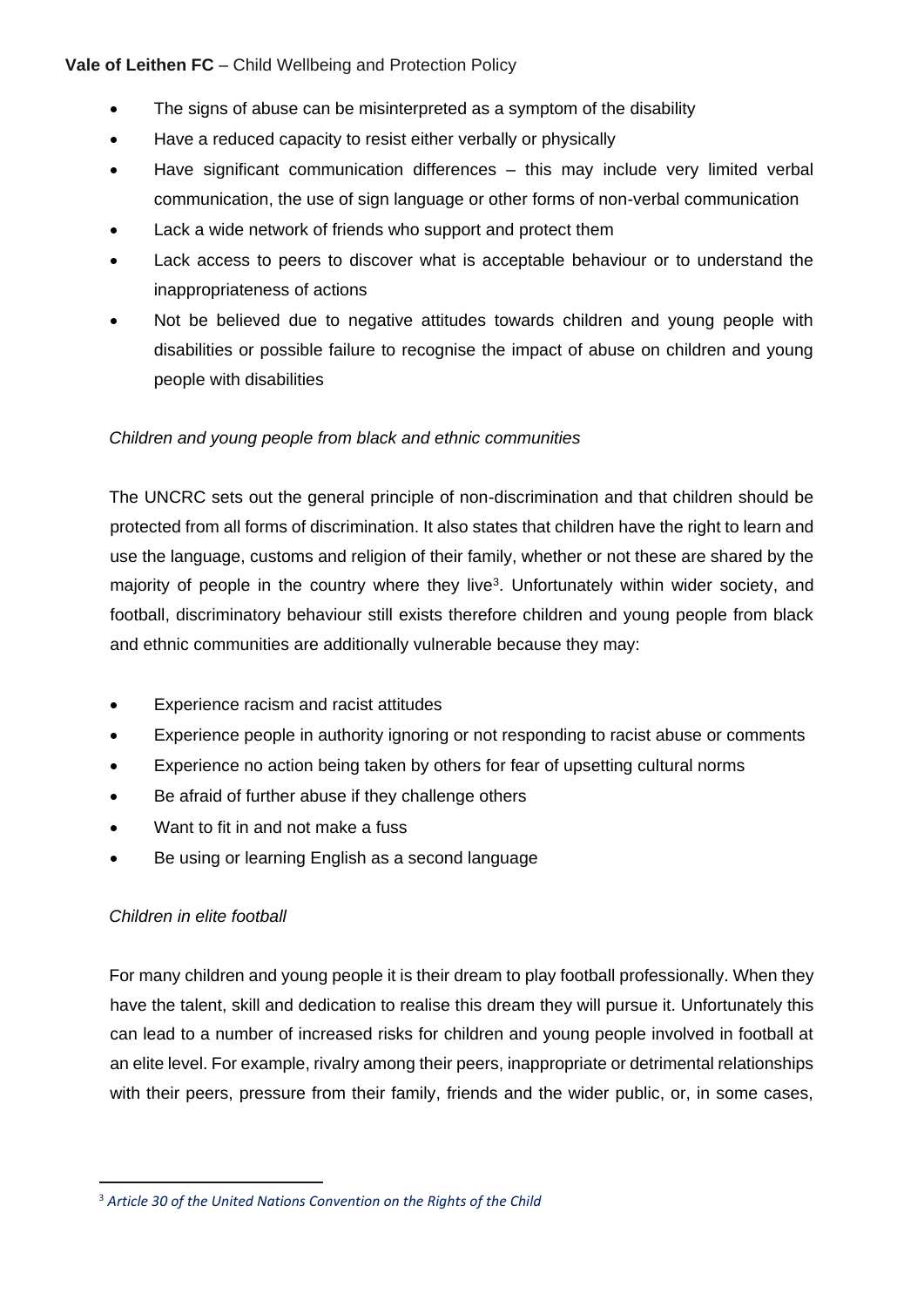exploitation by a trusted adult who can, or who they perceive can, help them 'achieve' this dream.

Research by Celia H. Brackenridge in 2010<sup>4</sup> highlighted the following about the risk to children and young people at an elite level:

- The greatest risk of emotional and sexual abuse occurs among the highest ranked athletes
- Poor practice, emotional abuse and bullying are probably more prevalent in sport than sexual abuse
- Athletes perpetrate more sexual harassment on their peers than coaches
- Athlete-athlete bullying is widespread
- Coach perpetrators are often very highly qualified and very highly respected which acts as a mask for their poor practice and abuse

#### **1.5 Everyone's Responsibility**

The responsibility to safeguard, promote, support and protect a child or young person's wellbeing does not rest on one person. **We are** *all* **responsible**.

Football can contribute in many different ways to a child or young person's positive wellbeing including health benefits of being active, the achievements they can make in gaining new skills and their experiences of being included and respected as part of a team. Supporting and promoting a child or young person's wellbeing at all times includes forming positive relationships, understanding their circumstances and responding appropriately to any concerns about their wellbeing. To ensure we can respond when a child or young person needs help or support, we must firstly understand their rights and the meaning of wellbeing. Secondly, we must recognise and acknowledge the risks that exist for children and young people in football and put in place a range of safeguards that minimise these risks. Leadership is essential to ensure that these safeguards are managed and promoted, and this will be done by staff and volunteers within particular roles at the Club who receive specific training for their level of responsibility. However, *everyone* must understand the risks associated for children and young people, and the appropriate processes which are in place should a child or young person's wellbeing be at risk or they are in need for protection.

<sup>4</sup> *Brackenridge, C.H (2010) 'Myths and evidence – learning from our journey', keynote address to the conference 'How Safe is Your Sport' held at the Excel Sports Centre, Coventry on 25 Feb, hosted by the Coventry Sports Foundation and the NSPCC Child Protection in Sport Unit - <http://bura.brunel.ac.uk/handle/2438/4177>*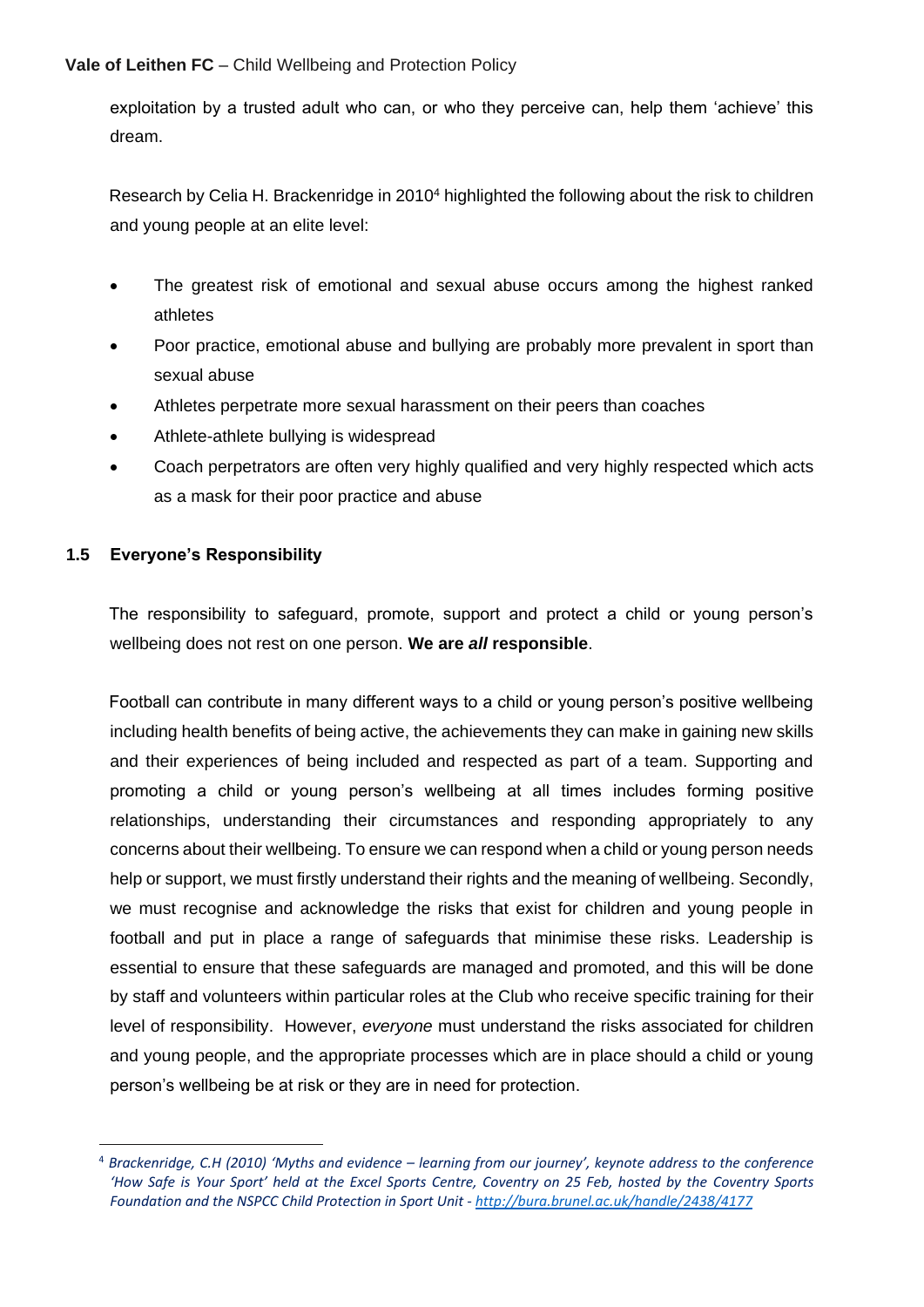Everyone has the responsibility to recognise the concern, to ensure the child or young person is safe if they are at risk of *immediate* harm, and to report the concern to the Child Wellbeing and Protection Officer. Thereafter the Child Wellbeing and Protection Officer will respond appropriately in line with the Responding to Concerns Procedure.

The Child Wellbeing and Protection Policy combined with relevant training, mentoring and support will give us the confidence and support needed to fulfil our role and responsibility to keep children and young people safe in football. In addition to this, advice can be sought at any point from the Child Wellbeing and Protection Officer.

**No matter your role or involvement in Scottish football,** *you* **have a responsibility to safeguard, promote, support and protect the wellbeing of all children and young people involved in Scottish football.** 

**If you have** *any* **concerns about the wellbeing of a child or young person or about the conduct of any adult then you** *must* **report the matter to the Child Wellbeing and Protection Officer, Rob Wilson, on 077515 80665 or at wilsor84@gmail.com.**

**Full information on how to record and report a concern can be found in the Responding to Concerns Procedure.**

#### **1.6 Review**

The Child Wellbeing and Protection Policy will be regularly reviewed and will include children and young people's participation and feedback on the content and actual experience of implementation as part of the review.

This policy will be reviewed:

- In accordance with changes in legislation and guidance on children's wellbeing, protection or rights
- Following the review of an issue or concern raised about the wellbeing or protection of children within the club, when the case review suggests that this policy should be reviewed
- In all other circumstances, at least every three years.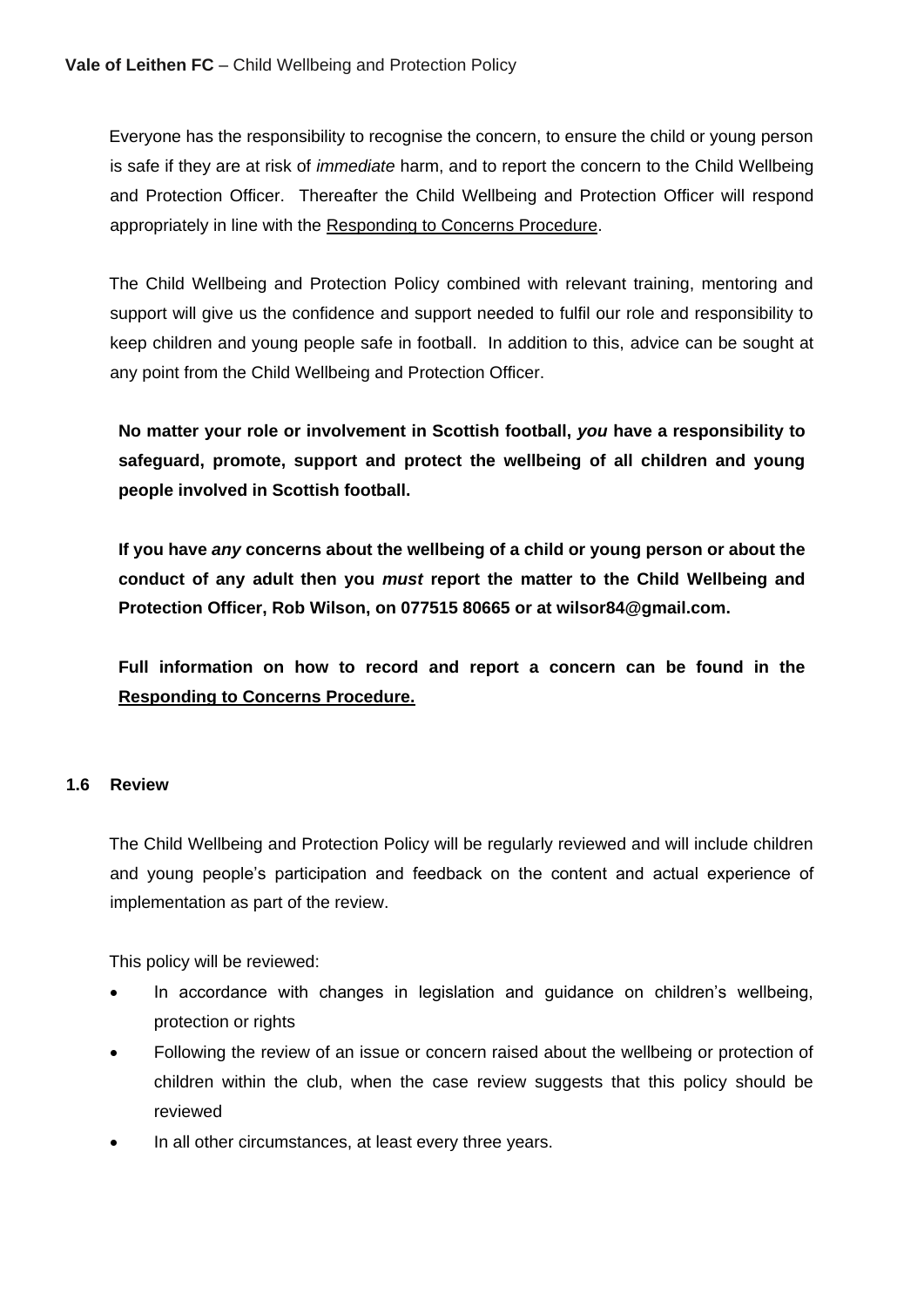#### **2. POLICY STATEMENT**

**Vale of Leithen FC** is committed to ensuring that every child who takes part in football, in any capacity, is able to participate in an enjoyable and safe environment, which promotes inclusion and protects them from harm, poor practice, exploitation, bullying or abuse. The Club values a rights-based approach within our sport, and our child wellbeing and protection policy is based on the fundamental rights of children as set out in the United Nations Convention on the Rights of the Child (UNCRC).

#### **The Child Wellbeing and Protection Policy is based on the following principles**:

- 1. We will act in the best interests of children and young people
- 2. The protection and wellbeing of all children in our care is everyone's responsibility
- 3. A child or young person's rights, wishes and feelings should be respected and promoted. For example:
	- A child or young person, whatever their age, culture, disability, gender, language, racial origin, socio-economic status, religious belief and/or sexual identity has the right to protection from all forms of harm, abuse and exploitation
	- We see the child or young person before the player, coach, volunteer, spectator or referee
	- Children and young people have the right to express views on matters that affect them, should they wish to do so, and to have those views taken into account
	- Children and young people have the right to relax, play, and join in a wide range of sporting activities
- 4. The best way to promote the wellbeing, health and development of a child or young person is to work in partnership with each other, the child or young person, their parents/carers and other relevant organisations

All staff and volunteers, when working or volunteering with children and young people involved in Club activities, will be:

#### **INCLUSIVE**

Football is for everyone, irrespective of background. We celebrate what makes us unique and embrace our differences. We create a culture where rights are respected and everyone is treated fairly, with dignity and respect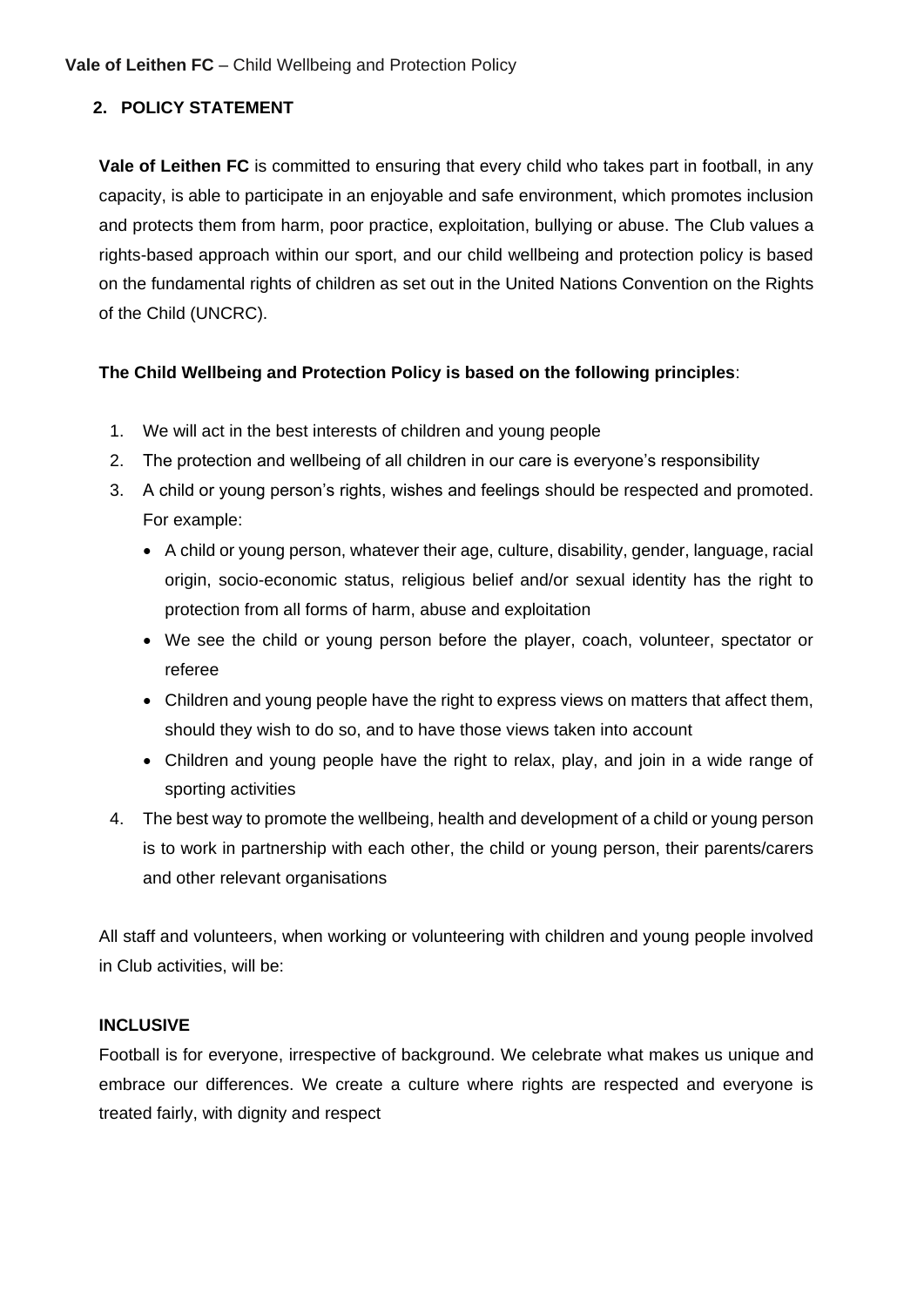#### **APPROACHABLE**

We are visible, accessible, open and caring. We build respectful and supportive relationships, listening to children's voices, and championing their views in everything we do

#### **EMPOWERING**

We are forward facing and strive to be the best for children and young people. We are brave, challenging ourselves and others to continually strive for the best outcomes for children and young people. We encourage and support children and young people to express their views.

#### **ACCOUNTABLE**

We accept responsibility and take ownership of the wellbeing and protection of children in our game. Our collective leadership calls upon integrity, consistency and confidence in our everyday behaviours.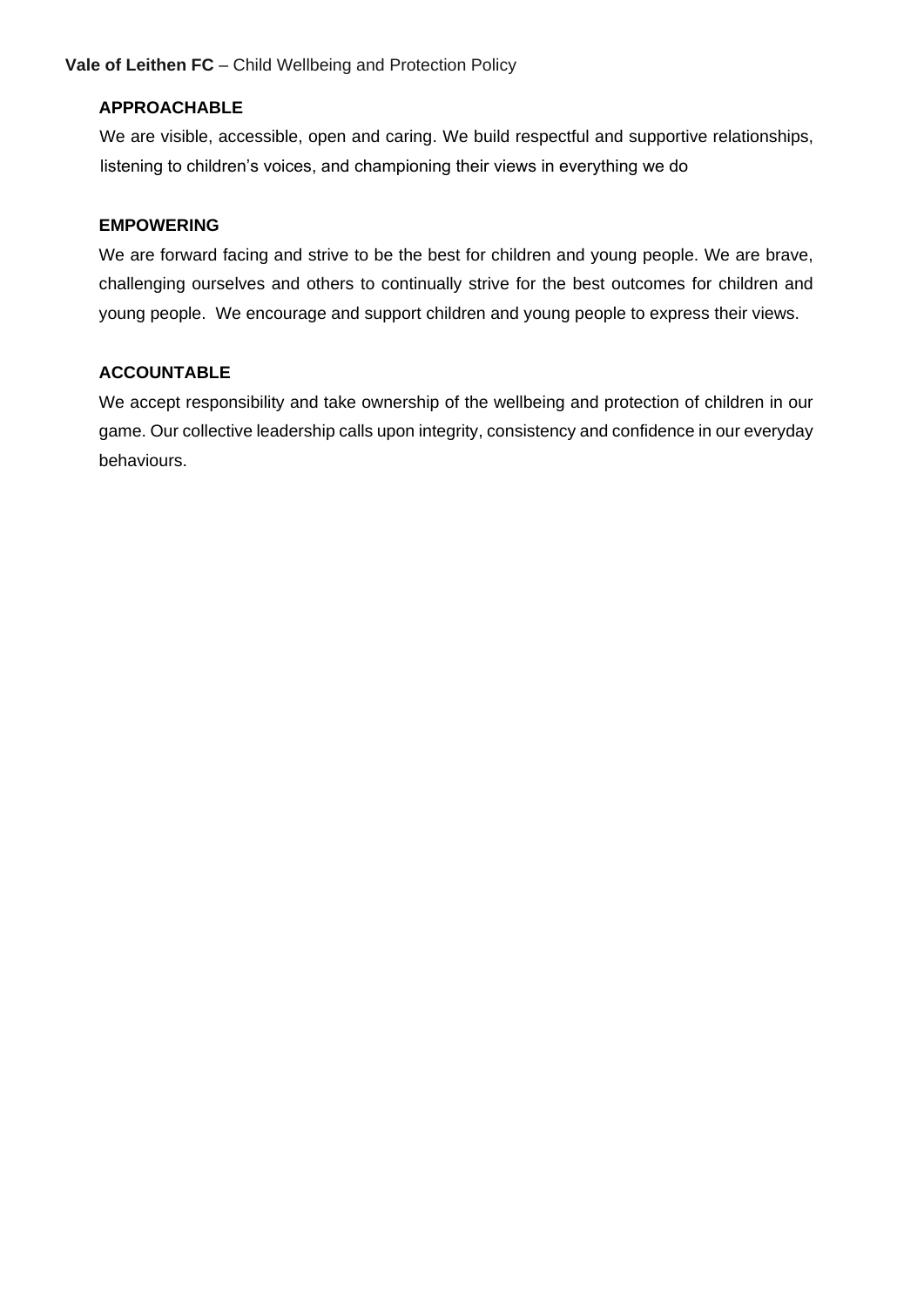## **3. SET THE STANDARDS - BEHAVIOURS, EXPECTATIONS AND REQUIREMENTS**

Every member of staff and volunteer at the club will be asked to sign up to the following standards, outlining the behaviour, expectations and requirements of Club staff and volunteers working or volunteering with children and young people.

Creating an environment where children and young people are respected, their rights are promoted, and they are supported to have fun, learn, and develop in a safe environment is essential to inspire them to love the game.

To achieve this goal the Club expects its staff and volunteers to embody the Wellbeing and Protection Values – Inclusive, Empowering, Approachable and Accountable - to create a positive football environment, and by displaying exemplary behaviour and implementing practices that make football a safe, fun, and positive experience for all children and young people involved.

On and off the pitch, I will:

- Make football a fun and enjoyable Be a positive role model by: experience where everyone is involved
- Always show respect to everyone involved in the game
- Encourage children and young people to be respectful to everyone involved in the game
- Appreciate the importance of everyone involved in the game
- Be proud of being part of the same 'team' and encourage others to be proud of their
- - ➢ Leading with enthusiasm and encouragement
	- ➢ Never engaging in, or tolerating, offensive, insulting or abusive behaviour whether in person or online
	- $\triangleright$  Being gracious in victory and defeat
	- $\triangleright$  Challenging and reporting behaviour that does not meet the standards expected

When working with children and young people, I will:

- Treat all children and young people equally Never have favourites but praise children with respect, dignity, honesty, sensitivity and fairness
- Promote the best interests of the young winning or achieving performance goals
- Promote and protect the rights of all children and ensure that children and young people  $\bullet$ are aware of their rights
- and young people that demonstrate commitment, positive attitude and good behaviour
- person and put their wellbeing before Consult with children and young people allowing them the chance to be heard by having a 'door open' approach
	- Allow young people the right of being involved in decisions affecting them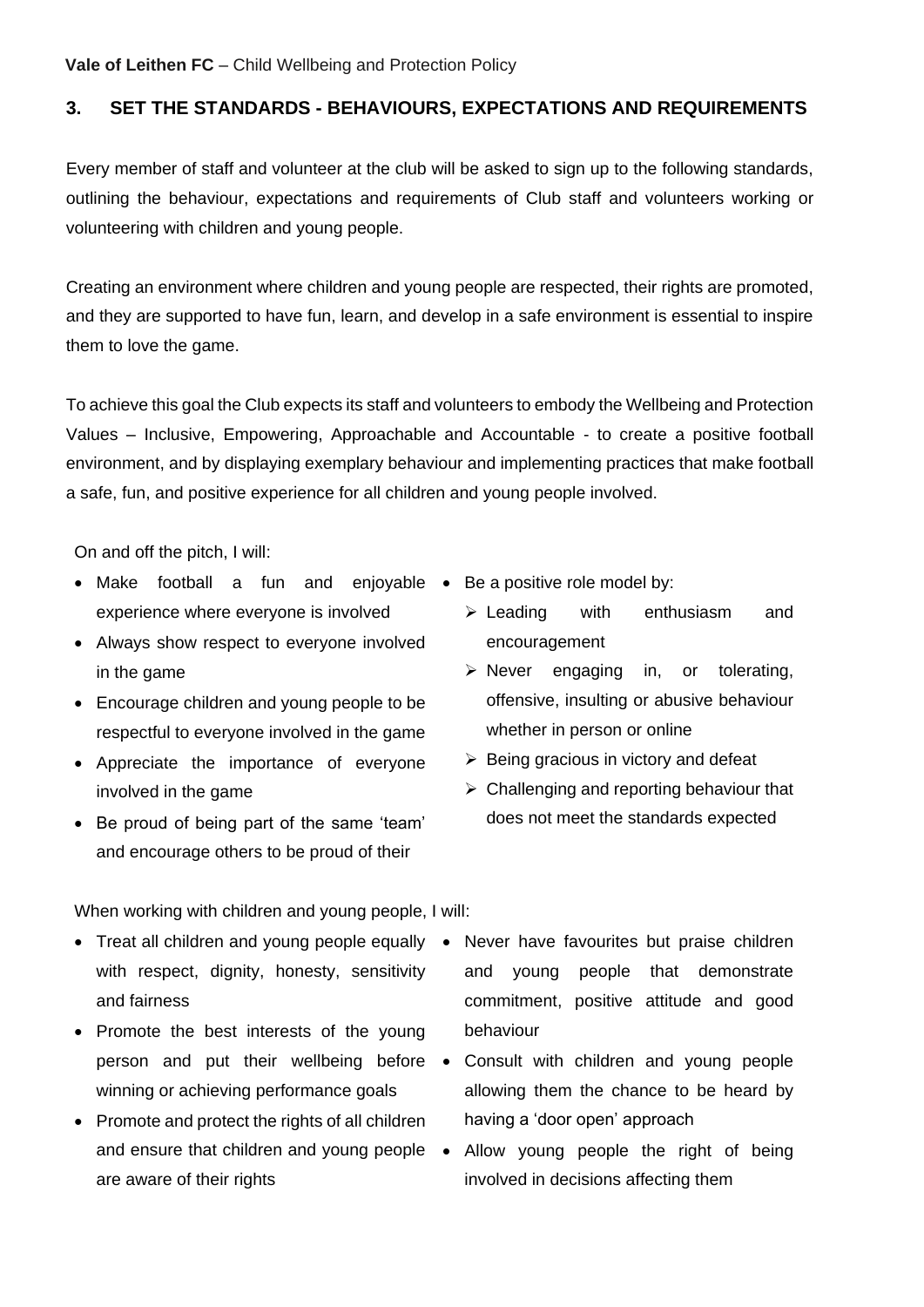• Always listen to and act upon any concerns raised by a child or young person

Sign up:

I confirm that I have read and agree to abide by the Club's Child Wellbeing and Protection Policy including the Policy Statement, Procedures and all associated Practice Notes.

I agree to abide and demonstrate the Club's Wellbeing and Protection Values.

I understand that a breach of the Child Wellbeing and Protection Policy will be taken seriously and will be responded to in line with the Responding to Concerns Procedure and, where applicable, the Club's Disciplinary Procedure.

Name: Date: Witnessed by: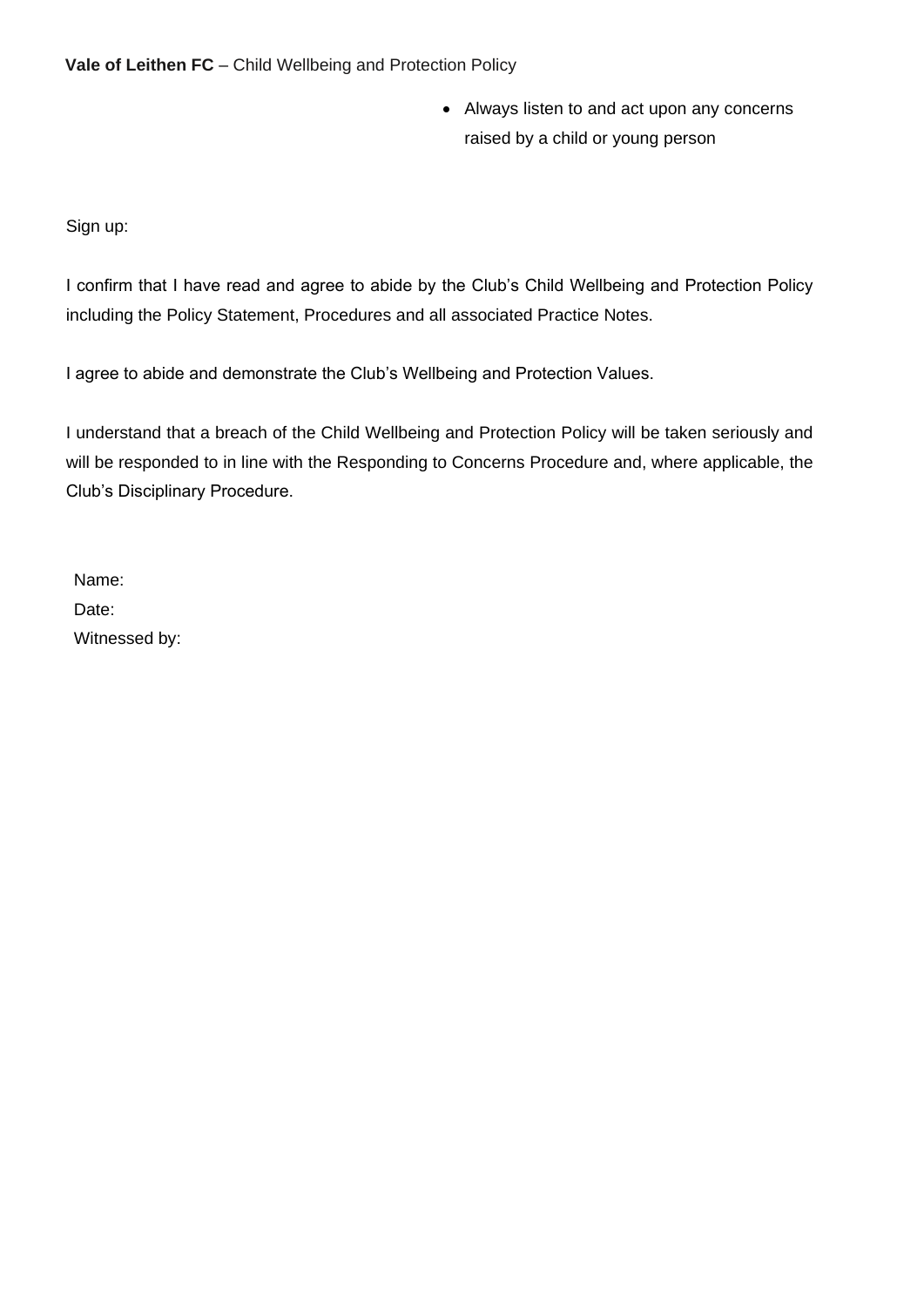**PART 4 – PROCEDURES** 

## **CONTENTS**

**Appointment and Selection** 

**Responding to Concerns**

**Case Review**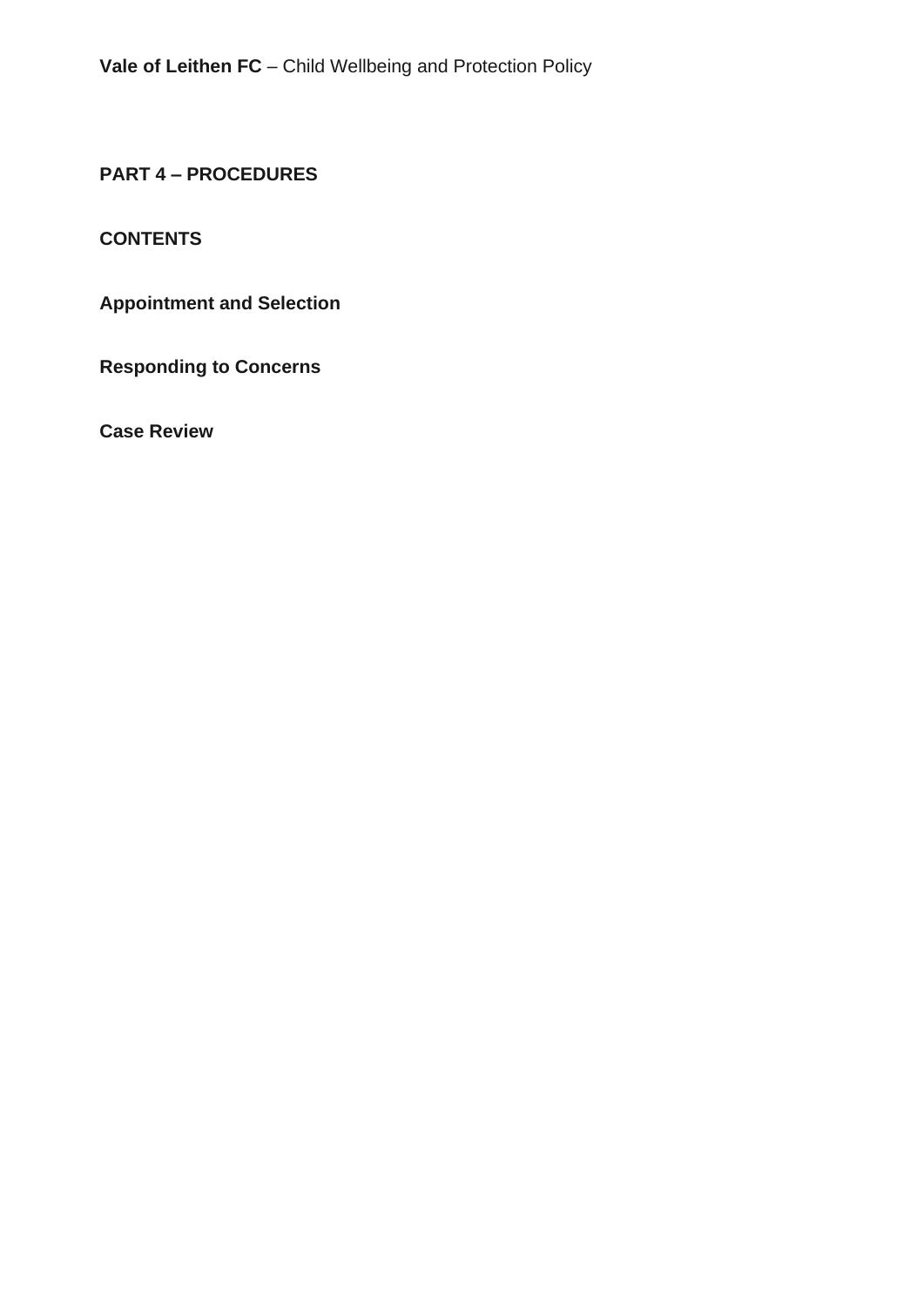## **APPOINTMENT AND SELECTION PROCEDURE**

The Club will take all reasonable steps to ensure that its staff and volunteers who are working with children and/or young people in football, have been recruited appropriately and that the individuals work in a way that reflect the Wellbeing and Protection Values – Inclusive, Approachable, Empowering and Accountable.

As part of this process, we aim to select the best possible candidate for the role. For those working in a role which is regulated work with children and young people, the Club will fulfil its legal duty under the Protection of Vulnerable Groups (Scotland) Act 2007 to ensure that individuals who are barred from regulated work with children are not engaged (either paid or unpaid) in regulated work with children and young people within the club.

The following procedure will be completed for all staff and volunteers who will be working in a role which requires them to be in contact with children and young people.

## **1. Pre-application Information**

Individuals who are applying for a position with the Club will be provided with preapplication information for the positions available and will include:

- A role description outlining the roles and responsibilities of the position
- A person specification, stating qualifications or experience of working with children required
- An application form

#### **2. Application Form**

Applicants will be requested to complete an application form. The purpose of the application form is to obtain relevant details for the position and referee contact details.

#### **3. Review Applications and Interviews / Recruitment Conversations**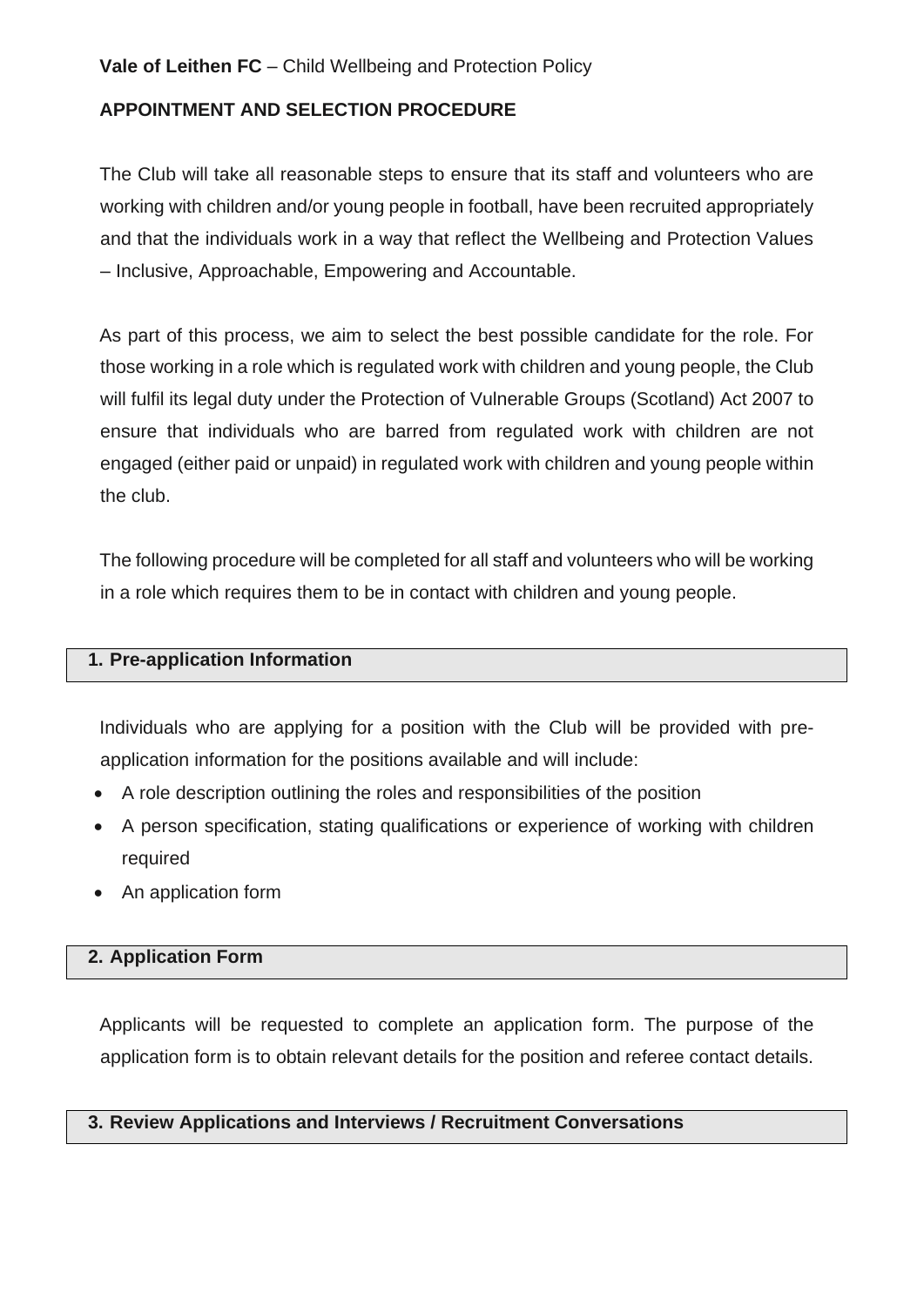The Club will review application forms and consider which applicants to take forward. Successful applicants will be invited to a recruitment conversation, which may take the form of an interview. Interviews or recruitment conversations will then be carried out.

## **4. Offer of Position**

Once a decision has been made to offer appointment, the applicant will be notified either in writing or verbally. The applicant will be given details of the position, any special requirements and any obligations e.g. agreement to the Child Wellbeing and Protection Policy, a probationary period and responsibilities of the role.

The applicant will be sent a Basic Disclosure form to complete and return, unless the role involves regulated work with the Club in which case they will require to be a member of the PVG Scheme.

## *Regulated work with Children*

If the role involves regulated work with children and/or young people a PVG Scheme Membership form and self-declaration form will be sent out for the successful applicant to complete and return for processing.

It is recommended that the offer is formally accepted and agreed to in writing e.g. by the individual signing and dating their agreement on the offer letter and returning it to the Club. The applicant's appointment will only be confirmed when:

- Two references have been received, checked and accepted;
- Self-declaration form has been returned and approved; and
- PVG Scheme Record/Scheme Record Update has been received and accepted.

#### **5. References**

References will be sought for all staff and volunteers who, by virtue of their role, will be working with children and/or young people within the Club.

Two references will always be requested and thoroughly checked. Where possible, at least one of these references will be from an employer or a voluntary organisation where the position required working with children and/or young people. References from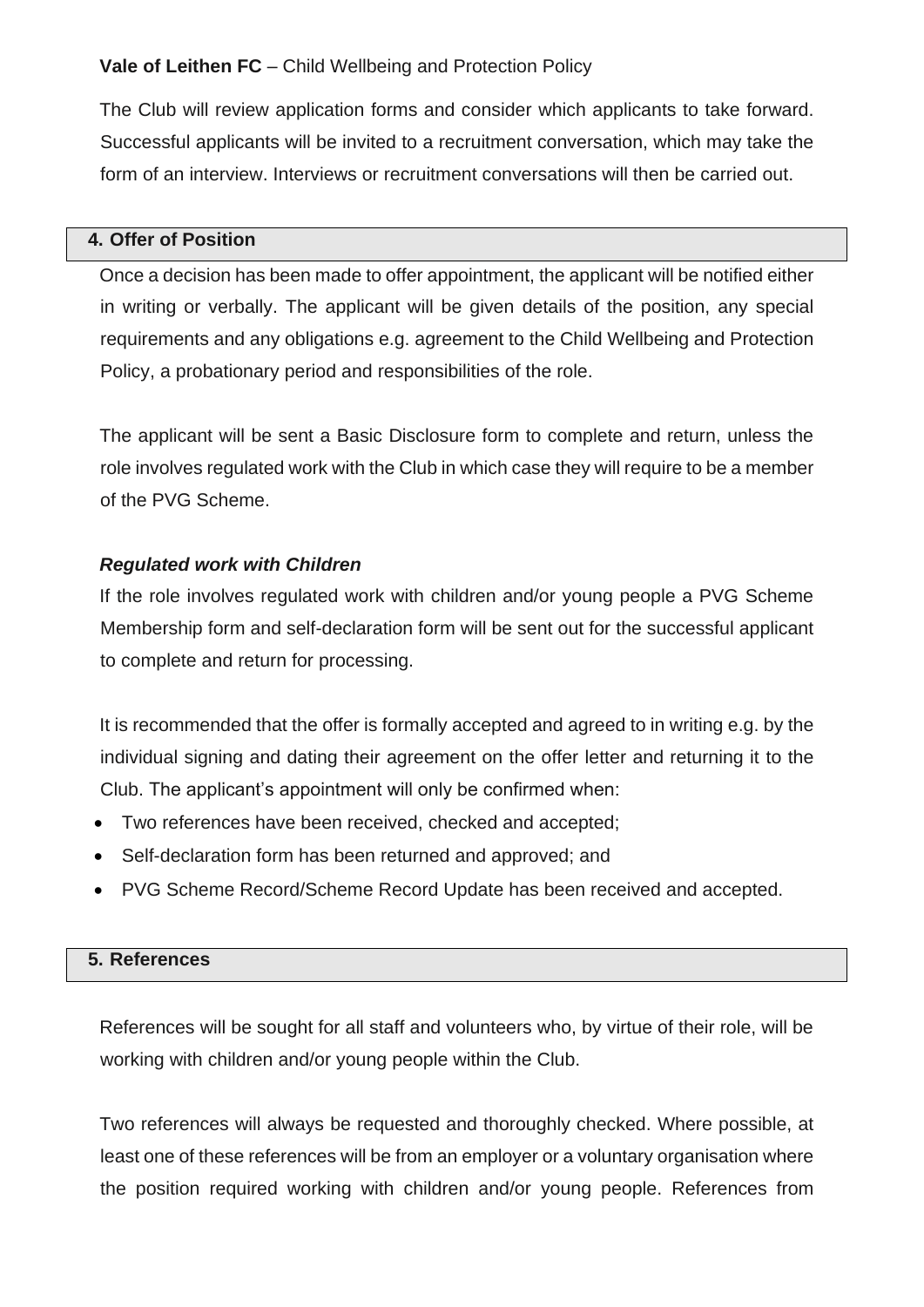relatives will not be accepted. If the applicant has no experience of working with children or young people, specific training requirements may be agreed before their appointment commences.

#### **6. Membership of the PVG Scheme**

The Club must be registered with Disclosure Scotland or Volunteer Scotland Disclosure Services. All staff and/or volunteers carrying out regulated work with children and young people within the club must be a member of the PVG Scheme for regulated work with children.

## *Suitability for position*

Should the Club receive any information via the self-declaration form and/or PVG scheme record that needs risk assessed, this will be carried out by the Club's Safeguarding Panel.

The Safeguarding Panel will consist of at least three members from the Club, including the Child Wellbeing and Protection Officer, Vice Chairman and Treasurer. This risk assessment considers any criminal conviction(s) or other information that would be considered relevant to the role. The decision of the Safeguarding Panel is by majority. The outcome of the decision with the Safeguarding Panel then contributes to the final decision of the applicant's appointment as mentioned at point 4 above.

#### *Overseas Applicants*

Applicants from overseas being appointed to regulated work with children and/or young people within the club are required to join the PVG Scheme. If the applicant is applying for a position of employment they must prove their 'right to work' in the UK and be asked to provide a police check from their relevant country where possible. For further information see [https://www.gov.uk/government/publications/criminal-records-checks](https://www.gov.uk/government/publications/criminal-records-checks-for-overseas-applicants)[for-overseas-applicants.](https://www.gov.uk/government/publications/criminal-records-checks-for-overseas-applicants)

Where this is not possible, or in addition to the police check, the following information, where relevant to the position, will be requested: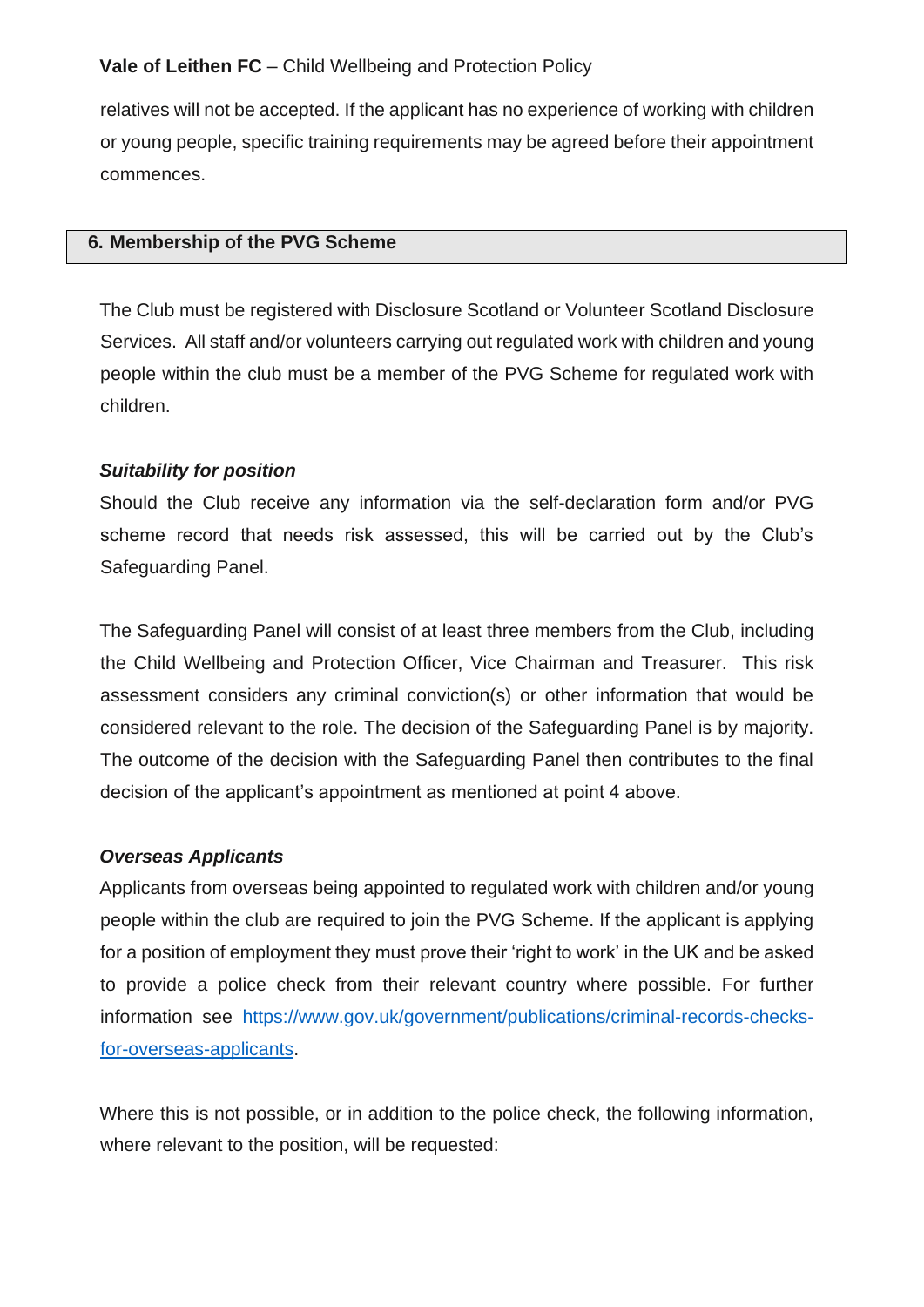- A statement from the governing body in the country of origin of the applicant and/or the country from which they are transferring in regard to their participation and suitability for the position.
- A statement from the international federation of the sport in regard to their participation and suitability for the position.

## **7. Induction and Training**

Staff and volunteers will receive an induction. This process should include clarification of the expectations, roles and responsibilities of the position and identify any training needs.

Newly appointed staff and volunteers should complete recommended training over an agreed period. This training will include an introduction to Child Wellbeing and Protection Policy. Further training, where the role works directly with children and young people, is then provided.

#### **8. Probation**

Newly appointed members of staff will complete an agreed period of probation.

#### **9. Review of ongoing suitability**

All members of staff and volunteers will have a performance review on a regular basis. Performances reviews should include an evaluation of progress and identification of training needs.

All individuals in regulated work for the Club will require to complete a self-declaration form on an annual basis and apply for a Scheme Record Update every three years. This ensures we are continually risk assessing members of staff and volunteers to keep children safe.

#### **10. New vetting information**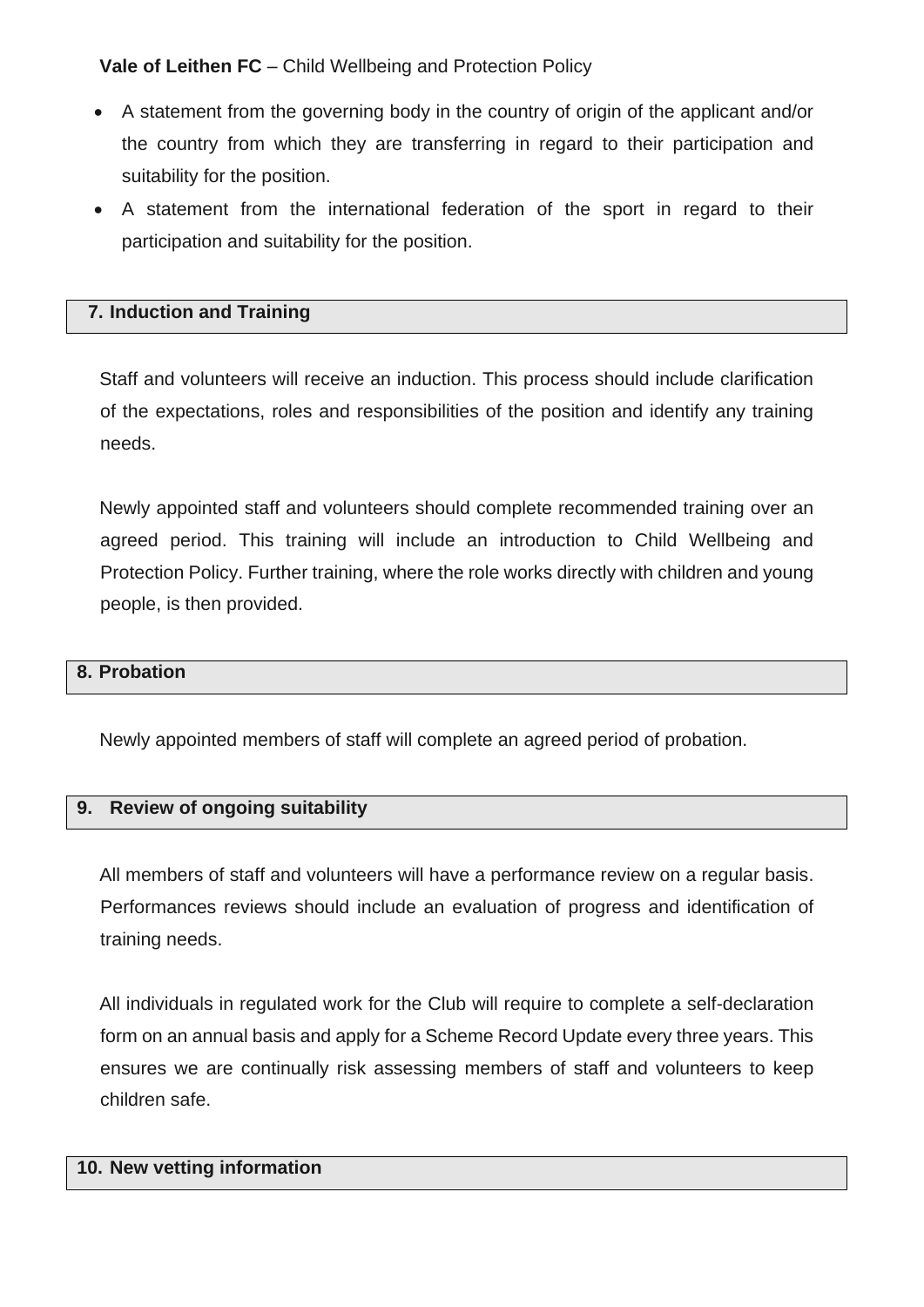If new vetting information becomes available through a self-declaration form or PVG scheme record updates, this is will be considered through a risk assessment by the Club's Safeguarding Panel.

Should any risk be identified, it will then be necessary to follow Responding to Concerns Procedure.

## **11. Consideration for Children's List or Barred Individuals**

If Disclosure Scotland notify the Club that a member of staff or volunteer is being considered for listing, that individual will be suspended as a precaution, until the outcome of the case is determined. Suspension is not a form of disciplinary action and does not involve pre-judgment. In all cases of suspension, the best interests of the child will be the primary consideration.

If Disclosure Scotland inform the club that an individual is barred, that member of staff or volunteer will be removed from regulated work with children and/or young people immediately in line with the Protection of Vulnerable Groups (Scotland) Act 2007 section 5 duties for organisations.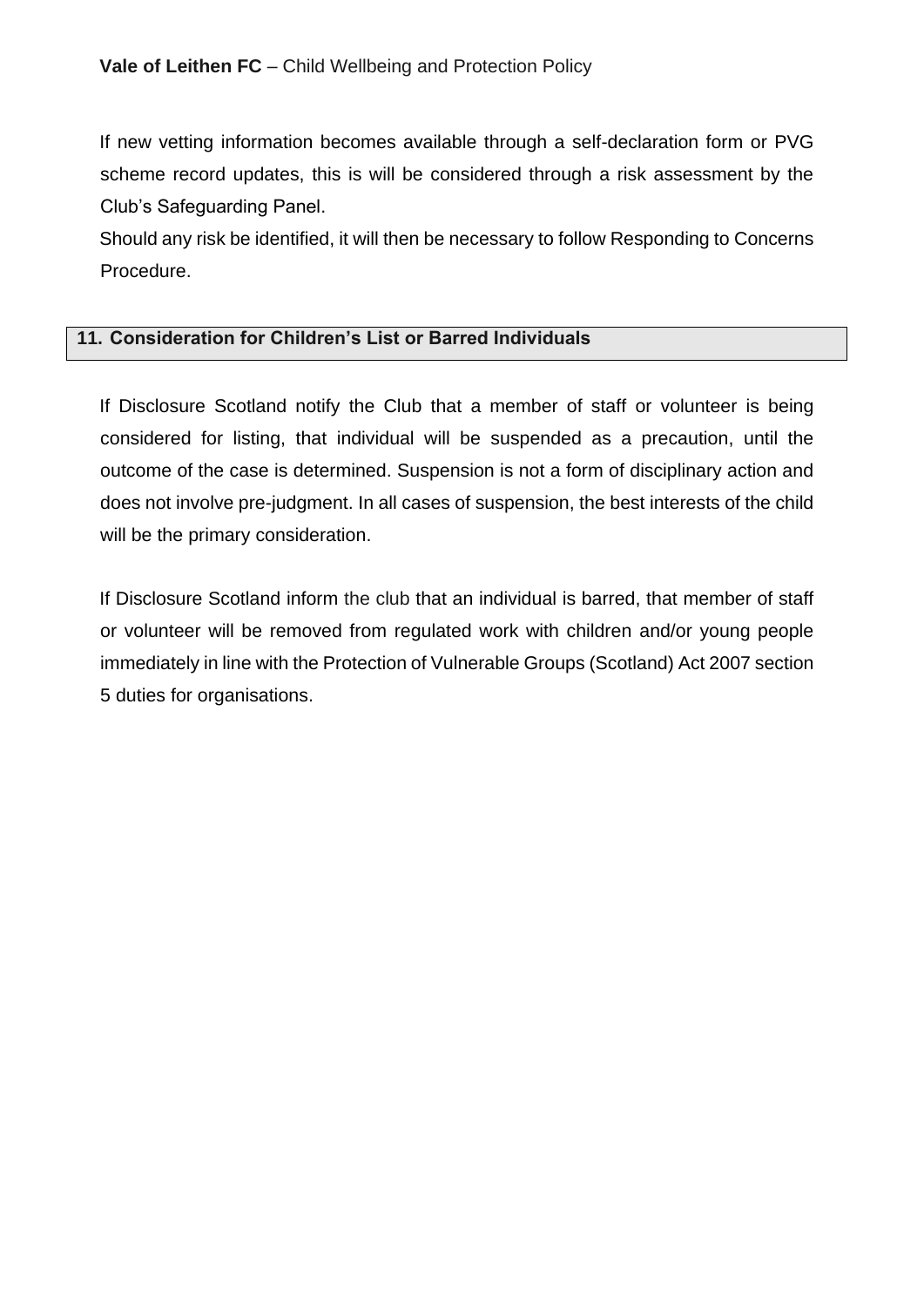## **RESPONDING TO CONCERNS PROCEDURE**



In all cases where there are concerns about a child or young person and/or the conduct of an adult which affects, or may affect, a child or young person, the best interests and wellbeing of the child or young person will be the paramount consideration.

The purpose of this Procedure is to safeguard and protect children and young people involved in Scottish football and to respond appropriately to any concerns ensuring they are dealt with in a timely, appropriate and proportionate manner. Following set of published procedures when dealing with concerns helps:

- To avoid those receiving information from engaging in subjective judgments
- Reassure those who report concerns that an appropriate course of action will ensue
- Support those charged with managing concerns by providing them with a step-by-step process to follow
- Safeguard the rights of those against whom complaints or allegations have been made

No staff or volunteer in receipt of information that causes concern about a child or young person or the conduct of an adult shall keep that information to themselves, or attempt to deal with the matter on their own. Instead in all cases the following procedure **must** be followed regardless of whether the concerns arise through the adult or child or young person's involvement in football or from outside of football.

## **REMEMBER:**

**If you are concerned about the** *immediate* **safety of the child or young person:**

- **1. Take whatever action is required to ensure the child's immediate safety.**
- **2. Pass the information immediately to the police and seek their advice.**
- **3. Report the concern to the club Child Wellbeing and Protection Officer, advising that the matter has been reported to the police**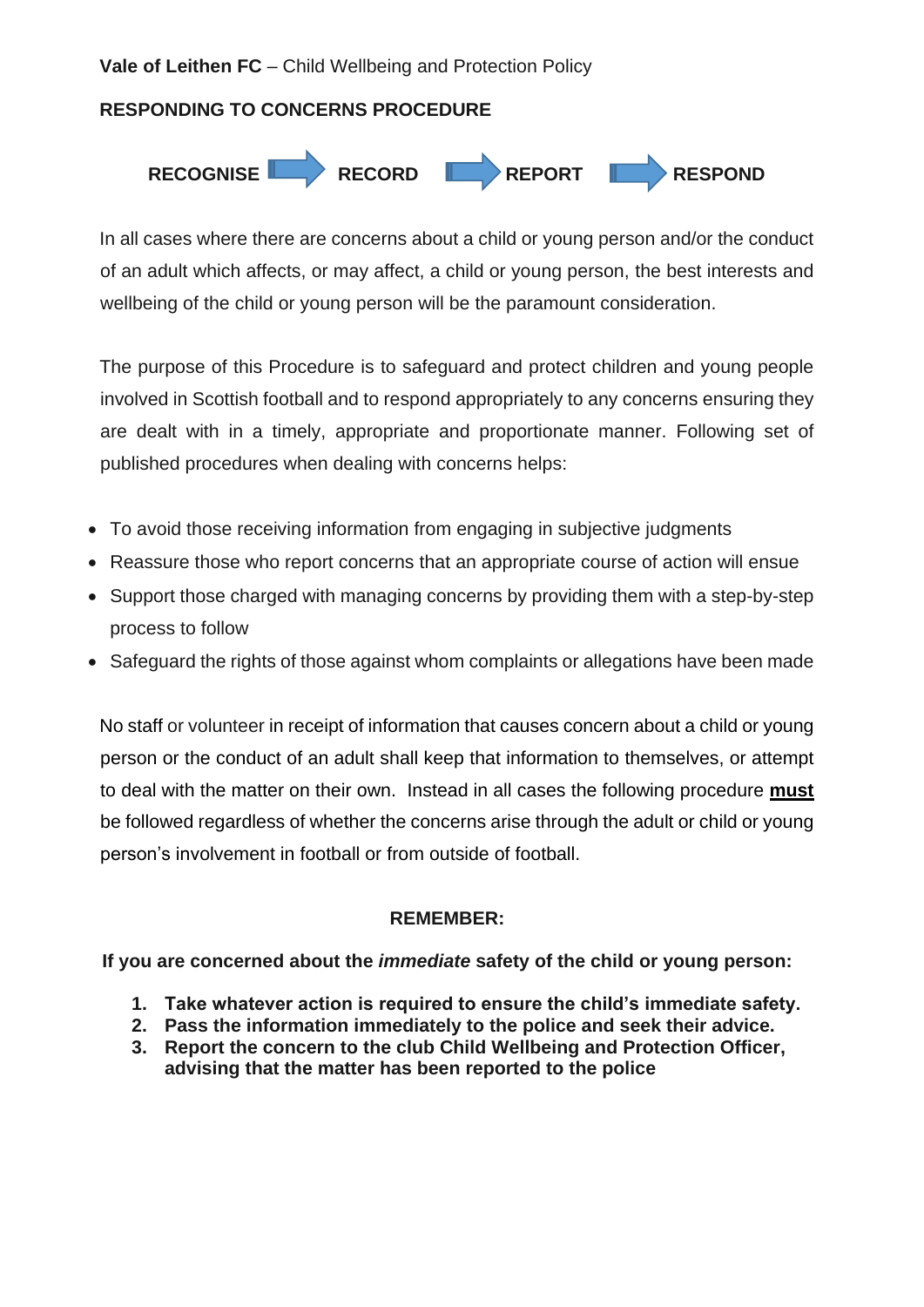At any time if you have a concern about the wellbeing of a child or young person, or think you may have a concern, you can contact Child Wellbeing and Protection Officer for advice and support on 077515 80665 or at wilsor84@gmail.com.

## **1. EVERYONE'S RESPONSIBILITY**

A concern may range from mild verbal bullying to physical or sexual abuse and occur either through football or outside of it, for example in the child's home. All concerns will be responded to by the Child Wellbeing and Protection Officer. If a member of staff or volunteer has a concern it is NOT their responsibility to investigate BUT it is their responsibility to:

- Reassure the person making the report that they have done the right thing in raising the concern
- Listen openly and without judgement
- Record anything that is said
- Report the concern to the club's Child Wellbeing and Protection Officer
- If there is a concern about the immediate safety of the child or young person, take the necessary steps to ensure their safety and contact the police

Everyone has a responsibility to **recognise** a concern, to **record** the concern either on the Concern Recording Form or in email format, and **report** the concern to the Child Wellbeing and Protection Officer.

## **2. RECOGNISE**

Staff and volunteers may become aware of a concern in different ways. For example:

- Direct disclosure by the child or young person.
- Observation of the concern, such as a change in the behaviour, appearance or nature of the child or young person or the conduct of an adult.
- Information that is shared from another individual or organisation e.g. an incident observed by another child or young person or adult and reported to them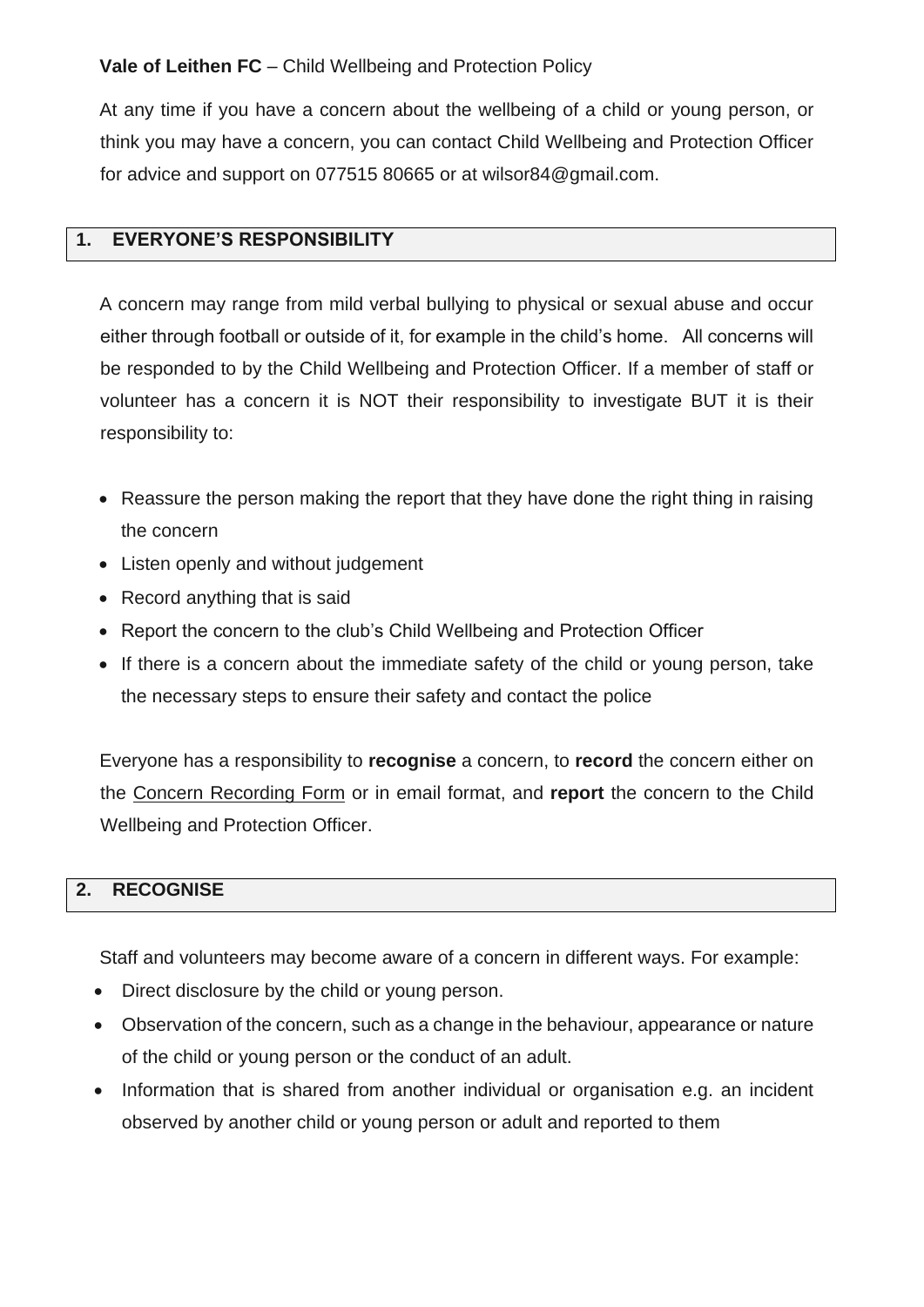All concerns must be reported to the Child Wellbeing and Protection Officer on the day the concern arises or as soon as practically possible thereafter.

#### *What to do if a child or young person discloses abuse*

#### **DO:**

- Stay calm ensure that the child or Avoid projecting your own reactions onto young person is safe and feels safe
- Listen to the child or young person and take what they say seriously. Do not show disbelief. Show and tell them that you are taking what they say seriously
- Reassure the child or young person that they are not to blame and were right to tell someone
- Be aware of interpreting what a child or young person says, especially if they have learning or physical disabilities which affects their ability to communicate or English is not their first language
- the child or young person
- Avoid asking any questions. If necessary only ask enough questions to gain basic information to establish the *possibility* that abuse may have occurred. Only use open-ended, non-leading questions e.g. What? When? Where? Who?
- Do not assume that the experience was bad or painful - it may have been neutral or even pleasurable e.g. the child or young person may think that they are in a consenting relationship with the adult
- Do not introduce personal information from either your own experiences or those of other children.

#### **DON'T:**

- Panic
- Show shock or distaste
- Probe for more information than is offered
- Speculate or make assumptions
- Rush into actions that may be inappropriate
- Make negative comments about the person against whom the allegation has been made
- Approach the individual against whom the allegation has been made
- Make promises or agree to keep secrets and give a guarantee of confidentiality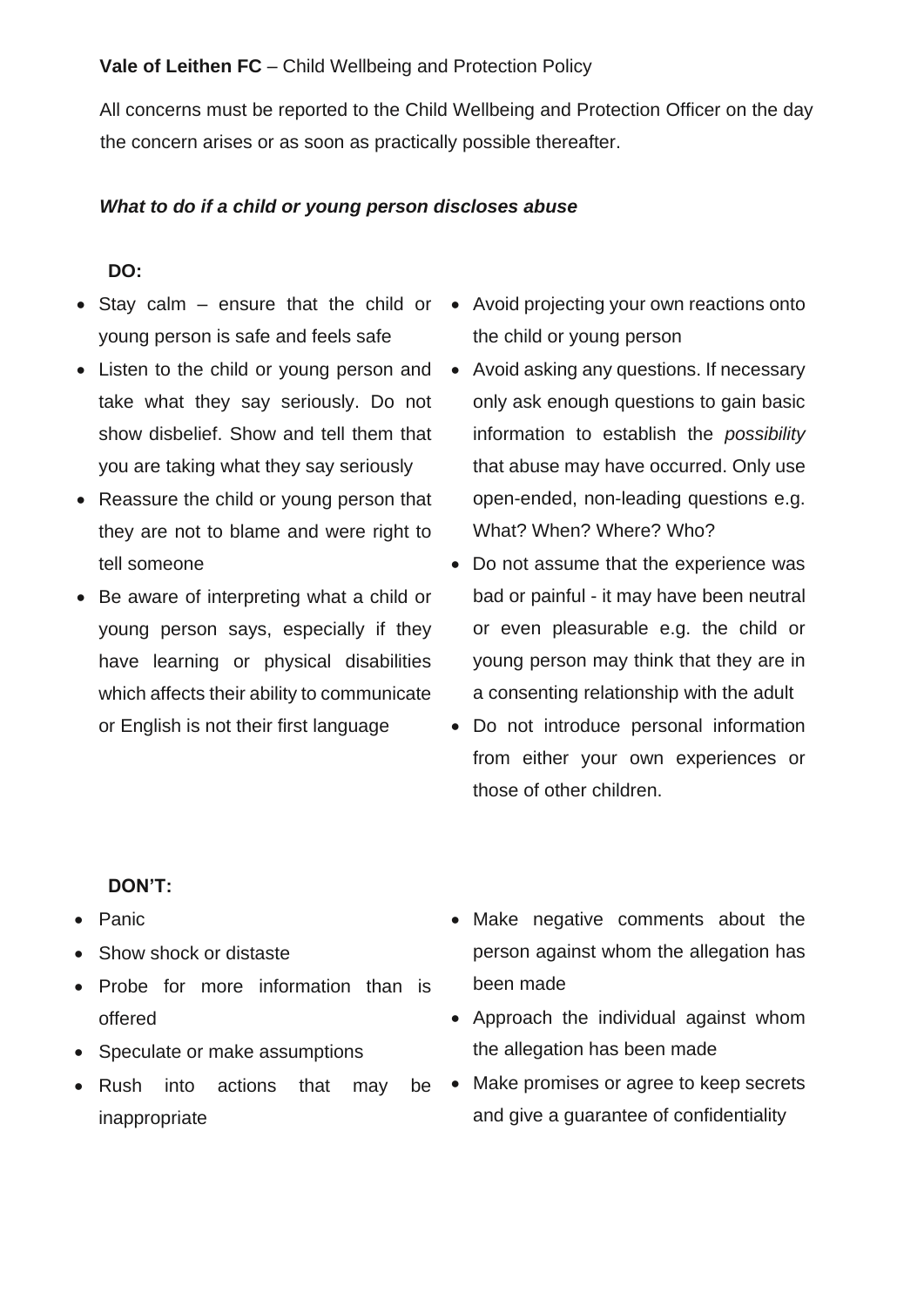## **3. RECORD**

Record keeping is of critical importance and all information should be recorded in line with the following:

- Make a written record of the information as soon as possible
- Make the record factual, accurate and Use judgemental language legible
- If the concern arises from a disclosure from a child or young record using the child or young person's exact words, where possible
- Include dates, times, locations and contexts, if available, in which the concern occurred together with any other relevant information

## **DO: DON'T:**

- Give your personal opinion, unless it is backed up by substantial evidence
- 
- Write the record in a way that protects the reputation of the Association or the individual who the concern relates to – remain unbiased

Where the child or young person has made a direct disclosure, and when appropriate, it is important that the child or young person understands why we are recording their details. If a child/young person recognises that people can help and support, and that this is the purpose of their details being shared, they will be more included and informed of the processes.

## **4. REPORT**

The Child Wellbeing and Protection Officer can be contacted in a number of ways:

- By telephone on 077515 80665
- By email at [wilsor84@gmail.com](mailto:wilsor84@gmail.com)

*How to report the concern:*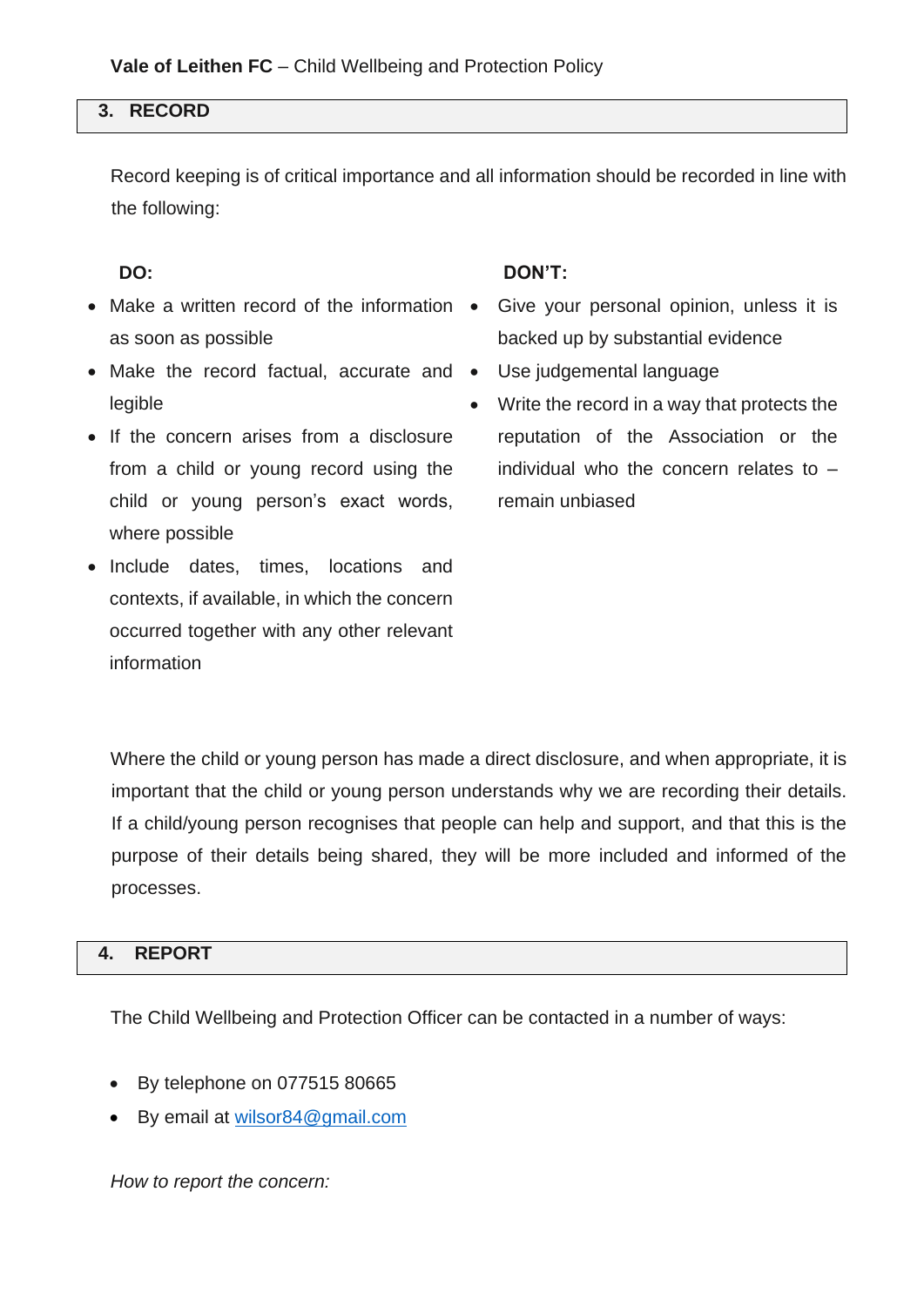- Report the concern as soon as possible. It is recommended that initial contact is made with the Child Wellbeing and Protection Officer by telephone
- Email the completed Concern Recording Form to the Child Wellbeing and Protection Officer, if you are able to do this via secure email

## Do not delay in reporting the concern

- By attempting to obtain information to complete all sections of the Concern Recording Form
- By waiting until you can complete the Concern Recording Form
- If you have been unable to contact the Child Wellbeing and Protection Officer by telephone

If you are unable to access a Concern Recording Form, please contact the Child Wellbeing and Protection Officer by telephone or email the information to the above address, if you are able to do so securely, in order to report the concern.

**If you are unsure whether the information you have should be a cause for concern advice and support can be sought at any time from the Child Wellbeing and Protection Officer by contacting them for advice and support.** 

**This can be done in a confidential manner anonymising the details of the parties involved.** 

If the Child Wellbeing and Protection Officer is not available and an immediate response is required the police and social work services must be contacted. They have a statutory responsibility for the protection of children and they may already hold other information about the child or young people. If the information is shared with the police or other agencies, record what information is shared and any advice given and actions taken. At the earliest opportunity thereafter the Club's Child Wellbeing and Protection Officer should be informed.

## *Confidentiality*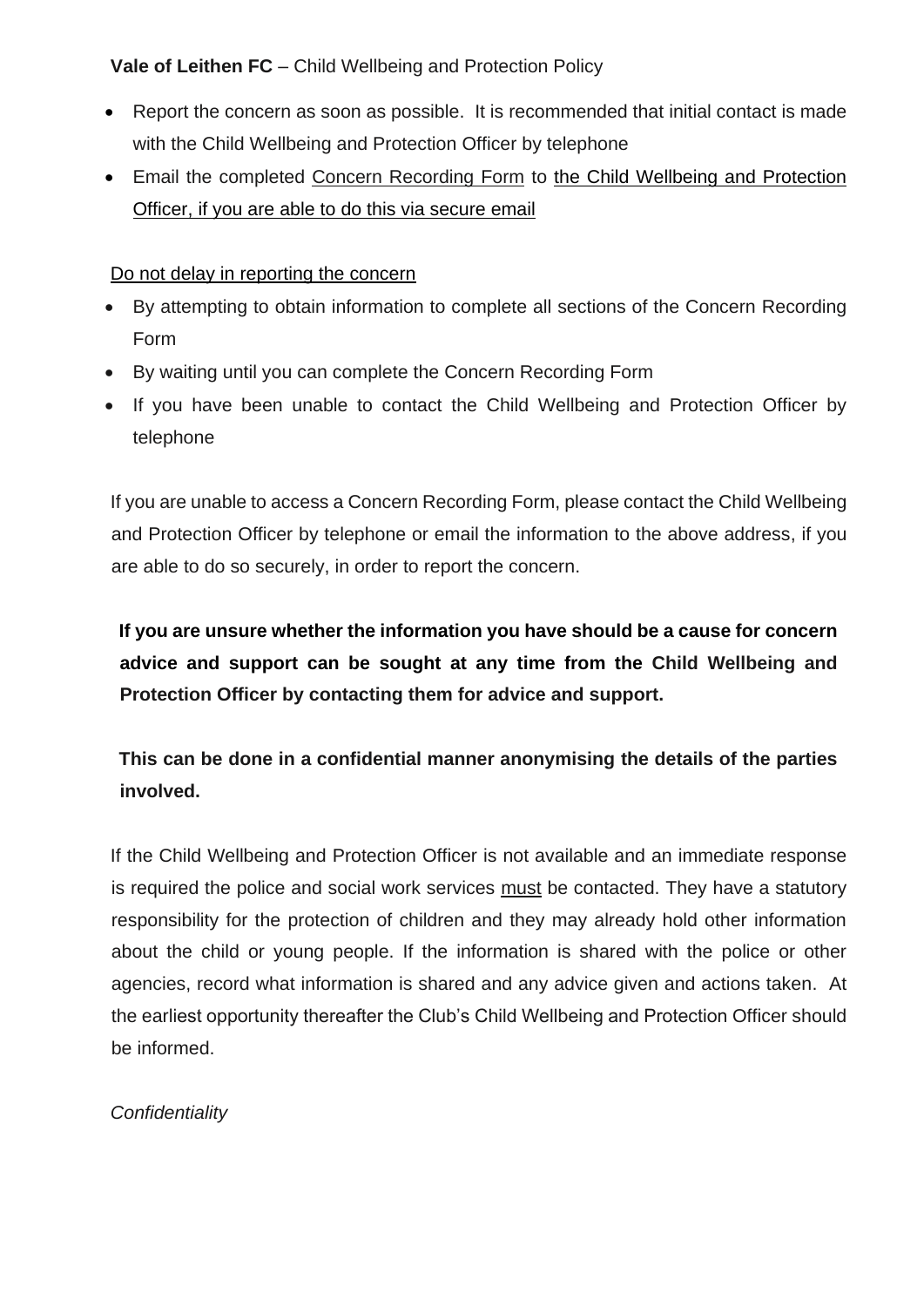To maintain confidentiality do not keep any electronic, printed or written versions of the information you have provided. The Concern Recording Form should be deleted or destroyed (by means of shredding) as soon as the information has been passed on. The Child Wellbeing and Protection Officer will maintain a copy of the information in a secure and confidential manner.

## *Support*

The Club recognises that voicing concerns, suspicions or allegations of poor practice, misconduct or abuse can cause great concern and stress – particularly if it relates to a colleague, volunteer or child/parent who is known to you. However, sharing information about the wellbeing of a child or young person is paramount in order to prevent the child or young person from suffering harm or further harm. Any member of staff or volunteer whom, in good faith, discloses information related to a concern will receive full support from the club.

## *Concern about the conduct of the Child Wellbeing and Protection Officer*

Where the concern is about the Child Wellbeing and Protection Officer it must be reported to the Vice Chairman directly*.* In this situation, the **Vice** Chairman will take on the role and responsibilities as listed below of the Child Wellbeing and Protection Officer.

## **5. RESPOND**

The following sets out the steps which will be taken by the Child Wellbeing and Protection Officer after the concern has been reported.

## **A. The process on receipt of a concern**

Once the concern has been reported the Child Wellbeing and Protection Officer will:

• Establish the basic facts and conduct an initial assessment of the facts in order to determine the appropriate course of action. The appropriate course of action may differ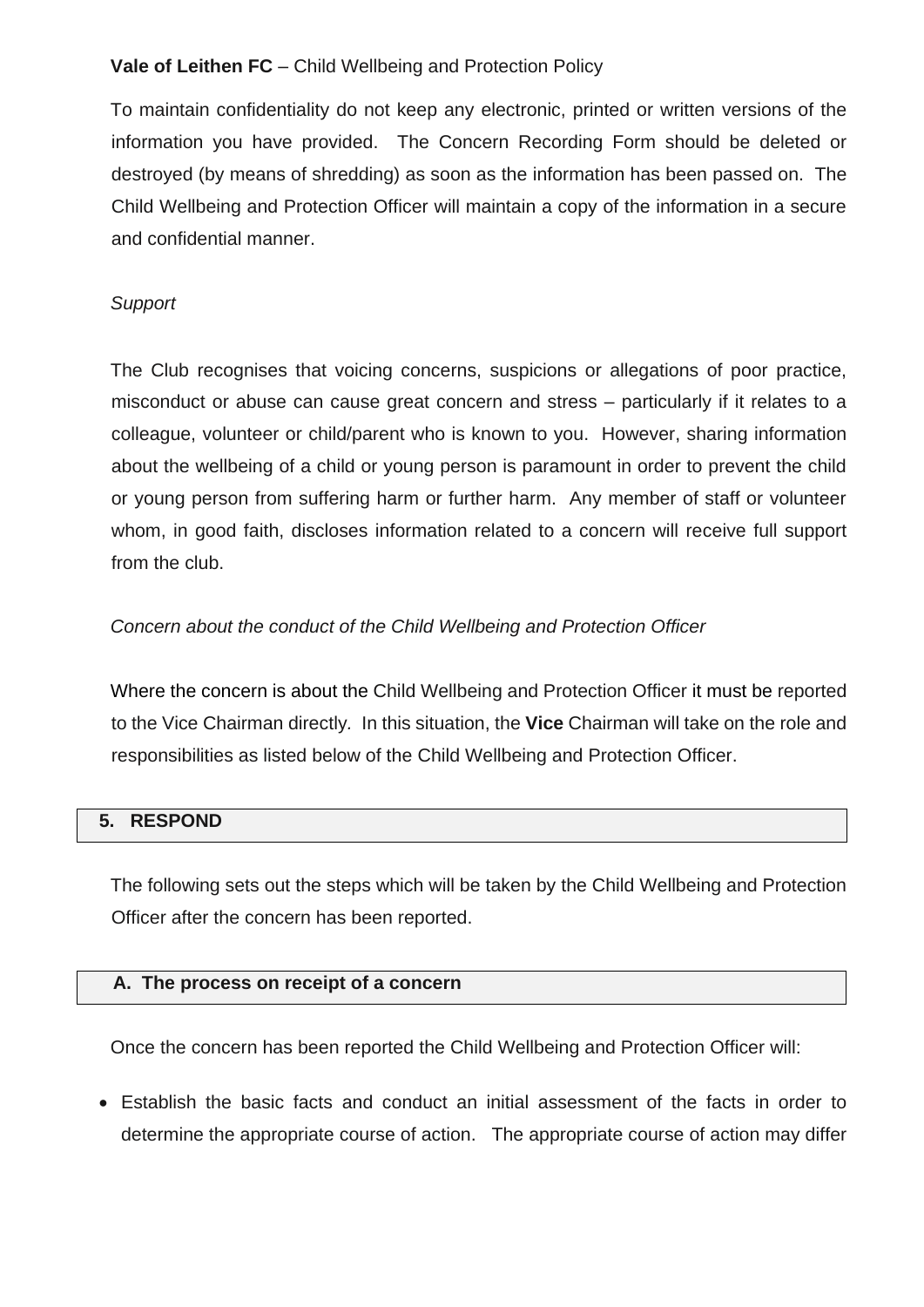depending on whether the concern is about the wellbeing of a child/young person or about the conduct of an adult.

- Decide who should be informed of the concern, this may include the child or young person, their parent/carer, or external agencies.
- Consult external agencies such as the police and social work services for advice at any time, if required. This is important because they may hold other important information which, when considered alongside the current concern, builds a significant picture of concern.

All subsequent actions taken by the Child Wellbeing and Protection Officer shall be recorded, in the order in which they happen, and the records should be signed and dated.

## **B. Conducting the Initial Assessment**

The purpose of the initial assessment is to clarify the nature and context of the concerns. Every situation is unique so guidance cannot be prescriptive.

Where the concern relates to the conduct of an adult, pending the outcome of any investigation, precautionary suspension will be considered in all cases where there is significant concern about the conduct of a member of staff and volunteers towards children and/or young people. For further information on precautionary suspension see section 6 of this Procedure.

In all cases, the initial assessment may involve:

- Speaking to the member of staff or volunteer who raised the concern; and/or
- Speaking to other members of staff or volunteers who may have information related to the concern; and/or
- Speaking to the member of staff or volunteers whose conduct has been reported this will be subject to the nature and seriousness of the situation and should not be done if the concern suggests that the conduct may be criminal behaviour; and/or
- If the concern involves a named child or voung person it may be appropriate to speak to the child or young person. This should never been done in cases where there is a suggestion of criminal conduct without first seeking the advice of the police. If it is appropriate to speak to the child or young person all questions should be basic, open-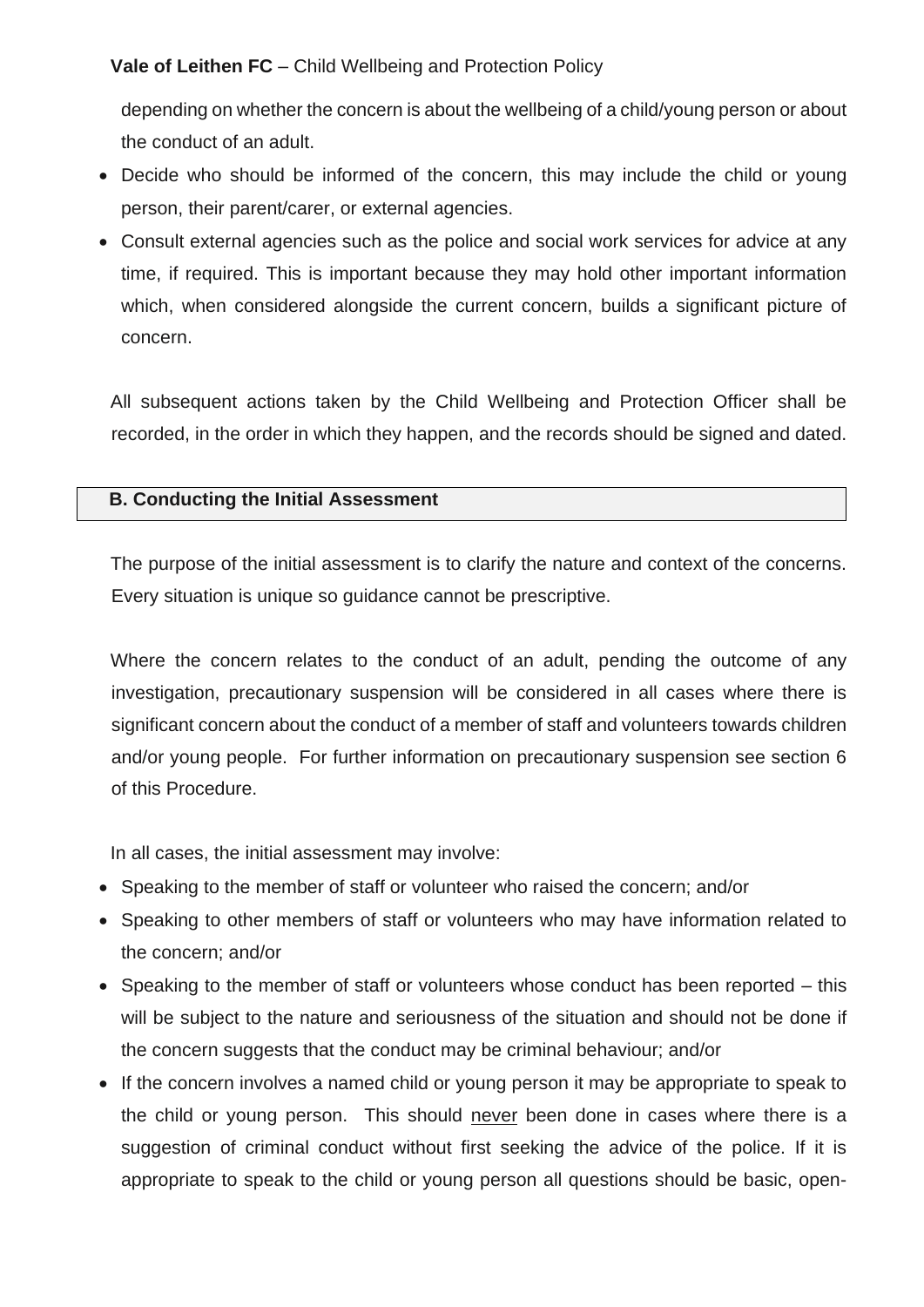ended, non-leading and asked *solely with a view to clarifying the basic facts*. When speaking to a child or young person another adult should always be present. It is recommended that this other adult is known to the child or young person and the meeting is pre-arranged so the child or young person will be aware that you are going to speak to them about a concern; and/or

• Speaking to other children and/or young people and/or other individuals to establish the basic facts. As above, all questions should be basic, open-ended, non-leading and asked *solely with a view to clarifying the basic facts*.

## *Best practice advice*

**Questioning of children by those conducting an initial assessment should be avoided, if possible. If it is necessary to speak to the child in order to clarify the basic facts, best practice suggests that consent from the parent/carer be obtained unless obtaining that consent may place the child at risk.**

## *Views of the Child*

Children and young people have the right to say what they think in all matters affecting them and to have their views taken seriously (Article 12, UNCRC). This must be at the forefront of any concerns that are raised. The nature of the concern will impact on the decision as to whether it is appropriate to discuss the concern directly with the child or young person. The views of the child or young person must be considered based on the age and maturity.

An initial assessment of basic facts may require the need to ask a child or young person some basic, open-ended, non-leading questions solely for with a view to clarifying the basic facts. It may also be necessary to ask similar basic questions of other children and young people, or other appropriate individuals who may have information.

It will not always be appropriate to speak directly with the child or young person about the concern. Advice should be sought from the Child Wellbeing and Protection Officer if there is any uncertainty about the appropriate course of action.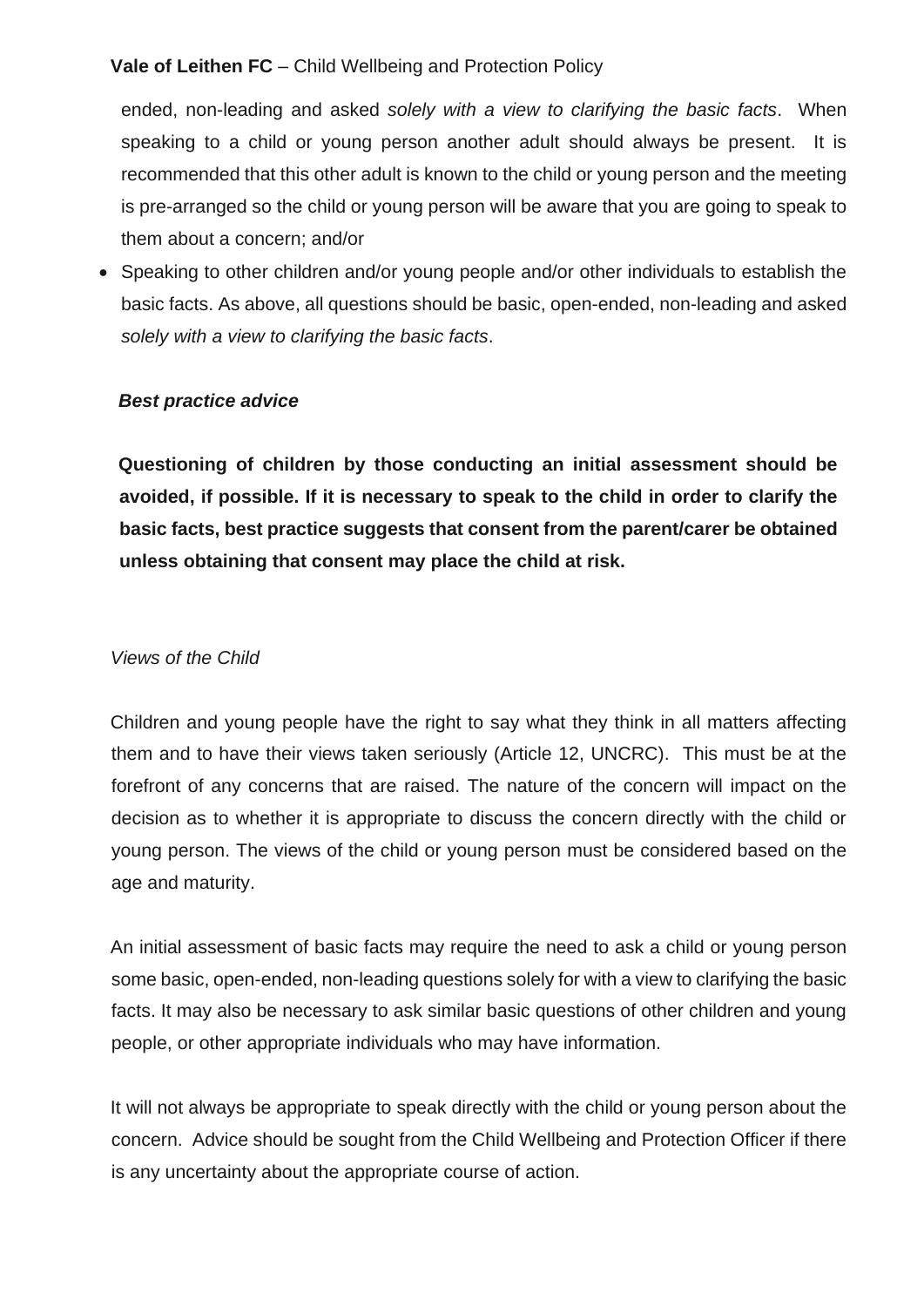If the information indicates that a criminal offence has been committed against the child or young person it would not be appropriate to ask the child or young person questions about the incident or speak to them directly about the incident(s), unless it is a disclosure directly from the child. Interviewing children and young people about possible abuse or criminal offences is the sole remit of specially trained police officers and social workers.

**Where the concern about a child's wellbeing suggests they are in need of protection, the information must be passed on with or without their consent for the purposes of their protection. Allegations of abuse must always be taken seriously.** *No member of the Club shall investigate allegations of abuse or decide whether or not a child has been abused.* **False allegations are very rare. If a child says or indicates they are being abused or information is obtained which gives concern that a child is being abused, the information must be responded to on the same day in line with this procedure.** 

## *Fairness and natural justice*

In the event of an investigation into the conduct of a member of staff or volunteers all actions will be informed by the principles of natural justice:

- They will be made aware of the nature of concern; and
- They will be given an opportunity to put forward their case; and
- The Club will act in good faith, ensuring the matter is dealt with impartially and as quickly as possible in the circumstances.

## **C. Concluding the Initial Assessment**

Decisions reached on conclusion of the Initial Assessment may differ depending on whether the concern relates to the wellbeing of a child or young person or to the conduct of an adult. Sometimes, the concern may relate to both the wellbeing of a child and the conduct of an adult in which case two sets of conclusions should be reached.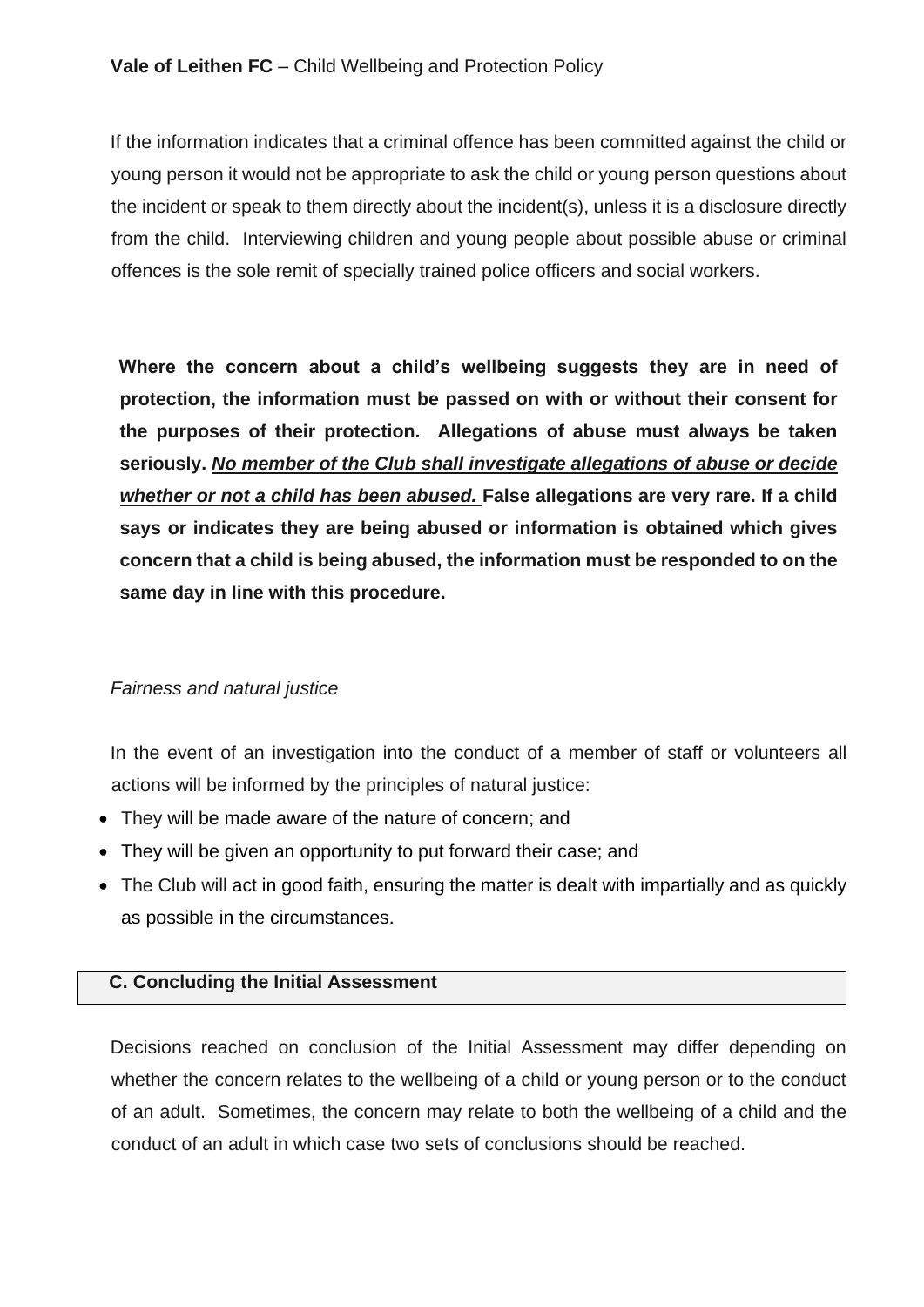## *A concern about the wellbeing of a child/young person*

At the end of the initial assessment one of the following conclusions should be reached:

- The facts do not substantiate the concern, therefore no further action will be taken
- The concern has been successfully addressed by the child or young person, their parent and/or club staff or volunteers and no further action is needed
- The concern has not been successfully addressed and further support is needed for the child or young person
- Information should be shared with statutory services, for example Police Scotland or the Social Work Department due to the gravity of the concern
- Information should be shared with the child's Named Person, if applicable, for consideration

In all cases consideration should be given support as to what support, if any, is required for the child or young person and whether there is a need to share information with the Scottish FA in terms of a Data Sharing Agreement.

## *Sharing Concerns with Parents/Carers*

The Club is committed to working in partnership with parents/carers whenever there are concerns about a child or young person. Parents/carers have the primary responsibility for the safety and wellbeing of their children. Where concerns are raised about a child or young person this will be considered in line with the wellbeing indicators and *may* be discussed with parents/carers. For example, if a child seems withdrawn, he/she may have experienced an upset in the family, such as a parental separation, divorce or bereavement. Common sense is advised in these situations and the best interests of the child will be considered as to what is the best support them. Children and young people will be asked who they feel is suitable to be informed and when relevant, consent gained from the child or young person.

**Where there are concerns that the parents/carers may be responsible for or have knowledge of the abuse, sharing concerns with the parents/carers may place the child or young person at further risk.** *In such cases advice must always firstly be*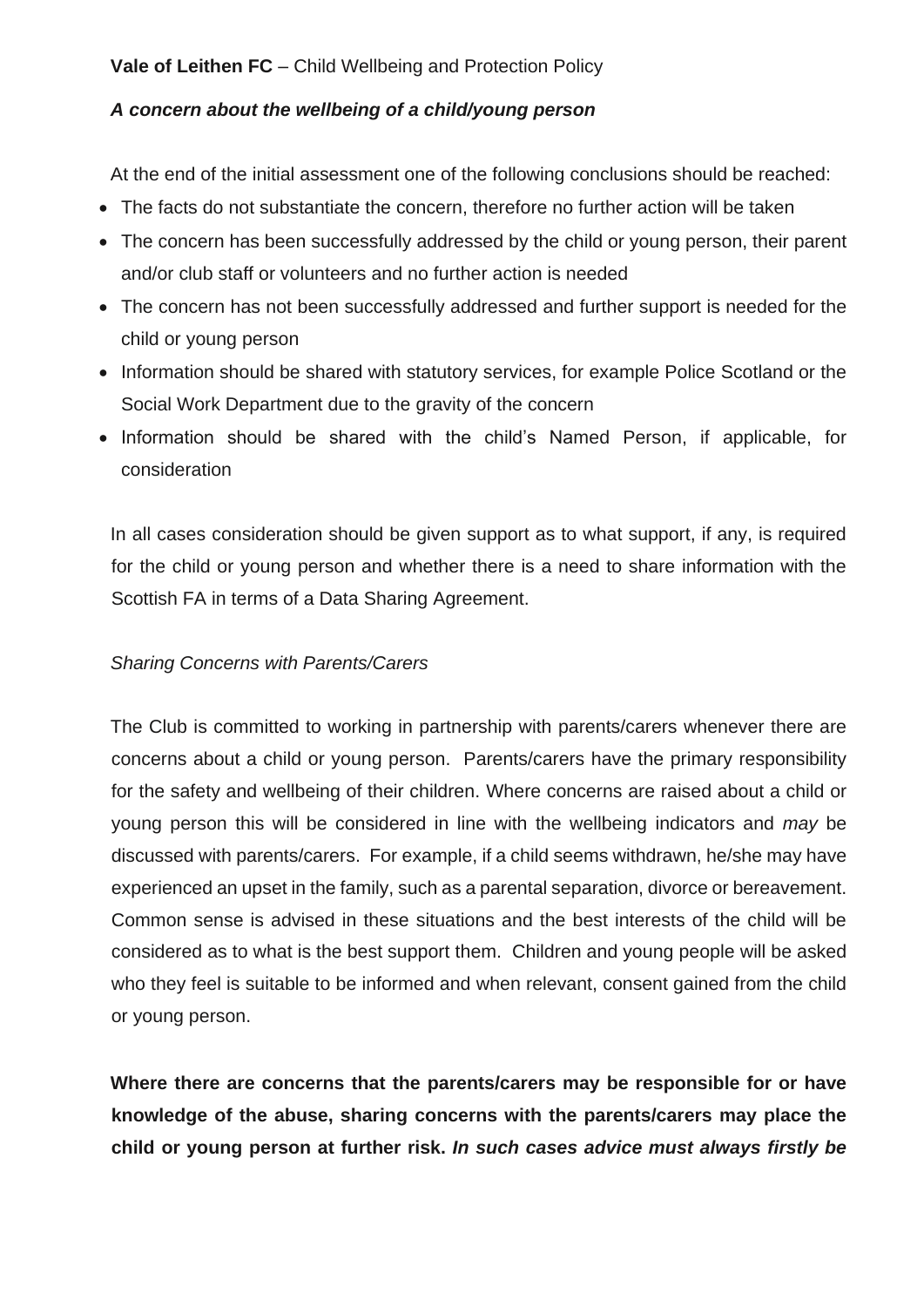# *sought from the police/social work services or Named Person as to who informs the parents/carers.*

## *Sharing Information with Police and statutory agencies*

Where the concern about a child or young person's wellbeing suggests that they are in need of protection or that a criminal offence has been committed against them the concern must be reported to the police and/or social work services. The police and local authority have a statutory duty of care for all children.

## *A concern about the conduct of an adult*

At the end of the initial assessment one of the following conclusions should be reached:

- The facts do not substantiate the concern, therefore no further action will be taken
- Information supports concern of poor practice
- Information supports concern of serious poor practice and/or misconduct
- Information supports concern of possible criminal behaviour

## *Initial Assessment Supports concern of poor practice*

If the initial assessment supports a concern that the conduct of an adult amounts to poor practice, the Child Wellbeing and Protection Officer will share the findings of the initial assessment with the relevant member of staff at the Club, who has responsibility for the staff or volunteer whose conduct has amounted to poor practice, who will respond in line the Club's procedures.

The Child Wellbeing and Protection Officer will carry out any further investigation, as necessary and take appropriate action depending on the nature and seriousness of the conduct.

*Initial Assessment supports concern of poor practice and/or misconduct*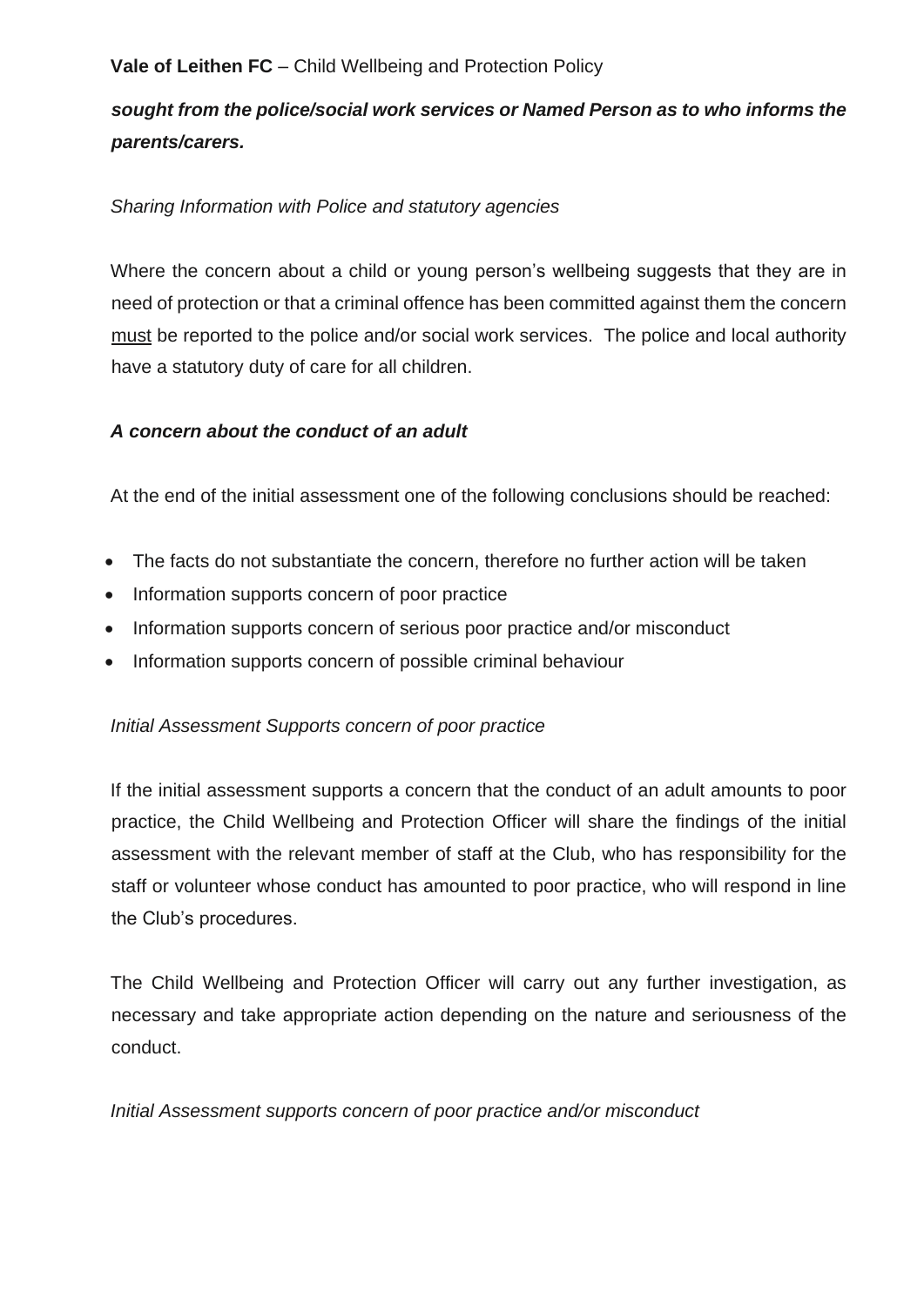If the concern relates to the conduct of a member of staff or volunteer the Child Wellbeing and Protection Officer will share the findings of the initial assessment with the relevant member of staff in the HR Department, if applicable, who will respond in line the club's Disciplinary Procedures, or with the official at the Club who has responsibility for the staff or volunteer whose conducted has amounted to serious poor practice and/or misconduct.

## *Initial Assessment supports concern of possible criminal behaviour*

Where the initial assessment of information gives reasonable cause to suspect an adult's behaviour has been a criminal offence, the Child Wellbeing and Protection Officer will:

- report the concern to the police as soon as possible on the day the information is received, along with supporting information; and
- make a written record of the name of the police officer to whom the concerns were passed together with the crime reference number, time and date of the call, in case any follow up is required; and
- on request, provide the police with a copy of the Concern Recording Form; and
- following the advice of the police, inform the parents/carers of the child involved as soon as possible unless the police advice is not to do this; and
- if appropriate, share the information with the child's Named Person if there is any impact on a child's wellbeing caused by an adult's possible criminal behaviour unless the police advise not to do this.

Advice will firstly be obtained from the police about informing the member of staff or volunteer involved in the concerns. If the advice is to inform them, they will be told that information has been received which may suggest an allegation of abuse or possible criminal offence. As the matter will be *sub judice* (i.e. under judicial consideration) no details will be given unless advised by the police. All actions will ensure the best evidence is preserved for any criminal proceedings while at the same time safeguarding the rights of the member of staff and volunteer.

The club will take all reasonable steps to support a member of staff or volunteer whom a concern has been raised about, as well as others who may be involved as witnesses.

Possible outcomes include one or more of the following: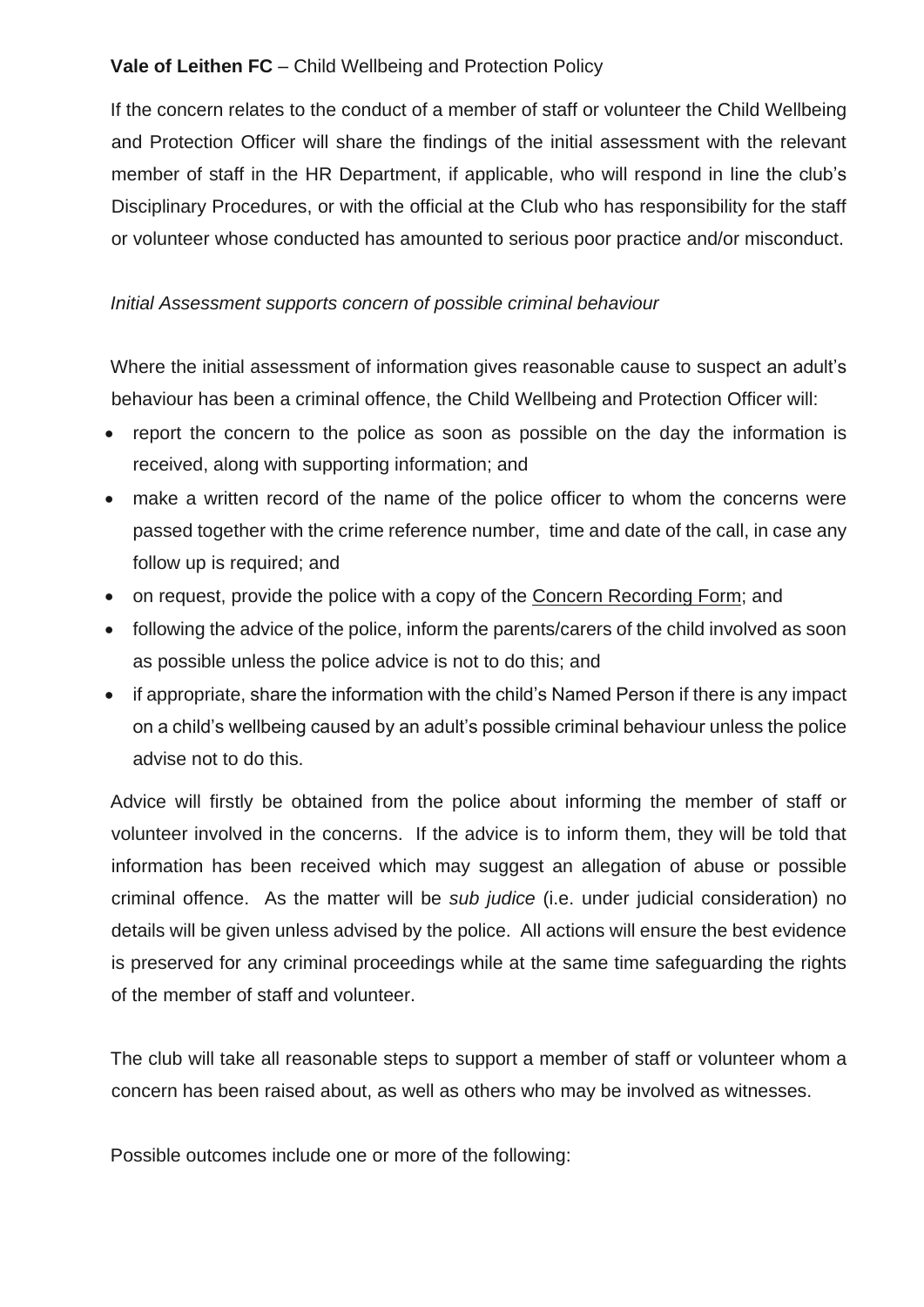- Police investigation may involve a child protection investigation jointly by police and social work services
- Criminal proceedings
- Civil proceedings (by the child/family who raised the concern)
- Disciplinary Proceedings
- Referral to Disclosure Scotland, where the PVG criteria is met

# *Referral to Disclosure Scotland under Protection of Vulnerable Groups (Scotland) Act 2007*

Depending on the nature of the concern and the action taken by the club, there may be a requirement, in law, to notify Disclosure Scotland. The following will apply where the member of staff or volunteer is in regulated work with the club and a member of the PVG scheme.

## *Referring to Disclosure Scotland*

The Club will refer to Disclosure Scotland the case of any member of staff or volunteer who (whether or not in the course of their role with the club) has:

- harmed a child
- placed a child at risk of harm
- engaged in inappropriate conduct involving pornography
- engaged in inappropriate conduct of a sexual nature involving a child, or
- given inappropriate medical treatment to a child.

**AND** as a result the club has taken or would have taken one of the following options:

- 1. The Club has dismissed the member of staff or volunteer; or
- 2. The member of staff or volunteer would have been dismissed as a result of the incident had they not resigned, retired or been made redundant; or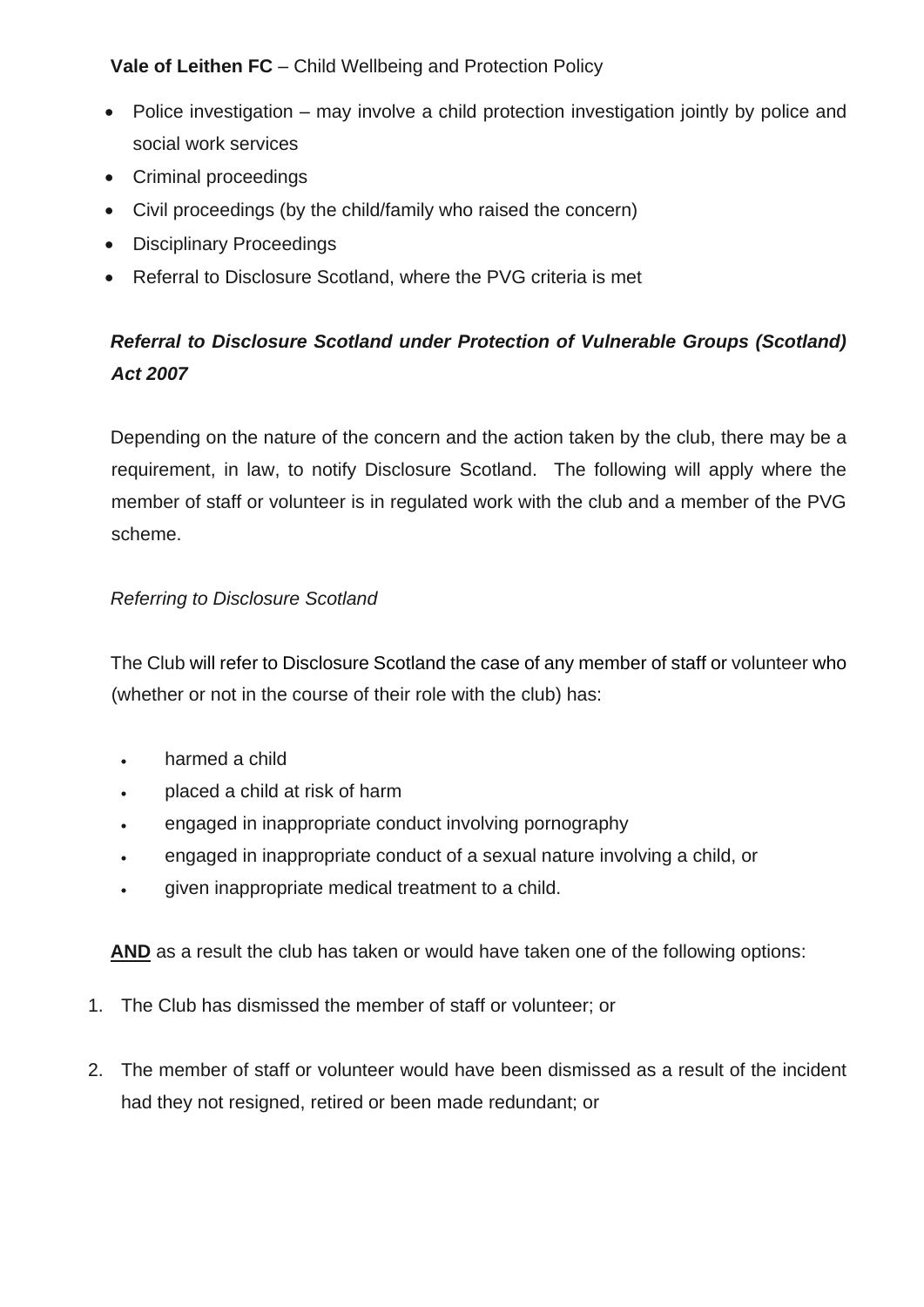- 3. The Club has transferred the member of staff or volunteer to a position in the club which is not regulated work with children; or
- 4. The member of staff or volunteer would have been dismissed or considered for dismissal where employment or volunteer role was not due to end at the expiry of a fixed term contract; or
- 5. The member of staff or volunteer would have been dismissed or considered for dismissal had the contract not expired.

The Club will also refer the case of a member of staff or volunteer where information becomes available after the member of staff or volunteer has:

- been dismissed by the club; or
- resigned, retired or been made redundant; or
- been transferred to another position in the club which is not regulated work with children.

## *Information from Disclosure Scotland*

If Disclosure Scotland notifies the club that a member of staff or volunteer is being considered for listing that individual will be suspended as a precaution until the outcome of the case is determined. Precautionary suspension is not a form of disciplinary action and does not involve pre-judgment. In all cases of suspension the best interests and wellbeing of children and young people will be the paramount consideration.

If Disclosure Scotland informs the club that an individual is barred, that member of staff or volunteer will be removed permanently from regulated work with children immediately in line with the Protection of Vulnerable Groups (Scotland) Act 2007.

## **6. PRECAUTIONARY SUSPENSION**

Suspension is not a form of disciplinary action. The member of staff involved may be suspended whilst an investigation is carried out. Suspension will be carried out in accordance with the Club's Disciplinary Procedures.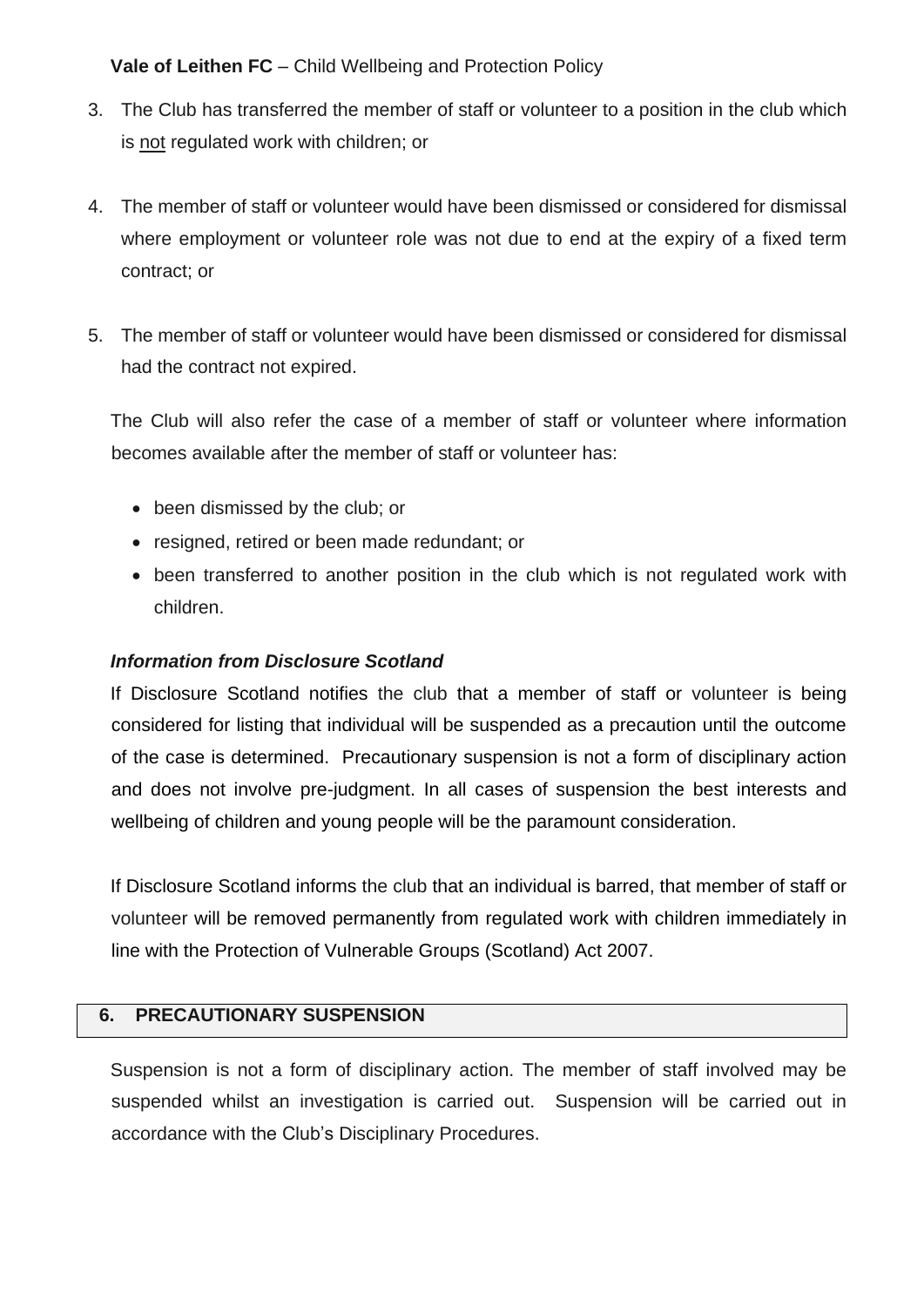## **7. CRIMINAL PROCEEDINGS**

An ongoing criminal investigation does not necessarily rule out disciplinary action by the club or investigation by the Child Wellbeing and Protection Officer. However, any action taken must not jeopardise the criminal investigation. Advice must be taken from the police on this. Sufficient information should be available to enable the club to make a decision whether to go ahead with disciplinary action/response under this concerns procedure.

In any event, once criminal proceedings have concluded the Club will consider the matter and the outcomes in line with this procedure.

## **8. FALSE OR MALICIOUS ALLEGATIONS**

In exceptional circumstances where an investigation establishes an allegation or concern raised is false, unfounded or malicious:

- The member of staff and volunteers involved will receive an account of the circumstances and/or investigation and a letter confirming the conclusion of the matter. They may wish to seek legal advice; and
- All records pertaining to the circumstances and investigation shall be kept confidentially; and
- The Club will take all reasonable steps to support the individual in this situation; and
- In these circumstances the Club will review the participation or continued involvement in club activities of the individual who made the false or malicious allegation. If the false or malicious allegation has been made by a child or young person, it will only be appropriate to have a discussion with the child or young person to determine their views and opinions with parental/carer permission; and
- Data collected for the investigation will be destroyed in accordance with the requirements of the Data Protection Act 1998.

## **9. ALLEGATIONS OF NON-RECENT ABUSE**

The Club recognises that sharing personal experience of abuse can be difficult, challenging and sensitive. Therefore allegations of abuse may be made some time after the event e.g. an adult who was abused as a child by someone who is still currently working with children.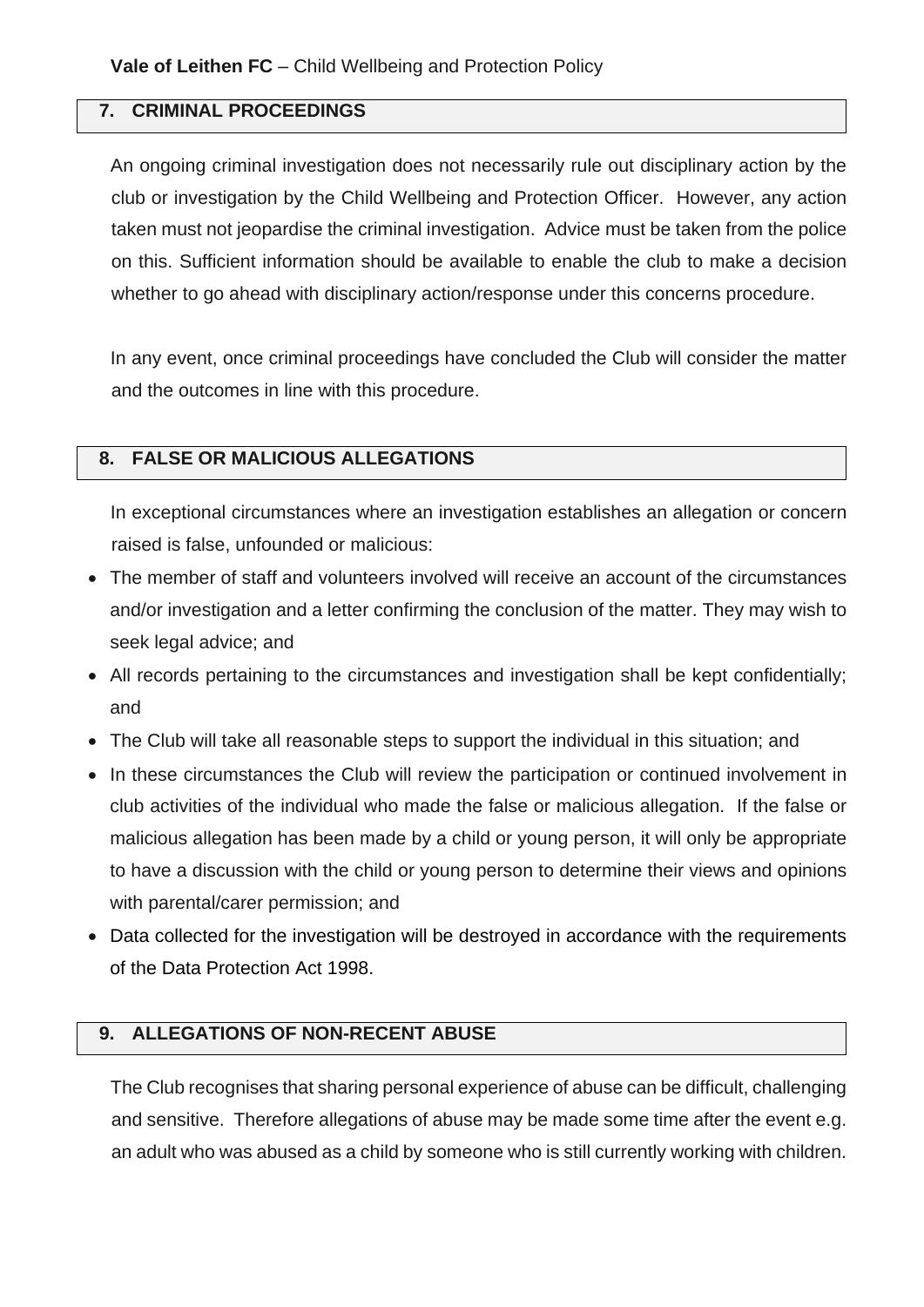These procedures will be followed in the event of an allegation of non-recent abuse, including the club's responsibility to refer to Disclosure Scotland.

## **10. MEDIA**

All media enquiries relating to concerns under this procedure must be referred to John Anderson, Treasurer.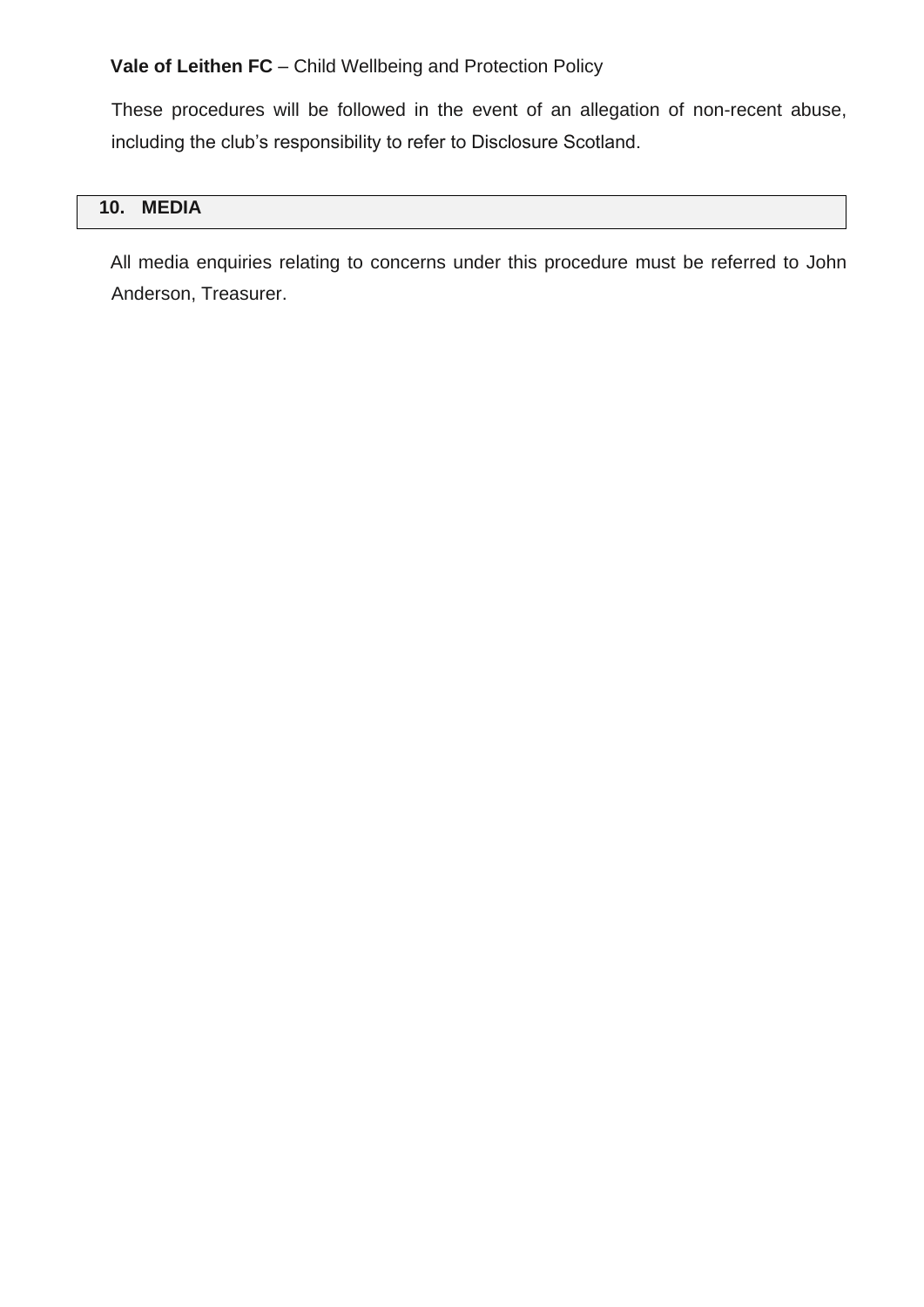## **CASE REVIEW PROCEDURE**

## **1. PURPOSE OF CASE REVIEW**

Case reviews take place to establish whether there are lessons to be learned about the ways in which a concern has been investigated and responded to. Reviewing a concern allows the Club to consider:

- How the Responding to Concerns Procedure was implemented; and
- The effectiveness of the Responding to Concerns Procedure; and
- Informing policy and improving practice with regards to wellbeing & protection matters.

## **2. DECIDING TO CONDUCT A REVIEW**

The Club will follow the criteria set out below when considering and establishing a case for review.

- 1. The harm or risk of harm to a child was high; and/or
- 2. Views expressed by those involved in the case have raised concern about the way it was handled; and/or
- 3. There was a clear failure of procedure in handling the case: and/or
- 4. The case attracted a significant amount of media interest; and/or
- 5. The case concerned an unusual practice or behaviour; and/or
- 6. The case took a significantly long period of time to resolve; and/or
- 7. The Board decides a review is appropriate.

A case deemed eligible for review may be a particular concern or matter or, in some cases, may be cumulative concerns.

From time to time the Club may, internally, take a sample of cases to review to ensure the level of service provided in case management is consistent and to highlight any learning to take forward into future cases.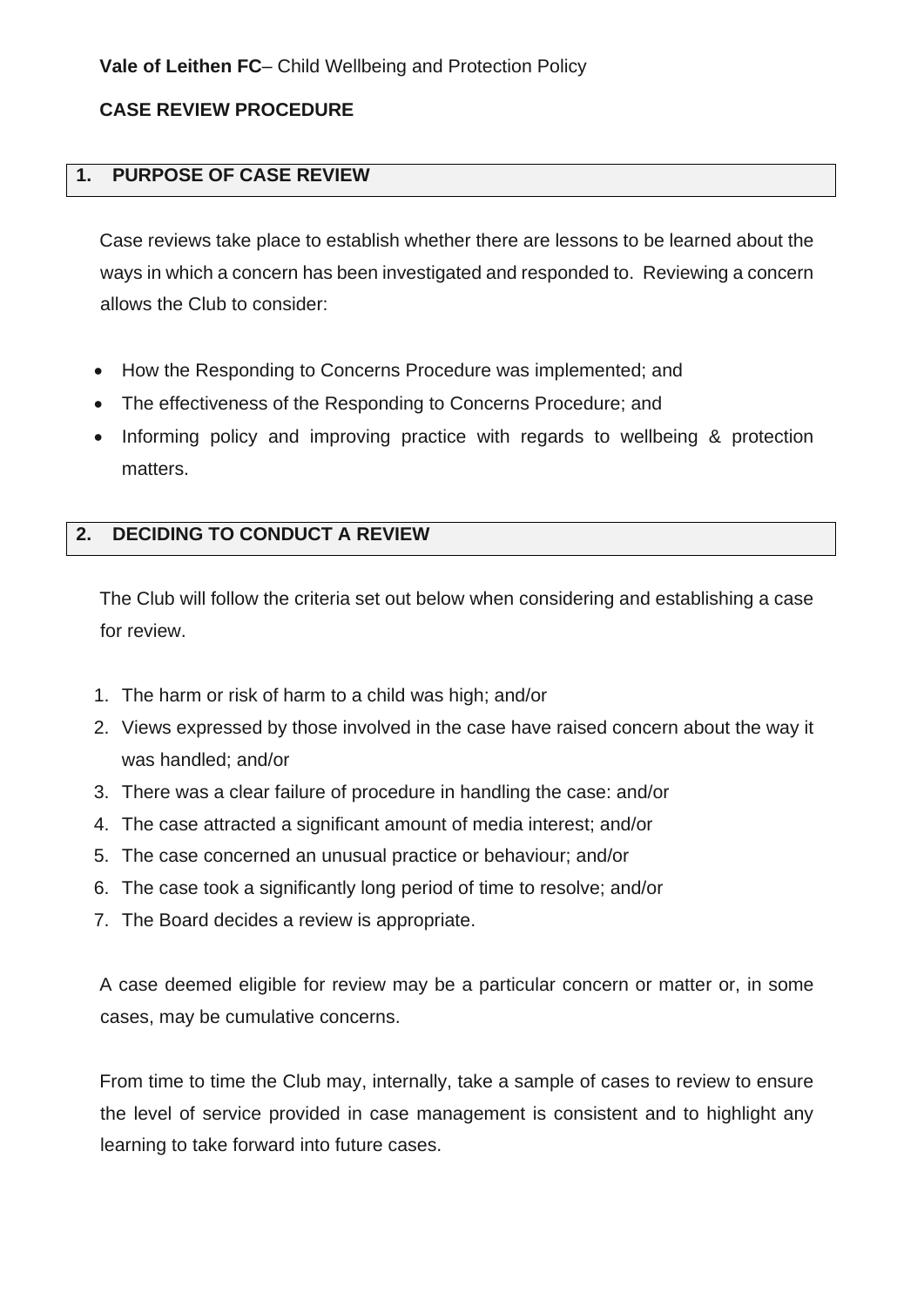# **3. IDENTIFYING WHO UNDERTAKES THE REVIEW**

The Club will appoint a case reviewer, this may be internal or external to the club. The case reviewer, whether internal or external, will have expertise in the area of the concern. These skills may differ according to the circumstances of each case and the agreed role of the case reviewer.

### *External Case Reviewer*

The following criteria will be considered when deciding whether the case review should be external to the club.

- Are the recommendations likely to influence and/or change practice across the whole of Scottish football?
- Was the risk of harm to the child high?
- Has the case has attracted a significant amount of media interest?
- Is there a lack of experience and knowledge internally regarding the nature of the case?
- Have the Board expressed a preference towards an external reviewer as being more appropriate?

Where the answer has been **yes** to one or more of the criteria above, there is a presumption that an external case reviewer will be appointed by the club. The club continue to have an overview of the review and will set out clear expectations in respect of timescales (see section below), milestones in the process and deadlines for completion of reports but will not have any input into the findings or recommendation of the review.

Where an external reviewer is commissioned, consideration will be given to any formal contractual arrangements required, appropriate legal advice sought, which agencies will enter into the arrangements (if any) and a contract drawn up covering timescales, fees and confidentiality including data protection.

### *Internal Case Reviewer*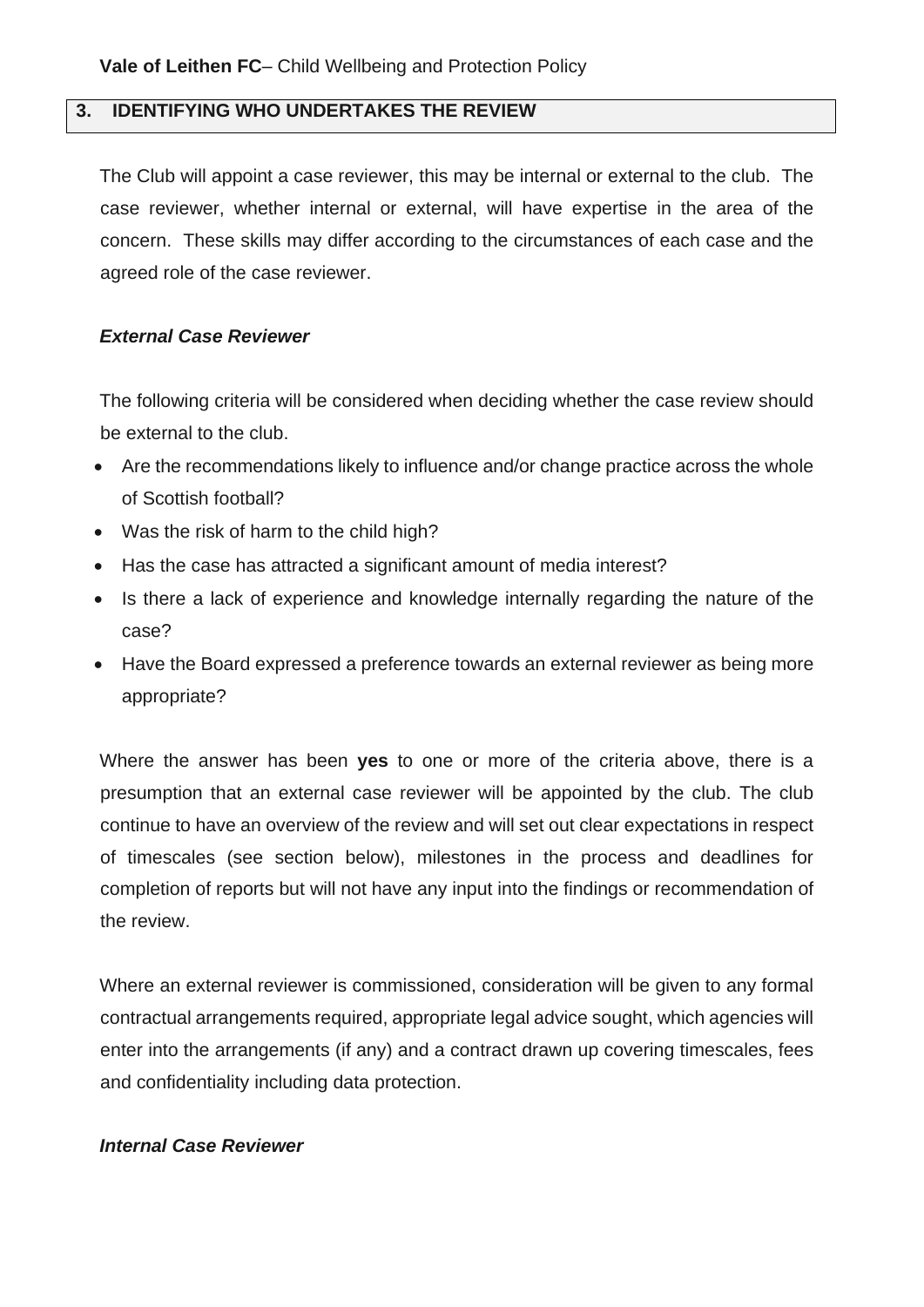Reviews may also be undertaken internally and a case reviewer will be appointed from within the club.

A case will not be reviewed by any individual who had an involvement in the concern or incident, either as a named individual or witness, in the matter of concern.

# **4. TIMESCALES FOR REVIEW**

It is desirable that the case review should be undertaken as speedily as feasible and all cases will aim to be reviewed within an 8 week period from the point the case reviewer has been appointed and received all evidence and correspondence relating to the case.

Timescales will be open to change due to particular circumstances relating to each case. Where an extension is necessary a progress report and explanation for the extension must be submitted for approval to the club's vice chairman.

# **5. FIRST STEPS OF THE REVIEW**

After an individual has been identified, the Case Reviewer will give consideration where there may be some outstanding investigations or proceedings that are still ongoing. These considerations will be:

- 1. Is there a Police and/or social work protection investigation still ongoing?
- 2. Is there a criminal investigation by the police still ongoing?
- 3. Are there any related legal proceedings in relation to the case?

# **If the answer to any of these questions is yes, the review cannot proceed until any of the above has concluded.**

# **6. OTHER CONSIDERATIONS**

If the review can proceed, the case reviewer will need to consider how people may feel about the case being reviewed and the possible impact this could have. These reviews are not in place to reopen concerns or reinvestigate them. All evidence and correspondence relating to the concern itself will be considered and only in exceptional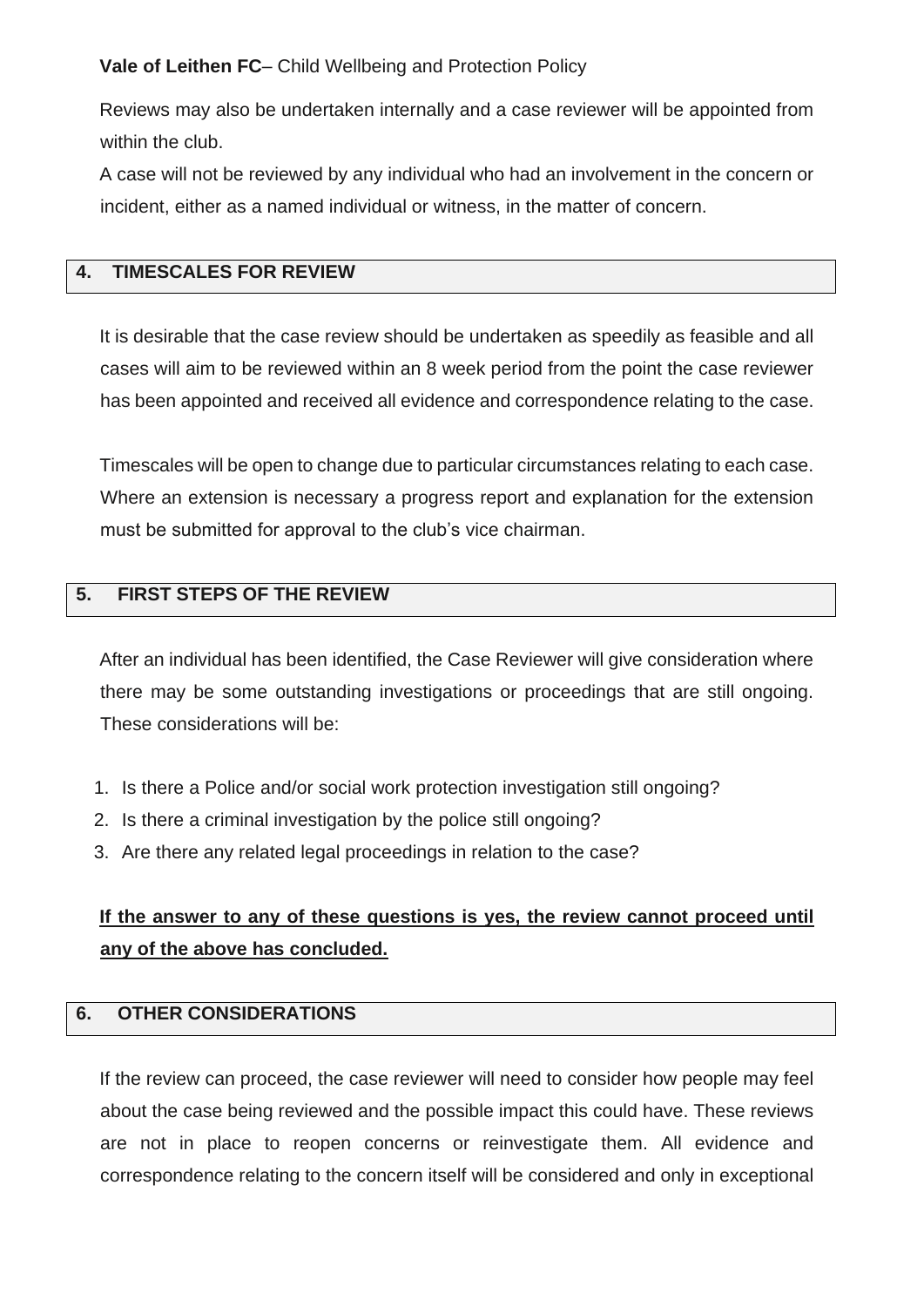circumstances will contact be made with those involved e.g. parents, children and witnesses for opinions or comment.

People may feel anxious about their actions being scrutinised but it should be made clear at the start of the review what it is set out to achieve to relieve any concerns, for example:

*"I've been asked by the club to review how the organisation dealt with the concerns about XXXXX. This will consider how procedures were followed and whether*  appropriate action was taken to protect those involved. I understand that you were *involved in this case but I would like to clarify that this review is in place to…"*

Throughout the case review, the case reviewer will make a record of the review and its findings. This may not be a lengthy report, although a full report may be appropriate in certain circumstances. Generally, any record of a review should contain the following information:

- The source of the concern.
- The nature of the concern.
- A chronology of events, individuals and organisations involved.
- Action taken.
- An analysis of the key issues or matters linked to the aims of the review.
- Any other relevant points or observations.
- Lessons to be learned and changes to be made.
- Recommendations.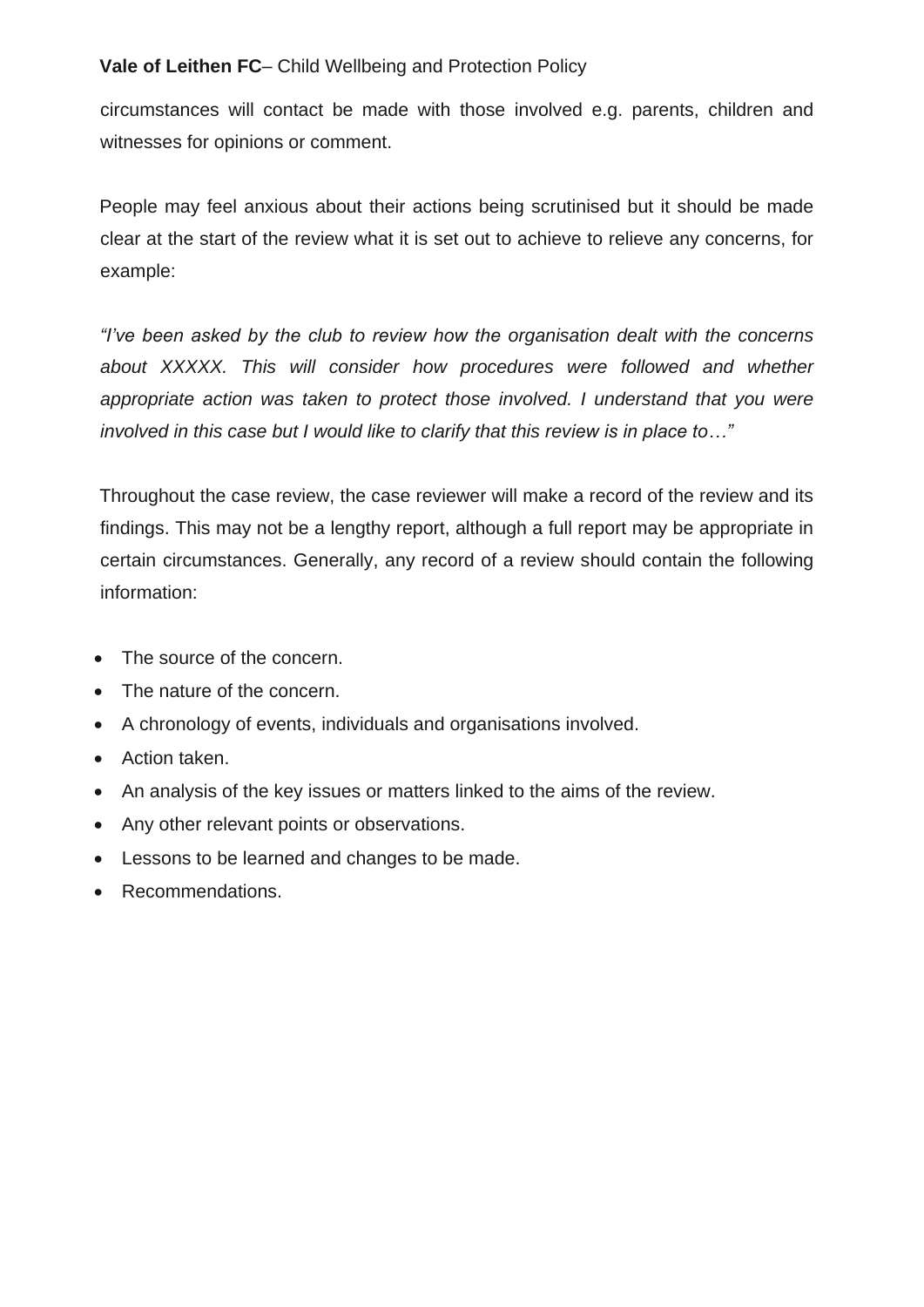# **CASE REVIEW PROCEDURE**

# **1. Establish the facts of the case, a chronology of events and the roles of those involved**

Setting out the actual sequence of events will help the case reviewer to understand what happened, when, and who was involved; for example:

| 23 April 2018  | Young person discloses physical abuse to their coach during a   |
|----------------|-----------------------------------------------------------------|
|                | training session                                                |
| 23 April 2018  | Coach reports the matter to Child Wellbeing and Protection      |
| <b>Officer</b> |                                                                 |
| 24 April 2018  | Advice sought by CWPO from DC Smith at the Family               |
|                | Protection Unit, Police Scotland and the disclosure is reported |
|                | to the police                                                   |
| 25 April 2018  | CWPO speaks to coach about any appropriate support for the      |
|                | young person                                                    |
|                |                                                                 |

# **2. Identify any issues of key questions relation to the aims of the review**

The case reviewer should then be able to answer the questions contained in the specific remit of the review. If the case reviewer considers that a child or young person may still be at risk despite action taken during the case or as a result of failure to take appropriate action, they should be prepared to act.

# **Any urgent issues should be addressed immediately without waiting for the conclusion of the review.**

# **3. Identify any other relevant points or observations**

The case reviewer may identify issues which are worth exploring further. These may include: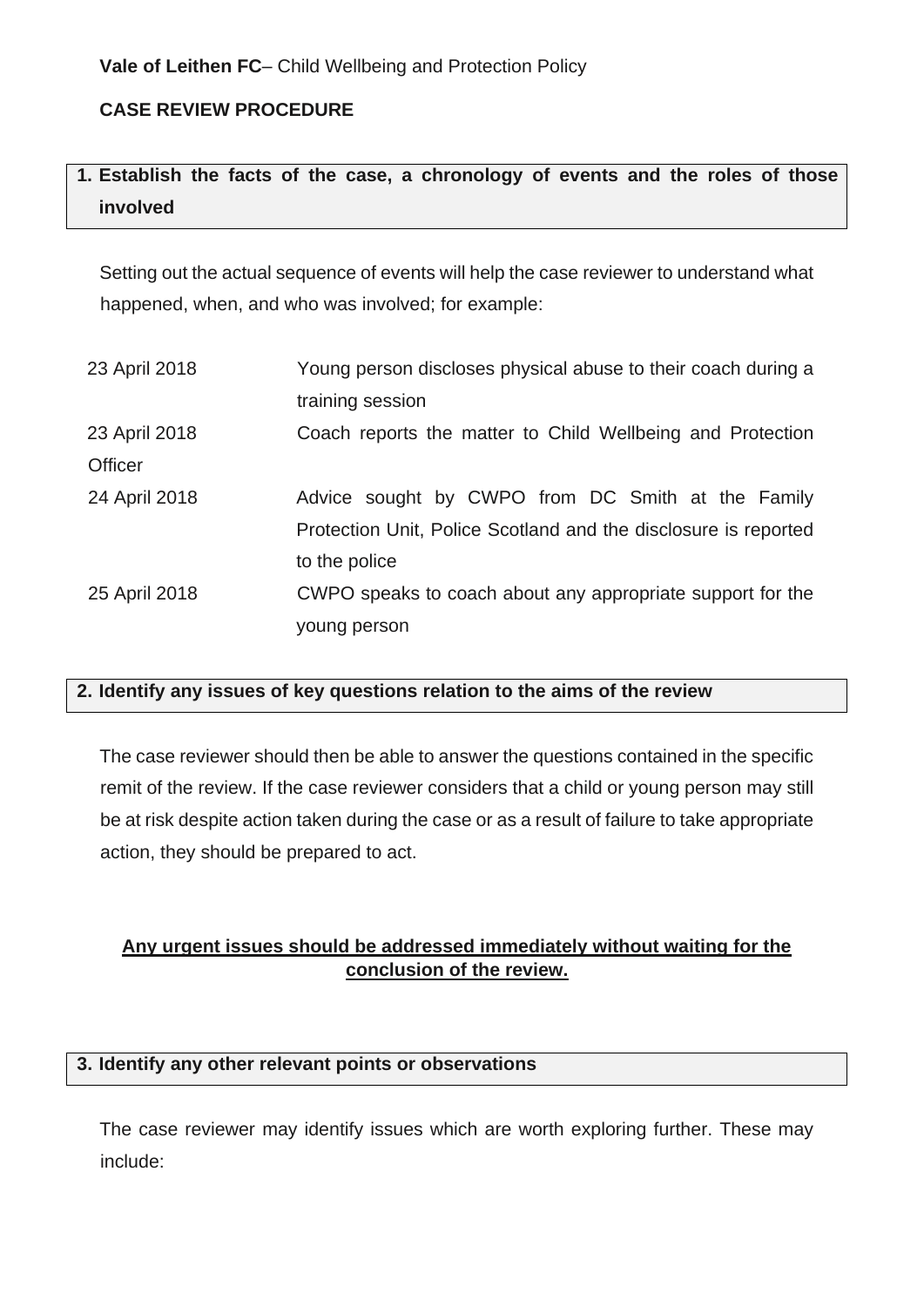| <b>PROCEDURES</b>                           |                 | <b>PEOPLE</b>                              |
|---------------------------------------------|-----------------|--------------------------------------------|
|                                             |                 |                                            |
|                                             |                 |                                            |
| Were the relevant procedures followed?      | $\bullet$       | Were the right people involved?            |
| If not, is there a reasonable explanation   | $\bullet$       | Were the views of the child/family         |
| for this?                                   |                 | obtained?                                  |
| Were the timescales appropriate?            | $\bullet$       | Were those involved<br>aware<br>0f<br>the  |
| the<br>current procedures<br>provide<br>Do. |                 | procedures?                                |
| adequate information about what to do?      | $\bullet$       | Had the people involved been trained?      |
| If appropriate, was a referral made to      | $\bullet$       | Where<br>appropriate,<br>external<br>were  |
| Disclosure Scotland as required in law?     |                 | organisations involved; for example, the   |
|                                             |                 | police or governing body of sport?         |
|                                             |                 |                                            |
|                                             |                 |                                            |
|                                             |                 |                                            |
| <b>OUTCOMES</b>                             |                 | <b>RECORDING</b>                           |
|                                             |                 |                                            |
| Was the outcome appropriate in the          | $\blacklozenge$ | Were records kept?                         |
| case?                                       | $\bullet$       | Is the quality of the information recorded |
| If not, why not?                            |                 | satisfactory?                              |
| Is there a need to take further action in   | $\bullet$       | Can the forms be improved?                 |
| this case; for example, referring the case  |                 |                                            |
| to police/social work?                      |                 |                                            |
| Were the right people told the right things |                 |                                            |
| about the outcome?                          |                 |                                            |
|                                             |                 |                                            |

*(This list is not exhaustive)*

# **4. Identify any lessons to be learned, changes needed and make recommendations**

If the case reviewer has gone through the above table and can identify gaps or missed opportunities then this will inform the case reviewer's recommendations.

Recommendations may include things like changes to procedures, forms and/or the provision of training. It may be helpful for the case reviewer to prioritise the recommendations; for example, essential, desirable or helpful.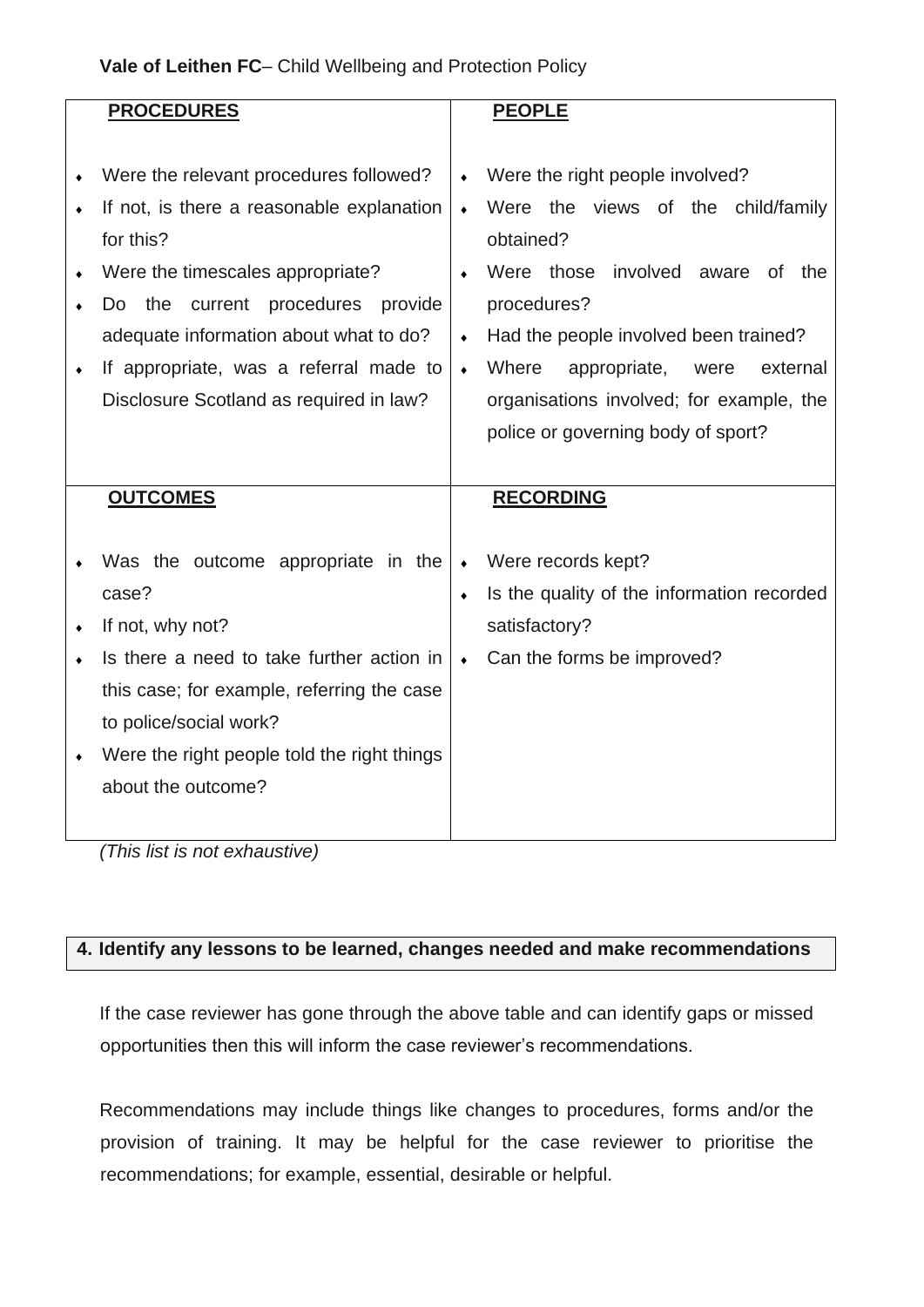# **5. Responding to the Findings and Recommendations**

Recommendations will be reported to the club's Vice Chairman.

The report should include the recommendations only and not any details about the case, in order to preserve the child or young person's privacy, as well as others involved. The club will consider how to respond to the findings, any recommendations and how to advise/support any others on whose behalf it has conducted the review.

Where recommendations are to be followed, the club will identify:

- the priorities;
- what action is required:
- who will take action to address the recommendations; and
- timescales for completion.

This information must be clearly communicated to those involved.

If it is decided not to follow any recommendations, this decision and the reasons shall be clearly recorded. The Vice Chairman will consider whether this decision requires to be communicate further e.g. the club's Board or any interested parties e.g. persons involved in concern or individual who conducted the case review.

**Remember that many of the details of the case will be confidential, so any information shared must be presented in a way that protects the anonymity and privacy of those involved.**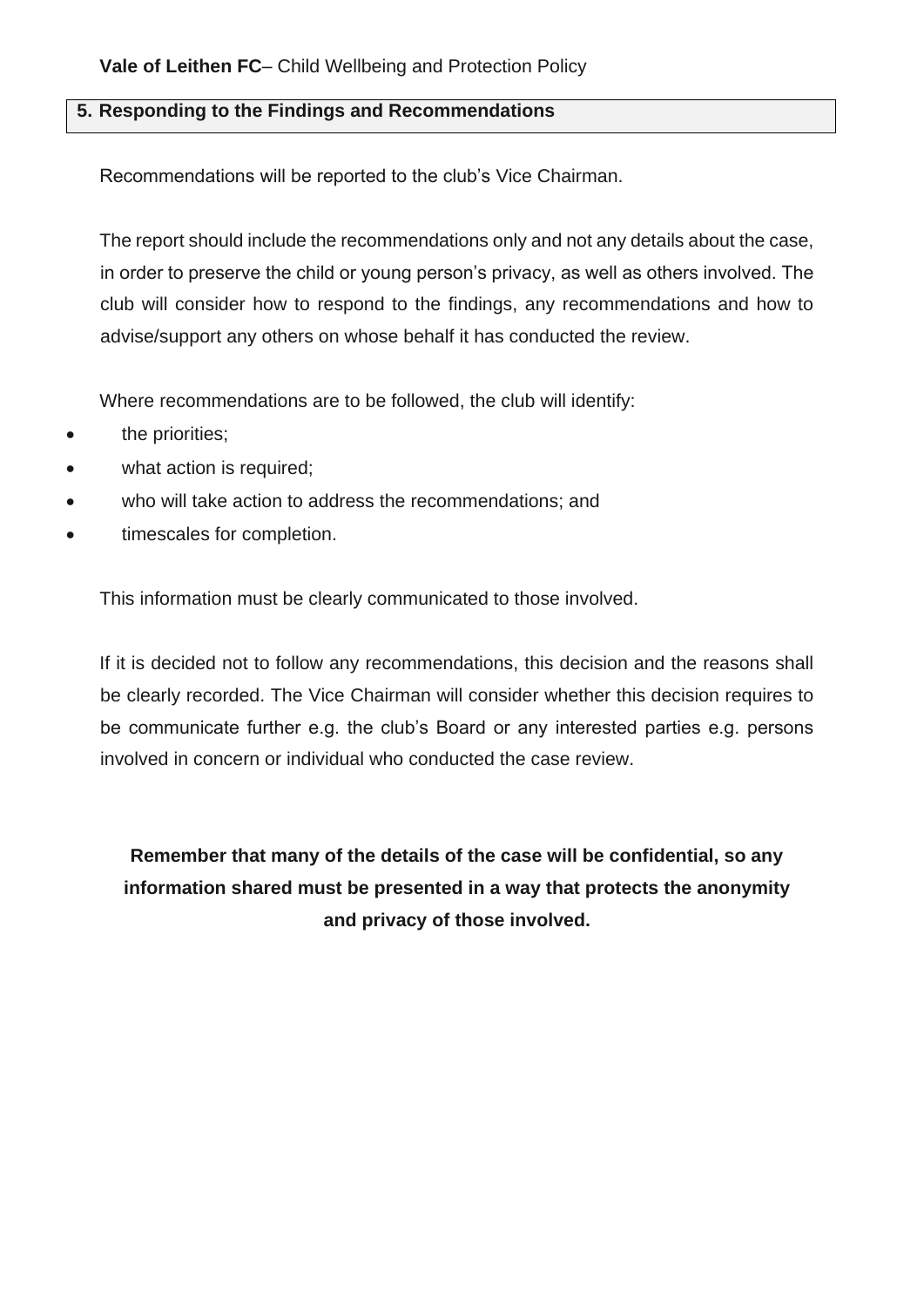**PART 5 – PRACTICE NOTES** 

**CONTENTS**

**[ANTI-BULLYING](#page-43-0)**

**[BEHAVIOURS](#page-47-0)**

**[CELEBRATION](#page-54-0) – Photography and Filming**

**[COMMUNICATION](#page-60-0) AND SOCIAL MEDIA**

**[HEALTH](#page-64-0)**

**PLANNING AND [ORGANISATION](#page-67-0)**

**[PREVENTION](#page-72-0) PLANNING**

**[RELATIONSHIPS](#page-76-0)**

**[TRAVEL](#page-81-0) AND TRIPS AWAY**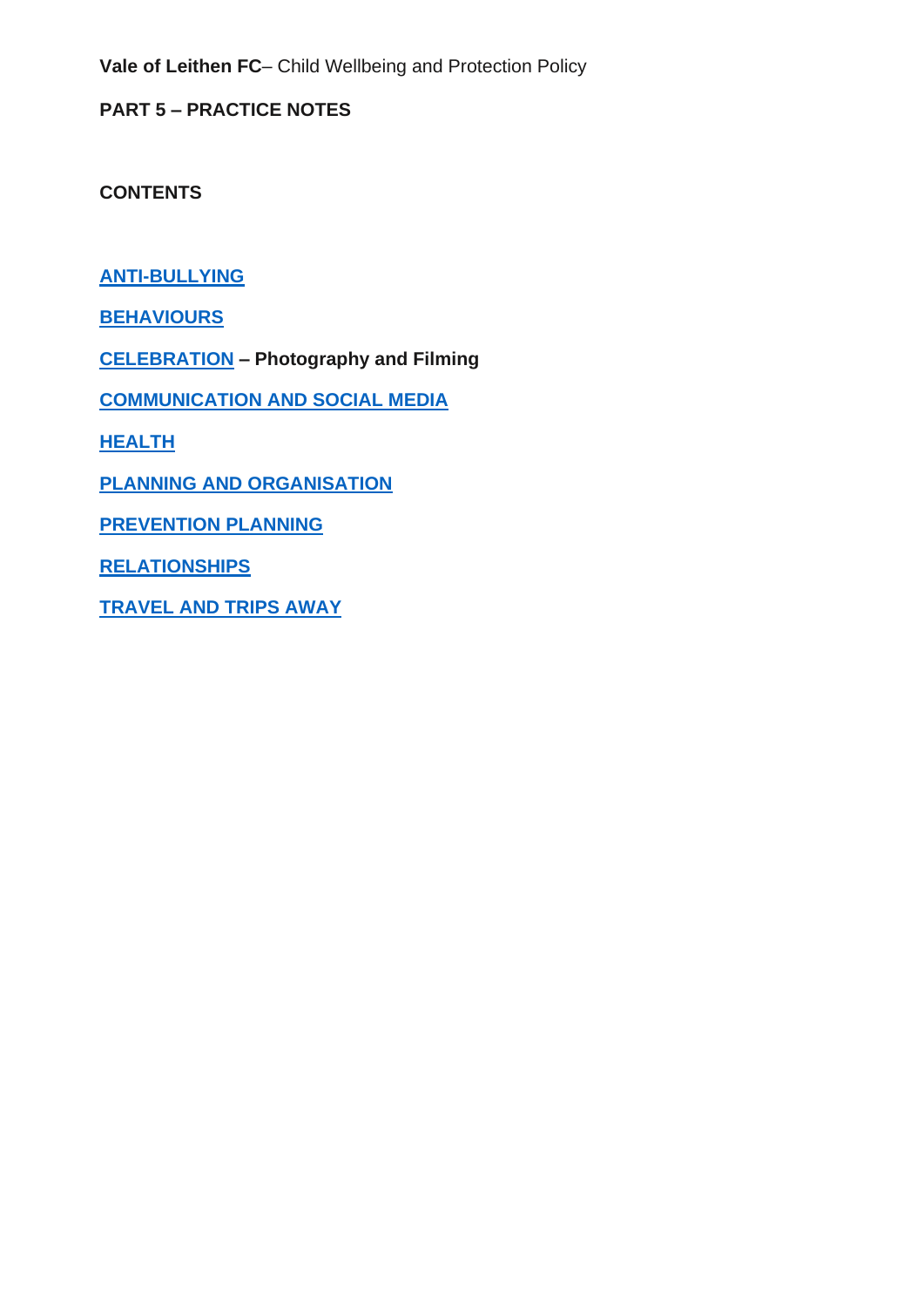# <span id="page-43-0"></span>**ANTI-BULLYING**

# *'Bullying is never acceptable; it doesn't make a child better or stronger to get through it and it should never be seen as a normal part of growing up.' (***respect***me)'*

Children's wellbeing can be seriously impacted by bullying behaviour. Bullying can take some children's rights away from them. Bullying is both behaviour and impact, the impact is on a person's capacity to feel in control of themselves. This is what is termed as their sense of 'agency'. Bullying takes place in the context of relationships; it is behaviour that can make people feel hurt, threatened, frightened and left out. This behaviour happens face to face and online. (respect*me* 2015)

#### *What is bullying?*

Bullying behaviour can harm people both physically and emotionally. Something only has to happen once to make a child feel worried, scared, threatened, left out and hurt. The actual behaviour may not be repeated but the threat may be sustained over time, typically by actions, looks, messages, confrontations, physical interventions, or the fear of these. Bullying behaviour is not always deliberate, but that does not mean that the bullying behaviour does not need to be appropriately challenged.

The Club appreciates that bullying behaviour can be difficult to identify because it often happens away from others and young people may be reluctant to tell adults for fear of repercussions or an 'over-reaction' by adults. This Practice Note provides guidance for members of staff and volunteers to recognise 'signs' of bullying behaviour and understand the impact that it can have on the child or young person who is being bullied. It sets out how members of staff and Associated Persons should respond should they have any concerns about bullying behaviour.

#### *Prejudice-based bullying*

Prejudice-based bullying is when bullying behaviour is motivated by prejudice based on an individual's actual or perceived identity and can be based on characteristics unique to a child or young person's identity or circumstance e.g. their ethnicity or religion or sexuality. When the bullying behaviour is as a result of prejudice, there is a need to address the root cause of the prejudice as well as effectively responding to incidents as they arise.

#### *How to recognise bullying behaviour*

Bullying behaviour can include: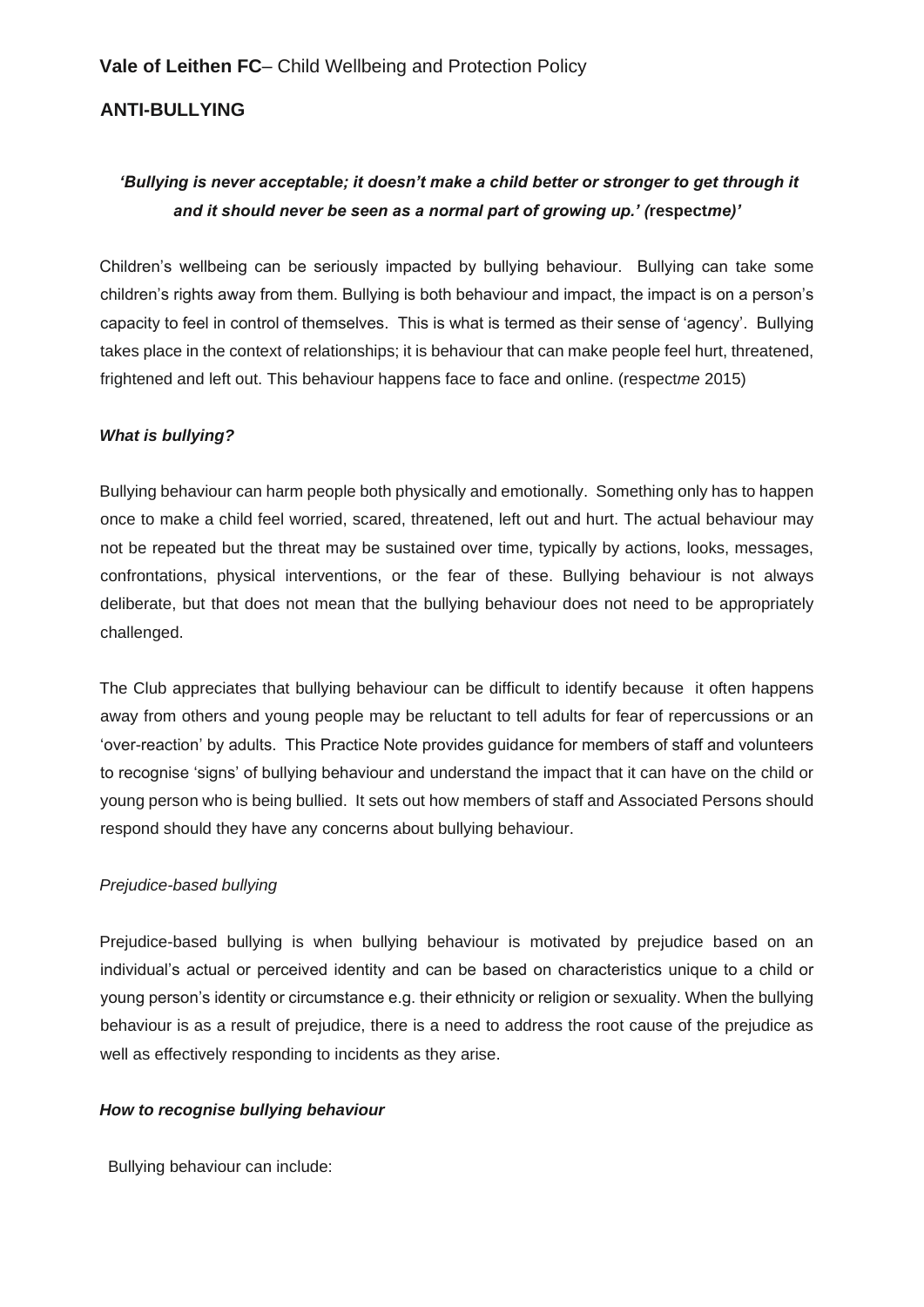- Being called names, teased, put down or Behaviour which makes people feel like they threatened (face to face and/or online)
- Being hit, tripped, pushed or kicked
- Being ignored, left out or having rumours spread about you (face to face and/or online)
- Sending abusive messages, pictures or images on social media, online gaming • platforms or by phone
- are not in control of themselves or their lives (face to face and/or online)
- Being targeted because of who you are or who you are perceived to be (face to face and/or online)
	- Having belongings, including money, taken or damaged

The impact can include:

- the club
- person may show a lack of interest
- Change in behaviour when around particular or appearing fearful
- Change in behaviour in general e.g. may appear more anxious or more guarded
- Reluctance to attend training or get involved at Unexpected absences at training and/or matches
- Performance can be hindered or the young Unexplained injuries this may include injuries which have been self-inflicted as a means of coping
	- people at the club e.g. being more withdrawn The child or young person saying they have lost or misplaced items

### *The Club will:*

- Seek to prevent, reduce and respond effectively to bullying behaviour, through the implementation of this Policy and by ensuring that children and young people know what to do and who they can speak to if they are worried
- Highlight bullying based on prejudice and perceived differences to ensure our practices are effective in dealing with these issues
- Seek to understand the experiences and address the needs of children and young people who are bullied, as well as those who bully, within a framework of respect, responsibility, resolution and support
- Create an environment where bullying behaviour is not tolerated and is responded to in the best interests of the children and/or young people involved

#### *How to create the right environment*

Environments that promote respect, celebrate difference and encourage positive relationships and behaviour are less likely to see bullying as acceptable behaviour. Creating the right environment can discourage bullying behaviour and encourage children and young people to share any concerns.

How to create the right environment: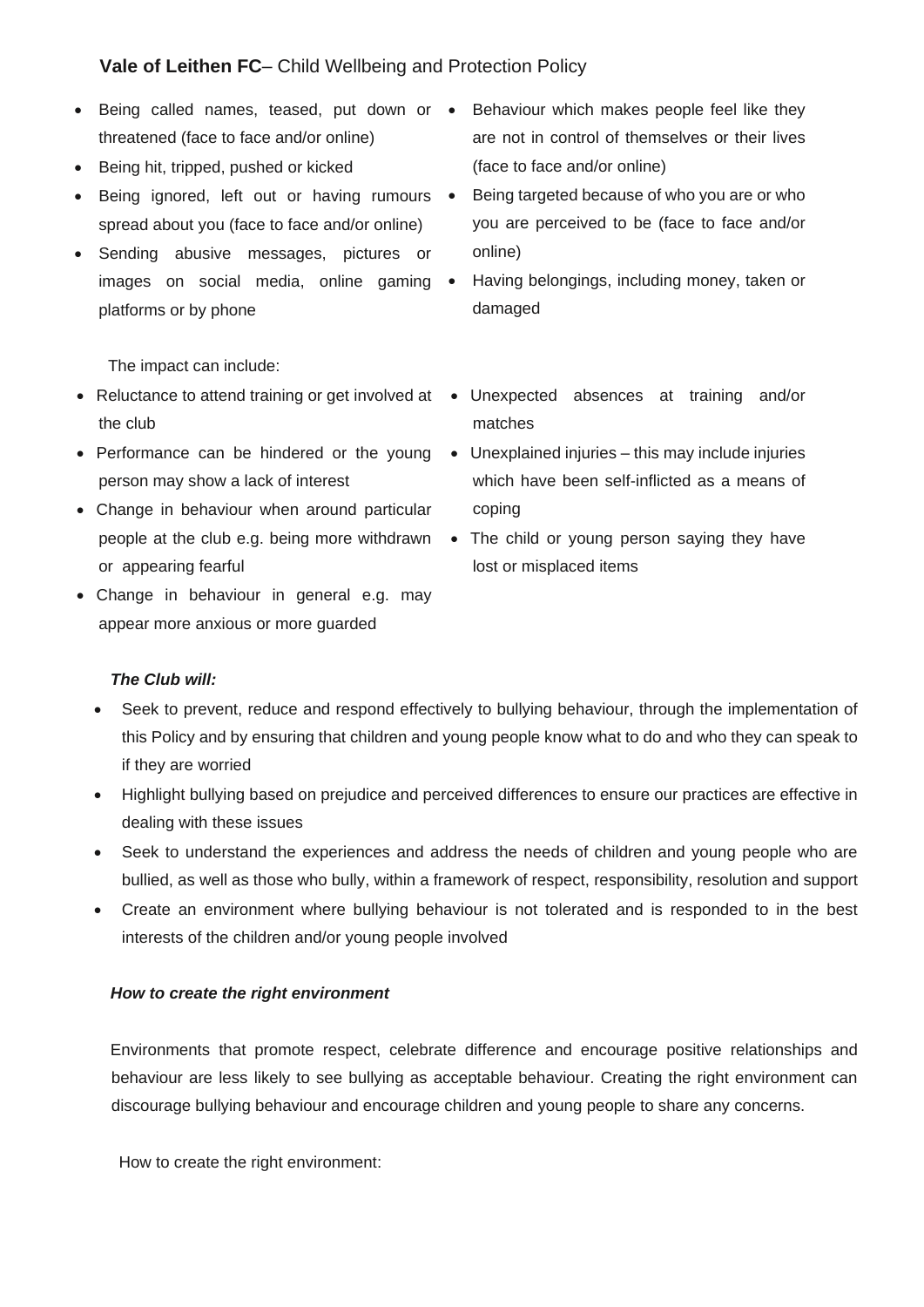- Cultivate an ethos where there is an antibullying culture – it is especially important that adults are good role models for children and young people
- Take all signs and reports of bullying very seriously
- Take all allegations seriously and take action to ensure that the child or young person is safe
- Do not label children or young people as "victims" and "bullies". Talk about 'bullying behaviour' and help and support the child or young person to change their behaviour and to understand and recognise its impact
- Speak to those being bullied and those displaying bullying behaviour separately

#### *How to respond to bullying behaviour*

- Respond to each incident of bullying behaviour individually and adopt different practices, if necessary, to find the most effective response
- Encourage all children and young people to speak and share their concerns. Help those being bullied to speak out by being open and encouraging children and young people to tell a coach or an adult who can help them
- Have posters and signposting of local support services visible so children and young people know where they can go for advice and support if they do not feel comfortable speaking to someone within the club

When responding to incidents or accusations of bullying behaviour the approach should be to ask:

- What was the behaviour?
- What impact did it have?
- What do I need to do about it?
- What attitudes, prejudices or other factors have influenced the behaviour?
- What does the child or young person who has been bullied want to happen?

**NEVER** allow bullying behaviour, in any form, to go unchallenged and unreported

#### *What to do when bullying incidents and behaviour occur*

How to support the child or young person who is being bullied:

- Listen to and give the child or young person your In cases of online/electronic bullying advise full attention, exploring options together of what you can do to help
- Reassure the child or young person reporting the bullying that you can be trusted and will help them, although you cannot promise to tell noone else
- Explain what will happen next and how they are going to be kept informed
- children or young people who are being bullied by text, email or online:
	- to report the behaviour to the social media site and retain the communication e.g. a screenshot or to print it out
	- check their privacy settings to ensure their account is private and that no one can post on their page without them accepting the post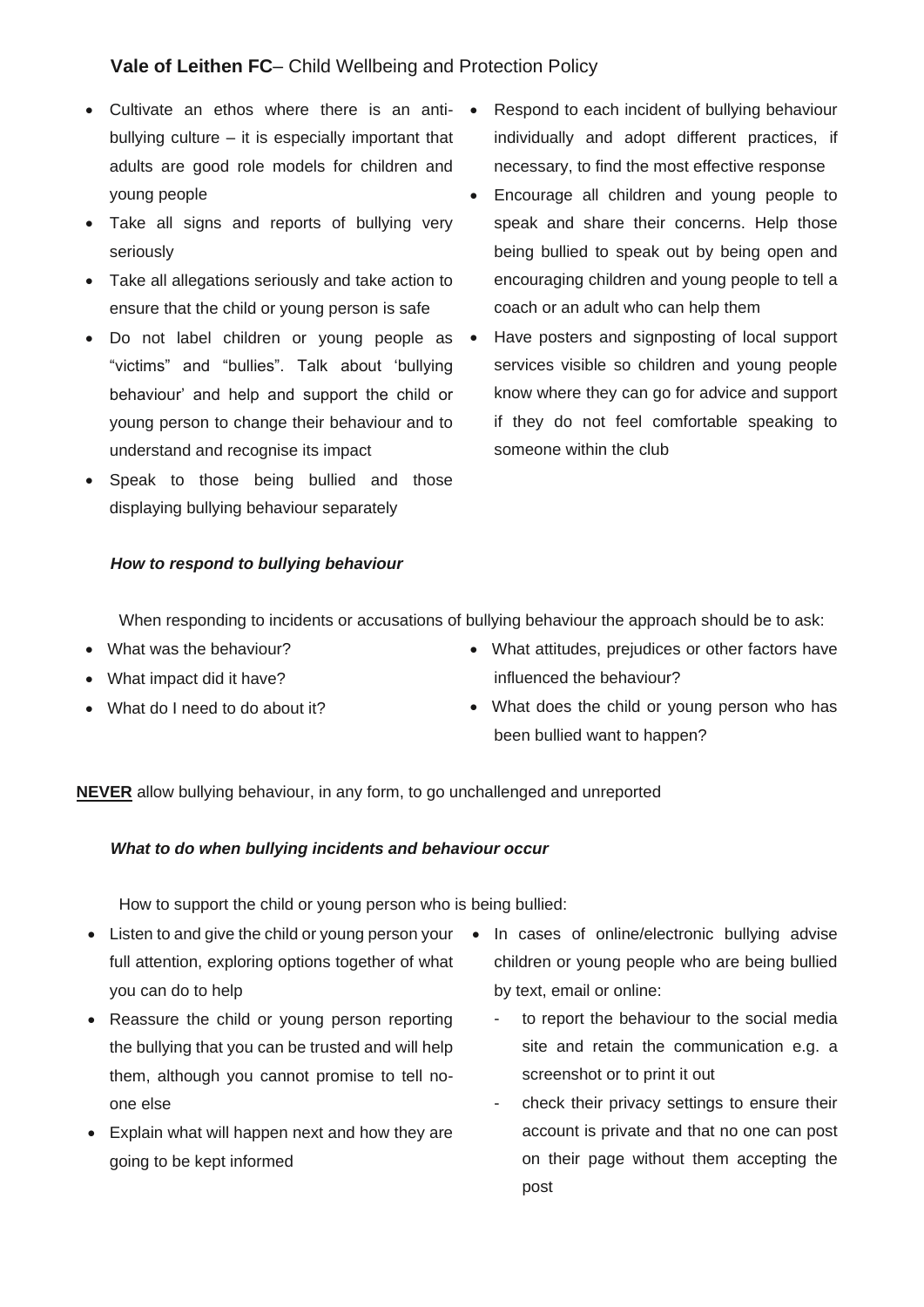- Be clear that online bullying behaviour will be treated as seriously as any other form of bullying behaviour
- Report any concerns to the Child Wellbeing and Protection Officer by completing the Concern Recording Form. This should include a record of what was said
- consider blocking the person who is making negative or offensive comments

Children and young people who are exhibiting bullying behaviour will need help and support too:

- Talk with the child or young person who has been displaying bullying behaviour. Explain the situation and try to get them to understand the consequences of their behaviour.
- Identify the feelings that cause them to act this way and develop alternative ways of responding to these feelings
- Encourage and support those displaying bullying behaviour to change this behaviour. Ask them to consider the impact their actions is having on the other person
- Aim to restore positive relationships. In some cases it might be worth seeking an apology from those involved in bullying behaviour (for examples, where those on the receiving end wish a reconciliation). However, apologies are only of real value when they are genuine
- Be sensitive and use good judgement when it comes to informing the parents/carers of those whose negative behaviour is impacting on others. Put the child or young person at the centre – will telling the parents/carers result in more problems for the child or young person? What are the child/young person's views on parents/carers knowing? If in any doubt seek advice from the Child Wellbeing and Protection Officer before responding
- Only consider imposing consequences as necessary to ensure the safety of children and young people, e.g. exclusion from the team or particular activity until behaviour standards are improved

**These guidelines have been informed and developed with support from respect***me***, their publication 'Bullying in Scotland 2014' and the Respect for All: National Approach to Anti-Bullying for Scotland's Children and Young People, Scottish Government 2017. Copyright remains with respectme and we acknowledge all and any material taken from [www.respectme.org.uk](http://www.respectme.org.uk/)**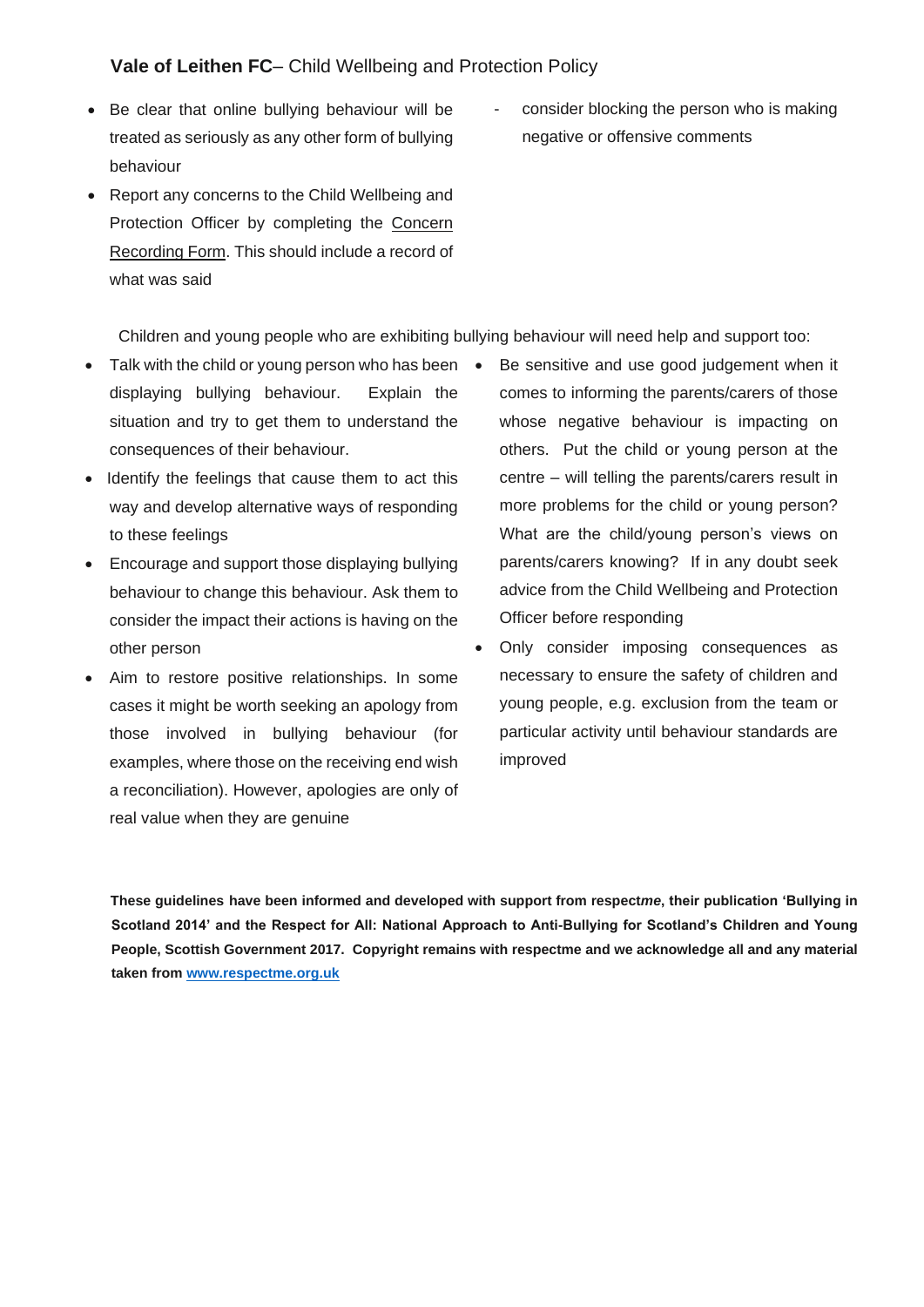# <span id="page-47-0"></span>**BEHAVIOURS**

Football should be an enjoyable activity which allows everyone to take part in a fun and safe manner. At times this will involve managing behaviours in an appropriate way and responding to challenging behaviour in a safe and thought out manner.

This Practice Note aims to promote best practice that can help support children and young people manage their own behaviour. It also identifies unacceptable actions or interventions which must *never*  be used by members of staff or volunteers.

These guidelines are based on the following principles:

- The wellbeing of the child or young person is the paramount consideration
- A risk assessment, by means of planning and preparing for each session, should be completed for all activities taking into consideration the needs of all children or young people involved in the activity. For further information see Practice Note – Prevention Planning
- Children and young people must never be subjected to any form of treatment that is harmful, abusive, humiliating or degrading and should always be able to maintain their dignity and respect
- No member of staff or volunteer should attempt to respond to behaviour by using techniques for which they have not been trained

### **MANAGING BEHAVIOUR**

It is important to create the right environment and model the behaviour that you expect from children and young people involved in football.

### **Creating the right environment** involves but is not limited to:

- Strong leadership promoting positive relationships at all levels and a culture and ethos of positive and respectful relationships. Members of staff and volunteers should embody the behaviour expected from the children and young people.
- Constructive communication communication between the adults and children or young people includes listening to the child or young person without interruption, or trying to solve the problem, and recognising how the child or young person is feeling.
- Behavioural reinforcement rewards for good behaviour and consequences for negative behaviour.
- All those delivering activities to children and/or young people should receive appropriate training and should be supported to address issues of behaviour through regular conversations with their manager and/or support from the Child Wellbeing and Protection Officer.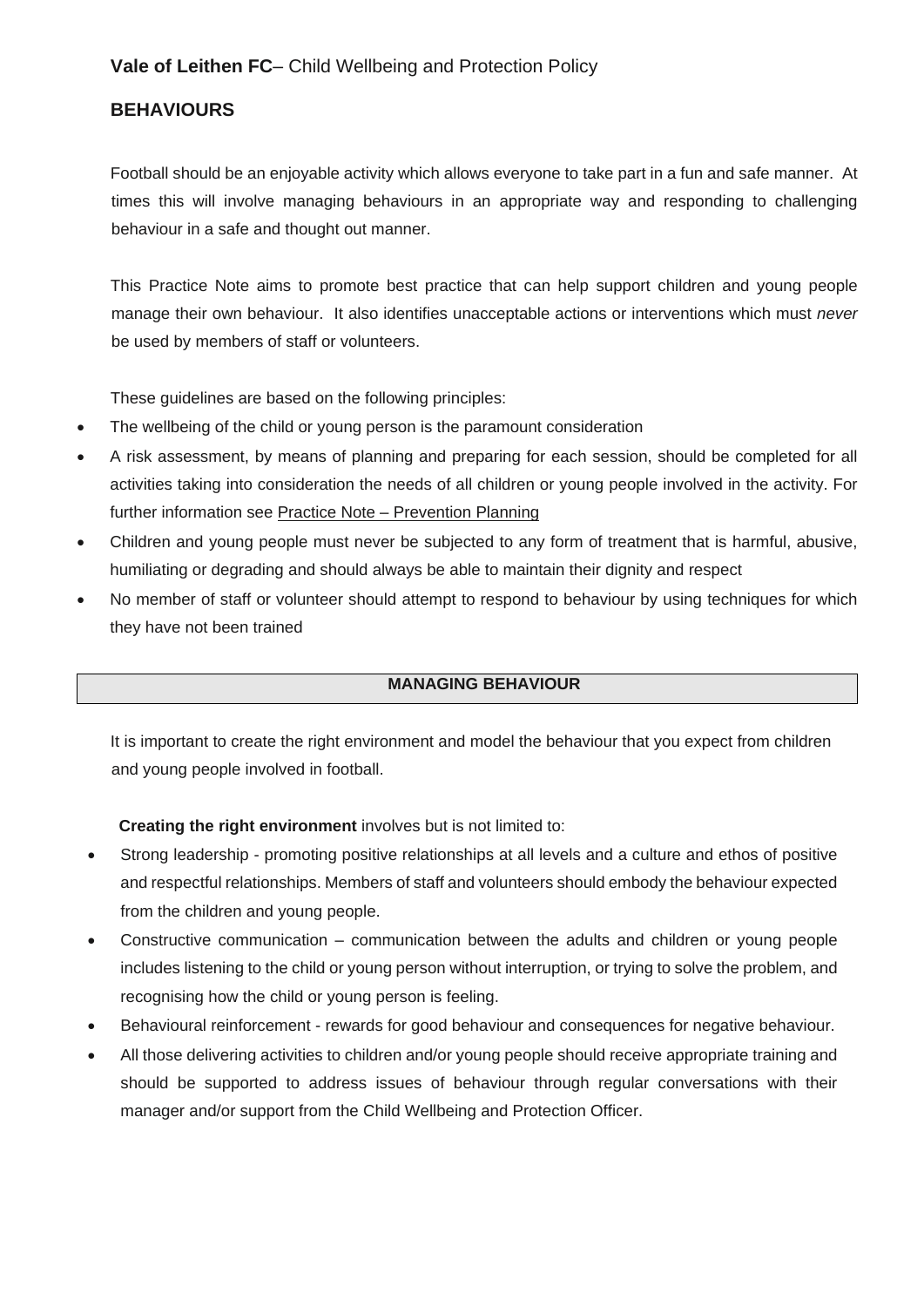From time to time members of staff and volunteers working or volunteering with children and/or young people may be required to deal with a child or young person's behaviour that they find challenging. Managing this behaviour will involve advance planning of activities, responding in an appropriate way to the challenging behaviour and reflecting on how practice can be improved.

#### *Preparation and Planning*

#### *Agreeing Acceptable Behaviour*

Members of staff, volunteers, children/young people and their parents/carers should be involved in developing an agreed statement of what constitutes acceptable and unacceptable behaviour. This is commonly known as a 'Code of Conduct'. All members of staff and volunteers working or volunteering with children and young people will be expected to sign up to the *'Set the Standards – Behaviours, Expectations and Requirements'* and uphold the Wellbeing and Protection Values – Inclusive, Approachable, Empowering and Accountable.

The children and young people involved in club activities should also be encouraged to develop their own Code of Conduct. This will primarily involve children and young people who are playing football and can be done at the start of the season, in advance of a trip away from home or as part of a welcome session.

How do we help children and young people come up with a Code of Conduct?

- Ask the children and/or young people as a group to set out what behaviour they find acceptable and unacceptable within their group or team
- Ask them what the consequences of breaking the 'agreement' should be. Experience shows that they will tend to come up with a sensible and working 'agreement'
- If and when such a list is compiled every member of the group will be asked to sign it, as can new members as they join
- If possible, a copy of the 'agreement' should be visible for reference during the activity e.g. in the team's changing room

#### *Planning Activities*

Good practice requires planning sessions around the group as a whole, but also involves taking into consideration the needs of each individual child or young person within that group. Planning sessions involves 'risk assessing' the sessions and those taking the session or activity should consider whether any members of the group have presented challenges in the past or are likely to present any difficulties in relation to the tasks involved, the other participants or the environment.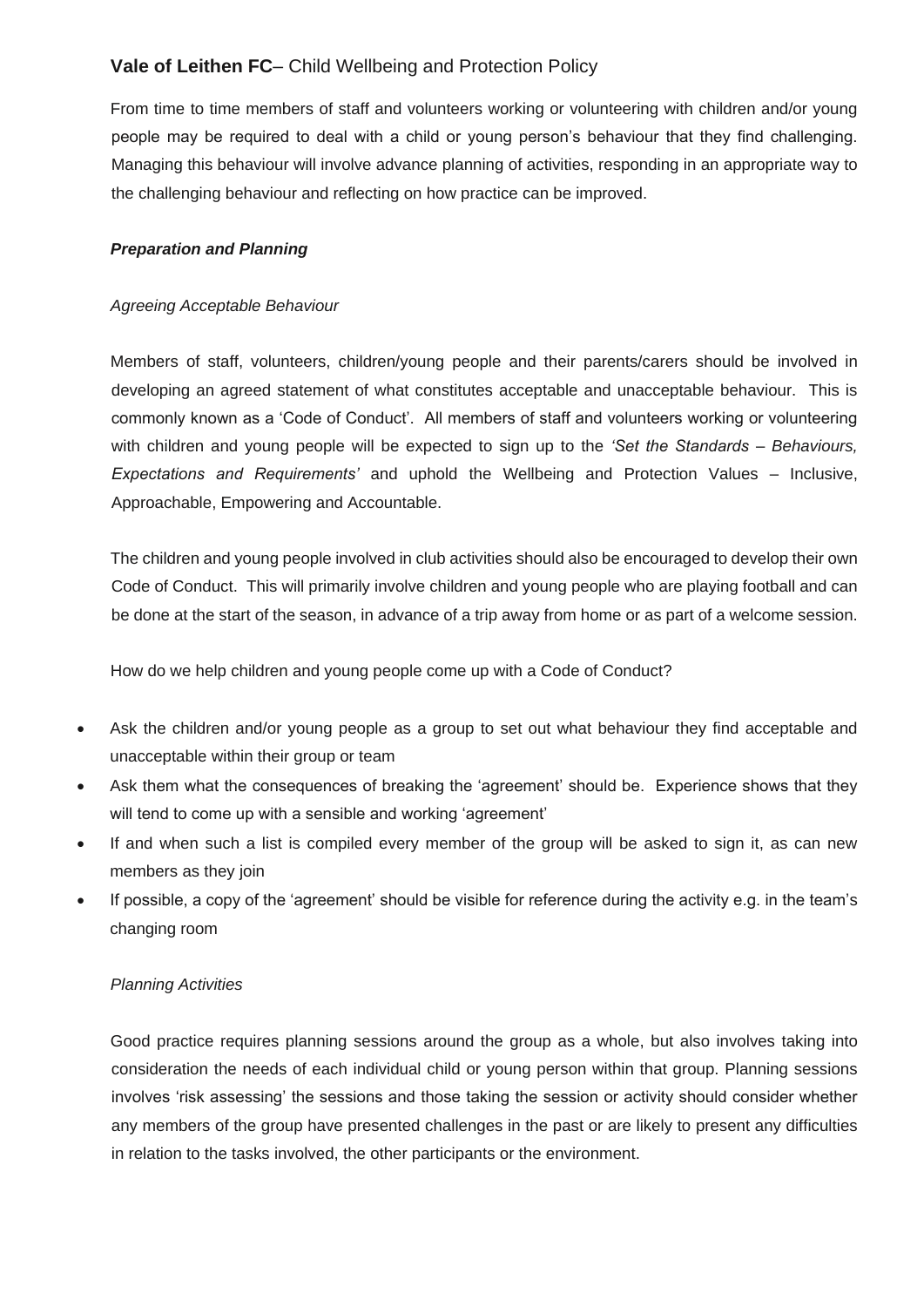When planning a session, activity or event members of staff and volunteers should:

- Identify the appropriate number of adults If it is identified that a child or young person is required to safely manage and support the session, increased supervision may be necessary for particular activities or events
- Be able to adequately respond to any behaviour and safeguard other members of the group, including other members of staff and/or volunteers
- Where members of staff and/or volunteers identify any potential risks, strategies to manage those risks should be agreed in advance of the session, event or activity
- likely to display challenging behaviour:
	- Speak to their parents/carers before the session or at the start of the season to identify techniques used within the home setting to support the child or young person and manage difficult behaviour, if appropriate
	- If appropriate, seek advice from professionals if the child or young person has particular needs. This should always been done with the support and agreement of the child/young person and their parents/carers
	- Only in circumstances where the risk is too great towards the child or young person or others should the child or young person be asked to sit out of the activity

#### *Managing behaviour during the activity*

It is essential that responding to difficult behaviour is always done in a thought out and calm manner.

Responding to a child who is displaying challenging behaviour:

- Listen to the child or young person and use their Recognise the emotions and feelings that the name
- Ask the child or young person 'what's happened?' to help calm the situation and give • them an opportunity to reflect on why they are • behaving this way
- Give them a way out or offer 'time out' e.g. "would you like to take a break?
- Tell them that you to want to hear what they have to say e.g. say to them "Help me to understand what you are saying to me?
- child or young person has by naming them e.g. "I can see that you are feeling frustrated"
- Separate the behaviour from the person
- If there is going to be a consequence for their behaviour, explain to them what the consequence will be and what the behaviour was that has led to this consequences

Consequences for risk-taking or unacceptable behaviours:

- Time out from the activity, group or individual Making up the act or process of making work
	- amends
- Payback the act of giving something back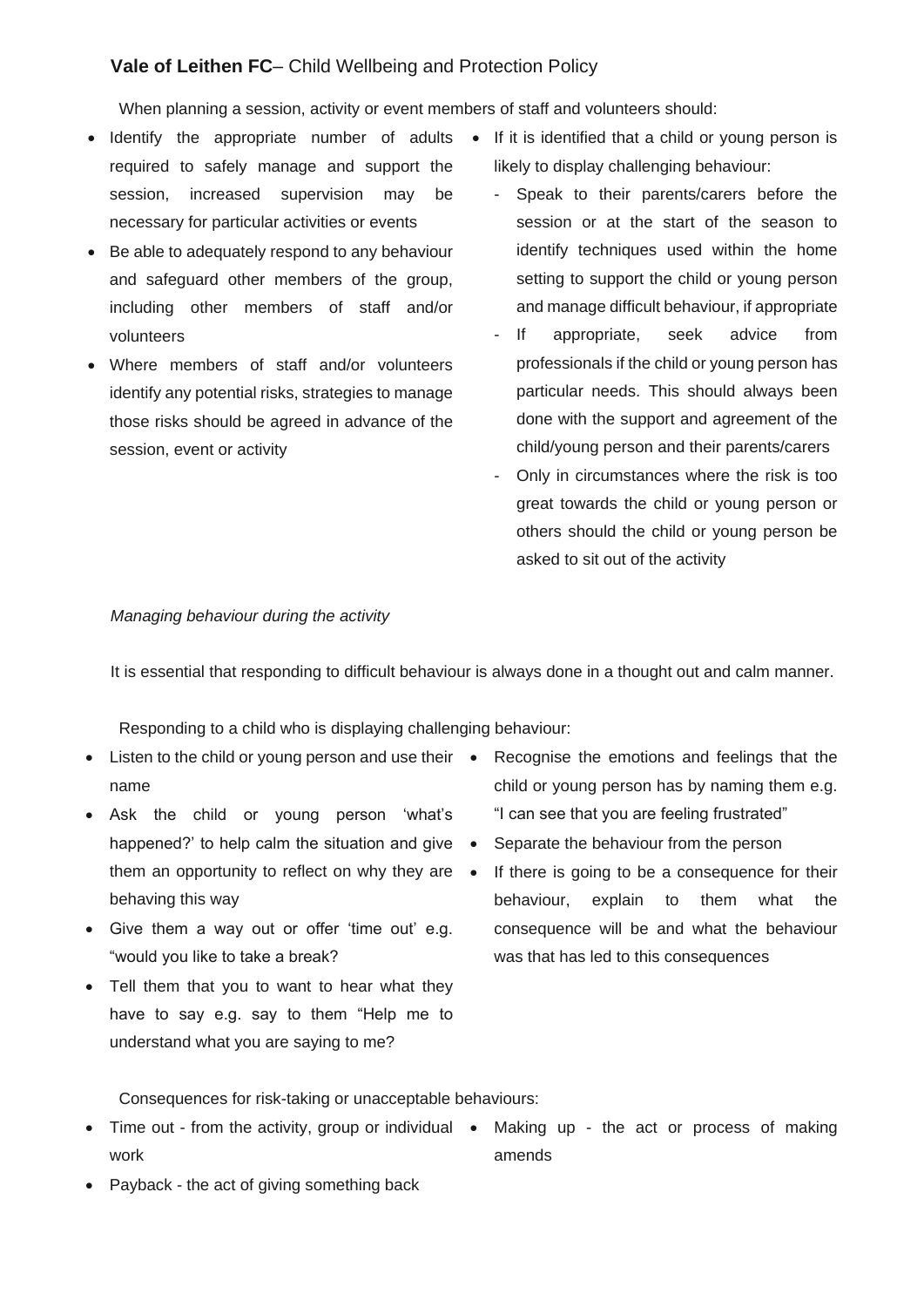- - Missing an activity **EXECUTE:** Use of individual 'contracts' or agreements for their future or continued participation

Unacceptable conduct to manage children and young people's behaviour:

- Physical punishment or the threat of such
- Invading the child or young person's personal Dismissing their feelings space
- Shouting, threatening, preaching or arguing
- Verbal intimidation, ridicule or humiliation
- Telling the child or young person to "calm down"
- Pointing or shaking your finger
- Trying to 'win' or have the last word
- Interrupting e.g. "no, you listen to what I'm saying for a change…"
- The withdrawal of communication with the child or young person
- Taking it personally
- 
- The child or young person being deprived of food, water or access to changing facilities or toilets
- The threat that the child or young person will be 'dropped' from the team or not selected to play in the next game. Unless they present a risk of serious harm to themselves or other involved in the game and in these circumstances the reasons for this decision should explained to the child or young person and their parents/carers

#### **After each activity**

- Reflect on practice what worked well, what did not work?
- Issues of behaviour and control should regularly be discussed with members of staff, volunteers, the child or young person and their parents/carers in the context of rights and responsibilities

Members of staff and volunteers should review the needs of any child or young person on whom consequences are frequently imposed. This review should involve the child or young person and their parents or carers to ensure an informed decision is made about the child/young person's future or continued participation in the group or team. Whilst it would always be against the wishes of everyone involved at the club ultimately, if a child or young person presents a high level of risk or danger to themselves, or others, they may not be able to continue participating. This assessment could result from a single incident.

### **PHYSICAL CONTACT**

There are a range of situations where members of staff and/or volunteers may come into physical contact with the children and/or young people. For example, to prevent or treat an injury, a child who is upset reaching out for comfort, congratulating a player who has done well, to position the player for a drill etc.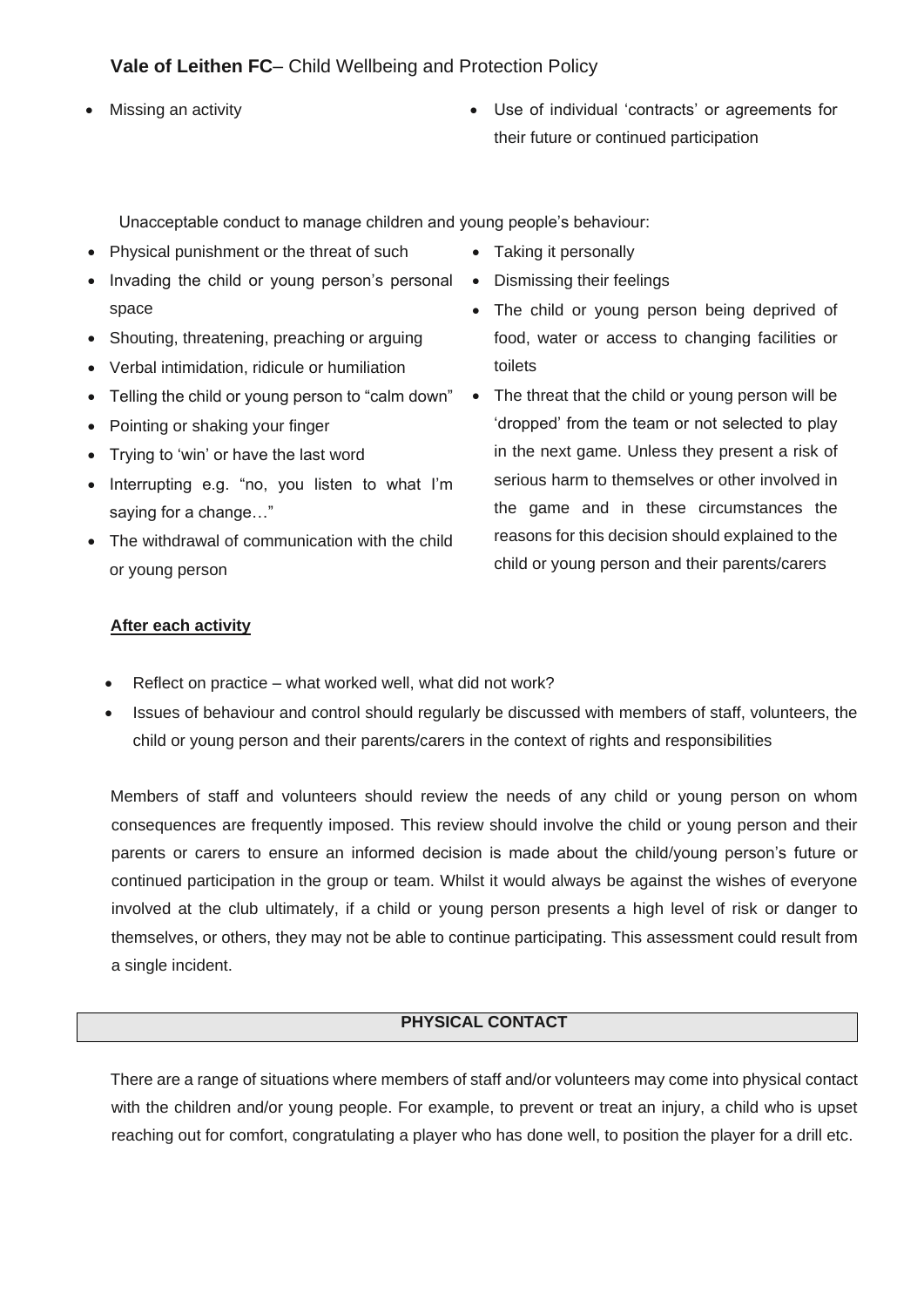### **The general guidance is as follows:**

- All forms of physical contact should be respectful and be sensitive to the needs and wishes of the child or young person and take place in a culture of dignity and respect
- Children and young people should be encouraged to express their views on physical contact
- Physical contact should be in a reasonable and appropriate manner in an open environment with other adults present, where possible
- Be mindful that to comfort a child or young person who is upset, it is not always necessary or appropriate to place an arm around them. Sitting down and listening to them and maybe holding their hand can show concern for their situation
- Sometimes children or young people will initiate a hug or other forms of excited/happy contact with coaches and other adults, this is a normal form of human expression. It is important that adults respond to this in an appropriate manner, where they engage with the child or young person in a positive way while not prolonging the contact or imitating it. Respond and then re-direct them into a more suitable coach/player form of positive expression such as a high 5 or dropping to one knee to speak to them at eye level

Members of staff and volunteers must **never**:

- initiate unnecessary physical contact with their participants
- engage in sexually provocative games e.g. horseplay or touching a child or young person in a sexually suggestive manner
- engage in 'rough' physical contact

### *Supporting a child with personal care*

Some members of staff and/or volunteers may be working with younger children or young people with particular needs. It is recommended that the child's parents/carer undertake any personal care, where possible. If it is necessary to help a child or young person with personal tasks e.g. toileting or changing, the child or young person and their parents/carers must be encouraged to express a preference regarding the support and work together with the member of staff and/or volunteer to develop practiced routines for personal care so that the child or young person and their parents/carers know what to expect. It is also important to establish what the child or young person can do themselves and any support should be limited to what the child or young person cannot do. The child or young person and their parents/carer should also be encouraged to speak out about methods of support with which they are uncomfortable.

Do not take on the responsibility for tasks for which you are not appropriately trained e.g. manual assistance for a child or young person with a physical disability.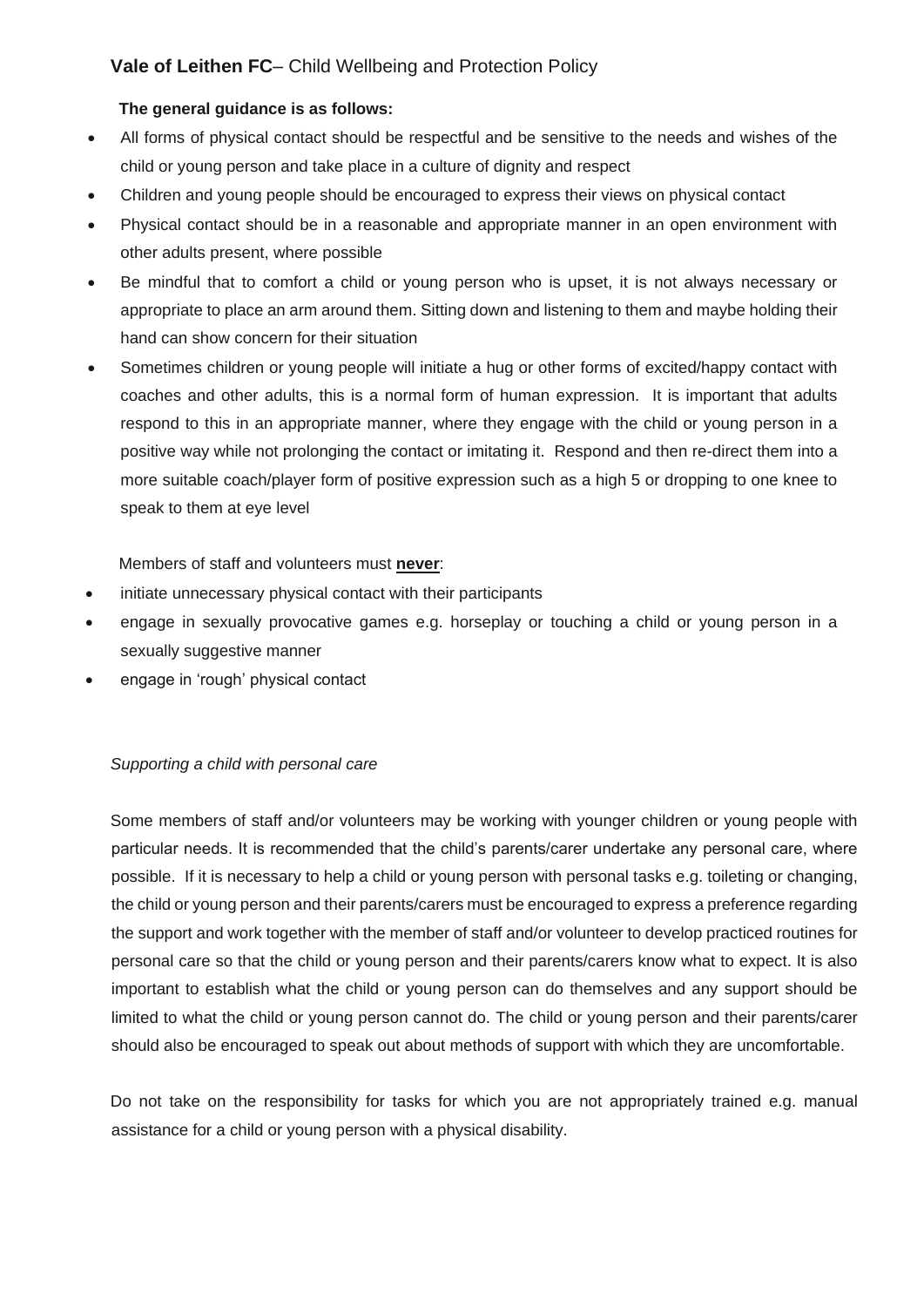#### *Physical Contact for drills*

Members of staff and/or volunteers who are training on particular techniques should demonstrate the move themselves or ask another player who can display the technique being taught. In exceptional circumstances, despite a demonstration or verbal description, it may be necessary to move the child or young person into a particular position. In these circumstances, the child or young person must be asked if they are comfortable to be moved into the correct position and a description given to the child or young person as to what it will involve e.g. "is it ok if I put my hands on your shoulders and move you into the correct position?" Manual support should be provided openly and must always be proportionate to the circumstances and must never involve contact with the child or young person's buttocks, genitals or breasts.

#### *Physical Interventions*

The use of physical interventions should always be avoided unless it is absolutely necessary in order to prevent a child or young person injuring themselves, injuring others or causing serious damage to property. All forms of physical intervention shall form part of a broader approach to the management of behaviour.

Physical contact to prevent something happening should always be the result of conscious decisionmaking and not a reaction. Before physically intervening, the member of staff or volunteer should ask themselves, 'Is this the only option in order to manage the situation and ensure safety?'

The following must always be considered:

- Contact should always be avoided with the The scale and nature of physical intervention buttocks, genitals and breasts
- Members of staff and volunteers should never behave in a way which could be interpreted as sexual
- Any form of physical intervention should achieve an outcome that is in the best interests of the child or young person whose behaviour is of immediate concern and achieve a better physical intervention is used
- Members of staff and volunteers should consider the circumstances, the risks associated with
- must always be proportionate to the behaviour of the child or young person and the nature of harm/damage they might cause
- All forms of physical intervention should employ only a reasonable amount of force - the minimum force needed to avert injury to a person or serious damage to property – applied for the shortest period of time
- outcome for the child or young person than if no Members of staff and volunteers should never employ physical interventions which are deemed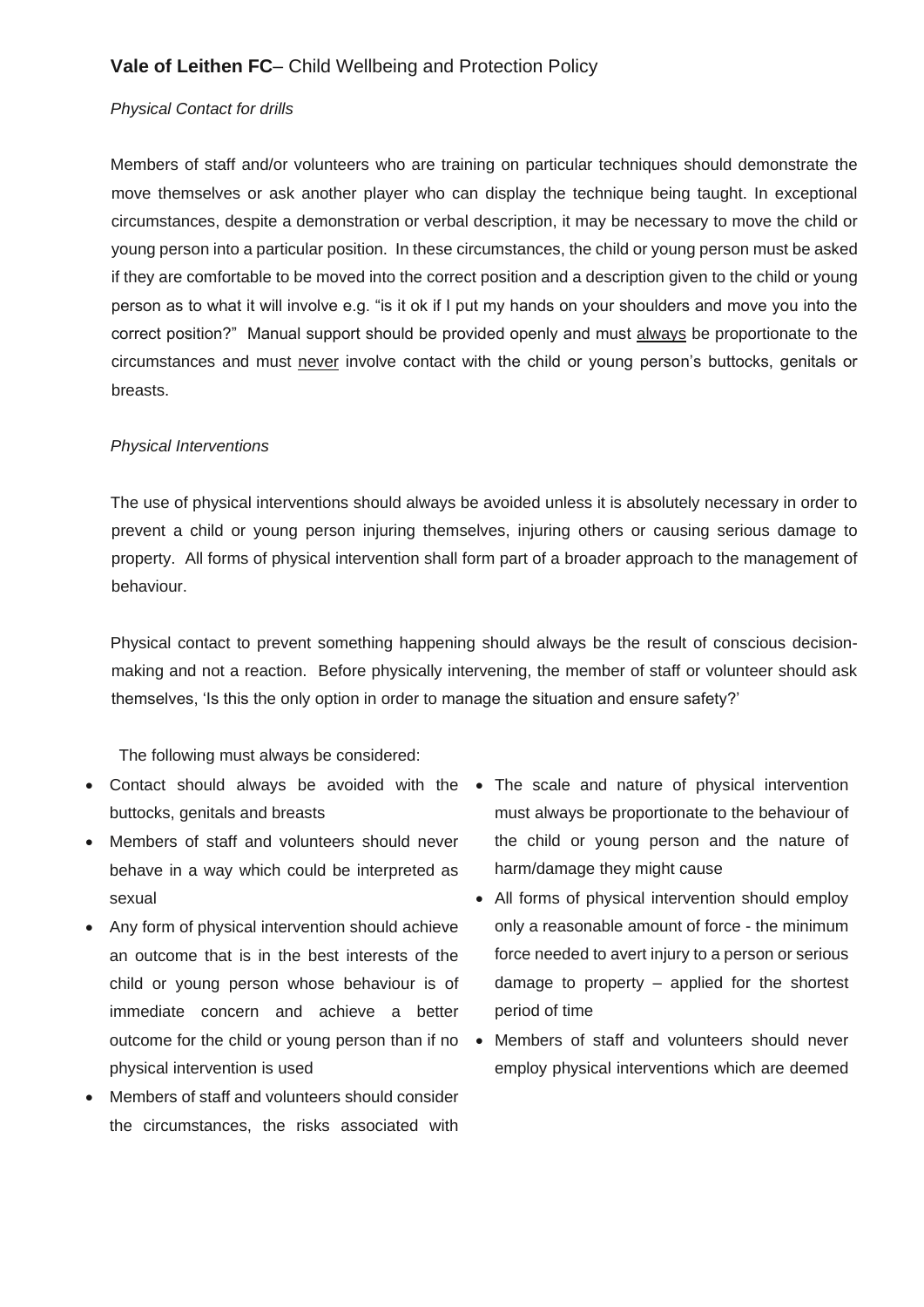employing physical intervention compared with the risks of not employing physical intervention

- physical intervention as a form of punishment
- to present an unreasonable risk to children or young people e.g. risk of injury
- Members of staff and volunteers shall never use Members of staff and volunteers shall never use a form of physical intervention for which they have not been trained

Any physical intervention used should be recorded as soon as possible after the incident by the member of staff and/or volunteer and reported to the Child Wellbeing and Protection Officer as soon as possible. This can be done by completing the Concern Recording Form and emailing it to wilsor84@gmail.com.

A timely debrief for members of staff and volunteers, the child or young person and their parents/carers should always take place following an incident where physical intervention has been used. This should include ensuring that the physical and emotional wellbeing of those involved has been addressed and ongoing support offered where necessary. Members of staff and volunteers, the child or young person and their parents/carers should be given an opportunity to talk about what happened in a calm and safe environment. There should also be a discussion with the child or young person and their parents/carers about the child/young person's needs and continued safe participation in the group, team or activity.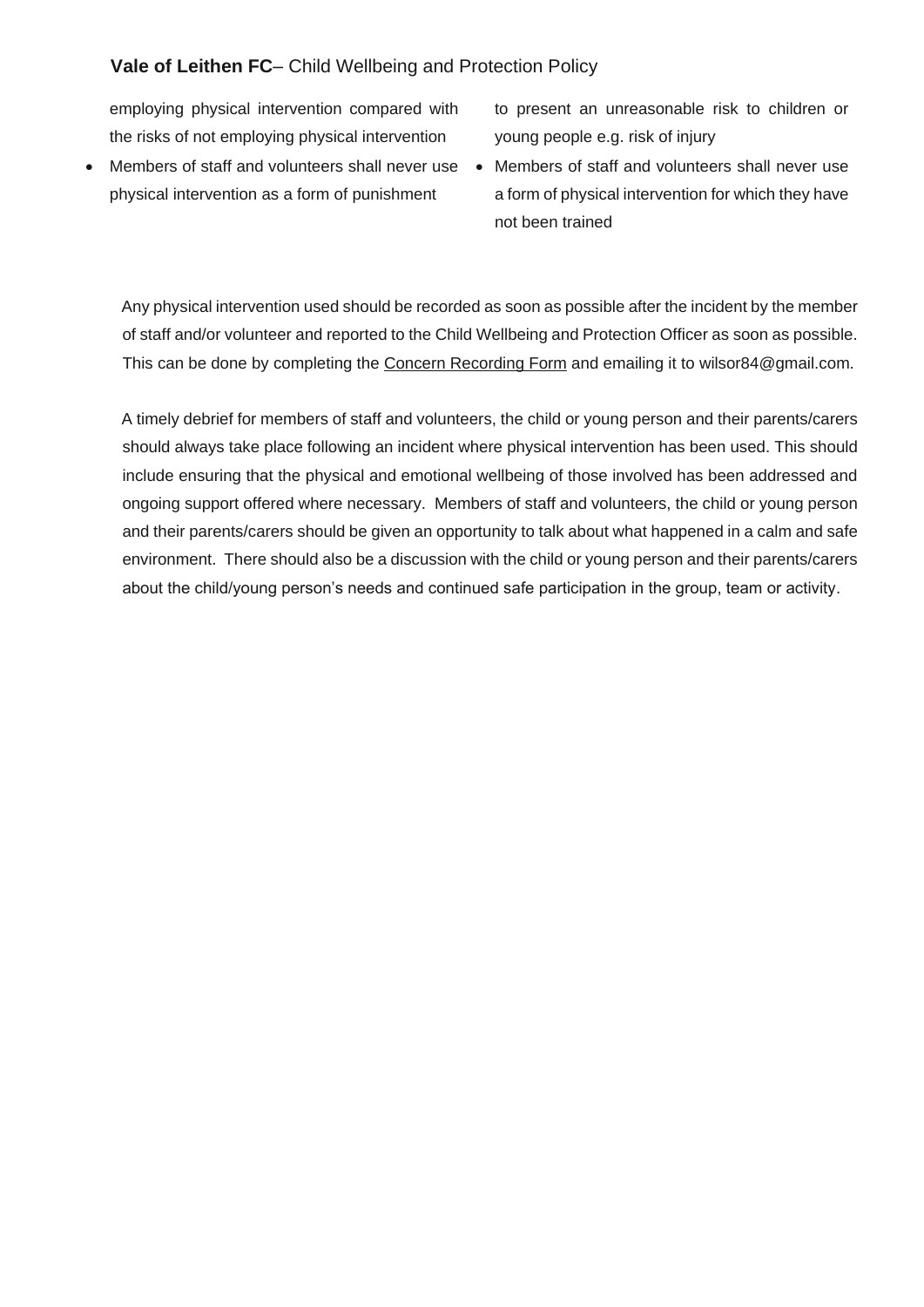## <span id="page-54-0"></span>**CELEBRATION – Photography and filming**

Photographs, films and video clips can be used to celebrate achievements, promote activities and keep people updated. Footage can also be recorded for performance development and analysis reasons. It is important not to curb such activity and to remember that the majority of images taken are appropriate and taken in good faith.

This Practice Note sets out simples measures that must be taken to ensure the safety of children and young people in football when it comes to photography and filming. These measures are necessary to protect children and young people from those who would seek to take or manipulate photos and video footage in a way that harms children and/or young people or places them at risk of harm.

This Practice Note applies to members of staff, volunteers (including professional photographs contracted by the club for particular events and activities), as well as the children and young people and their parents/carer who themselves will want to take photographs or videos of games, training or football related activities.

#### **Potential risks:**

- Inappropriate use, adaption or copying of images for use on websites
- Inappropriate photographs or videos being taken of children and young people
- Identification of children and/or young people when a photograph is accompanied by significant personal information
- Identification and locating of children and/or young people in inappropriate circumstances e.g. where the child or young person has been removed from their family for their own safety, or where there are restrictions on contact with one parent following a parental separation, or any other safeguarding concern away from football.

Young people who have a public profile as a result of their achievements are entitled to the same protection as all other children and young people. In these circumstances common sense is required and all decisions should reflect the best interests of the child or young person and be made in partnership with the child or person.

#### **CONSENT FORMS**

A Consent Form must be completed by the child or young person and their parents/carers before any photography or filming takes place and before any images are published online. This informs them that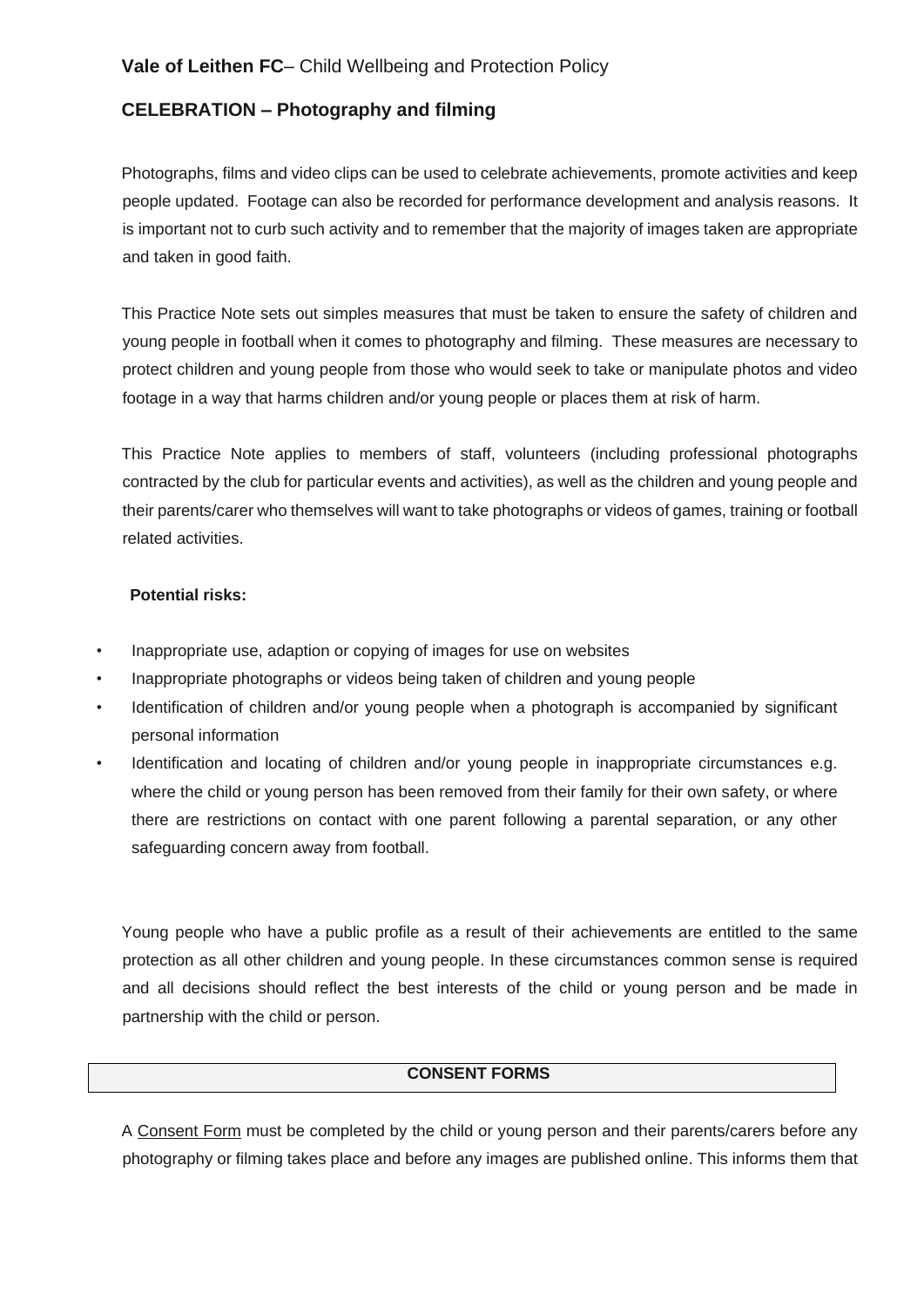the child or young person may be photographed or filmed whilst participating in football and the purpose of this.

Special care must be taken in relation to vulnerable children and young people e.g. a child or young person fleeing domestic violence or a child or young person with a disability, and consideration given to whether publication or use of the photographs and/or video footage would place the child or young person at risk. If the Consent Form states that consent is **not** given to the child or young person being photographed this **must** be adhered to and practical arrangements put in place to avoid this happening. For example, the photographer should be told the child or young person's squad number and advised that they are not be photographed or filmed. If the situation cannot be managed safely then filming and/or photography during the activity should be prohibited.

The child or young person may be taking part in a game or event that involves live streaming by the Club. Live streaming is the live visual broadcast over the internet. Live streaming must never take place in the changing rooms and should only be taken by authorised persons. The child or young person, if appropriate, and their parents/carers will be asked to provide consent. Before giving their consent they must be advised of the following:

- Where the live streaming will take place e.g. Facebook, Instagram, YouTube etc.
- Who the stream will be monitored by and for what purpose
- When the live stream will go live and when it will end
- Once the stream has finished, where the footage may be published and/or stored
- How individuals can withdraw their consent, if they wish to do so

### **SAFE USE OF IMAGES OF CHILDREN/YOUNG PEOPLE**

### *Use of Images and Information*

Where consent is given to the taking and use of images the following practices will be implemented:

### *General Principles*

- 'Action' images should focus on the activity rather than the individual
- 'Celebration' images should be group images rather than individual images, where possible
- All images should reflect the positive aspect of the children and young people's involvement in • football
- Images will not be shared with external agencies unless express permission is obtained from the child or young person and their parents/carers over and above the consent form referred to above
- When using a professional photographer, all children and/or young people and their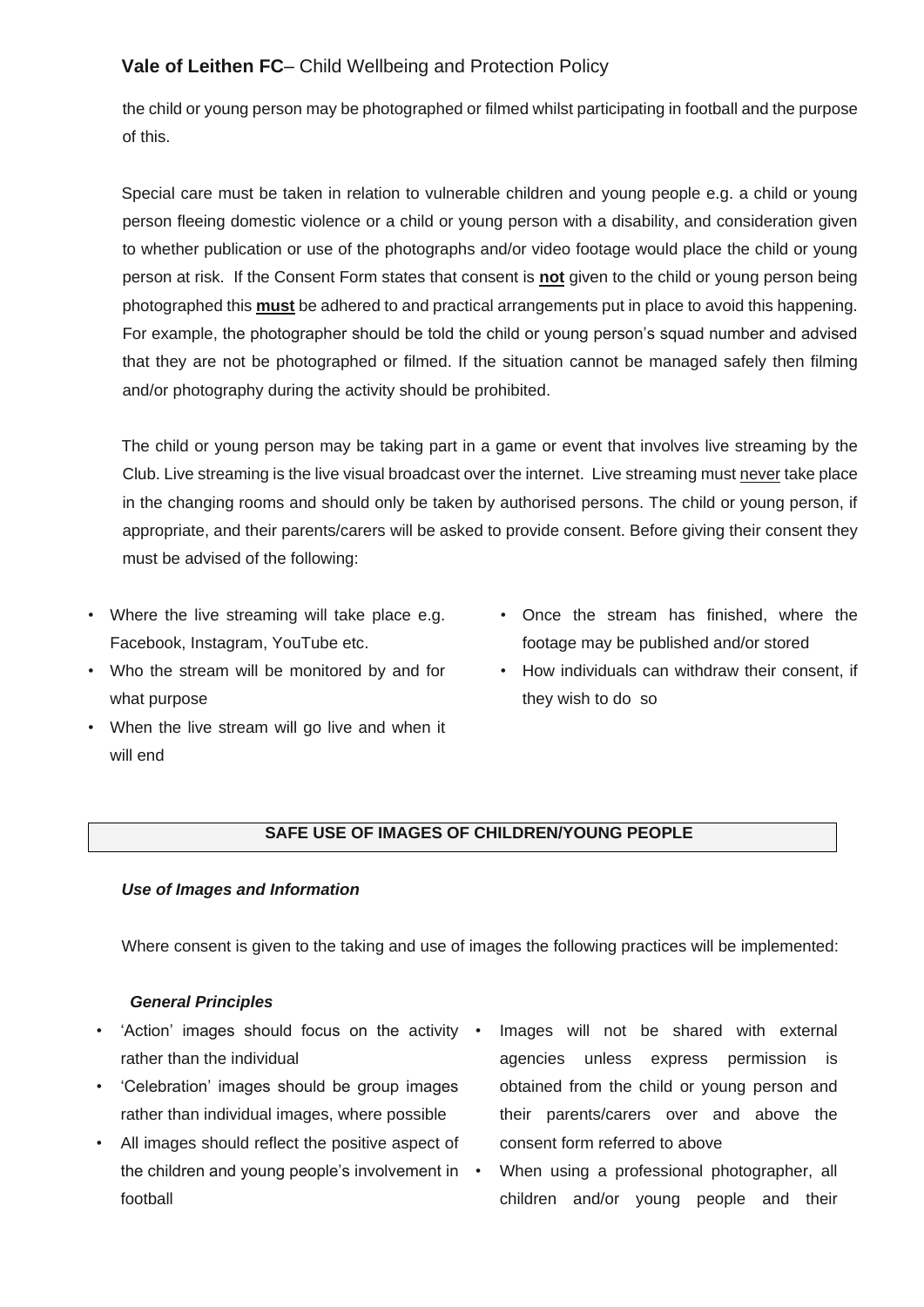- All children and young people featured in images and/or videos must be appropriately dressed e.g. a minimum of shirt and shorts
- No photographing or filming will be permitted in changing areas, bathrooms or sleeping areas, including by the children or young people themselves
- All photographic / videoing equipment must be switched off prior to going into changing rooms

parents/carers should be aware that a professional photographer will be in attendance

- No unsupervised access or one-to-one photography or video sessions will be allowed unless this has been explicitly agreed with the child or young person and their parents/carers
- All images and accompanying information shared publicly will only include appropriate personal details

#### *Taking of Images*

- For promotional, marketing or social networking use of images for the Club publications or online, members of staff and volunteers will use the club's equipment or equipment used by an approved contractor
- Members of staff and/or volunteers who take images of players should follow this Practice Note and comply in terms of use of images, consent, retention, safe storage and confidentiality
- For both safety and safeguarding reasons children and young people and members of staff and volunteers should not use personal mobile phones, tablets or photographic/videoing equipment during training or at match or event activities

### *Filming as a coaching aid*

**Members of staff and volunteers using videoing •** as a legitimate coaching aid should make the child or young person and their parents/carers aware that this will be part of the coaching programme and consent for this filming should be sought through the Consent Form

- The Club may seek publicity to positively promote football. Elite young players receiving endorsements or sponsorship may well welcome positive media coverage on a local, regional or national level. As well as giving consent, it is important for these players, their parents/carers and media representatives to be clear about appropriate arrangements and ground rules for interviews, filming and photo sessions
- Where images are taken agreement and arrangements can be in place for the child or young person and their parents/carers to be given copies but they must confirm they will not upload any of these images or videos to their own or the child or young person's social media or online platforms
- At training, members of staff and/or volunteers will only use the club's equipment, or equipment of an approved contractor, for the purposes to taking photographs or video for player development or performance analysis. There should be no personal use of equipment, including mobile phones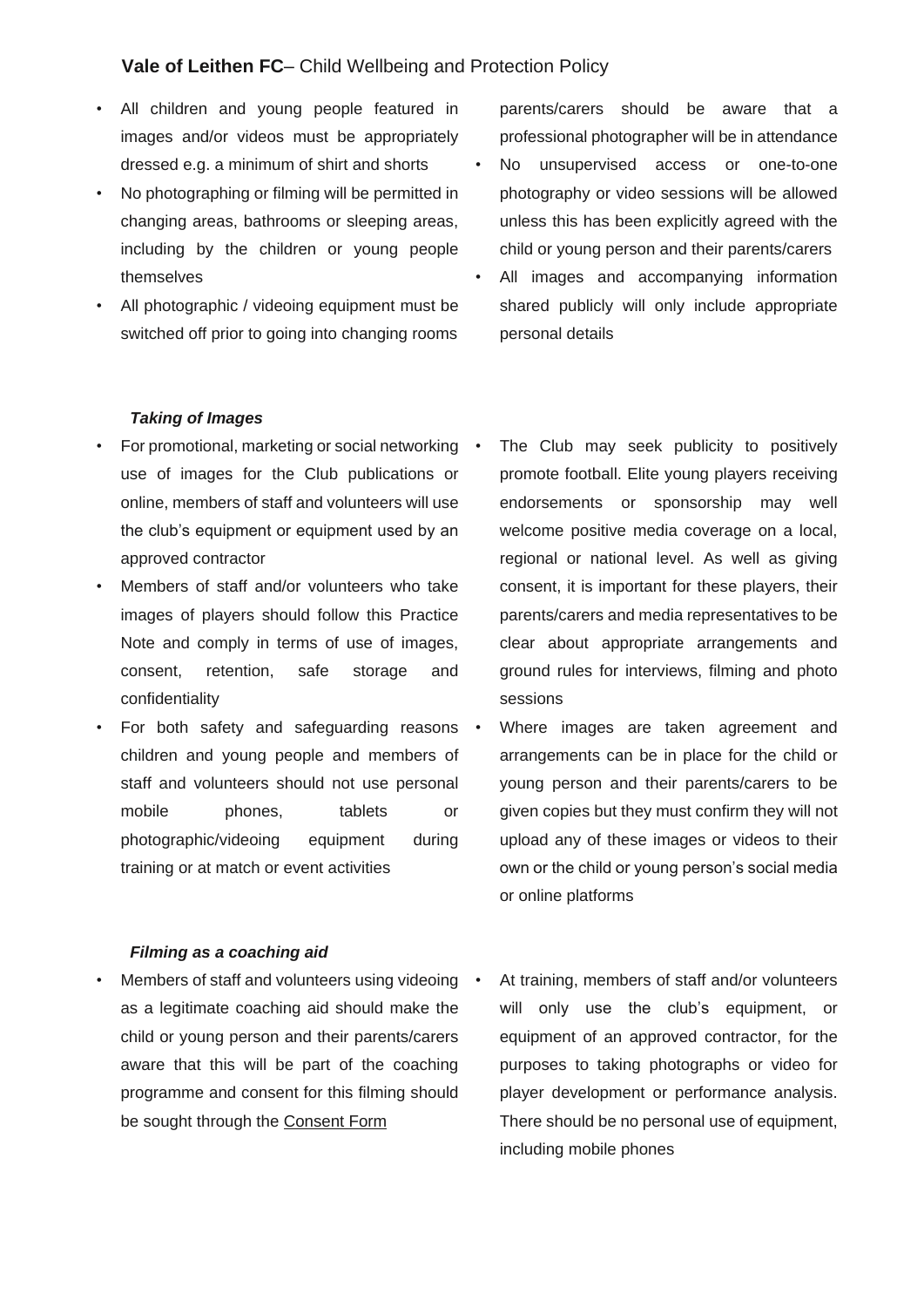External agencies need permission from the Club to take any images during the training environment

#### *Matches and Events*

- Any photography or videos taken by children and young people and their parents/carers should be restricted to immediate family members for private, non-commercial purposes and not put online on any personal social media • or online platforms. This must be communicated to child or young person and their parents/carers
- External agencies need permission from the Club to take any images during the match/event activities
- Photographers' from external agencies should be aware of the organisations expectations with regards to photography and filming and the safeguards which must be adhered to
- If competing abroad, steps will be taken to find out about the hosting club's rules and requirements on photography and videoing at events and games and information shared to the children and/or young people and their parents/carers about what to expect

The Club will take all reasonable steps to promote the safe use of photography and filming at all events and activities with which it is associated, however the club has no power to prevent individuals photographing or filming in public places.

If there are concerns about the safety and wellbeing of children and young people, the Club reserves the right at all times to prohibit the use of photography or filming at any event or activity with which it is associated and in locations where the club has jurisdiction.

#### **REMEMBER:**

It is not an offence to take appropriate photographs in a public place, even if the person has not been asked to do so. No one has the right to decide who can and cannot take images on public land.

*However,* anyone behaving in a way which could reasonably be viewed as inappropriate in relation to filming or photographing should be approached for an explanation. If a satisfactory explanation is not provided, the circumstances should be reported to the Child Wellbeing and Protection Office in line with the Responding to Concerns Procedure.

If you have *serious* concerns about a possible child protection issue relating to the filming or taking of photographs then the matter should also be reported to the Police without delay. This action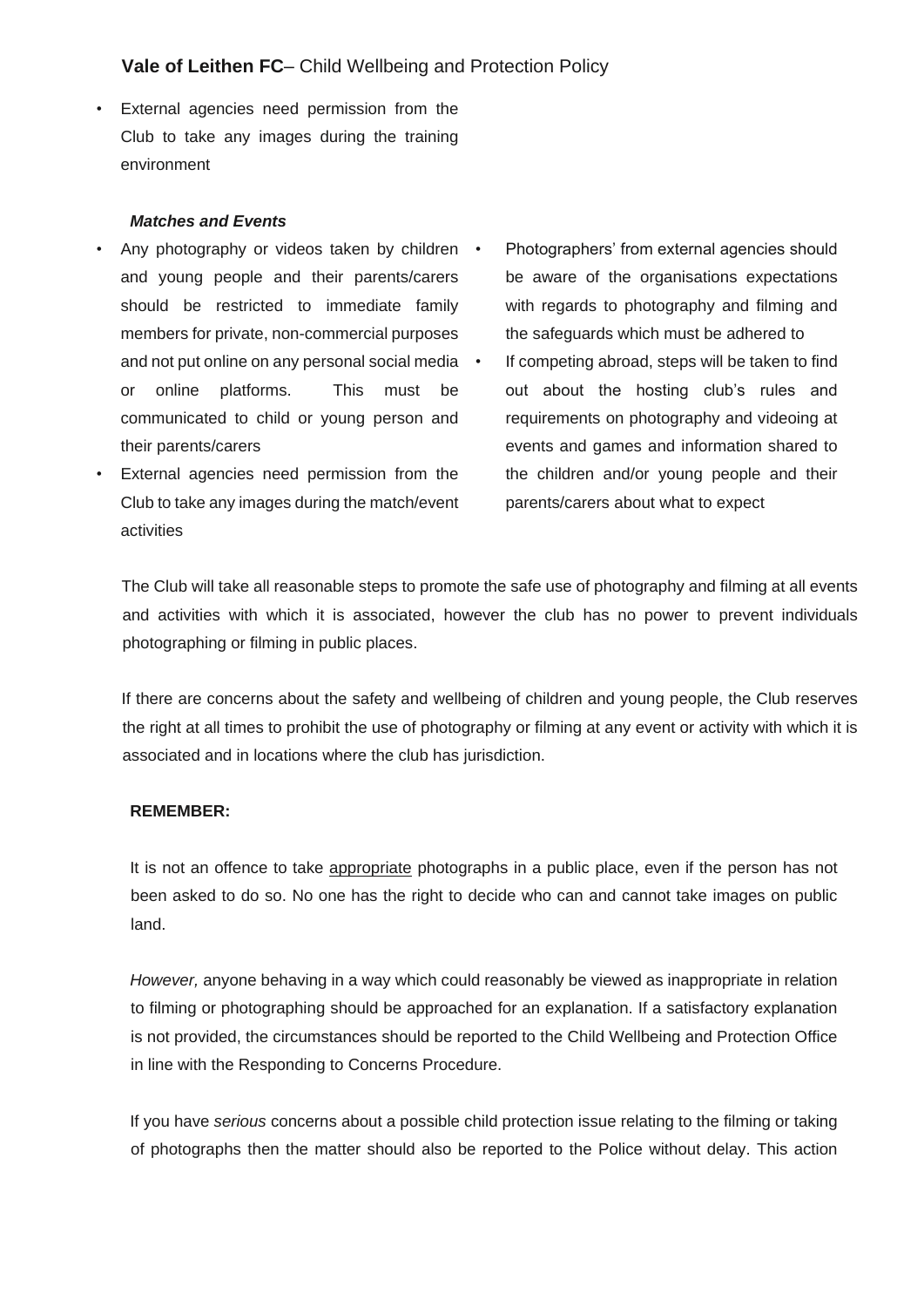should be taken where you believe that someone may be acting unlawfully or putting a child or young person at risk.

#### **MOBILE PHONE CAMERAS/VIDEOS**

There have already been a number of cases where children and young people have been placed at risk as a result of the ability to discreetly record and transmit images through mobile phones. There is also scope for humiliation and embarrassment if films or images are shared on popular websites such as YouTube. The use of mobile phones in this way can be very difficult to monitor.

This Practice Note should be observed in relation to the use of mobile phones as cameras/videos. Particular care is required in areas where personal privacy is important e.g. changing rooms, bathrooms and sleeping areas. No photographs or filming should ever be permitted in such areas of personal privacy.

Members of staff and volunteers who become aware that inappropriate photographs or video footage has been taken in any of the above areas, whether by an adult or another child or young person, should immediately report the matter to the Child Wellbeing and Protection Officer as per the Responding to Concern Procedure.

#### **INTERNET/WEBSITE**

The Club may post information, photographs and videos on its website which is available to all members of the public. In terms of publishing anything that includes an image or information about a child or young person, the following good practice should be followed:

#### *Use of Images and Information*

- Information published on the websites/social networking sites must never include personal information that could identify a child or young person e.g. home address, email address, telephone number of a child or young person. All contact must be directed to the club
- Children and young people must never be portrayed in a demeaning, tasteless or a  $\cdot$ provocative manner.
- Children and young people should never be portrayed in a state of partial undress
- Information about specific events or meetings e.g. coaching sessions must not be distributed to any individuals other than to those directly concerned
- Where an event or game will be streamed live appropriate consent will be sought from the players and/or their parents/carers
- Photographs of children and young people attending games as spectators may be used by the club for commercial purposes as specified in the terms and conditions for ticket purchase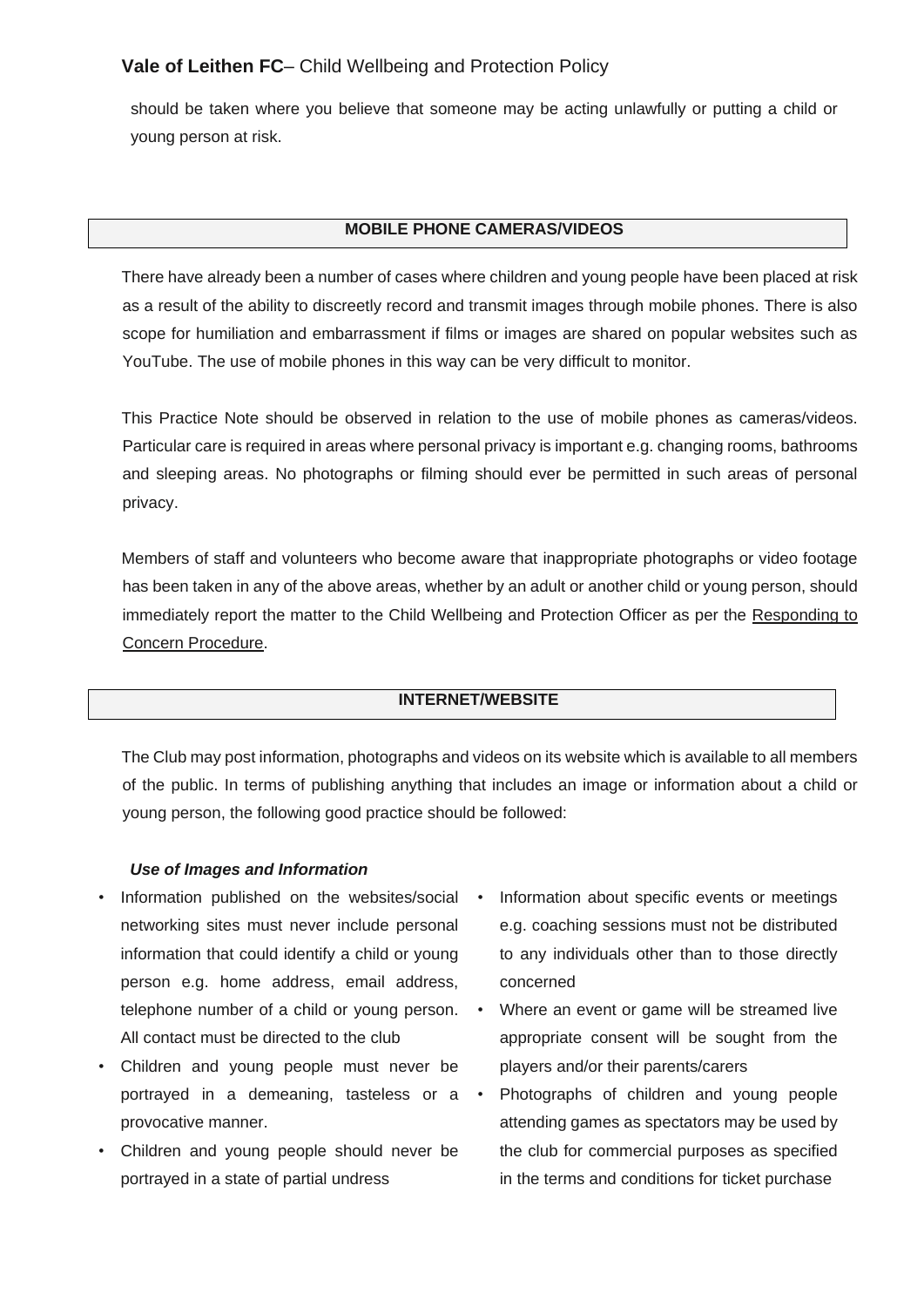# **STORAGE AND RETENTION OF IMAGES**

The Club will ensure that all images, negatives, videos and photographs will be stored in a secure environment, whether digital or hard copy. These will not be kept for any longer than is necessary having regard to the purposes for which they were taken.

Images, negatives, videos and photographs will be reviewed regularly and held in line with the Club's Data Retention Schedule.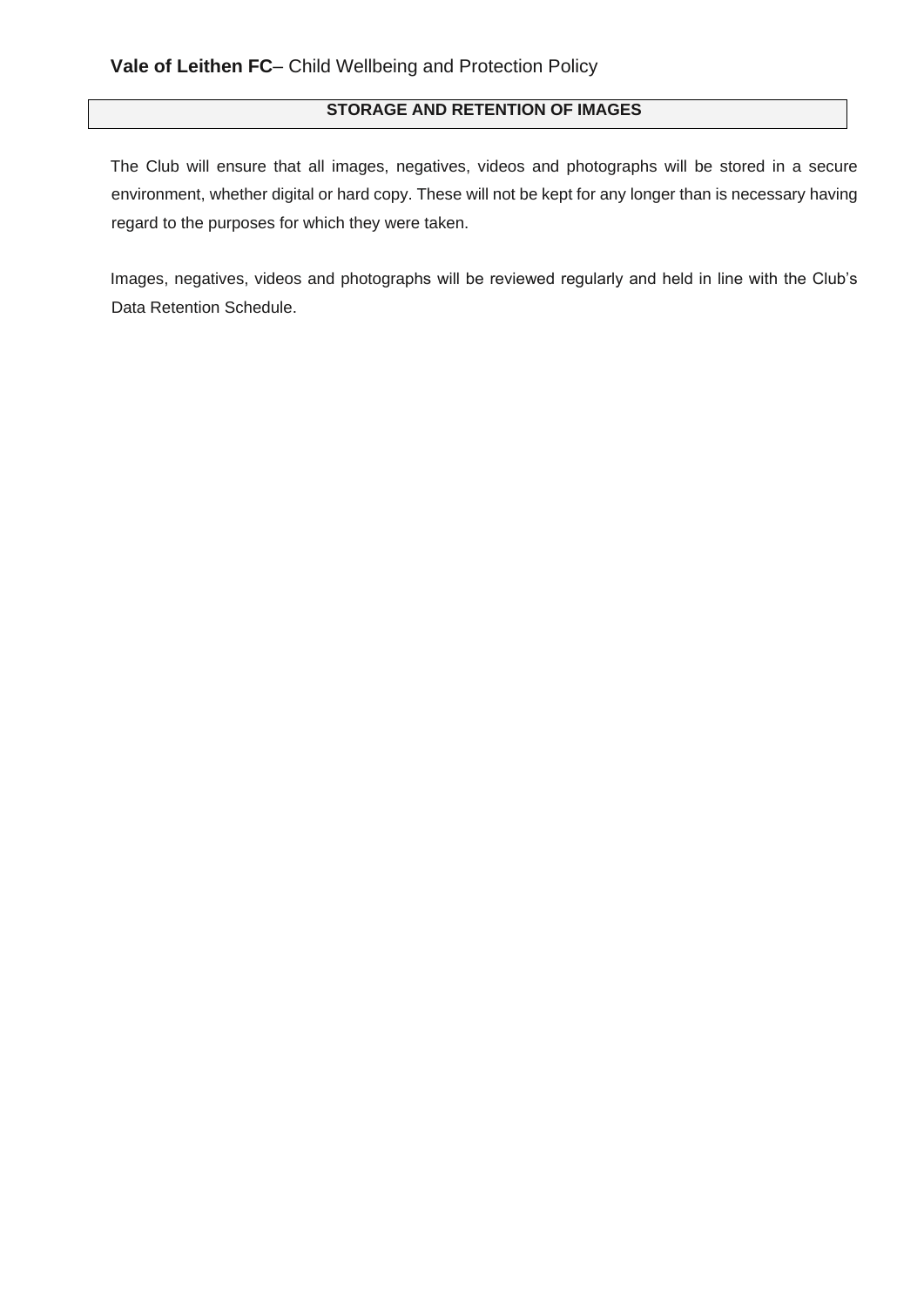### <span id="page-60-0"></span>**COMMUNICATION AND SOCIAL MEDIA**

Information and communication technology (ICT) and social media are developing and advancing extremely quickly, meaning the way in which we communicate and receive and absorb information is changing all the time. These advancements provide significant benefits for organisations, including opportunities to promote activities and communicate easily with children and young people, their parents/carers and the wider community through various channels e.g. text, email and social media. It allows people to connect to the world instantly and it enables organisations to disseminate information widely at a low to no cost and provide a platform to celebrate success.

In addition to the benefits there is also potential for misuse and it is the misuse of communication technology and social media which can put children and young people at considerable risk. Therefore, safeguards around its use must be put in place.

#### **Risks associated with ICT and Social Media**

For children and young people:

- Access to inappropriate websites or inappropriate content
- Inappropriate access to, use or sharing of personal details e.g. names, email address, school
- Unwanted contact from adults or other children or young people with wrongful or questionable intent
- Receiving, sending or sharing inappropriate or offensive images, material and/or comments
- Online bullying
- Grooming for sexual abuse
- Direct contact and abuse
- A distorted view between the "real world" and the "online world"

For adults:

- Their communication with children and young people being misinterpreted
- **Bullying**
- Young People/Adults attempting to contact them or access personal information

The Club may contact children and young people and their parents/carers via text or email, or possibly through social networking sites, depending on the football activity that each child or young person is involved in with the club.

This Practice Note is for members of staff and volunteers who use any of these methods to communicate with children and young people.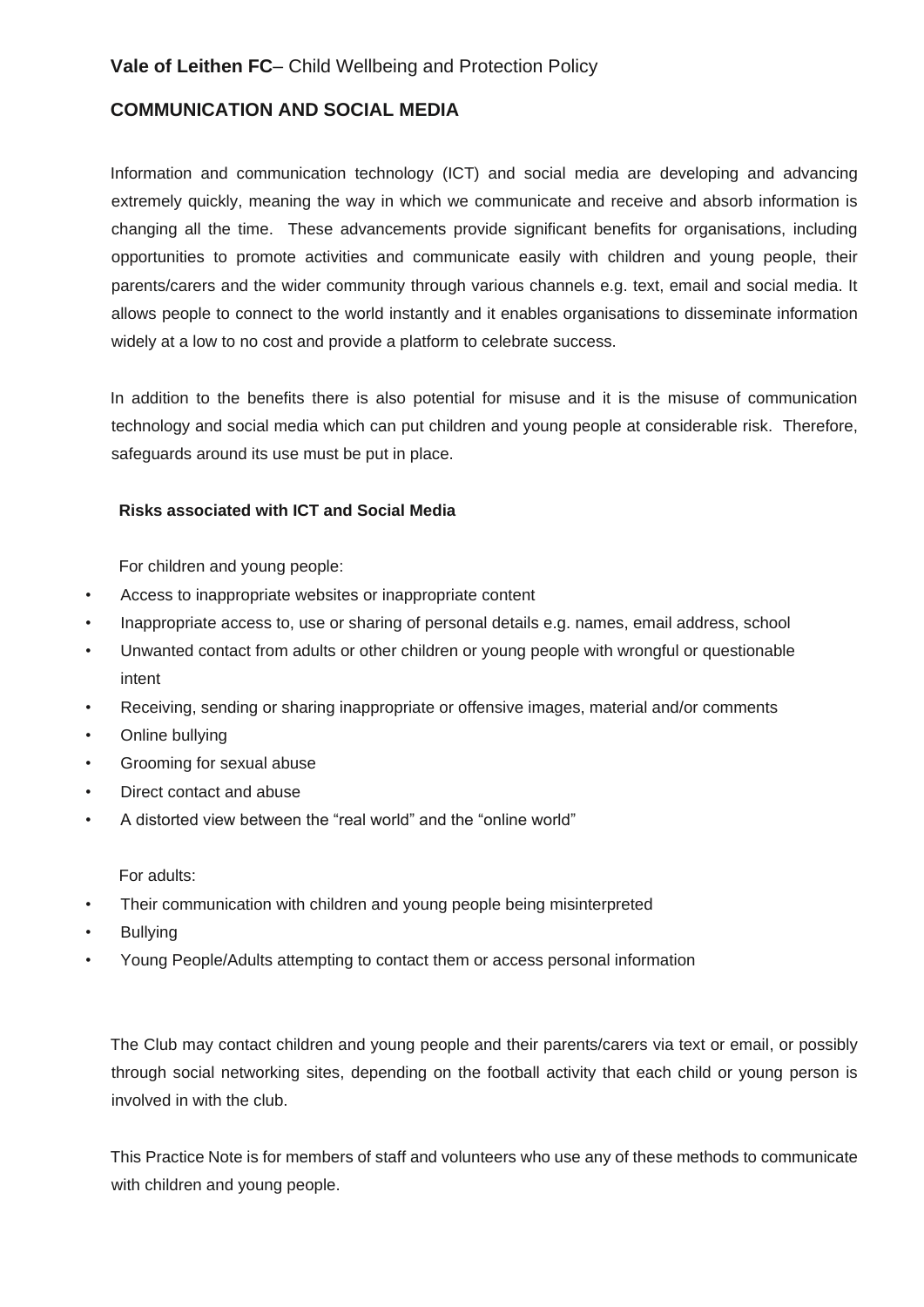#### *General principles*

#### **DO**:

- Communicate in an open and transparent For 'private' group chats on social media, make manner
- Only send communication via text, email or social media if it is necessary and relates to the  $\bullet$ activity the child or young person is involved in
- Get signed consent from parents/carers before using any of these methods of communication with children or young people. Explain to the . parents/carers the purpose for the communication and the method by which communication will be sent to the children and/or young people
- Get signed consent from the young person, if they are aged 13 or over, about the agreed methods of communication, depending on the young person's maturity and ability to consent
- Members of staff and/or volunteers should communicate information regarding programmes, events, training and matches through the agreed method of communication and:
	- copy in with another designated member of staff or volunteer to the communication
	- copy in the child and young person's parents/carer, if possible
	- only use group texts or emails, if possible
- sure that there is more than one member of staff and/or volunteer part of the group chat
- Remove and report any offensive comments or messages immediately to the Child Wellbeing and Protection Officer and to the social media site, if appropriate
- Keep all phone numbers and/or email addresses of children and young people in a secure and confidential place
- Keep access to personal mobile numbers and email addresses of the children and young people to a practical minimum with only relevant members of staff and/or volunteers having access to this information and only when necessary to enable them to fulfil their role
- Report to the Child Wellbeing and Protection Officer any instances where you receive any inappropriate communications from a child and/or a young person. Do not reply. The Child Wellbeing and Protection Officer will agree what action the club will take e.g. notifying parents and any other appropriate individuals or agencies

#### **DON'T:**

- Contact or correspond privately with a child or young person on a 1:1 basis unless in exceptional circumstances. If it is necessary to communicate directly this should only be in • connection with the football activity and must never be sent from a personal device
	- Send any messages which contain inappropriate, abusive or offensive material or that are open to misinterpretation
	- Use text or emails for personal conversation, sending pictures, jokes or other items of a personal nature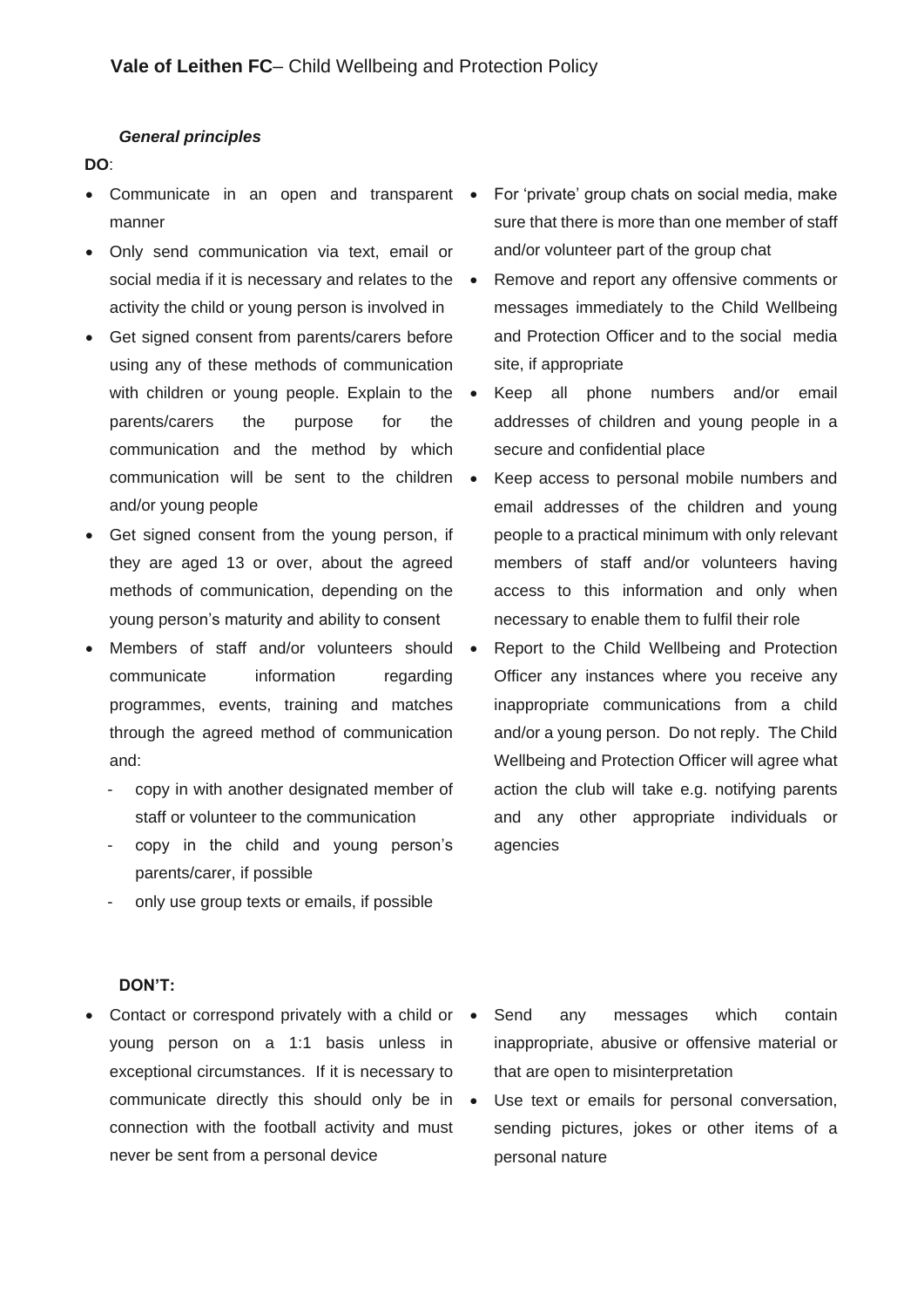- Use language that is directly (or could be  $\bullet$ misinterpreted as being) racist, sexist, derogatory, threatening, abusive or sexualised in tone
- Respond to emails from children and/or young people other than those directly related to club matters

#### **SOCIAL MEDIA AND INTERNET FORUMS**

#### **REMEMBER – there is no such thing as privacy online**

**Consider 3 key questions before posting anything online:** 

- **1. Would you say this in front of your family members?**
- **2. Would you say this in front of the youngest child in your club?**
- **3. Would you say this to a journalist at a press conference or in front of your coach or manager?**

**If the answer is no to any of the above then do not post it on social media!**

For further information on publishing photographs or videos of children and young people on social media see the Safe Use of Images section in the Practice Note – Celebration.

# *What we expect of members of staff and volunteers* **DO:**

- Get signed consent from parents/carers and/or the young person to allow mutual interaction with the organisation profile e.g. Facebook page or Twitter account
- Set up a closed (i.e. private) group chat between the team and ensure that the correct people are part of the group e.g. parents and/or another member of staff/volunteer to ensure impartiality and monitoring. If setting up a closed group chat consideration must be given to the minimum age requirements for that particular social media site
- Make parents/carers aware of the profiles existence and the site the child or young person will be accessing and the restrictions of use for this preferred site
- Members of staff and volunteers should review the privacy settings on their own social media profiles and consider whether it is appropriate for children and young people to be able to view their profiles easily
- Monitor any organisational social media accounts and remove any abusive or offensive content and report the matter to the Child Wellbeing and Protection Officer and police, if a criminal matter
- Report any disclosure of abuse or bullying through social media to the Child Wellbeing and Protection Officer in line with the Responding to Concerns Procedure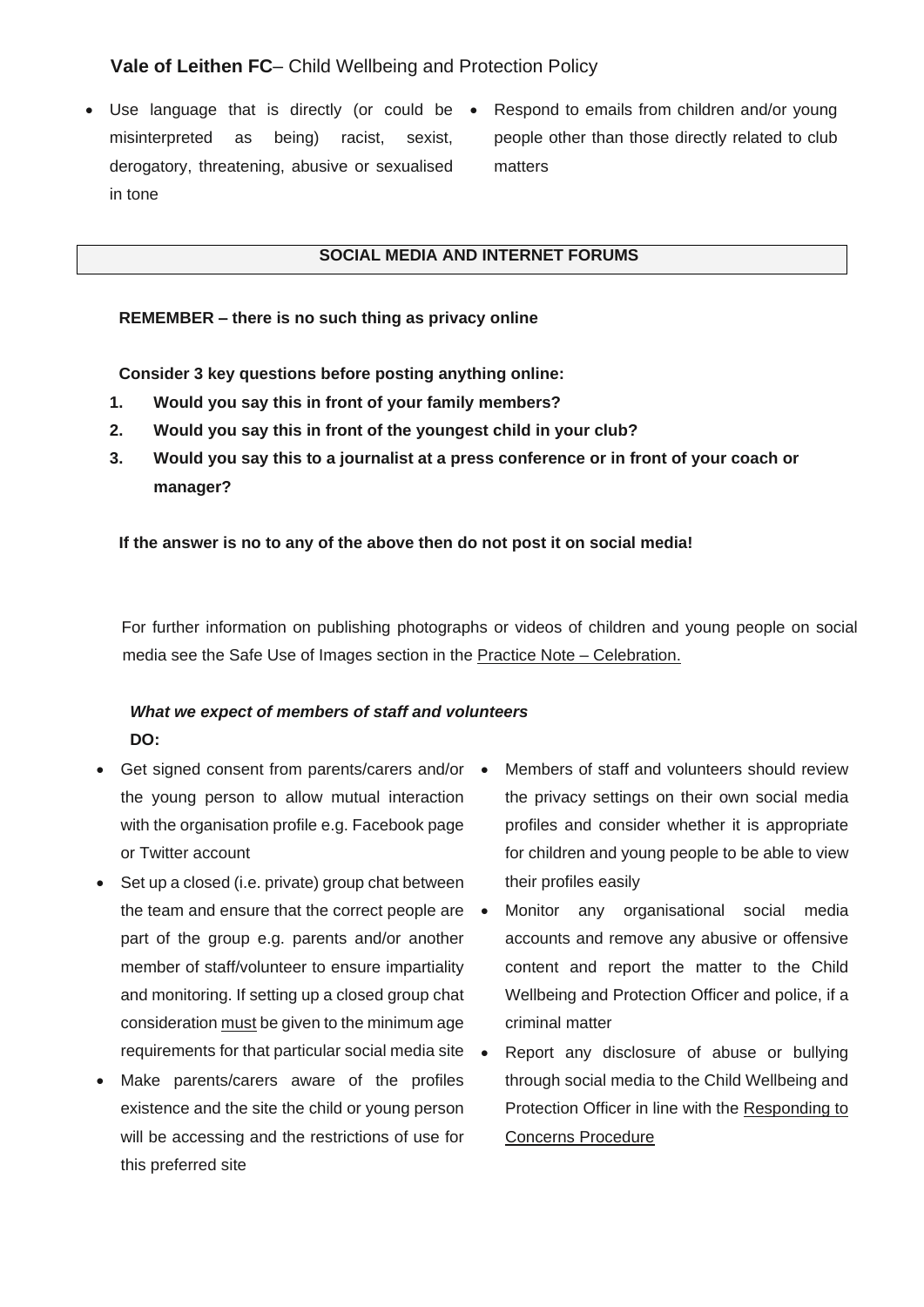- Have an official agreement should be in place which states that access to members' profiles are used only to pass on relevant information or to answer questions regarding the Club or football issues
- Block and report anyone who is sending abusive or inappropriate messages. DO NOT respond to the post

#### **DON'T:**

- Become friends, follow or tag children and young people for whom they are in a position of authority or trust via their own social media . account
- Give out their password, pin or login details either face to face or online and make sure they • sign out of their social media if logged in on a shared device
- Communicate with children via personal accounts or private messages. If a child or young person contacts them directly they should discourage the child or young person having conversations away from the group chats
- Communicate with children via social media about personal matters
- Contact children and young people who play for other clubs through social media as a means of attracting them to or signing them at the club
- Become involved in any debates concerning selection, performance or personalities – even where the subject of the discussion is anonymous

There has been an increase in the use and abuse of internet forums to target individuals or to engage contributors in debates which can cause upset and embarrassment to children and young people. Sites should be well monitored and any offending comments removed and reported to the relevant site and the Child Wellbeing and Protection Officer, where appropriate.

#### **REPORTING CONCERNS**

Any inappropriate or offensive or abusive texts/email/use of social media must be reported to the Child Wellbeing and Protection Officer and will be dealt with in line with the Responding to Concerns Procedure.

Any offensive or abusive comments posted on social media or within a shared group chat must be removed immediately. Group administrators must familiarise themselves with how to do this when the Group is set up.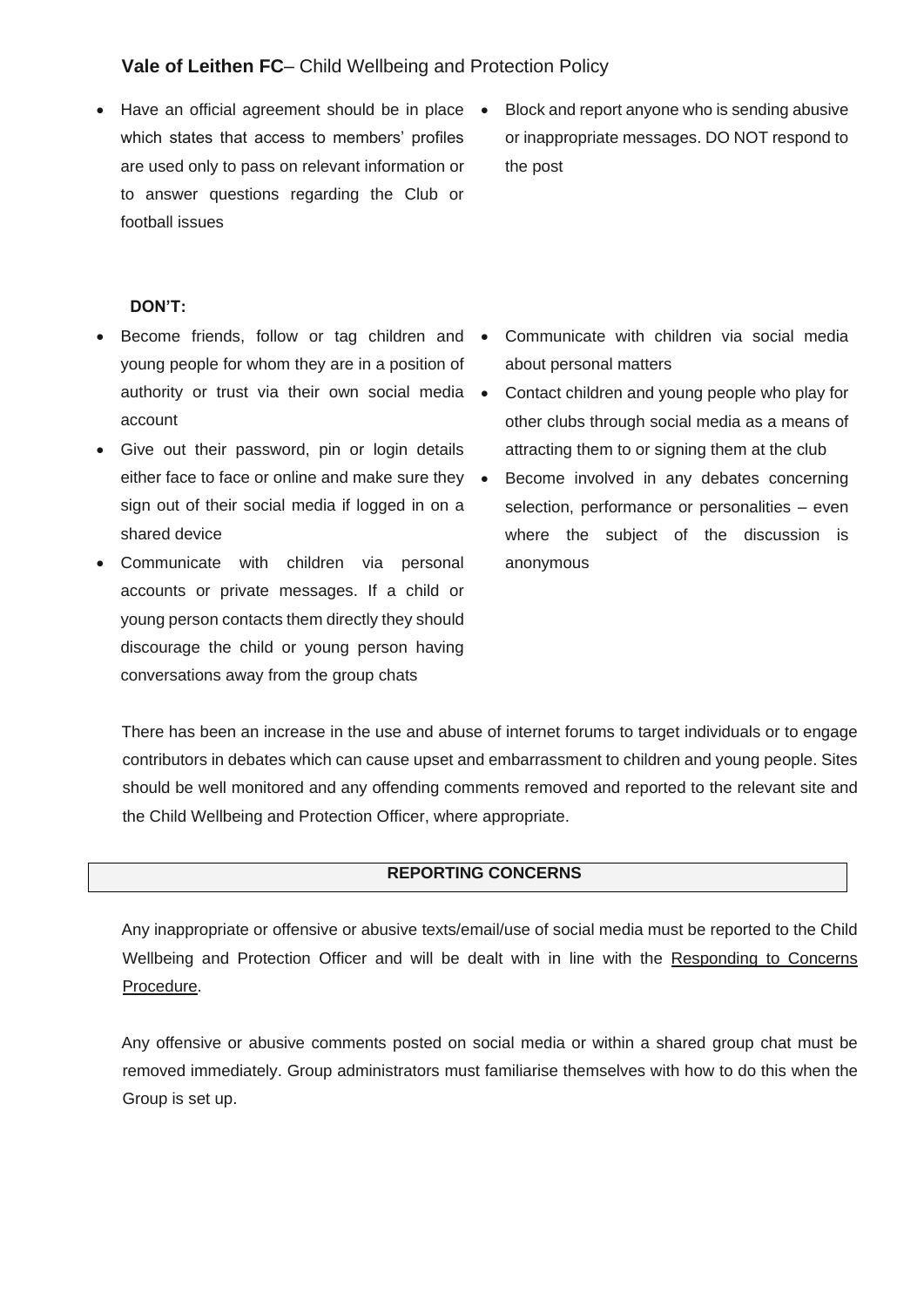## <span id="page-64-0"></span>**HEALTH**

During football there are times when children and young people may sustain an injury which requires treatment. This Practice Note looks at wellbeing and protection best practice in first aid and the treatment of injuries in these circumstances and covers situations where a child or young person has a pre-existing medical condition.

### **CONSENT FORM**

Parents or carers and the young person, if they are aged 13 and over, must complete the Consent Form before participating in any football activity. This ensures that members of staff and volunteers running an event or activity are aware of any pre-existing medical conditions, any medication taken by the participants or existing injuries and treatment required.

For children and young people who play football this form should be completed at the start of every season and will be retained by the Club for the season. Young people and parents/carers **must** update the form should anything change during the season.

For children and young people who are involved in a specific event or activity a consent form should be completed in advance of the event or activity.

### **FIRST AID AND THE TREATMENT OF INJURIES**

All members of staff and/or volunteers must ensure:

- There is an accessible and well-resourced first If a child or young person needs to be aid kit at the venue, which is regularly checked to ensure that it contains appropriate stock
- Only those with a current, recognised First Aid qualification treat injuries. In more serious cases assistance should be obtained from a medically qualified professional as soon as • possible
- They are aware of any pre-existing medical conditions, relevant medication taken by participants or existing injuries and treatment required
- transferred to the hospital and their parents/carers are not in attendance a member of staff or volunteer must travel with them to supervise them and contact their parents/carers immediately
- If a child or young person sustains a significant injury the incident must be recorded as a concern and reported to the Child Wellbeing and Protection Officer along with the details of any treatment given. Common sense should be applied when determining which injuries are significant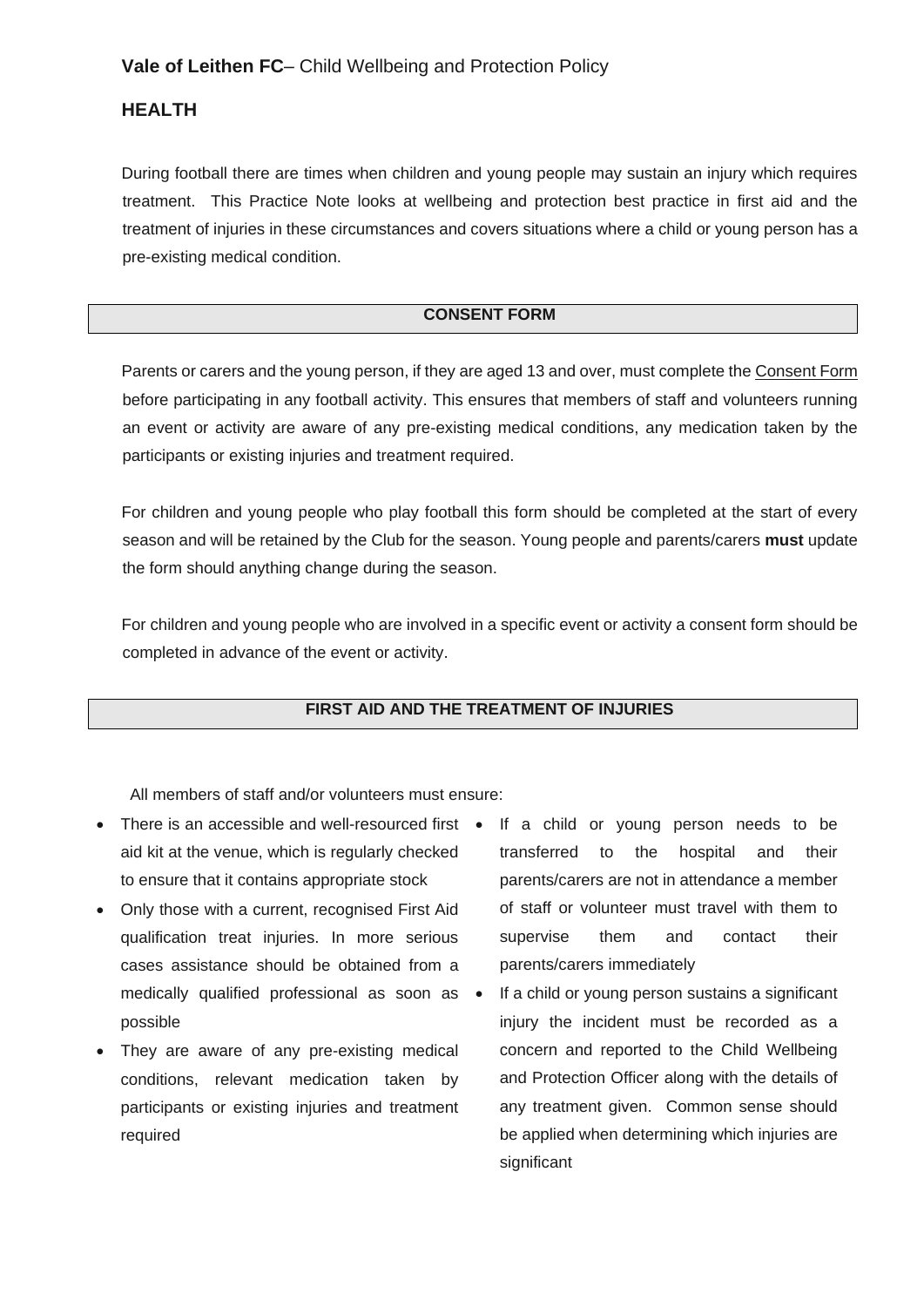- Where possible, access to medical advice and/or assistance is available
- A child or young person's parents/carers are informed of any injury and action taken as soon as possible
- Treatment should be administered in an open environment, when possible, avoiding private or unobserved situations. Where a private room is needed for the treatment to preserve the child or young person's dignity their parent/carer or another appropriate adult must be present
- Physio treatment should only be administered by a qualified and registered physiotherapist. If continued treatment is required, the child or young person's parent/carer or another appropriate adult must be present
- The circumstances in which any accidents occur are reviewed to avoid future repetitions as far as possible

### **CHILDREN WITH ALLERGIES/PRE-EXISTING MEDICAL CONDITIONS**

Football is an inclusive game and the Club seeks to provide opportunities to children and young people of all abilities regardless of any medical conditions, disabilities or allergies they may have. It is important that children or young people with medical conditions or allergies are not unnecessarily excluded from taking part in activities with their peers and that reasonable steps are taken to accommodate their individual needs.

This Practice Note highlights how the club expects its members of staff and volunteers to respond to children or young people with allergies or pre-existing medical conditions in order to safeguard and protect the child or young person's wellbeing whilst attending their football activity. It also sets out the responsibilities of the child or young person's parents/carer in alerting members of the staff and volunteers of any pre-existing medical conditions or allergies. Parents/carers should be informed that they are required to provide this information, where appropriate.

#### *Parent/Carer Responsibility*

When a child or young person with an allergy or pre-existing medical condition joins a football activity, parents/carers should:

- Ensure they complete the Consent Form . accurately **and** also take the time to talk to the member of staff or volunteer about the specific needs of their child and how to address and accommodate these needs
- Check the expiry date of adrenaline injectors and any medication regularly. An out-of-date injector may offer some protection, but this will be limited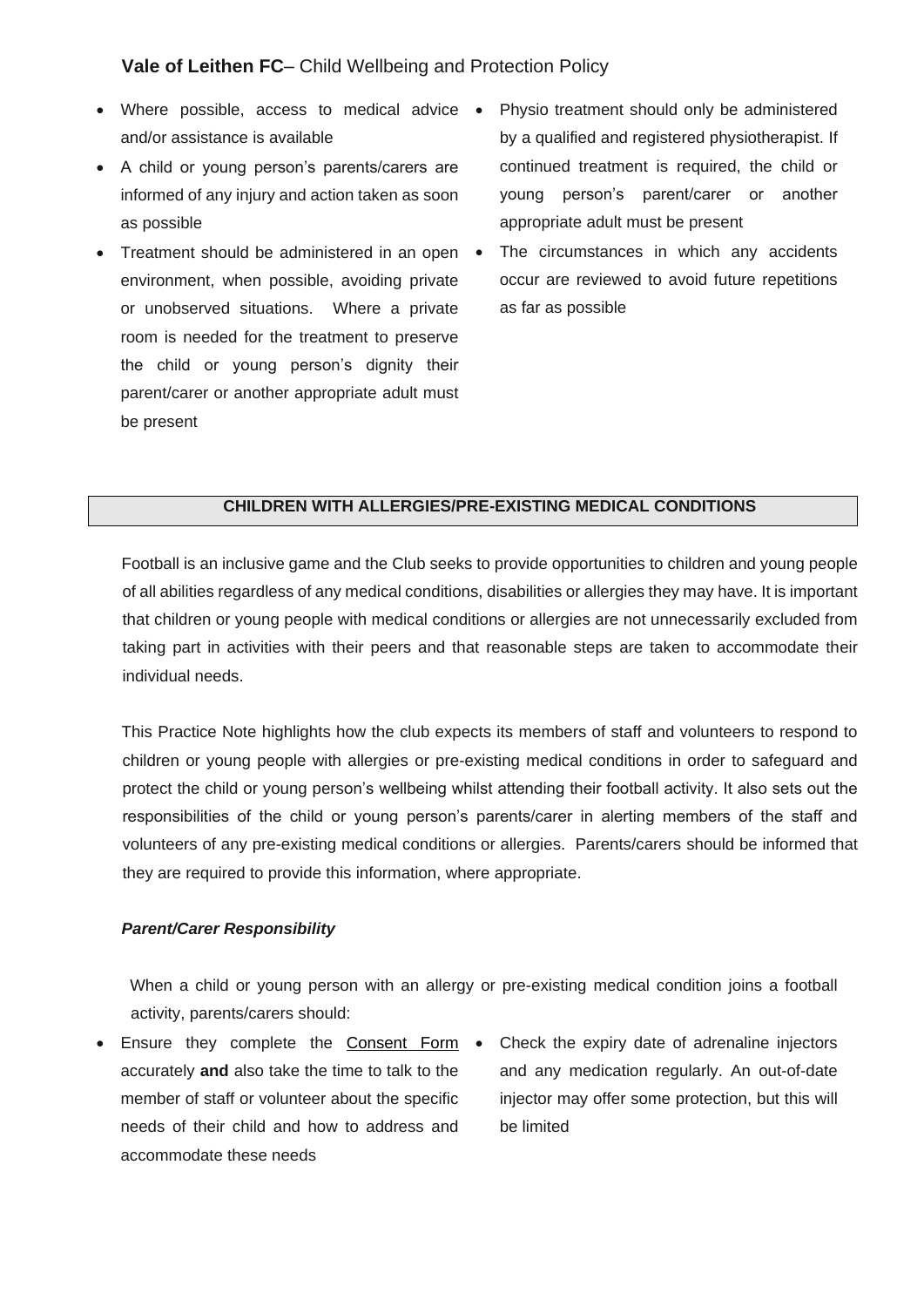- change in circumstances
- Consider a medic alert bracelet/watch for their child

#### *The Club's Responsibility*

Members of staff and volunteers should:

- Ensure Consent Forms for all children and young people attending the football activity are available and up to date together with full details of the child's allergies
- Ensure that the Consent Forms are stored in a confidential but accessible way so that appropriate members of staff and volunteers, those who need the information to fulfil their role, can access the information
- Have a copy of the child or young person's care plan for allergies and individual risk assessment
- Communicate with the child oy young person and their parent/carer directly, when necessary •
- Appropriately share the information with others involved in the football activity – ask yourself 'do  $\bullet$ the right people know so they can respond if necessary?'
- Ensure correct storage of medication by  $\bullet$ following the appropriate instructions

• Update the member of staff or volunteer of any • If their child has a 'rescue pack' this is given to the member of staff or volunteer along with instructions on how it should be used

- Be familiar with the nearest medical facilities in the event it is required
- Medication should only be administered by the child or young person or their parent/carer unless it is an emergency. In such circumstances the medication should be administered in line with the parent/carer's instructions or a medical professional. For trips away from home consideration should be given to the child's parent/carer accompanying the trip in circumstances where the child or young person cannot administer the medication themselves
- Have their mobile phones charged and check they have a signal to allow calls to be made
- Plan for additional supervision e.g. depending on child or young person's medical condition/s and environment
- Record incidents or concerns and report them to a member of the Child Wellbeing and Protection Officer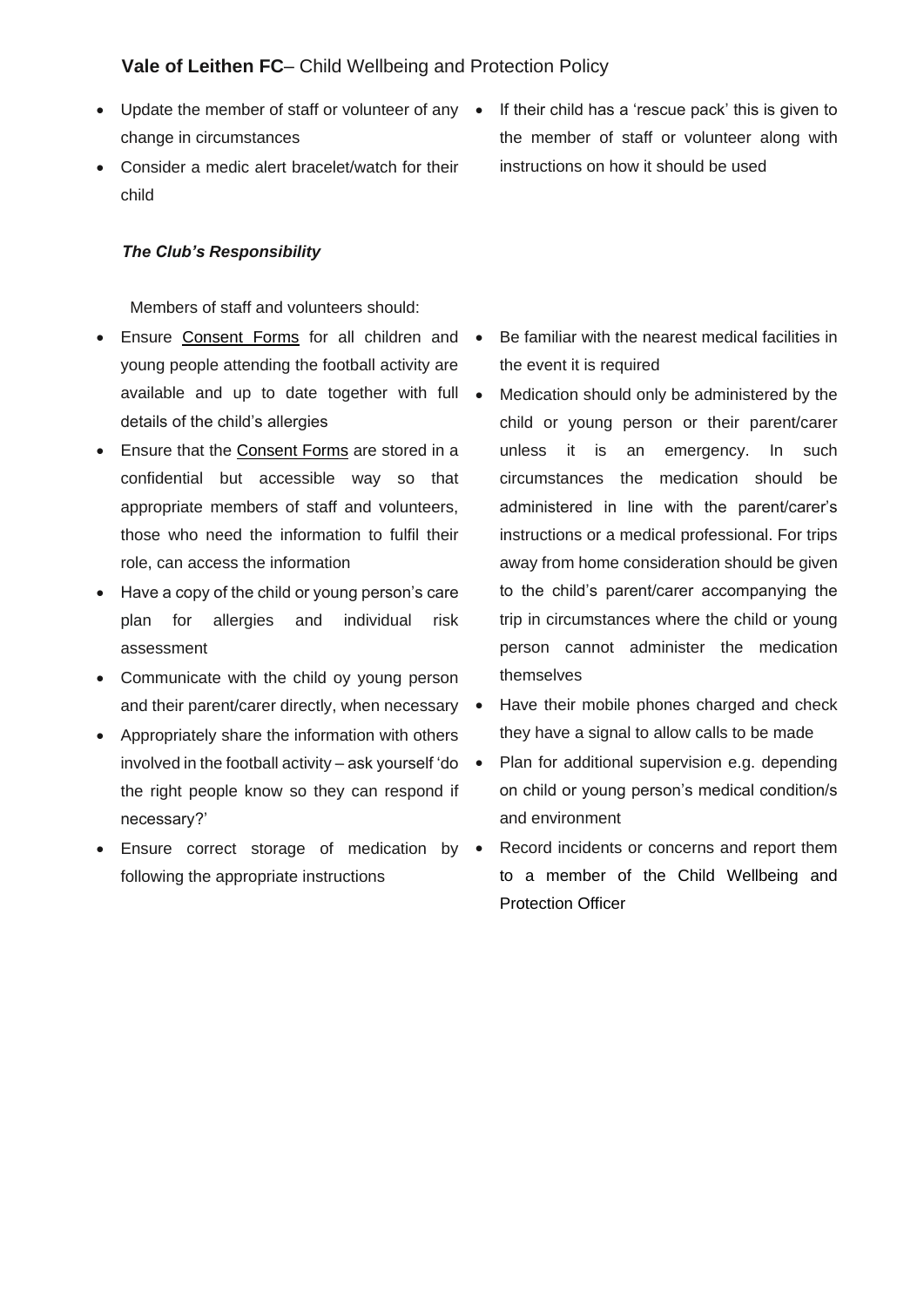# <span id="page-67-0"></span>**PLANNING AND ORGANISATION**

Planning and organising is a vital part of the delivery of club activities for children and young people and is essential to ensure the safety and wellbeing of all taking part.

#### **ADULT TO CHILD RATIOS**

All activities should be planned to involve *at least* two adults. For teams that include both girls and boys it is recommended that there is at least one male adult and one female adult present. For each activity a risk assessment should be completed and, based on that risk assessment, a decision made as to how many adults are necessary to safely supervise the activity. With a minimum of at least two adults present, the following ratios are recommended $5$  as a general guide:

| AGE                                   | <b>RATIO</b> |
|---------------------------------------|--------------|
| 2 to 3 years old                      | 1:5          |
| 3 to 7 years old                      | 1:8          |
| All children are aged 8 years old and | 1:10         |
| over                                  |              |

Other factors will also be taken into consideration in deciding how many adults are required to safely supervise the activity or event.

This list is not exhaustive but it may include:

- The nature of the activity e.g. training session, match, an event, does it include a trip away or overnight stay?
- The number of children or young people involved in the football activity
- The age, maturity and experience of the children and/or young people involved
- Whether any of the members of staff, volunteers or children or young people have a • The programme of activities learning or physical disability or special requirements
- Whether any of the children or young people have challenging behaviour
- The particular risks associated with the football activity or event
- The particular risks associated with the environment
- The level of qualification and experience of the members of staff and volunteers
- 

<sup>5</sup> The ratios are recommended in the National Care Standards: Early Education and Childcare up to the age of 16 (Scottish Executive, 2005, revised September 2009). They are a relevant minimum for daytime activities, but should be modified for overnight stays, trips away from home and to take into account other risk factors.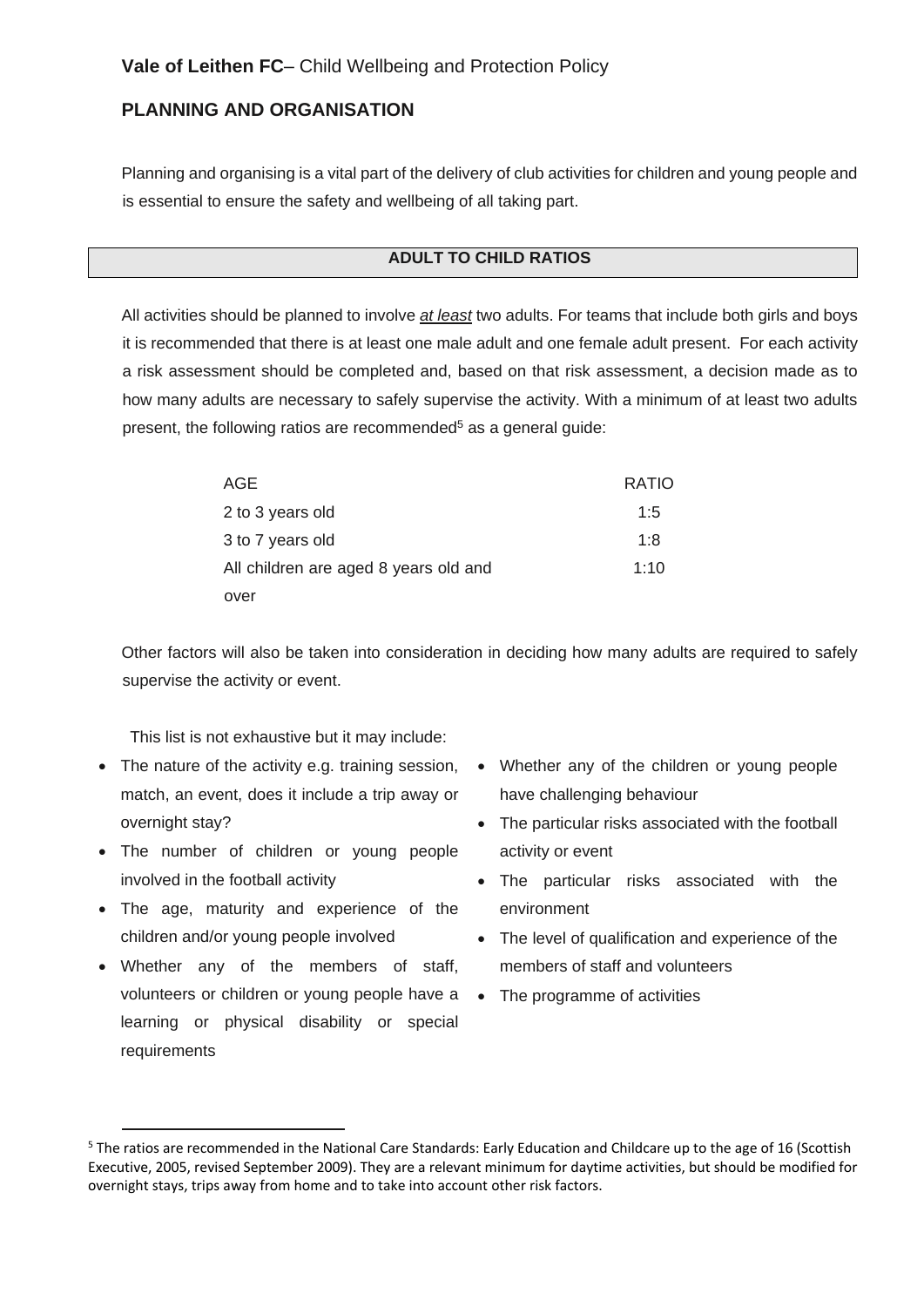### **RISK ASSESSMENTS**

A key part of the planning an activity or event is considering any risks associated with the activity or event and how these risks can be minimised and managed.

For further information on risk assessments see Practice Note – Prevention Planning.

### **COLLECTION BY PARENTS/CARERS**

There may be occasions when a parent/carer is late to pick up their child at the end of a football activity. It is not the responsibility of the Club to transport children or young people home on behalf of parents/carers who have been delayed however, the club does continue to have a duty of care to the child or young person in the absence of their parent/carer.

Staff and volunteers will:

- 1. Make sure that the club's communications are:
	- Clear about starting and finishing times of the football activity.
	- Clear about the expectations of parents/carers not to drop children off too early and collect children promptly when the football activity finishes.
- 2. Ensure that there is more than one member of staff and/or volunteers at the end of the football activity to supervise collections.
- 3. Ensure that in emergency situations, the members of staff and/or volunteers know how to deal with being left alone with a child or young person. This will be done by putting preventative measures in place and agreeing simple steps about how the situation should be dealt with if this arises.

As a general rule members of staff should not be in a position where they are alone with a child or young person, however there are exceptions and an emergency situation is such an example. For example, if there is an emergency situation which requires an adult to respond, this may result in the other adult being left alone a child or young person.

#### **REMEMBER:**

**The wellbeing and best interests of the child/young person are paramount and have to take precedence, so leaving children or young people alone is not an option.**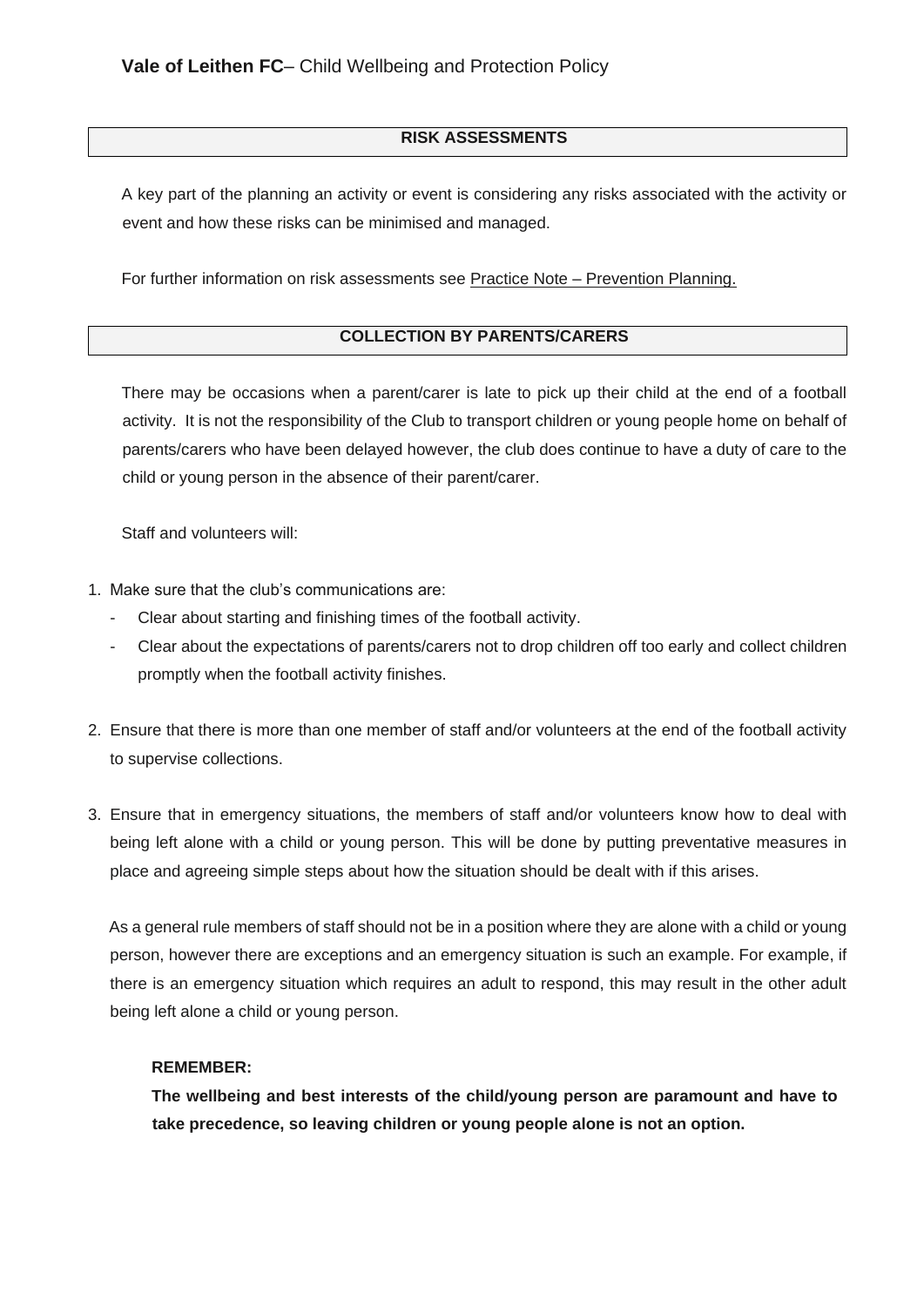- 4. Ensure they have access, as appropriate, to child or young person's address, contact telephone number and an alternative phone number of another responsible adult, provided by the parent/carer. The consent form completed prior to the activity or completed at the start of the season must include an emergency contact and a late collection contact number.
- 5. It may be appropriate for a young person to travel unaccompanied to and from the activity or event e.g. if the activity is for young people who are an appropriate age and ability to travel independently. If it would be appropriate for a young person to make their way to and from the activity or event alone consent must first be sought from the young person themselves and their parents/carers. This can either be done through the Consent Form signed annually or verbal consent.

A child or young person should never be allowed to travel home alone unless the express consent of the parent/carer has been given in advance or is obtained by telephone and, even with this consent, a common sense approach should be taken about whether it is safe for them to do so in the circumstances e.g. the distance, location, time of day and weather will all be relevant factors.

- 6. Never transport a child or young person alone on a 1 to 1 basis, unless necessary due to an emergency situation. In such circumstances the child or young person should be transported in line with the requirements set out in Practice Note – Travel and Trips Away on 'Transporting Children'.
- 7. In the rare situation when a the staff or volunteer are left alone with a child or young person, transparency is the key Keep a record of your actions; and Inform the Child Wellbeing and Protection Officer and the child's parents/carers as soon as possible.
- 8. When all else fails and a child or young person has not been collected and there is no sign of them being so and it would not be appropriate to or you are unable to transport the child or young person, call the police.
- 9. Any concerns about the child or young person or their parents/carers which arise during collection should be responded to in line with the Responding to Concerns Procedure. If you have a concern about the immediate safety of a child or young person, or others, you must take all reasonable steps to ensure their safety and contact the police.

#### **REMEMBER:**

**While running the football activity members of staff and volunteers have a duty of care to the children and/or young people that are in their charge.**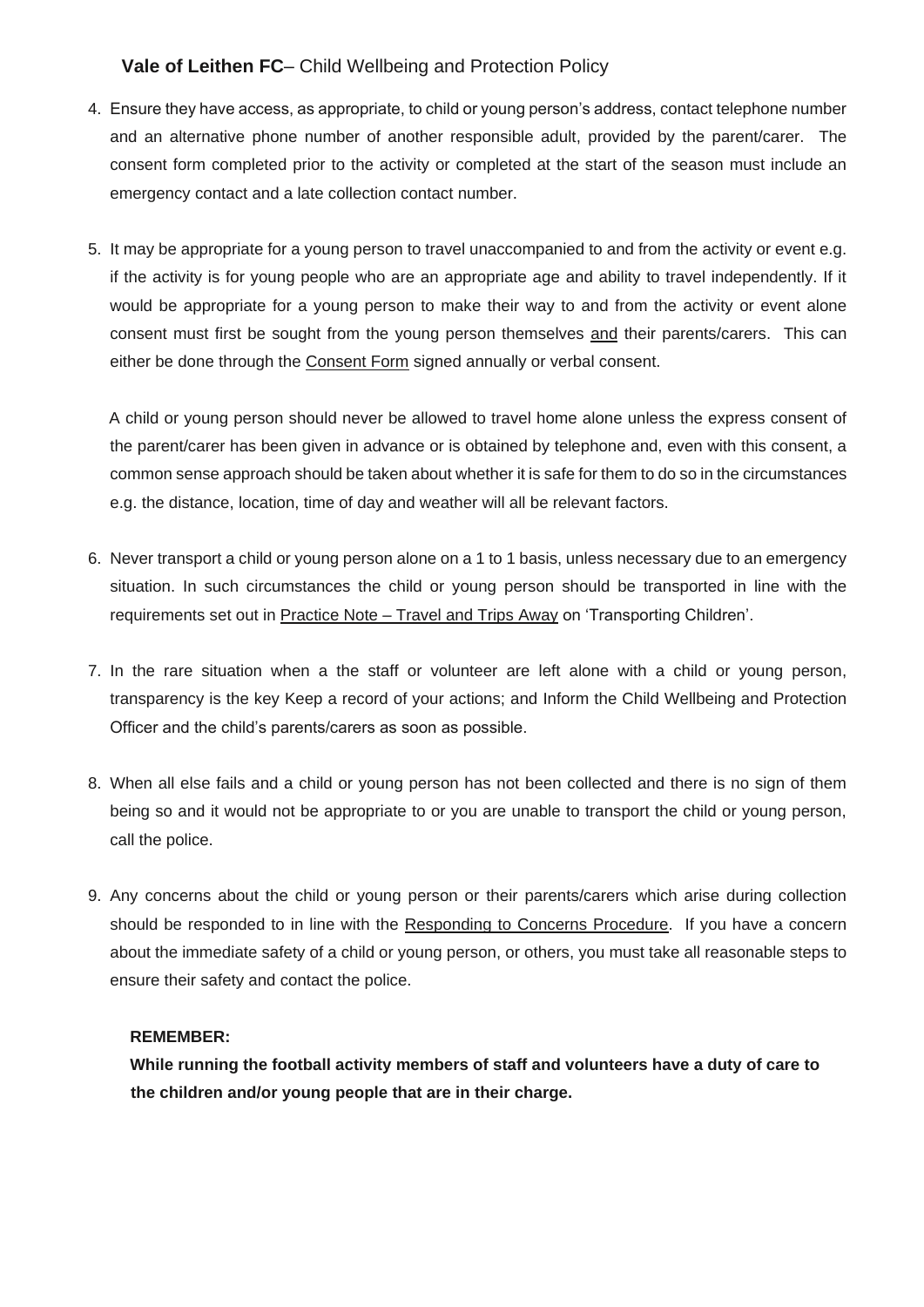**When the football activity has finished the duty of care continues in the absence of a parent/carer or other responsible adult.** 

#### **SAFE USE OF CHANGING FACILITIES**

One of the areas where children and young people are particularly vulnerable at football is the changing room. Limited changing facilities sometimes mean that people of all ages regularly need to change and shower during the same period.

To avoid possible misunderstandings and embarrassing situations, adults need to exercise particular care when children or young people are changing and provide enough supervision to recognise if there are any issues between the children and young people while they are using the changing room e.g. bullying behaviour.

To ensure the wellbeing of all children and young people while they are using the changing rooms the following strategies should be followed:

- Adults should not change or shower at the same time as children and young people
- If space is limited identify a period of time which is solely for children and young people or adults to use the changing facilities and a sign placed on the door to make people aware of the restricted use
- If a child or young person is uncomfortable changing or showering in public, no pressure should be placed on them to do so
- Children aged 10 and under must be supervised/monitored in the changing rooms – see below for further information
- Where no changing facilities are available the children and/or young people and their parents/carers should be notified in advance and advised to make alternative arrangements and to take appropriate additional clothing e.g. tracksuits
- The use of mobile phones and/or photographic equipment is prohibited within areas where children and/or young people are changing or showering - see Practice Note – Celebration for further information
- If a child or young person requires assistance when changing due to their age or ability, this should be done by the child or young person's parent/carer. If this is not possible, the child or young person, where possible, and their parents/carers should be involved in deciding how they should be assisted – see Practice Note – Health for further information
- While some activities may be restricted to changing rooms for the purposes of team talks, if at all possible another area should be considered for this. If there are no other options, it is best practice to wait until all children and young people are fully dressed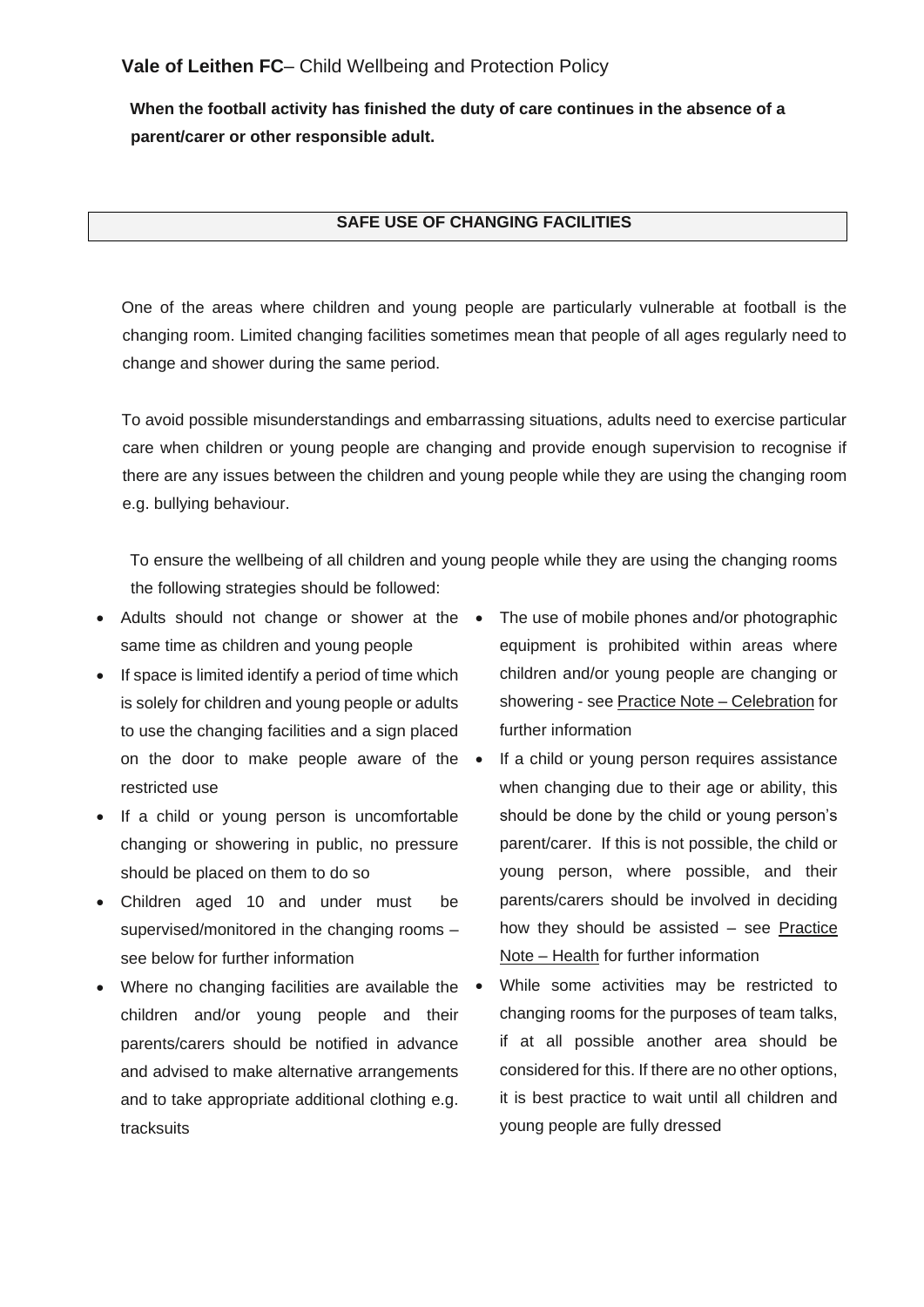Chaperoning/Supervising changing facilities

- Members of staff and volunteers must always Only those members of staff and/or volunteers work in pairs and not to be alone in these circumstances
- Extra vigilance may be required if there is public access to the facility
- Depending on the needs and age of the children or young people, supervision of the changing rooms can be done from outside the door with a call in or entering briefly and walking through
- who are in regulated work and appointed in accordance with the appointment and selection procedure for those in regulated work should enter the changing room when children and/or young people are present, unless there is an emergency situation that requires assistance

**In an emergency, if a member of staff or volunteers is required to enter the changing area they should be accompanied by another adult. If they have to go into a single gender changing room e.g. a male has to enter a female changing area, or vice versa, another adult of the opposite gender should accompany them.**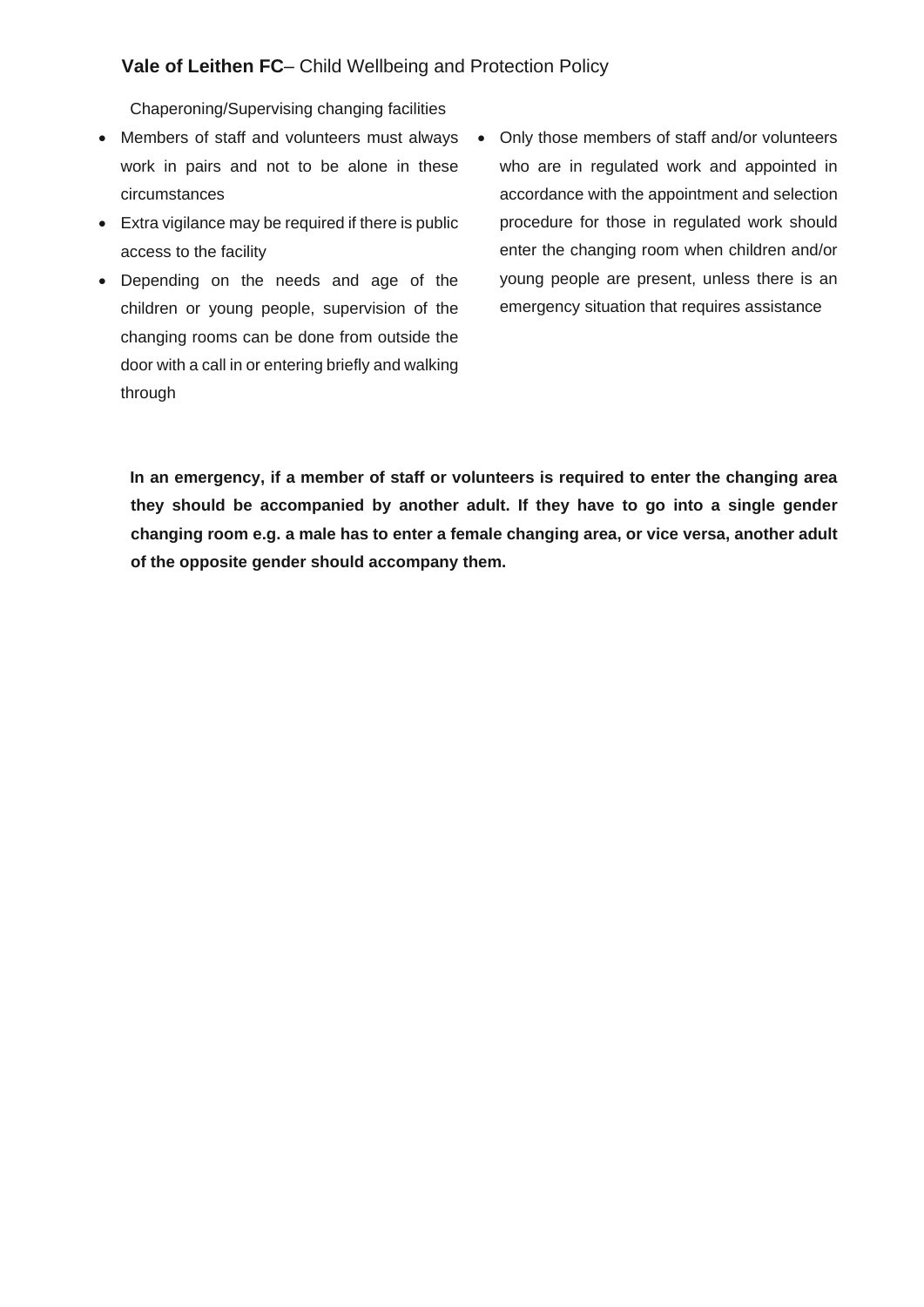# **PREVENTION PLANNING**

Prevention planning is considering all the risks associated with running football related activities and planning and managing the risks by putting in preventative measures to minimise them. Prevention Planning may take the form of various assessments but for day to day activities or one off events this will involve conducting a risk assessment as part of planning and organising the activity or event.

Members of staff and volunteers who provide football activities for children and young people have a duty to undertake a risk assessment of the environment in which they are operating, the activity itself and the group to ensure that the group's requirements are met. Potential areas of risk should be identified at the planning stage and should be recorded in writing. Safeguards should then be put in place to manage the risks identified. Depending on the nature of the event, activity or trip the risk assessment may be an ongoing process as unexpected situations can arise.

## *What is a risk assessment?*

A risk assessment is an important step to ensure the safe delivery and involvement of everyone participating in football activities, in any capacity e.g. as a player, a coach, a spectator, a referee, a volunteer etc. Completing a risk assessment allows those running day to day football activities or a specific event or activity to focus on the risks that really matter – the ones with the potential to cause significant harm.

A risk assessment is simply a careful examination of what could cause harm to other people so that the risks are identified and an informed decision be made as to whether enough precautions have been taken or more should be done to prevent harm.

### *Why is a risk assessment necessary?*

The Policy Statement declares that the Club will act in the best interests of children and young people and promote children's rights, including the right to be protected from harm and abuse. To do this effectively, those working with children and young people must first be aware of the areas of risk and be able to adequately assess these risks. By doing this members of staff and volunteers will be:

- making sure children and young people are safe
- protecting members of staff and volunteers
- making sure that the club complies with legislation
- reducing or removing liability
- giving the sport a good reputation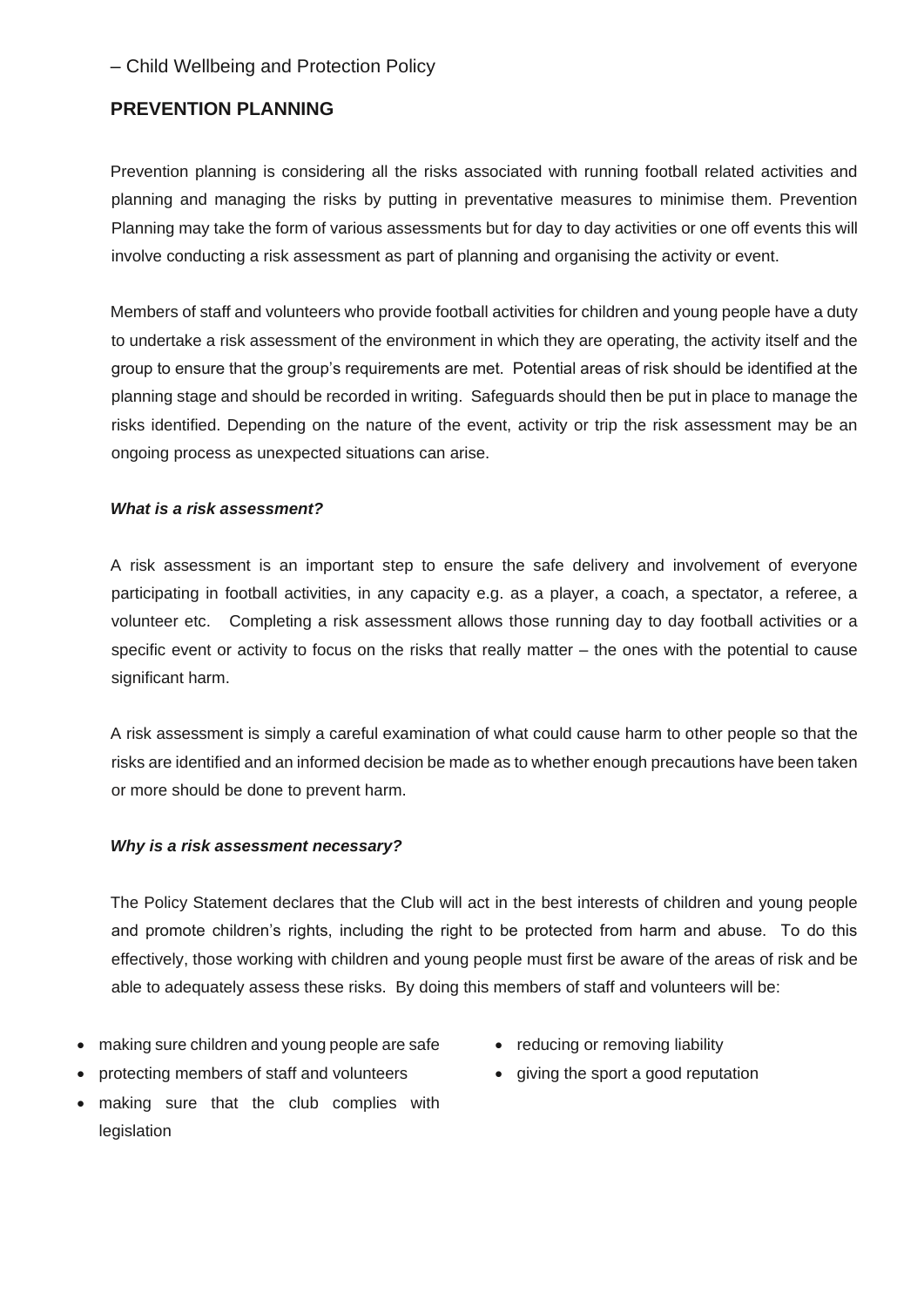## *What does the law state?*

The United Nations Convention on the Rights of the Child (UNCRC) states that all children have the right to be protected from harm, abuse and exploitation at all times. Section 5 of the Children (Scotland) Act 1995 states that if you are 16 or over and have children in your care or control then you must do what is reasonable in all circumstances to safeguard their health, development and welfare.

# *Carrying out a risk assessment*

## *Step 1 - Identify potential risks*

Think about who or what might cause harm to children and/or young people taking part in the activity or event.

In preparation for an activity member of staff and volunteers must the following:

- What is the nature of the activity?
- Where will the activity be carried out?
- What are the potential risks?
- Who may be at risk?
- Will the group be mixed?
- What will the age range be?
- Are there special needs within the group?
- How do you control the risk?
- What actions need to be carried out to do this?
- What are the experience and qualification levels of the coaches and/or volunteers?
- Is a First aider present? A qualified First Aider with a First Aid kit must be present for all activities
- How will children be supervised? Children should be properly supervised at all times, always with a satisfactory ratio of coaches and volunteers to children

## *Step 2 – Identify who might be harmed and how*

When identifying who might be harmed and how try to be specific. For example, during the game a child may be injured by an opponent's tackle. In this example, the possibility of an injury has been identified as a potential risk and this step allows for further consideration as to how this risk can be reduced and responded to in the event it does arise.

*Step 3 – Evaluate the risks and decide on precautions* 

Evaluating risks includes considering how likely it is that harm could occur and how serious would it be. This is often described as 'rating' risk. Risk should be evaluated for likelihood and impact and a risk rating given for each. An example of rating is:

**High:** could occur quite easily **High:** could cause significant harm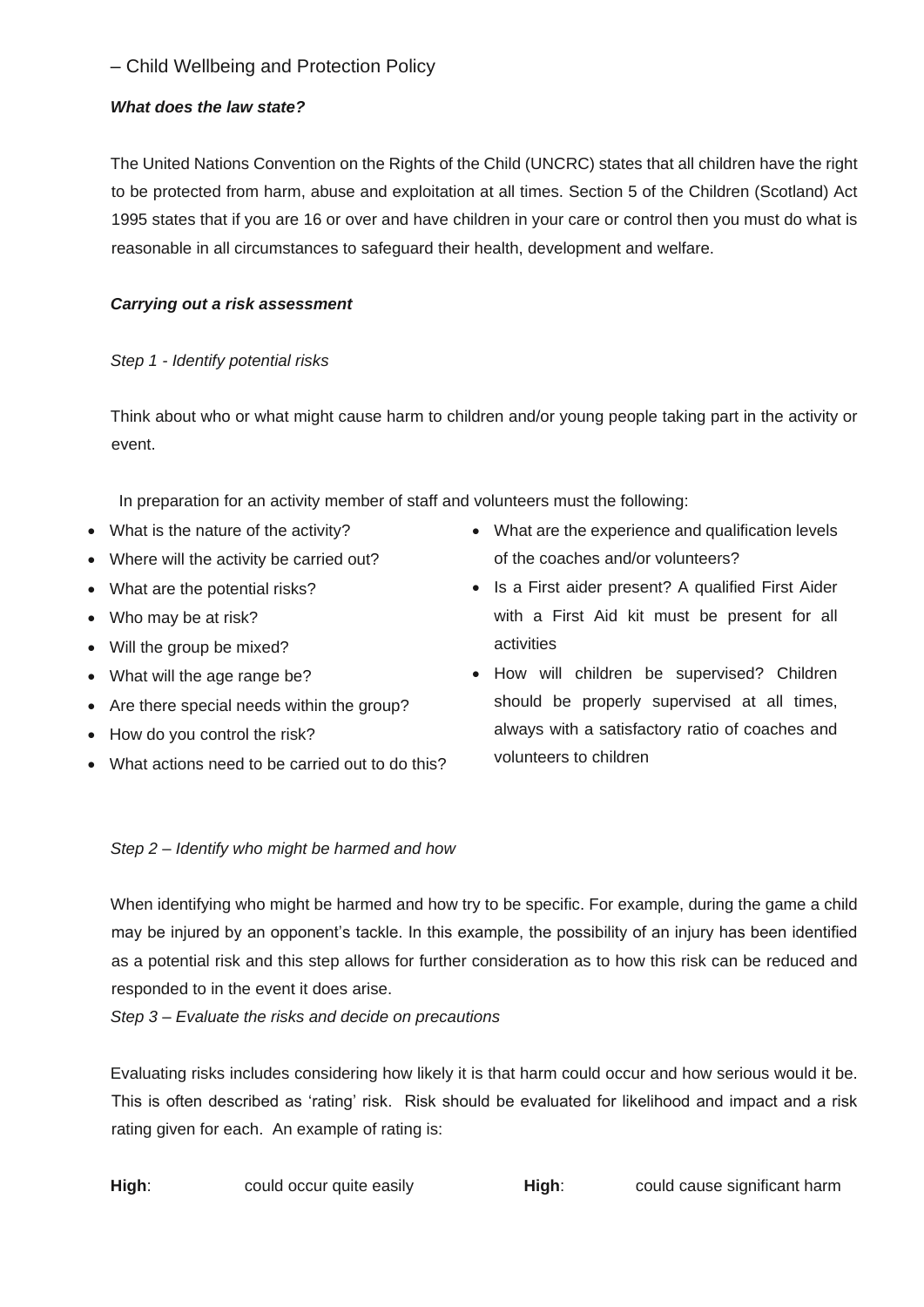**Medium**: could occur sometimes **Medium**: could cause moderate harm **Low**: unlikely, although conceivable **Low**: could cause minimal harm

In the example above of the young person being injured by an opponent tackle the evaluation may be High/Low to Medium. This would show that the risk 'could occur quite easily' but would cause minimal to moderate harm.

Once the risk has been evaluated a decision can be made on what action should be taken. It is up to the member of staff and/or volunteer as to what action should be taken and this will include understanding that the law expects the club to do what is reasonable in all the circumstances.

For each risk assessment a risk owner should be assigned. The risk owner will assess what current controls are in place to reduce the risk, what future actions must be done to reduce the risk and what else they need to do about the risk.

The risk owner should consider the following:

- 1. Can we eliminate the risk altogether?
- 2. If yes, what do we need to achieve this?
- 3. If no, what can we do that will allow us to manage the risk so that it becomes an acceptable level of risk?
- 4. Who will manage this risk?

If the assessment of risk is that there is a high likelihood of occurring and a risk of significant harm and safeguards cannot be put in place to reduce the likelihood or harm then the activity should not go ahead.

## *Step 4 – Record your findings and act on them*

It is helpful to record the result of your risk assessment. The benefits of recording are:

- It shows everyone involved that you take this seriously and that you value their involvement; and
- It will be helpful in the future when you look back to review what action is identified.

Keep it simple. If there are a number of actions required, tackle the important ones or those which are rated 'high' first. Agree timescales for addressing the other actions and who will be responsible.

## *Step 5 – Monitor and review*

After the event/activity/trip review how it went: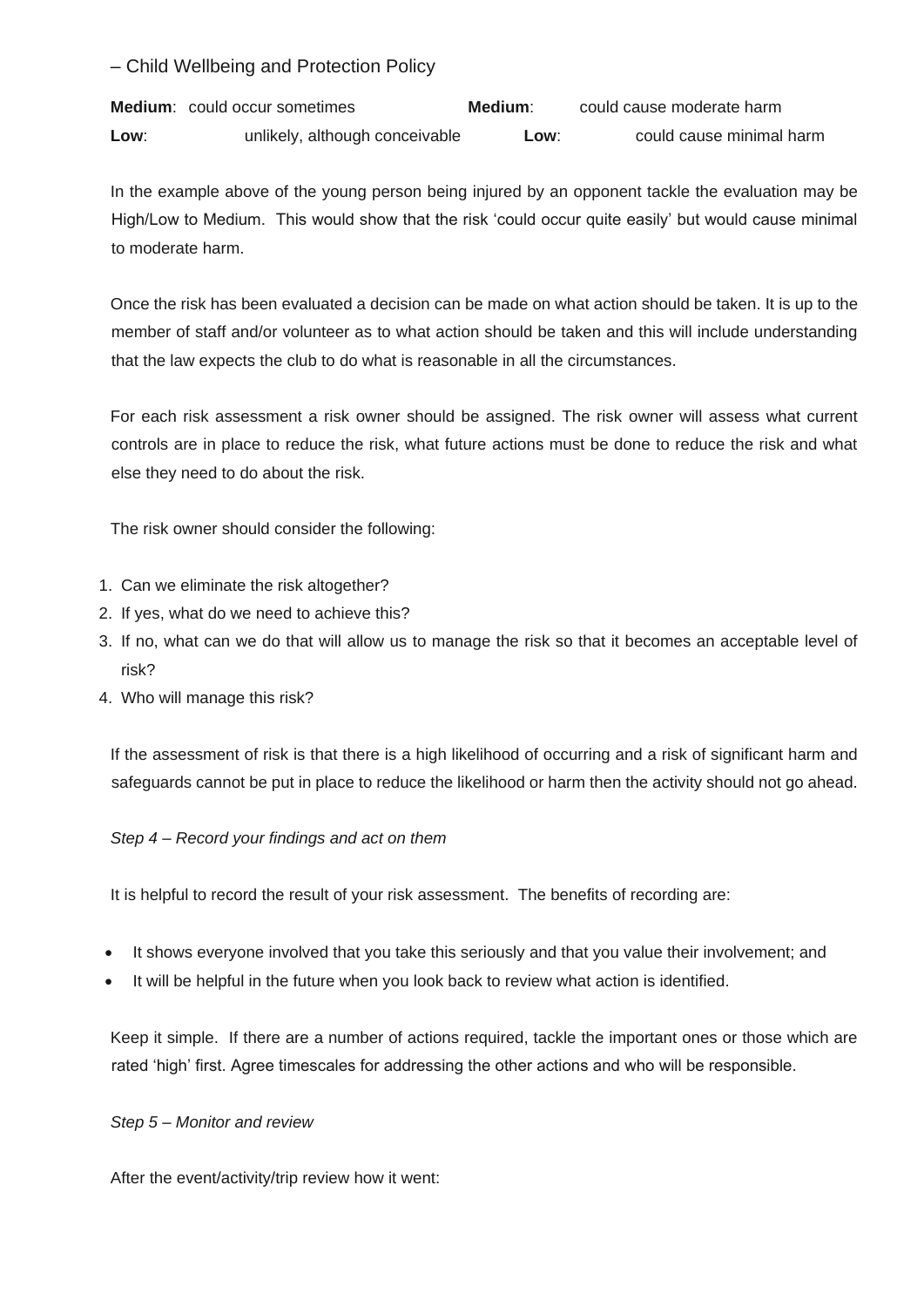- Child Wellbeing and Protection Policy
- Were the controls effective?
- Were the actions effective?
- What can we learn?

Ask the children and/or young people who took part in the activity or event, their parents and carers and the member of staff and volunteers who were involved as to what would be realistic and work in practice for future activities and events. Where appropriate, children and young people should also be consulted at the planning stage as they may be able to highlight risks which have not been considered by the adults involved.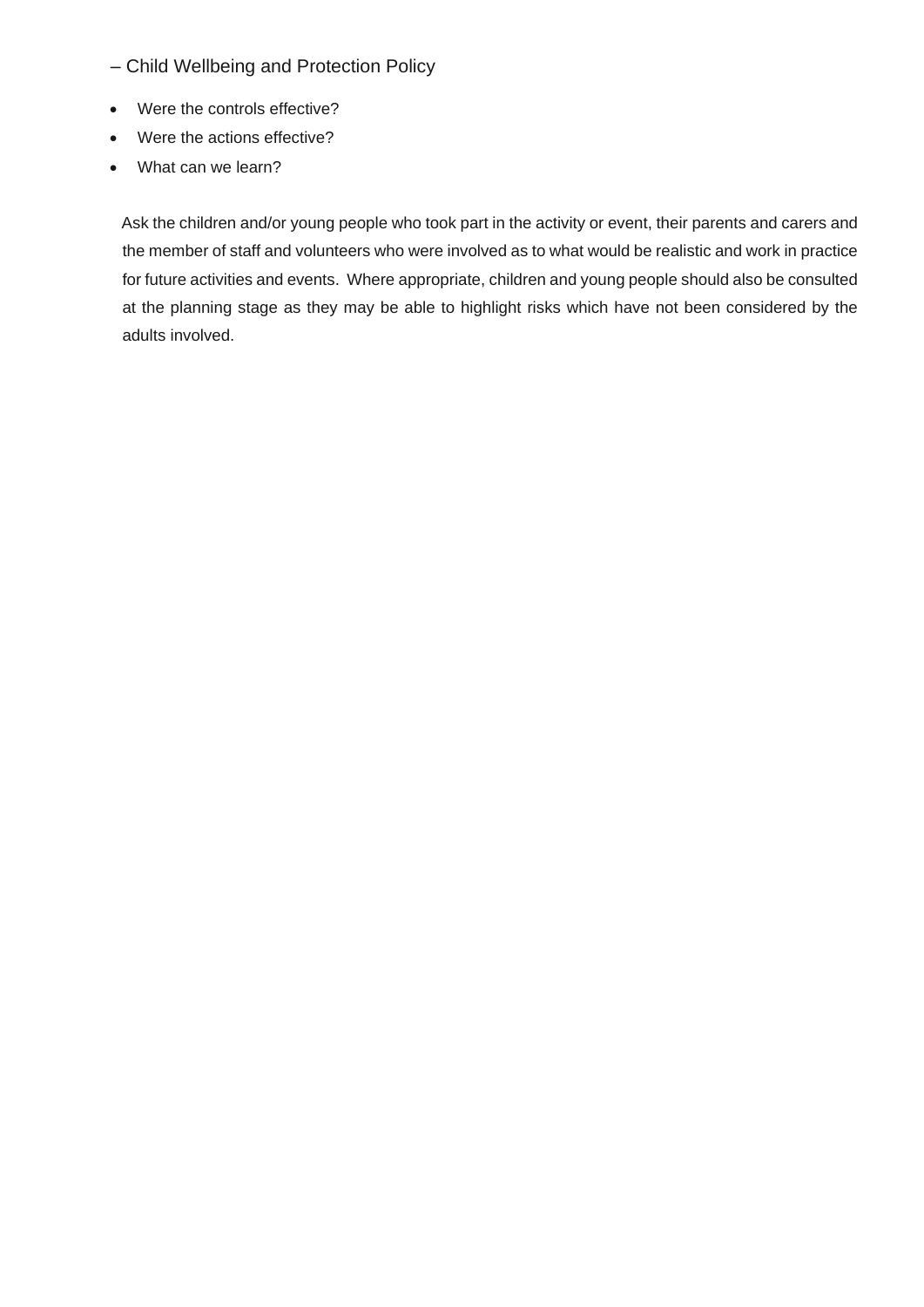# **RELATIONSHIPS**

Developing good relationships leads to positive behaviour on and off the pitch. Positive relationships are essential for creating the right environment. Unfortunately, there may be occasions where inappropriate relationships with children and young people are formed through football.

Within the Club all staff and volunteers are expected to be proactive in promoting positive relationships with all children and young people involved in football. This Practice Note sets out how members of staff and volunteers can develop positive relationships, it includes information about 'positions of trust' and it highlights behaviour which is inappropriate and the response which should be take should by anyone involved in football if they have concerns.

### **POSITIVE RELATIONSHIP**

Positive relationships are essential for creating an environment of inclusivity and fun. They lead to effective learning and create place where children and young people feel able to share any worries or concerns. Where children and young people feel included, respected, safe and secure they are more likely to develop self-confidence, resilience and positive views of themselves.

How to develop positive relationships with the children and young people:

- **DO**
- Have fun and help them get the most out their football experience
- Support the children and young people to understand their rights in football
- Treat them with respect, dignity, sensitivity and fairness
- Listen to what they have to say and, when possible, include them in decisions on matters that affect them
- Set clear boundaries so they know what to expect from you and what you expect from them
- Celebrate the success but put the interests of each child before winning
- Encourage them to be the best version of themselves and to recognise their strengths and weaknesses
- Give enthusiastic and constructive feedback
- Challenge inappropriate behaviour e.g. bullying behaviour, swearing or sexualised language
- Involve the parents/carers wherever possible

### **DON'T**

- Have 'favourites' this could lead to Form intimate emotional, physical or sexual resentment and jealousy by other children and could be misinterpreted by others
	- relationships with children and young people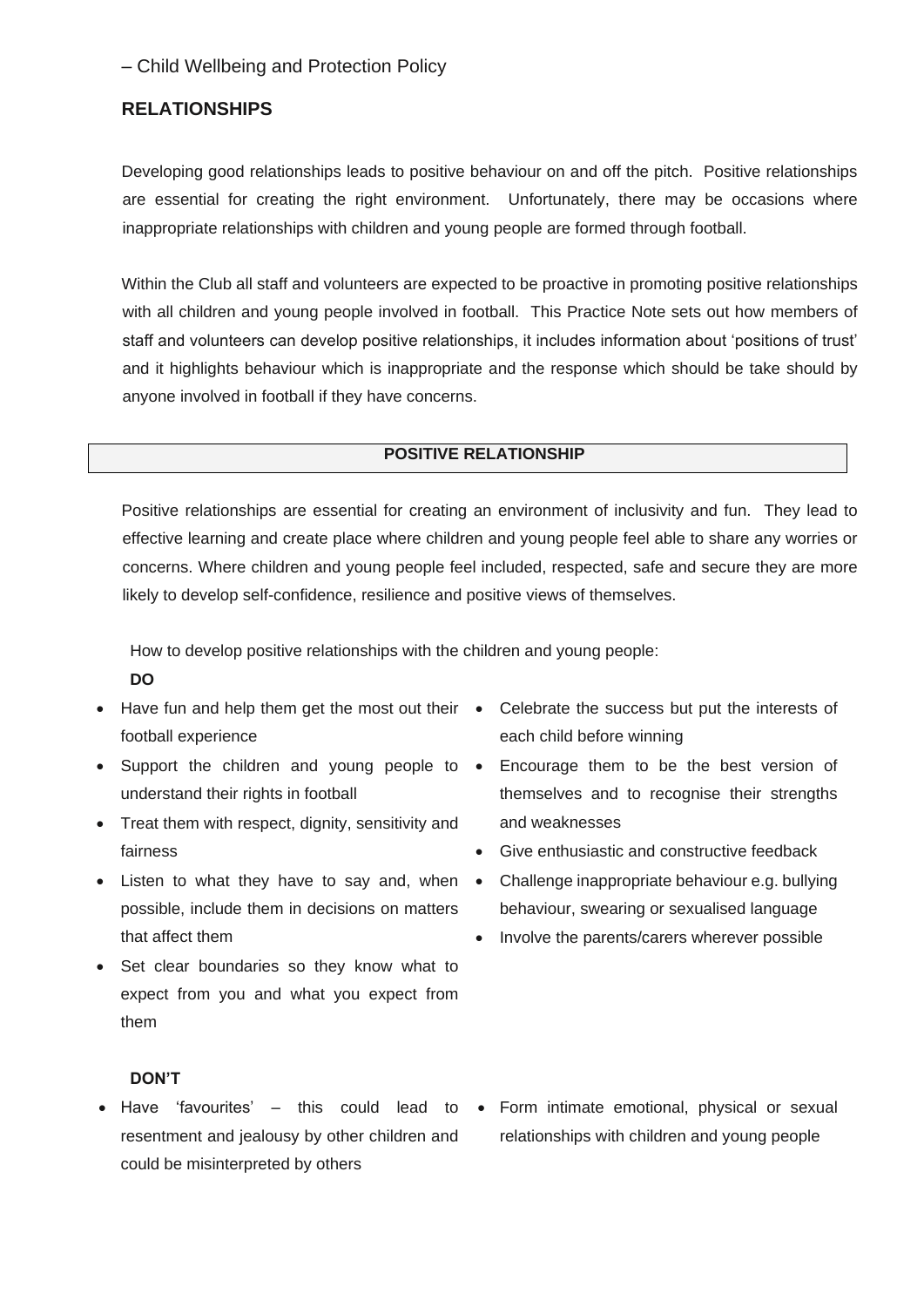- Spend excessive amounts of time alone with Have a child or young person to stay at your children and young people away from others
- Make sexually suggestive comments to a child or young person, even in fun
- home where this is not part of a pre-existing family relationship or social relationship with other members of your family

# **POSITION OF TRUST**

In football, as in many sports, children and young people look up to the adults involved in the game and those in leadership roles. They see these individuals are idols, role models and sometimes the people who can help them achieve their goal of becoming a professional footballer, whether this is real or perceived.

A position of trust is any position of authority that requires the holder of the position to enjoy the trust of a person over whom they exercise this authority and can also be known as a 'relationship of trust'. In the context of this Practice Note people who hold positions of trust are generally adults but will also apply to young people who are aged under 18 and have taken on leadership roles.

The power and influence a member of staff and/or volunteer has over a child or young person, who they are coaching or looking after in football, cannot be underestimated. Therefore, members of staff and volunteer will be considered to be in a position of trust.

If there is an additional competitive aspect to the activity and the person in the position of authority is seen as having a role in the child or young person's success or failure, for example through team selection, then the dependency of the younger person has upon the person in a position of authority will be increased. It is therefore vital for everyone to recognise the responsibility they must exercise in ensuring that they do not abuse their position of trust.

Current sexual offences legislation classifies any sexual activity involving children under 16 years old as unlawful. The Sexual Offences (Scotland) Act 2009 defines specific roles and settings where sexual activity between 16 or 17 year olds and those in a position of trust, responsibility, or authority, constitutes a criminal offence. The legislation does not currently include sports roles (e.g. coaches, instructors or helpers) or sports organisation settings (e.g. clubs, leisure facilities or events) within these definitions. Nonetheless the Club recognises the influence that a member of staff and/or volunteer has over children and young people, and that by virtue of their role they have the capacity to influence their personal, social and sporting development.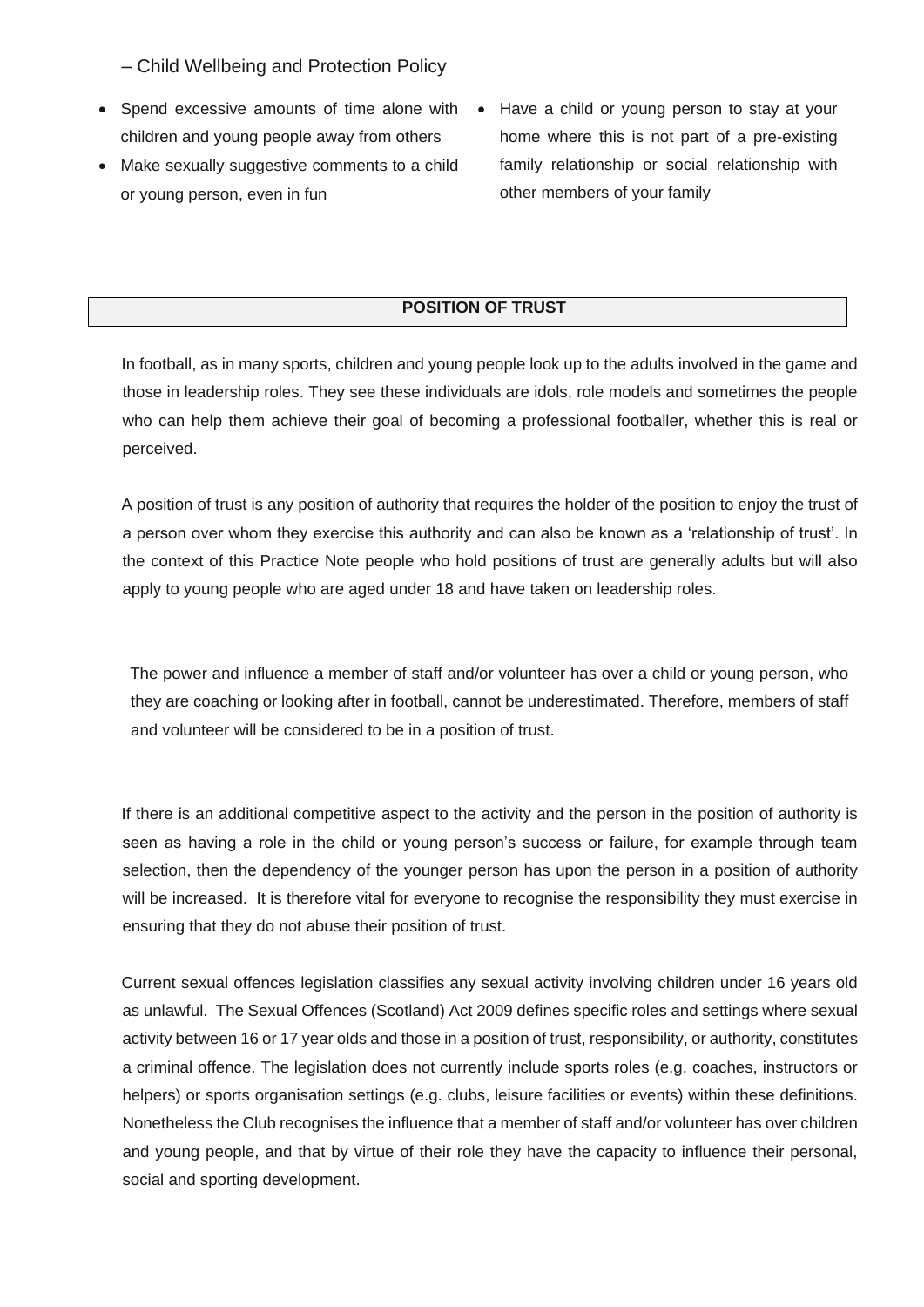Genuine relationships do occur, however, no intimate relationship should begin whilst the member of staff or volunteer is in a position of trust with the child or young person, regardless of whether they are both over the legal age of consent.

Any concerns that a member of staff and/or volunteer is or has abused their position of trust **must** be reported to the Child Wellbeing and Protection Officer.

# **PEER ON PEER ABUSE**

Football is a great place to make new friends and increase your social circle. Through a common interest in football friendships will form and relationships will develop between the children and young people. This may include intimate emotional relationships between children and/or young people. Often no harm comes from them, indeed they can be positive relationships. However, children and/or young people who suffer abuse can do so at the hands of other children and/or young people. Peer on peer abuse may include physical, emotional and/or sexual abuse. The Club takes harmful behaviour by children and/or young people towards other children and/or young people seriously. Any concerns about such conduct **must** be reported to the Child Wellbeing and Protection Officer and, if appropriate, reported to the police and local statutory services.

'Positions of trust' also apply to children and young people who have taken on a leadership role within football. If there is a concern that a young person has abused their position of trust or acted inappropriately towards another young person this will be responded to in line with the Responding to Concerns Procedure.

### **GROOMING**

The vast majority of adults involved in Club activities with children and young people participate with the aim of providing a fun and positive experience for those with whom they work. However, the club recognise that some people (though a minority) may use football as a way of gaining access to children and young people for inappropriate reasons, including sexual abuse.

In order to gain access to children and young people, those who commit offences often first earn the trust of people surrounding the child or young person. This may include representatives of the child or young person, members of the club, coaches and volunteers, parents and carers and other children or young people. This process is referred to as 'grooming'. This predatory behaviour is an offence and may be prosecuted separately to direct sexual abuse. Those who commit offences often portray themselves as caring and trustworthy individuals so they are freely entrusted with the care of children or young people. Once they have gained access to children or young people, they befriend them in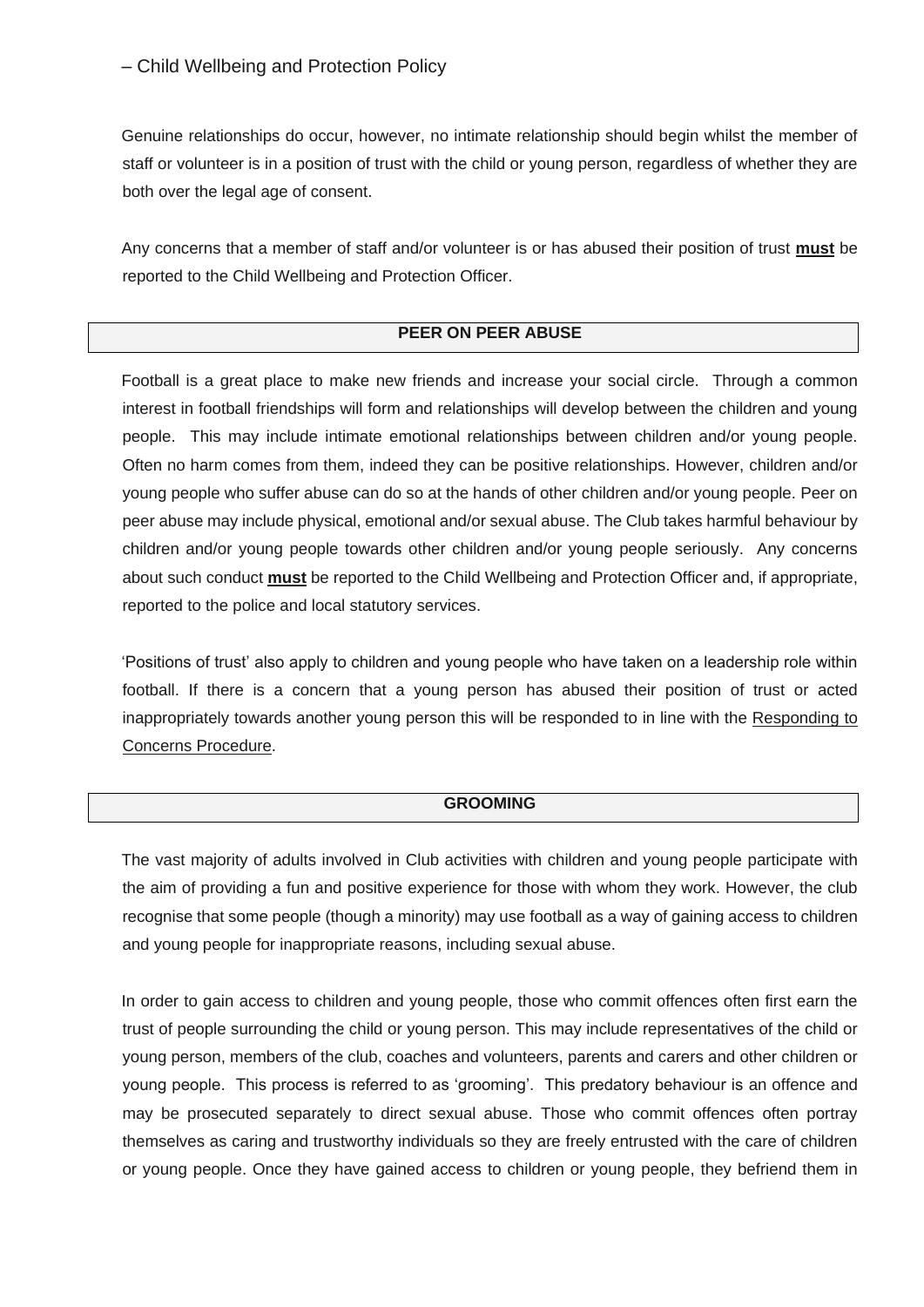order to break down any pre-existing barriers. As soon as a trusting friendship has been established, they manipulate and control children or young person into gratifying their sexual needs. It is important to recognise that this can occur over a very short or a very long period of time depending on the individual and the role they have, for example if a person is perceived by the child or young person as being able to influence their sporting career then the process can be very short indeed.

Some children or young people who have been sexually abused may not consider that they have been abused as a result of grooming and instead may think that they are in a 'loving' relationship with the adult. It is important to understand that grooming is part of the abuse and is a criminal offence. The **Protection of Children and Prevention of Sexual Offences (Scotland) Act 2005** addresses the predatory behaviour of those who "groom" children with the aim of abusing them, by introducing an offence of "grooming". Any member of staff or volunteer must report any suspicions or allegations of grooming to the Child Wellbeing and Protection Officer in line with the Responding to Concerns Procedure.

# **OPPORTUNISTIC OR SITUATIONAL BEHAVIOUR**

Not all people who abuse children and young people are predatory or go into a role with the intention of abusing children and young people. In some circumstances, the adult may take advantage of the opportunity through misuse of their position of trust and a lack of clear boundaries ("opportunistic behaviour"). Others may be in a situation where through working with a child or young person they start to feel an attraction ("situational behaviour"). For those whose behaviour is opportunistic or situational, they may have never previously considered abusing a child or young person or had a sexual attraction to children or young people and may be just as confused about their own behaviour, thoughts and feelings. This does not mean that their behaviour is any less concerning. The wellbeing and safety of the child or young person must always be the paramount consideration and all actions should be taken in their best interests. Any concerns of such behaviour must be responded to under the Responding to Concerns Procedure and reported to the police, if possible criminal behaviour.

In circumstances of opportunistic or situational behaviour the Appointment and Selection Procedure becomes less effective as a preventative measure and prevention planning becomes necessary as part of an on-going assessment to the safety of all children and young people involved in the activity or event.

## **SEXUAL ACTIVITY**

Within football, as within other activities, sexual relationships do occur. It is important to address sexual activity both between children and between adults and children.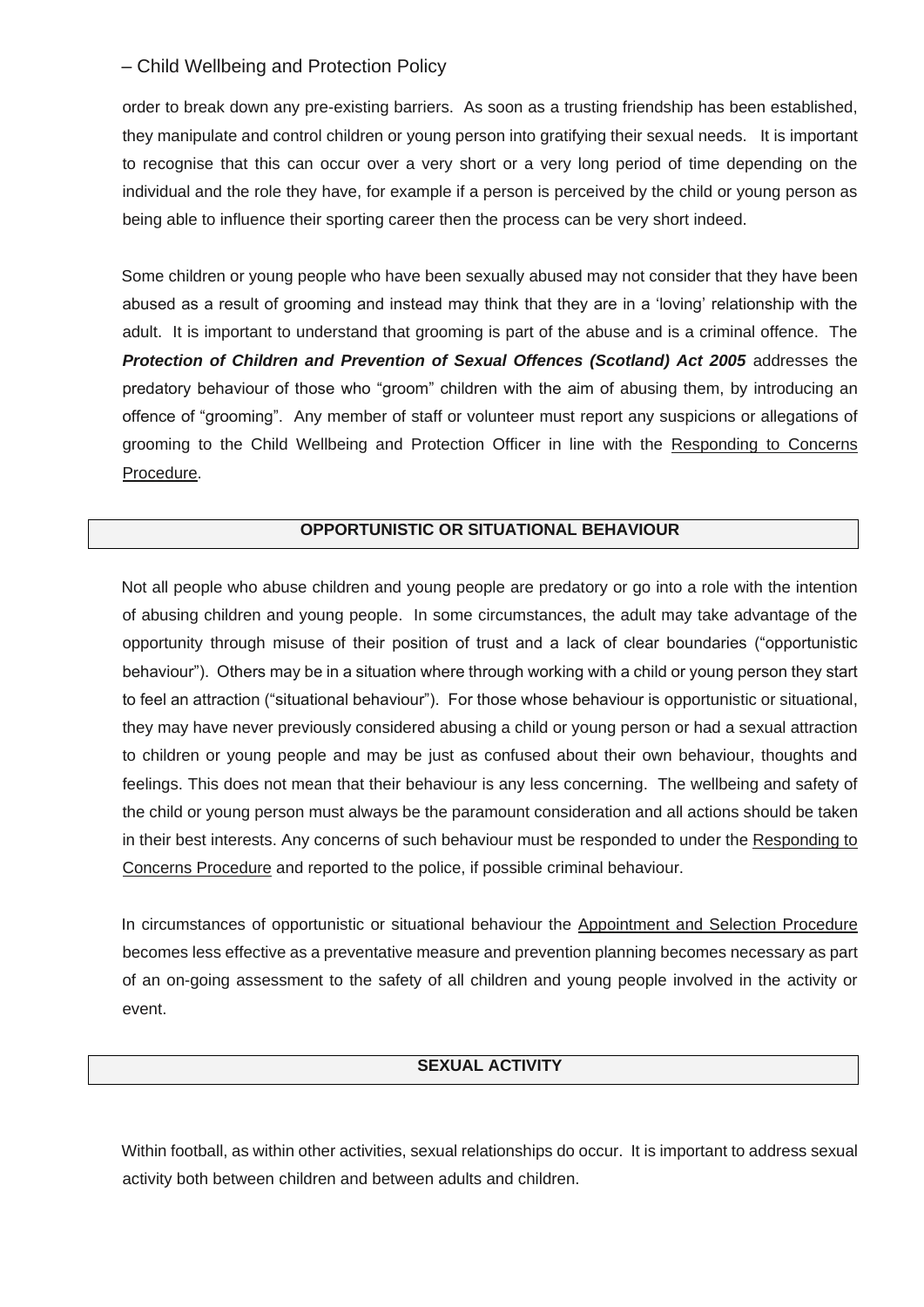**Sexual activity between children and/or young people involved in football** is prohibited during team events, in facilities and social activities organised by the Club. Inappropriate or criminal sexual behaviour committed by a child or young person may lead to the information being shared with the child/young person's Named Person and may lead to reports being made to external agencies such as the police or social services. Sexual activity between children and young people is unlawful if one or both are aged under 16.

**Sexual interactions between adults and young people (aged 16 and over) involved in football** while not illegal raise serious issues given the power imbalance inherent in the relationship. Where a young person is of the age of consent, the power of the adult over that young person may influence their ability to genuinely consent to sexual activity. Members of staff and/or volunteers in a position of authority may have significant power or influence over a young person's career. **Sexual activity between adults and young people (aged 16 and over) involved in football is prohibited when the adult is considered to be in a position of trust or authority (coach, official etc).** Inappropriate or criminal sexual behaviour committed by an adult will lead to suspension and disciplinary action in accordance with the club's Disciplinary Procedures, which in the case of criminal behaviour must include contacting the police.

**Sexual activity between adults and children or young people under the age of 16** is a criminal act and should be immediately reported to the Child Wellbeing and Protection Officer and the police.

*\*All references and information provided on legislation listed above has been taken from '10 Steps to Safeguard Children in Sport' published online by the Safeguarding in Sport Service: www.children1st.org.uk/what-we-do/our-services/search-ourservices/safeguarding-in-sport/10-steps-to-safeguard-children-in-sport*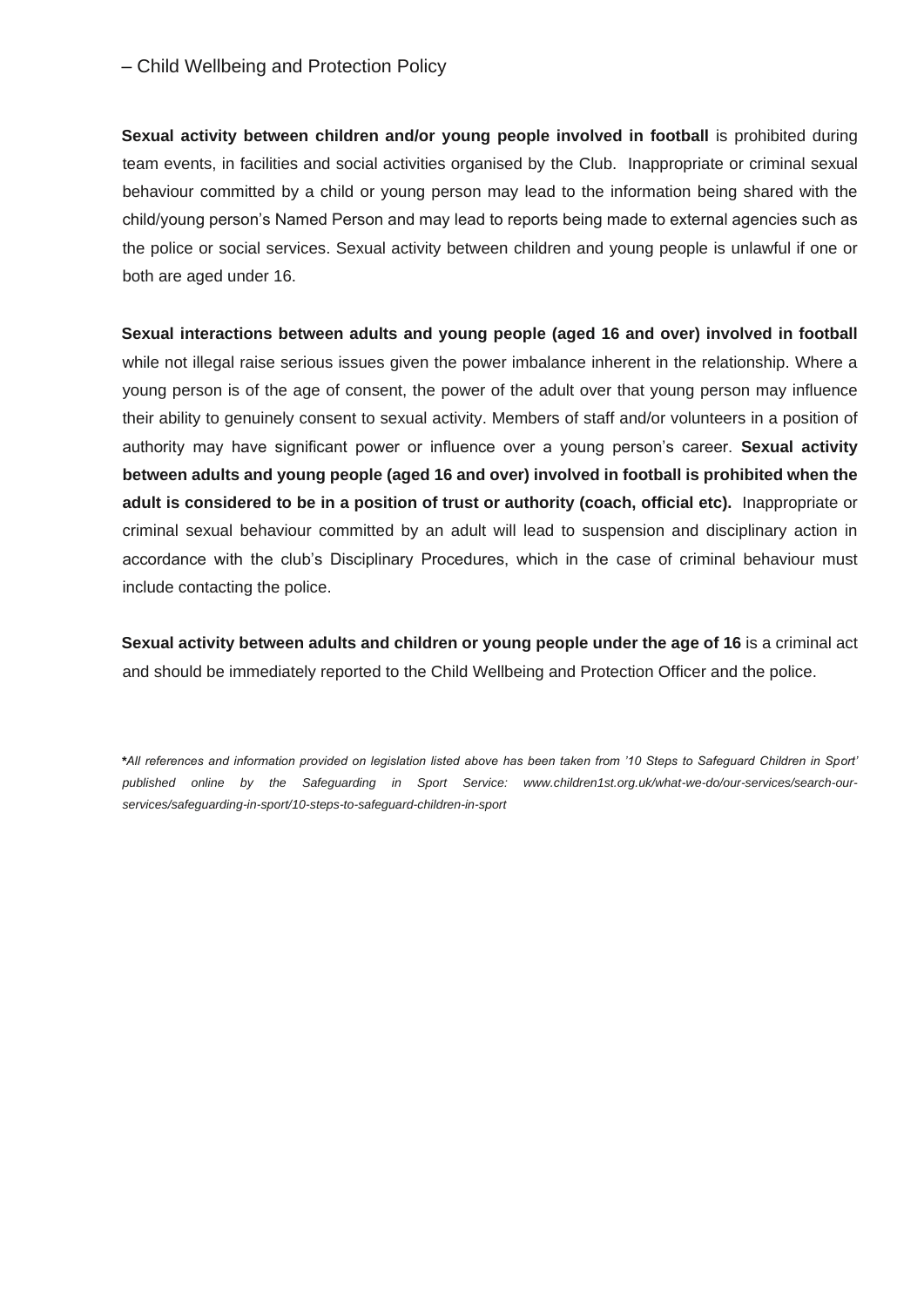# **TRAVEL AND TRIPS AWAY**

Travel to away games and trips away from home should be both safe and fun for children and young people. It should be a chance for all children and young people to grow in confidence, self-esteem and skills. Parents and carers will often worry when their children are away but careful planning and preparation should help to ease those worries and demonstrate that consideration has been given to the various needs of their children and the potential risks associated with trips away.

This Practice Note sets out what is expected of members of staff and volunteers when travelling with children and young people as part of the football activities and should be read in conjunction with the Practice Note on Planning and Organisation.

## **TRANSPORTATION OF CHILDREN**

Where it is necessary to transport children and/or young people it is important to consider the risks associated. The following provides information about the responsibilities of both the child's parents/carers and the Club and sets out what is required when transporting children and young people.

## *Responsibility of Parents/Carers*

- Parents/carers must complete the Consent Form declaring that they consent to their child being transported by persons representing the  $\bullet$ club
- Parents/carers should inform those travelling with their child of any issues their child may have e.g. travel sickness
- Ask appropriate questions about journey time, route etc.
- Make sure parents/carers are clear about the departure times and arrival time
	- Make sure an appropriate adult is present when the child or young person is collected and dropped

### **REMEMBER:**

**Where parents/carers make arrangements for the transportation of their children to and from the activity, outwith the knowledge of the club, it will be the responsibility of the parents/carers to satisfy themselves about the appropriateness and safety of the arrangements.** 

*Responsibility of the Club*  **DO:**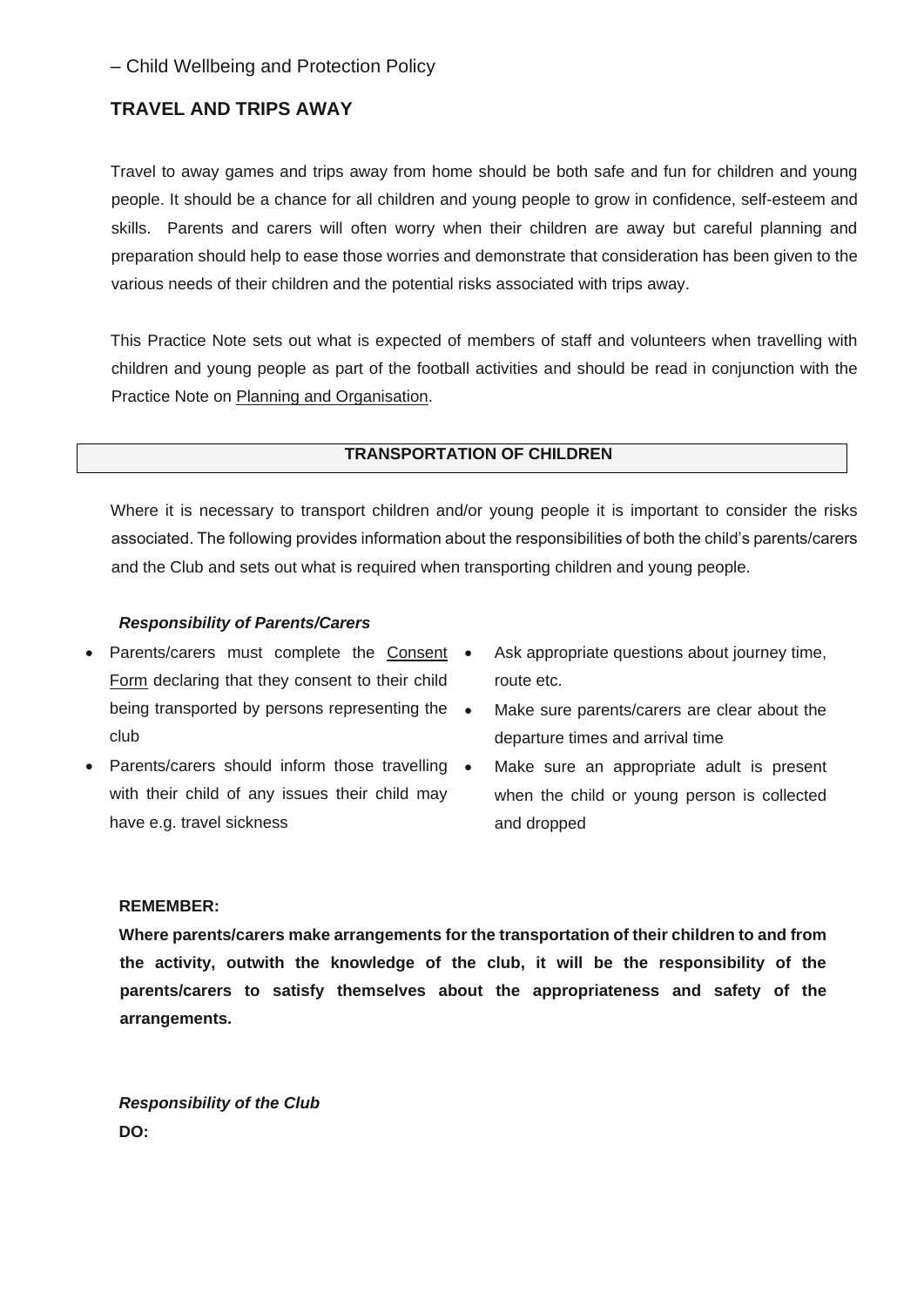- Check the driver(s) has a valid and appropriate  $\bullet$ licence for the vehicle being used e.g. D1 classification for driving minibuses
- Ensure that all vehicles and drivers are correctly insured for the purpose of the trip
- Ensure that all vehicles are fit for purpose and have relevant breakdown cover
- Check that all reasonable safety measures are available e.g. fitted, working seatbelts, booster seats where appropriate
- Require children and/or young people wear seatbelts at all times and travel in the back seat for health and safety reasons
- Make sure there is an appropriate ratio of adults per child. For further information on Adult to Child ratios see Practice Note – Planning and **Organisation**
- Require drivers to have adequate breaks when driving long distance. Further information on the legal requirement on drivers in relation to appropriate breaks can be found at [https://www.gov.uk/drivers-hours/gb-domestic](https://www.gov.uk/drivers-hours/gb-domestic-rules)[rules](https://www.gov.uk/drivers-hours/gb-domestic-rules)
- Make sure there are signed consent forms for all children and young people who are being transported
- Inform parents/carers that the club will be transporting their child, the reasons why and how long the journey will take
	- Tell the children and/ young people about the travel arrangements to make sure they are comfortable with the plans
	- Agree a collection policy with parents/carers which includes a clear and shared understanding of arrangements for collection at the end of a football activity
	- Have a point of contact and a working mobile phone in case of break down or any other issues enroute
- When the transportation is not pre-planned, call ahead to inform the child's parents/carers that you are giving them a lift and inform them of when you expect to arrive

#### **DON'T:**

Travel alone with a child or young person. Staff should travel in pairs or, in exceptional circumstances, with more than one child in the car. If you require to transport a child due to an emergency situation and it is not possible for another adult to travel with you, tell another member of staff or volunteer that you are transporting a child or young person, give details of the route and the anticipated length of the journey

# **TRIPS AWAY FROM HOME (INCLUDING OVERNIGHT STAYS)**

Travelling to away fixtures, tournaments and residential stays are regular activities which may require detailed arrangements involving overnight stays. Even what may appear as the most straightforward trip will require some level of planning and coordination by the members of staff and/or volunteers involved to make sure that it is a safe and enjoyable experience.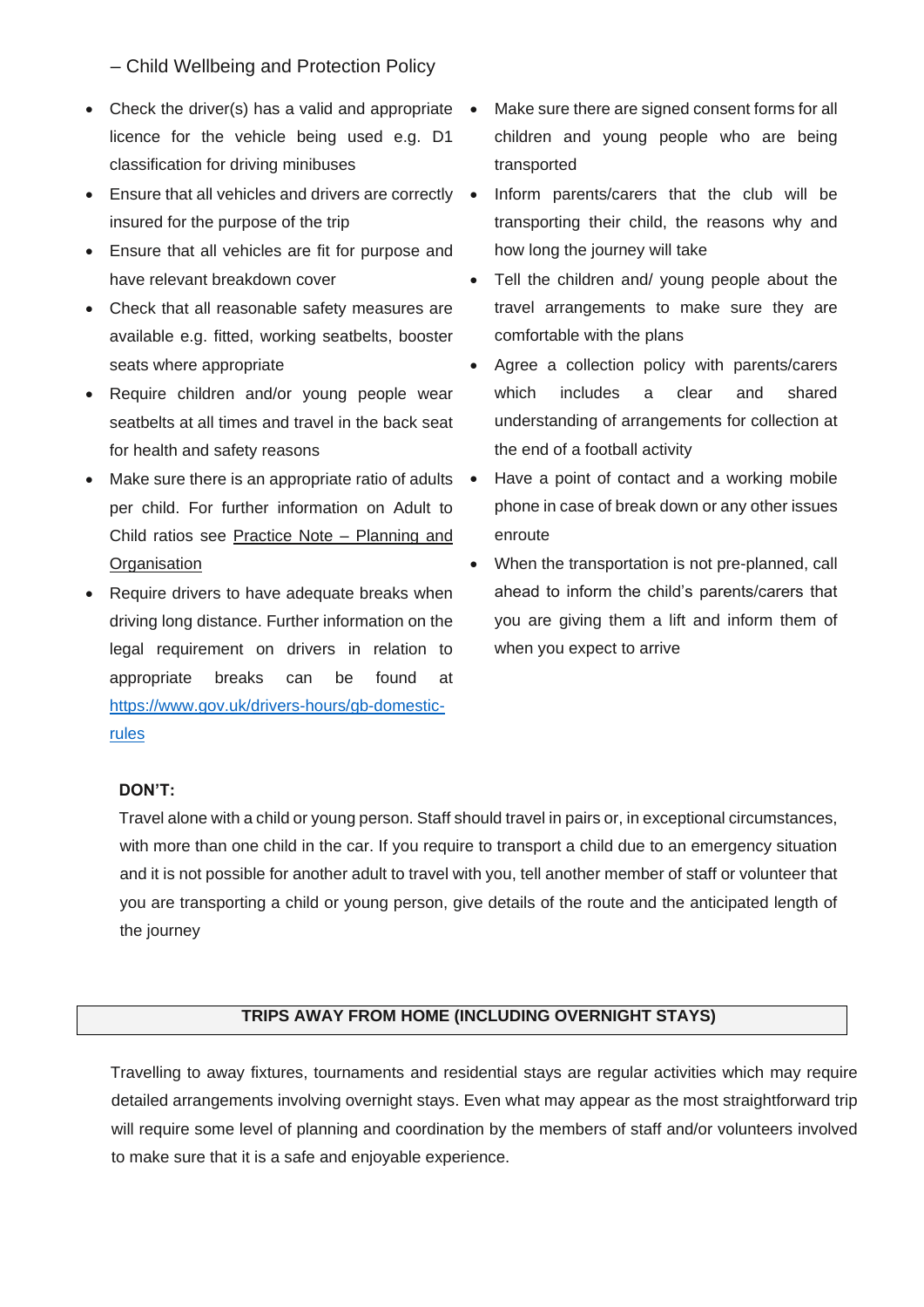The following information outlines a number of issues that members of staff and volunteers must take into consideration when travelling with children and young people. This guidance applies to all away trips including trips which involve overnight stays and travelling abroad.

# *Planning and preparation*

# *Who should travel with the team?*

- All trips away must be planned to involve at least two adults. For further information on appropriate Adult to Child ratios see Practice Note – Planning and Organisation
- Members of staff and/or volunteers travelling on the trip who have responsibility for the children and young people or who are in regulated work must be selected in accordance with the Appointment and Selection Procedure
- A Child Wellbeing and Protection Officer should be designated for the trip and that person(s) must have undertaken appropriate training
- Everyone travelling should be familiar with and agree to abide by the Child Wellbeing and Protection Policy and have received appropriate training
- There should be a qualified first aider as part of the group with access to a full and up to date first aid box
- Make sure the appropriate members of staff or volunteers have been selected for the trip e.g. if travelling with a male group of players, there should always be a male member of staff and vice versa

## *Designated Child Wellbeing and Protection Officer for the Trip*

During the trip members of staff and/or volunteers will be responsible for the safety and wellbeing of children and/or young people in their care. It is essential that a member of staff or volunteer is designated as Child Wellbeing and Protection Officer (CWPO) to coordinate the arrangements to promote, support and safeguard the wellbeing of the children and/or young people during the trip. The CWPO will ensure all practical arrangements have been addressed and act as the main contact for dealing with any concerns about the safety and wellbeing of the children and/or young people whilst away from home. A detailed itinerary will be prepared and copies provided to the club's Child Wellbeing and Protection Officer and parents/carers, including the CWPO's contact details during the trip. The CWPO should be familiar with contact details for the club's Child Wellbeing and Protection Officer so that advice can be sought, if required.

In the event of an emergency at home during the trip, parents/carers should be encouraged to make contact with the CWPO in the first instance so that arrangements can be put in to place to support the child on hearing any distressing news.

*How to involve the parent/carers and children and young people in the preparation and planning*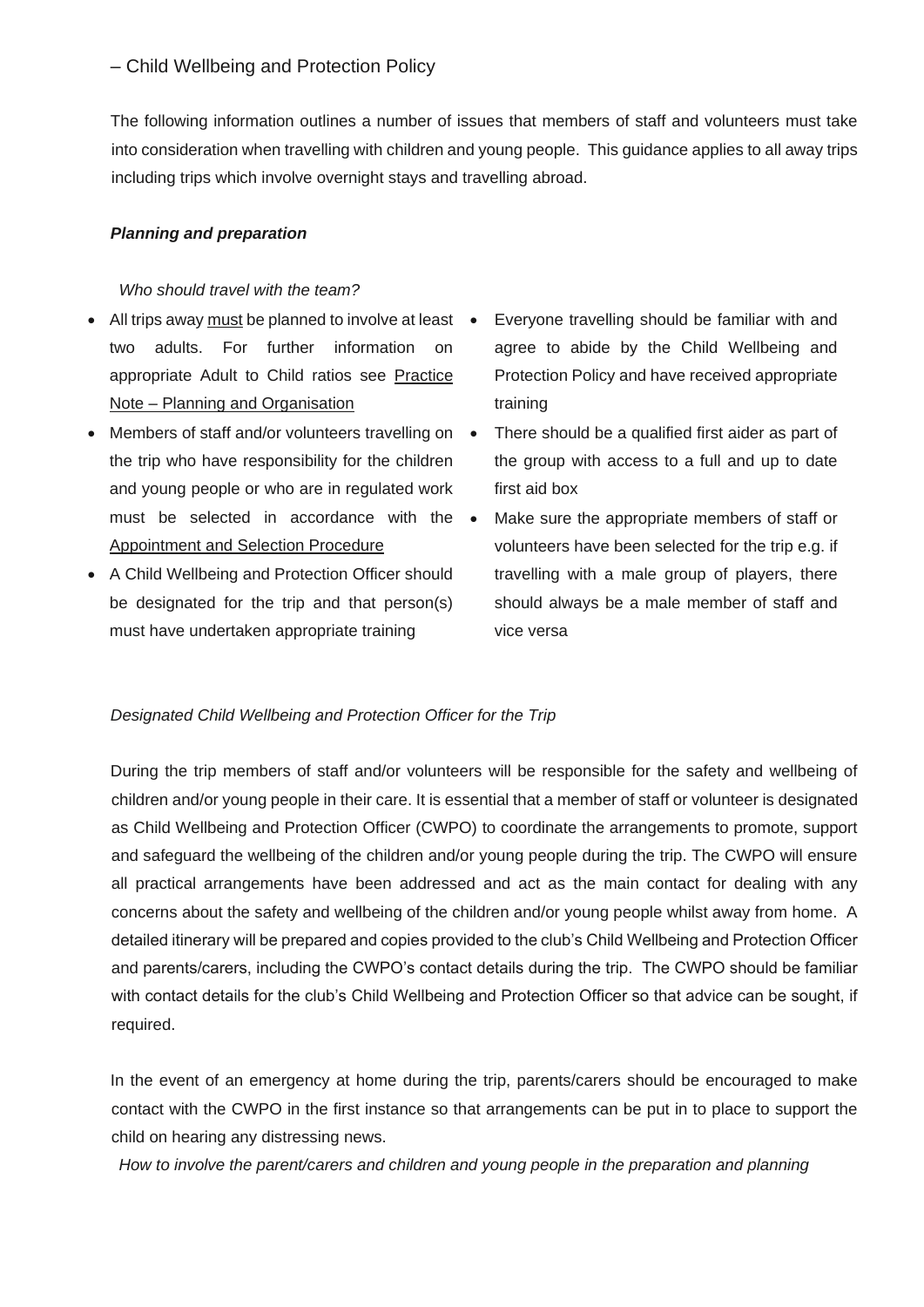- For trips involving overnight stays meet with parents/carers before any trip, when possible, to explain the arrangements, itinerary and important contact details and address any concerns or questions
- Parents/carers must complete the Consent Form in advance of the trip. If appropriate, the young people should also complete the Consent Form
- Give the children and young people and their parents/carers an information pack which includes: dates, what you are doing, where you are going, rules, kit list, recommended pocket money, medical care needs etc.
- Provide the parents/carers with contact details in case of an emergency. This must include the contact details for the designated CWPO
	- *Travel Arrangements*
- Members of staff and/or volunteers must ensure there is adequate and relevant insurance cover (including travel and medical insurance)
- Where possible, the whole squad should travel in identifiable clothing e.g. team tracksuit
- If travelling abroad, check if you need visas and/or vaccinations
- Potential areas of risk should be identified through a risk assessment. Further information on risk assessments can be found in the Practice Note – Prevention Planning
- Members of staff and/or volunteers should have clear roles and responsibilities for the duration of the trip
- Work with the children and young people establish rules for the trip, including consequences for breaking the rules
- Children and young people should also know who they can talk to if they have any worries or concerns while away from home. All children and young people and their parents/carers should know who the designated CWPO will be for the trip and given the CWPO's contact details
- For trips abroad, children and/or young people should be informed of the local customs. Information can be found at on the UK Government website at https://www.gov.uk/foreign-travel-advice
- Ask the children and/or young people and their parents/carer to make you aware of any dietary requirements. This can include dietary requirements due to allergies or religious beliefs e.g. a child or young person may be observing Ramadan
- Members of staff and/or volunteers should also familiarise themselves with the nearest hospital/A&E Department and if travelling abroad, the details of the emergency services in the location they visit e.g. what is the telephone number for the emergency services in that country?
- If the trip involves overseas organisers shall ensure they are aware of local procedures for dealing with concerns about the wellbeing of children and/or young people
- Members of staff and/or volunteers must ensure arrangements are in place for the supervision and risk assessment of activities during free time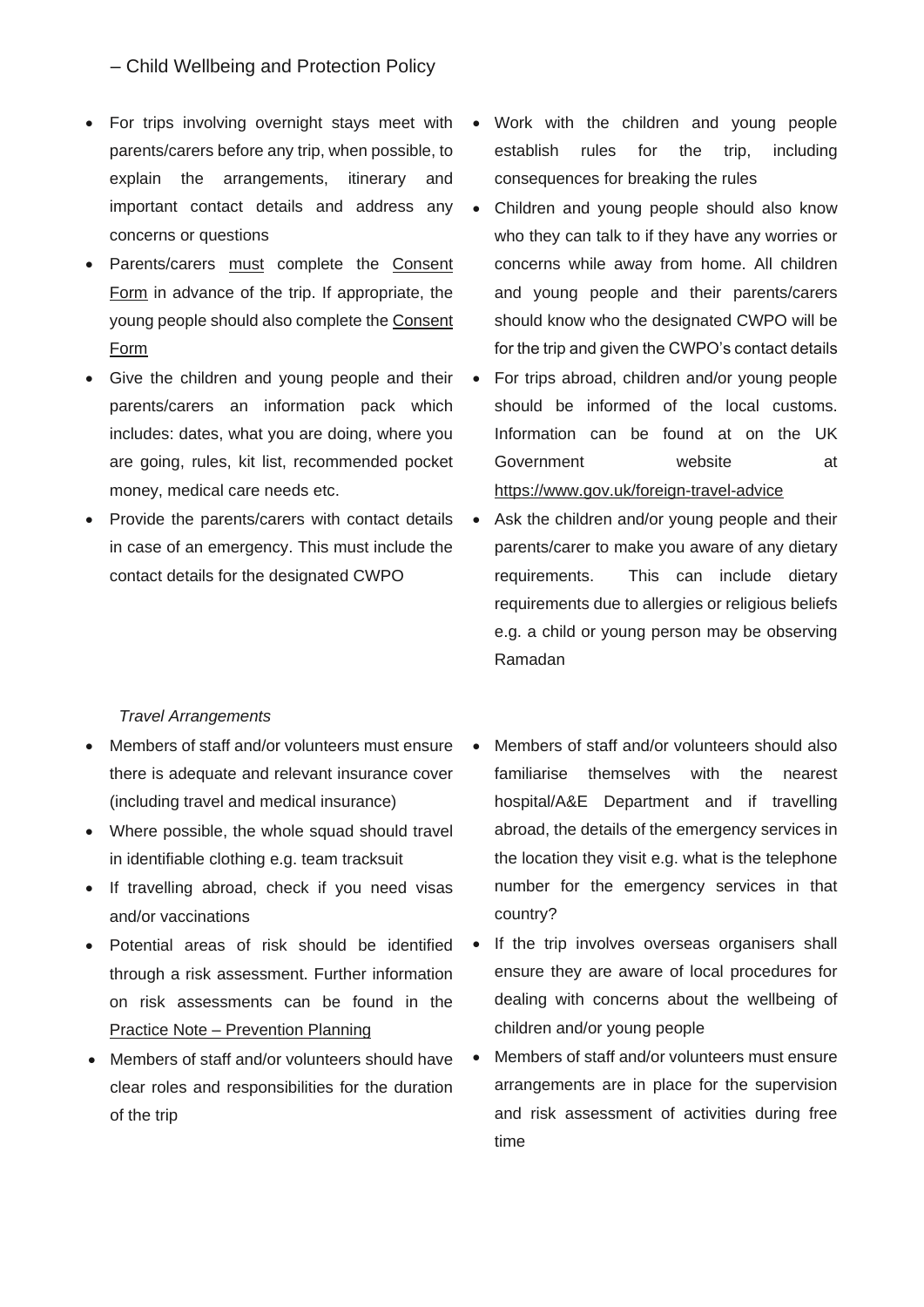### *Accommodation*

Members of staff and/or volunteers should find out as much as possible about the accommodation and the surroundings at the planning stage to help identify all practical issues and allow time to address them in advance, in consultation with children/young people and their parents/carers, where appropriate.

The following is a (non-exhaustive) list of some of the practical things which should be considered in advance about the arrangements for accommodation:

- Location: central and remote locations both Environmental factors present different challenges
- Accommodation facility: health & safety of building confirmed by owners/providers
- Appropriate safeguards are in place for accommodation where the same areas can be accessed by others e.g. if staying in a hotel can other guests and hotel staff access this area?
- Special access or adaptive aids required by members of staff or volunteers or children or young people
- 
- Personal safety issues
- For overnight stays, agree who is sharing with whom before you go. This will enable suitable sharing in terms of age and gender. Parents/carers and the children and young people should be consulted in advance about arrangements for sharing, where possible and appropriate, and there should be a certain amount of flexibility as friendships can change

### *Residential at a Facility / Centre*

Members of staff and/or volunteers should ensure the facility is appropriately licensed and has adequate and relevant insurance cover in place. The facility should have policies on Child Wellbeing / Protection and Health & Safety. Adequate security arrangements should be in place and facility staff should have been appropriately vetted. Facility staff involved in the training or instruction of children and/or young people must be appropriately qualified and trained. Members of staff and/or volunteers should ensure there is adequate supervision of the group for the duration of the stay, particularly when the facility is being shared with other groups.

## *During the trip*

On arrival:

- Check all rooms e.g. are there the correct number of beds, is there any damage which needs to be reported etc.
- Ensure there is no access to alcohol in the rooms and that all rooms are non-smoking
- Ideally all the bedrooms should be together, however if they are not ensure that members of staff and/or volunteers spread out e.g. if the group is over three floors, there should be at least one adult room on each floor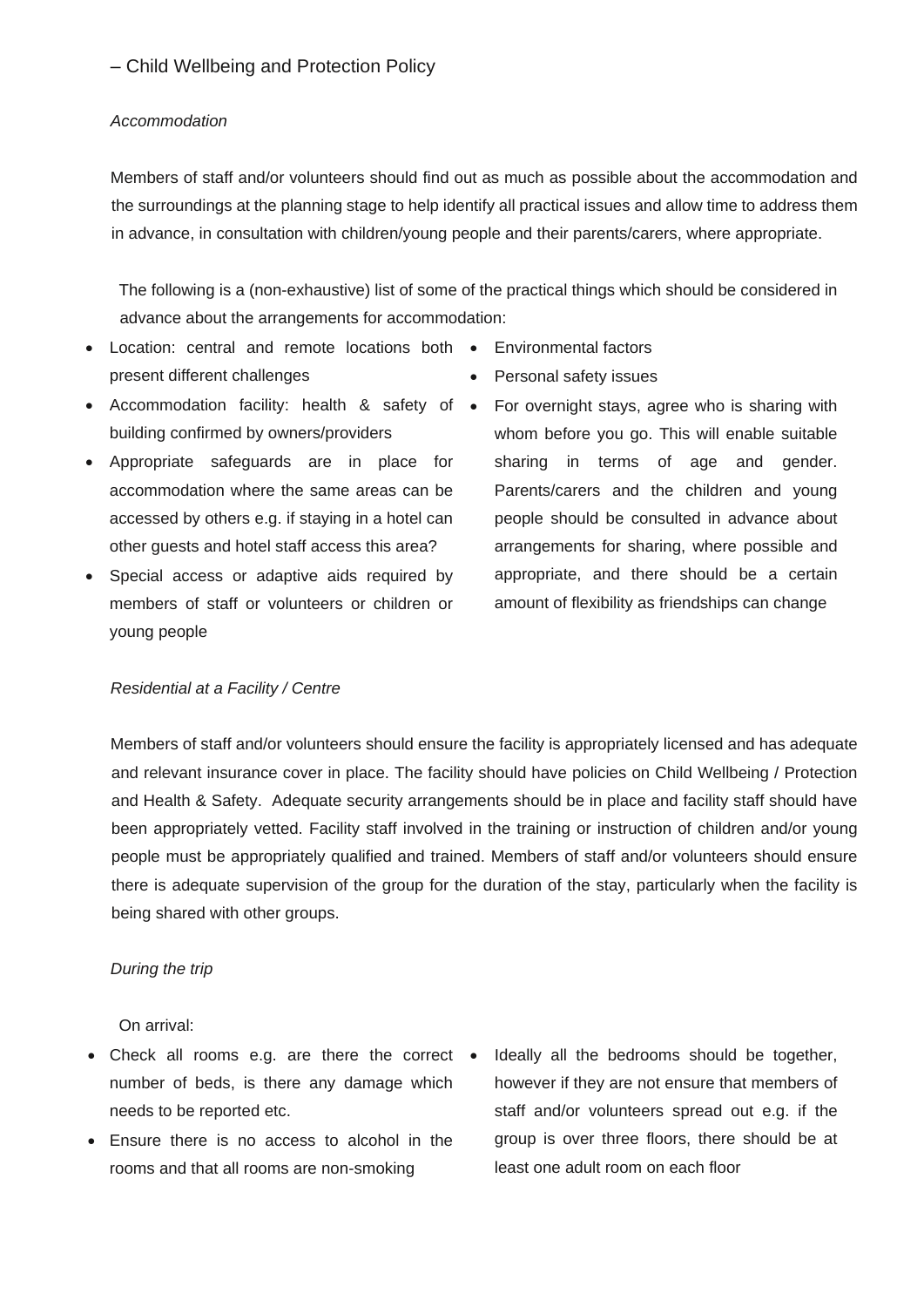- Ensure movie access is appropriate or not available in the rooms
- Ensure that everyone is aware of the fire exits and the emergency procedures
- Ensure there is somewhere to store money or valuables

Best practice during the trip:

- Hold daily group meetings and a staff meeting. They don't need to be long but they do provide the opportunity to discuss any issues or problems and solve them before they grow
- During 'free time', children and/or young people must not be allowed to wander alone in unfamiliar places
- A check should be carried out when leaving each place **and** arriving at the next venue/location to make sure everyone is present
- Members of staff and/or volunteers should not enter the bedrooms of the children and young people unless in an emergency situation or in the interest of health and safety. If it is necessary to enter the rooms there should be at least two adults present and they should knock the door and say they are coming in before entering. Once in the room the door should remain open, if appropriate
- Adults must never share a room alone with a child or young person
- Have a meeting on arrival to review the programme and rule

- Member of staff and/or volunteers must not be over familiar with the children and/or young people during the trip and remember that they are in a position of trust at all times
- The use of alcohol and/or drugs or engaging in sexual relationships (between two young people) should not be condoned during the trip, even if the legislation relating to any of these behaviours is more lenient than in Scotland
- Members of staff and/or volunteers should maintain an overview of the wellbeing of all children and/or young people during the trip. This can help to identify issues at an early stage and resolve them as quickly as possible. Children and/or young people can participate in this process by, for example, taking turns to complete a daily diary about the trip. This can be an overt or discreet way for them to communicate things (both positive and negative) that they want members of staff and/or volunteers to know